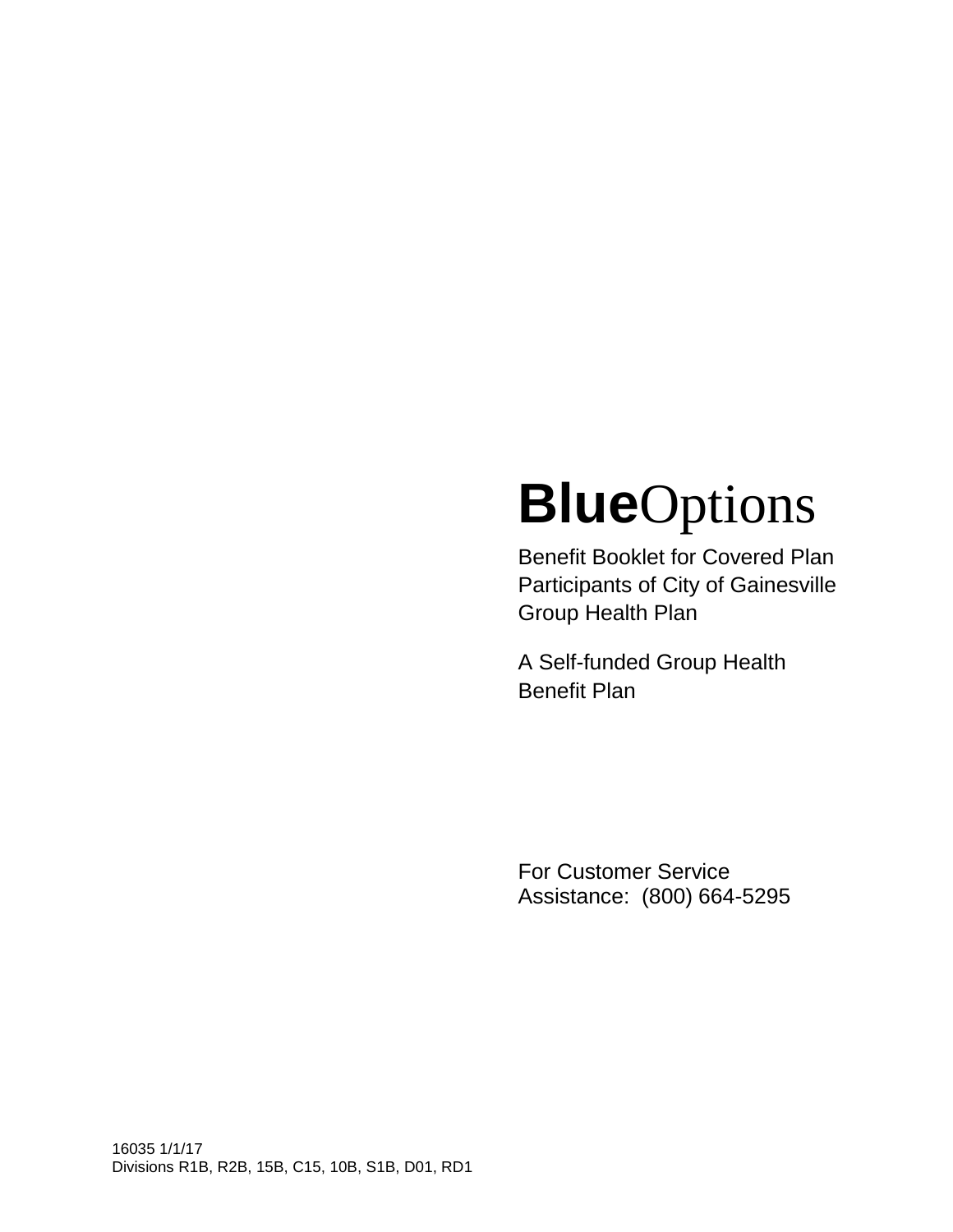# Table of Contents

| Section 1: |                                                                            |
|------------|----------------------------------------------------------------------------|
| Section 2: |                                                                            |
| Section 3: |                                                                            |
| Section 4: |                                                                            |
| Section 5: | Understanding Your Share of Health Care Expenses 5-1                       |
| Section 6: |                                                                            |
| Section 7: |                                                                            |
| Section 8: |                                                                            |
| Section 9: |                                                                            |
|            |                                                                            |
|            |                                                                            |
|            |                                                                            |
|            |                                                                            |
|            |                                                                            |
|            | Section 15: The Effect of Medicare Coverage/ Medicare Secondary Payer      |
|            | Section 16: Duplication of Coverage Under Other Health Plans/Programs 16-1 |
|            |                                                                            |
|            |                                                                            |
|            |                                                                            |
|            |                                                                            |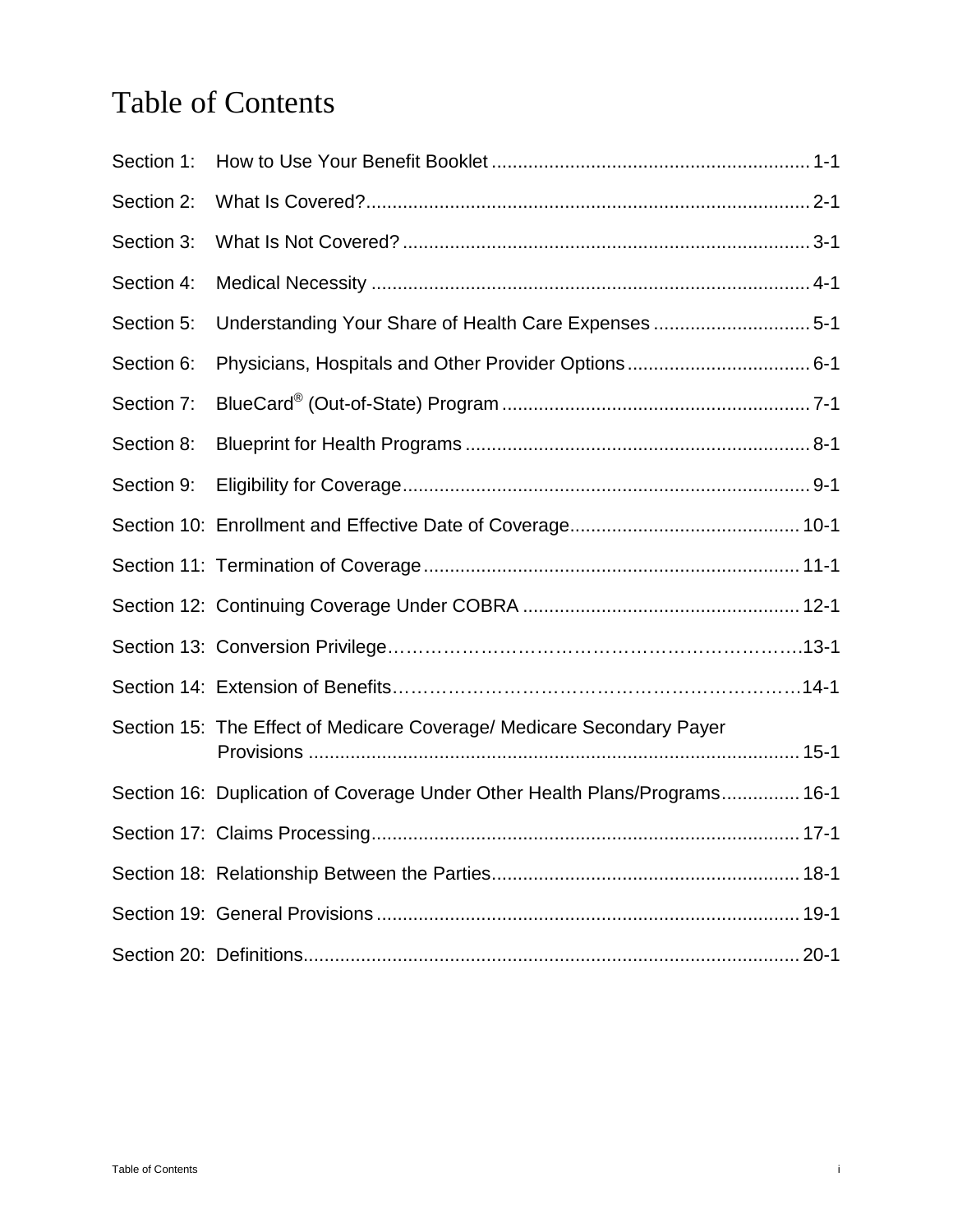# Section 1: How to Use Your Benefit Booklet

This is your Benefit Booklet ("Booklet"). It describes your coverage, benefits, limitations and exclusions for the self-funded Group Health Benefit Plan ("Group Health Plan" or "Group Plan") established and maintained by City of Gainesville.

The sponsor of your Group Health Plan has contracted with Blue Cross Blue Shield of Florida, Inc. (BCBSF), under an Administrative Services Only Agreement ("ASO Agreement"), to provide certain third party administrative services, including claims processing, customer service, and other services, and access to certain of its Provider networks. BCBSF provides certain administrative services only and does not assume any financial risk or obligation with respect to Health Care Services rendered to Covered Persons or claims submitted for processing under this Benefit Booklet for such Services. The payment of claims under the Group Health Plan depends exclusively upon the funding provided by City of Gainesville.

You should read your Benefit Booklet carefully before you need Health Care Services. It contains valuable information about:

- your BlueOptions benefits;
- what is covered;
- what is excluded or not covered:
- coverage and payment rules;
- Blueprint for Health Programs;
- how and when to file a claim:
- how much, and under what circumstances, payment will be made;
- what you will have to pay as your share; and
- other important information including when benefits may change; how and when coverage stops; how to continue coverage if you are no longer eligible; how benefits will

be coordinated with other policies or plans; and the Group Health Plan's subrogation rights and right of reimbursement.

You will need to refer to the Schedule of Benefits to determine how much you have to pay for particular Health Care Services.

# **When reading your Booklet, please remember that:**

- you should read this Booklet in its entirety in order to determine if a particular Health Care Service is covered.
- the headings of sections contained in this Booklet are for reference purposes only and shall not affect in any way the meaning or interpretation of particular provisions.
- references to "you" or "your" throughout refer to you as the Covered Plan Participant and to your Covered Dependents, unless expressly stated otherwise or unless, in the context in which the term is used, it is clearly intended otherwise. Any references which refer solely to you as the Covered Plan Participant or solely to your Covered Dependent(s) will be noted as such.
- references to "we", "us", and "our" throughout refer to Blue Cross and Blue Shield of Florida, Inc. We may also refer to ourselves as "BCBSF".
- if a word or phrase starts with a capital letter, it is either the first word in a sentence, a proper name, a title, or a defined term. If the word or phrase has a special meaning, it will either be defined in the Definitions section or defined within the particular section where it is used.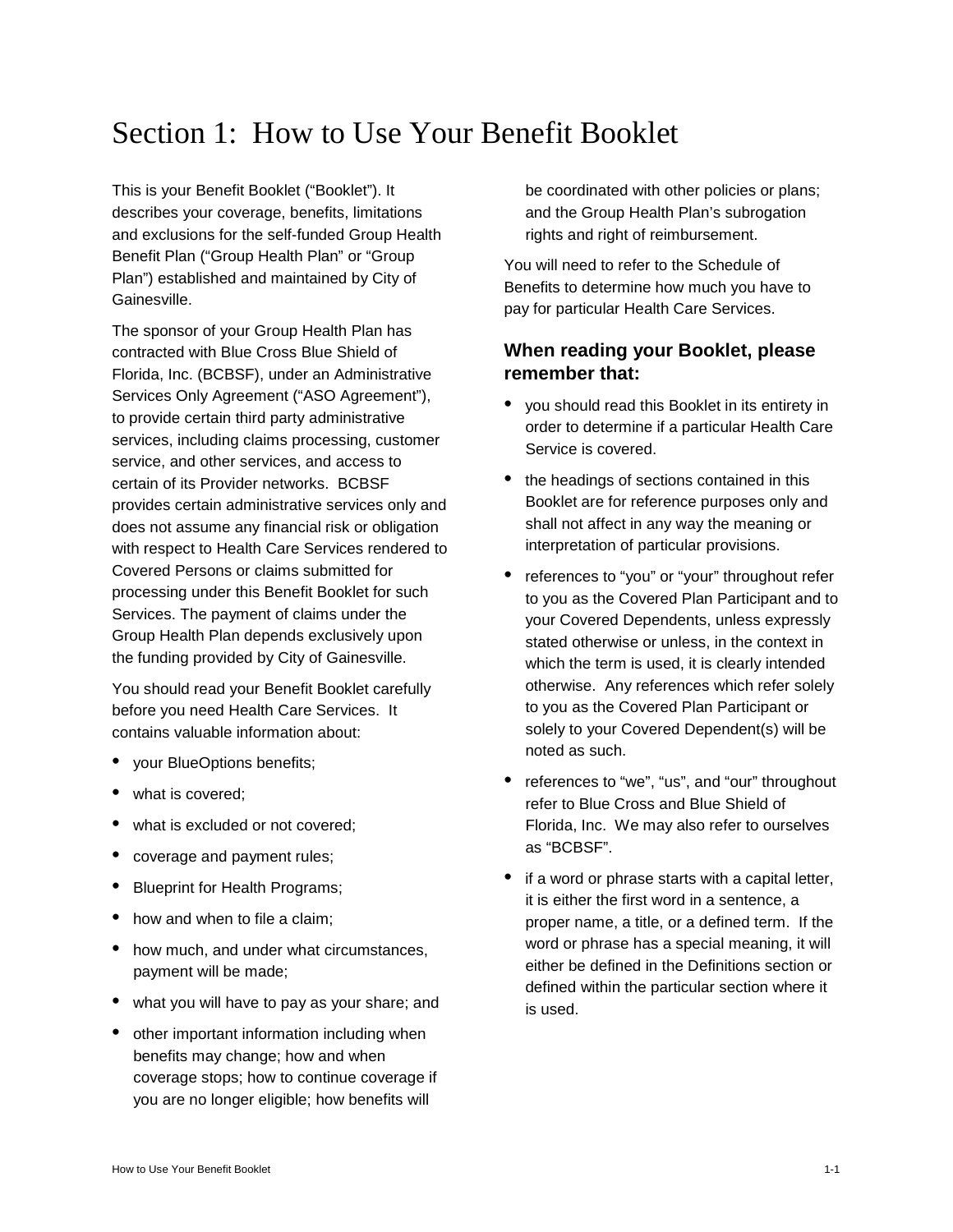# **Where do you find information on……..**

• **what particular types of Health Care Services are covered?** 

Read the "What Is Covered?" and "What Is Not Covered?" sections.

• **how much will be paid under your Group Health Plan and how much do you have to pay?**

Read the "Understanding Your Share of Health Care Expenses" section along with the Schedule of Benefits.

• **how the amount you pay for Covered Services under the BlueCard (Out-of-State) Program will be determined when you receive care outside the state of Florida?**

Read the "BlueCard (Out-of-State) Program" section.

- **how to add or remove a Dependent?** Read the "Enrollment and Effective Date of Coverage" section.
- **what happens if you are covered under this Benefit Booklet and another health plan?**

Read the "Duplication of Coverage Under Other Health Plans Programs" section.

- **what happens when your coverage ends?** Read the "Termination of Coverage" section.
- **what the terms used throughout this Booklet mean?**

Read the "Definitions" section.

| Whenever you need care, you have a choice. If you visit an:                                                   |                                                                                                        |  |  |
|---------------------------------------------------------------------------------------------------------------|--------------------------------------------------------------------------------------------------------|--|--|
| <b>In-Network Provider</b>                                                                                    | <b>Out-of-Network Provider</b>                                                                         |  |  |
| You receive In-Network benefits, the<br>highest level of coverage available.                                  | You receive the Out-of-Network level of<br>benefits – you will share more of the cost of<br>your care. |  |  |
| You do not have to file a claim; the claim<br>will be filed by the In-Network Provider for<br>you.            | You may be required to submit a claim form.                                                            |  |  |
| The In-Network Provider* is responsible<br>for Admission Notification if you are<br>admitted to the Hospital. | You should notify BCBSF of inpatient<br>admissions.                                                    |  |  |

# **Overview of How BlueOptions Works**

\*For Services rendered by an In-Network Provider located outside of Florida, you should notify us of inpatient admissions.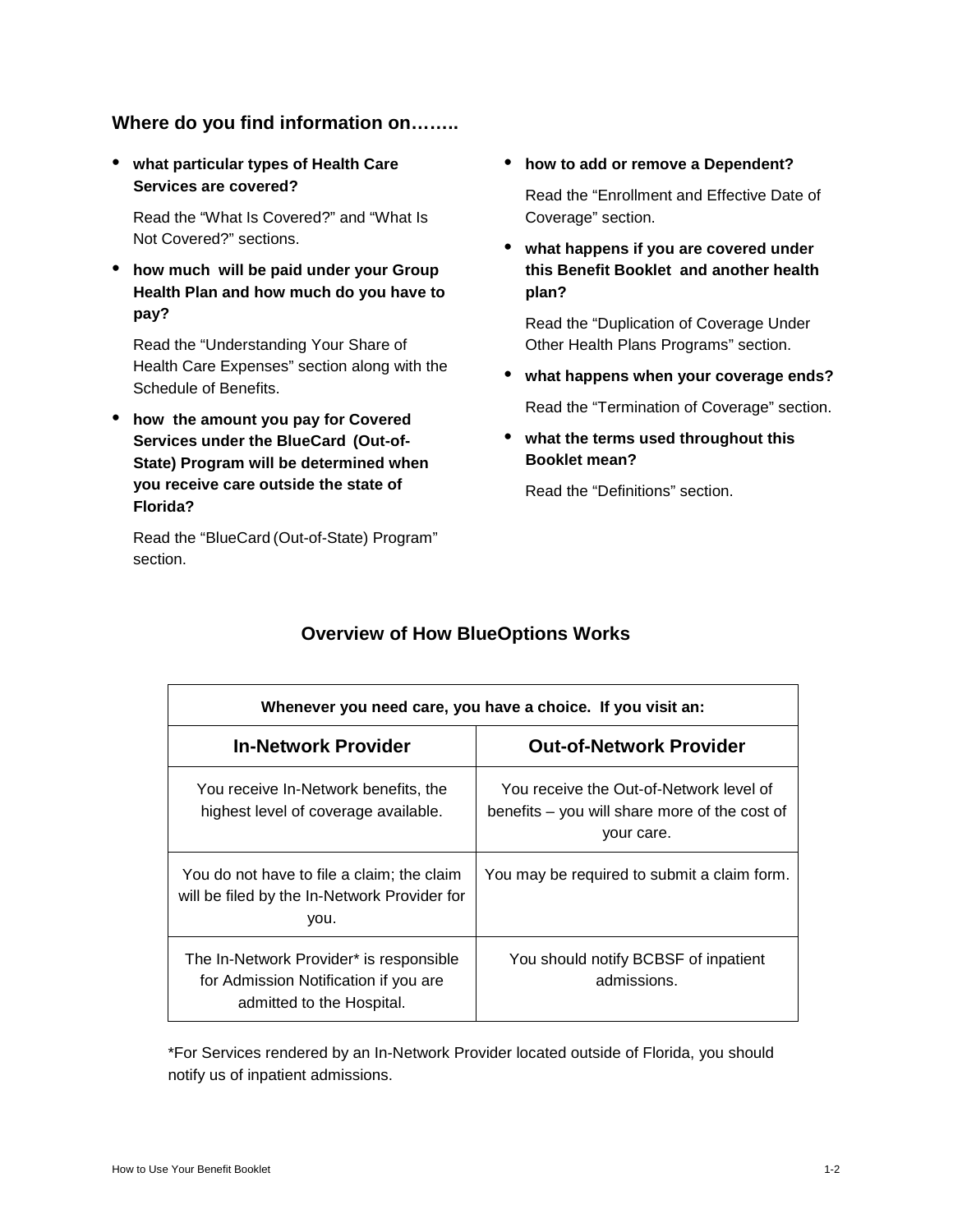# Section 2: What Is Covered?

# **Introduction**

This section describes the Health Care Services that are covered under this Benefit Booklet. All benefits for Covered Services are subject to your share of the cost and the benefit maximums listed on your Schedule of Benefits, the applicable Allowed Amount, any limitations and/or exclusions, as well as other provisions contained in this Booklet, and any Endorsement(s) in accordance with BCBSF's Medical Necessity coverage criteria and benefit guidelines then in effect.

Remember that exclusions and limitations also apply to your coverage. Exclusions and limitations that are specific to a type of Service are included along with the benefit description in this section. Additional exclusions and limitations that may apply can be found in the "What Is Not Covered?" section. More than one limitation or exclusion may apply to a specific Service or a particular situation.

Expenses for the Health Care Services listed in this section will be covered under this Booklet only if the Services are:

- 1. within the Health Care Services categories in the "What Is Covered?" section;
- 2. actually rendered (not just proposed or recommended) by an appropriately licensed health care Provider who is recognized for payment under this Benefit Booklet and for which an itemized statement or description of the procedure or Service which was rendered is received, including any applicable procedure code, diagnosis code and other information required in order to process a claim for the Service;
- 3. Medically Necessary, as defined in this Booklet and determined by BCBSF or City of Gainesville in accordance with BCBSF's

Medical Necessity coverage criteria then in effect, except as specified in this section;

- 4. in accordance with the benefit guidelines listed below;
- 5. rendered while your coverage is in force; and
- 6. not specifically or generally limited or excluded under this Booklet.

BCBSF or City of Gainesville will determine whether Services are Covered Services under this Booklet after you have obtained the Services and a claim has been received for the Services. In some circumstances BCBSF or City of Gainesville may determine whether Services might be Covered Services under this Booklet before you are provided the Service. For example, BCBSF or City of Gainesville may determine whether a proposed transplant is a Covered Service under this Booklet before the transplant is provided. Neither BCBSF nor City of Gainesville are obligated to determine, in advance, whether any Service not yet provided to you would be a Covered Service unless we have specifically designated that a Service is subject to a prior authorization requirement as described in the "Blueprint for Health Programs" section. We are also not obligated to cover or pay for any Service that has not actually been rendered to you.

In determining whether Health Care Services are Covered Services under this Booklet, no written or verbal representation by any employee or agent of BCBSF or City of Gainesville, or by any other person, shall waive or otherwise modify the terms of this Booklet and, therefore, neither you, nor any health care Provider or other person should rely on any such written or verbal representation.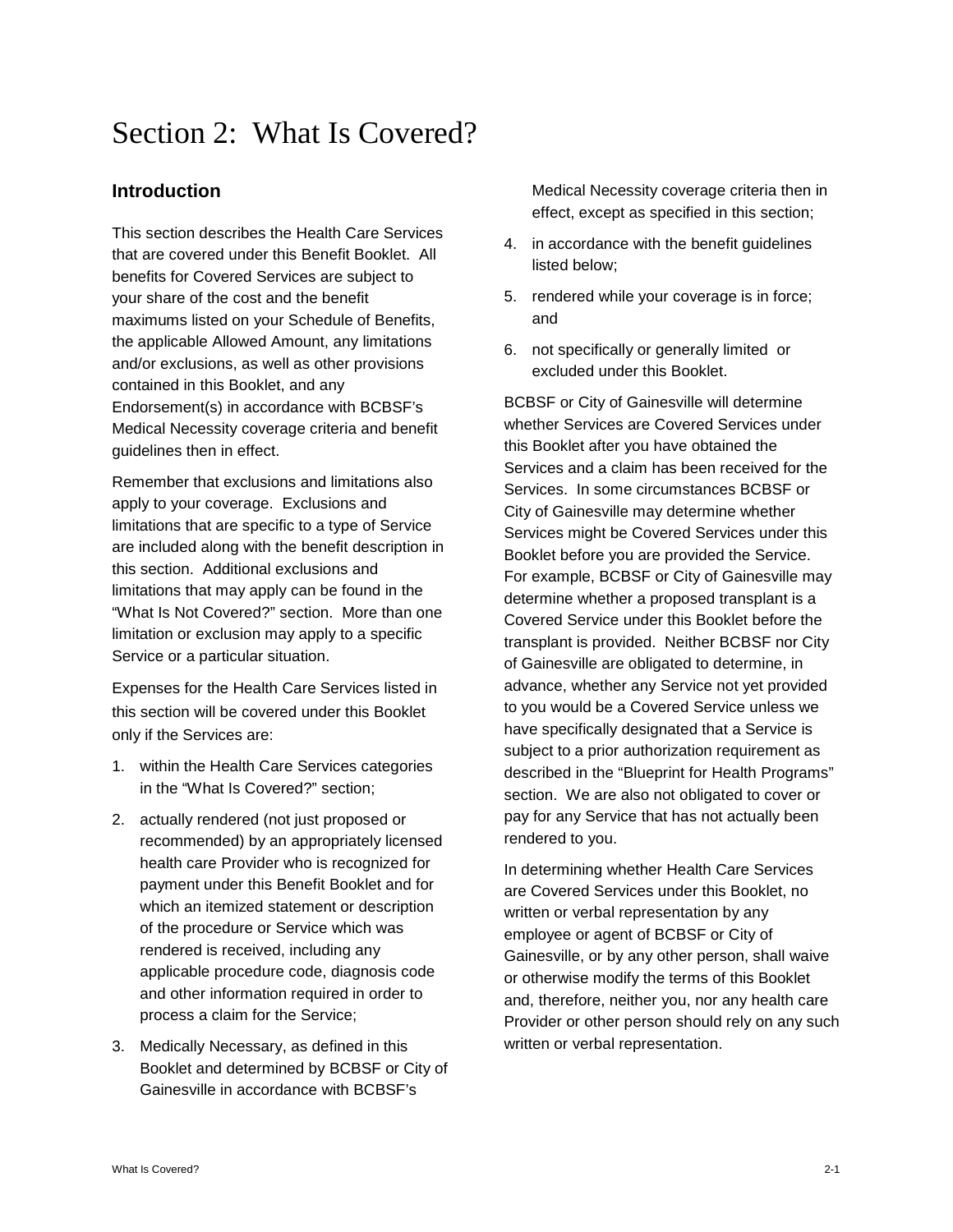# **Our Benefit Guidelines**

In providing benefits for Covered Services, the benefit guidelines listed below apply as well as any other applicable payment rules specific to particular categories of Services:

- 1. Payment for certain Health Care Services is included within the Allowed Amount for the primary procedure, and therefore no additional amount is payable for any such Services.
- 2. Payment is based on the Allowed Amount for the actual Service rendered (i.e., payment is not based on the Allowed Amount for a Service which is more complex than that actually rendered), and is not based on the method utilized to perform the Service or the day of the week or the time of day the procedure is performed.
- 3. Payment for a Service includes all components of the Health Care Service when the Service can be described by a single procedure code, or when the Service is an essential or integral part of the associated therapeutic/diagnostic Service rendered.

# **Covered Services Categories**

# **Accident Care**

Health Care Services to treat an injury or illness resulting from an Accident not related to your job or employment are covered.

# Exclusion:

Health Care Services to treat an injury or illness resulting from an Accident related to your job or employment are excluded.

# **Acupuncture**

Acupuncture when performed by an Acupuncturist.

# **Allergy Testing and Treatments**

Testing and desensitization therapy (e.g., injections) and the cost of hyposensitization

serum are covered. The Allowed Amount for allergy testing is based upon the type and number of tests performed by the Physician. The Allowed Amount for allergy immunotherapy treatment is based upon the type and number of doses.

# **Ambulance Services**

Ambulance Services for Emergency Medical Conditions and limited non-emergency ground transport may be covered only when:

- 1. For Emergency Medical Conditions it is Medically Necessary to transport you by air, ground or water, from the place an Emergency Medical Condition occurs to the nearest Hospital that can provide the Medically Necessary level of care. If it is determined that the nearest Hospital is unable to provide the Medically Necessary level of care for the Emergency Medical Condition, then coverage for Ambulance Services shall extend to the next nearest Hospital that can provide Medically Necessary care; or
- 2. For limited non-emergency ground Ambulance transport – it is Medically Necessary to transport you by ground:
	- a. from an Out-of-Network Hospital to the nearest In-Network Hospital that can provide care;
	- b. to the nearest In-Network or Out-of-Network Hospital for a Condition that requires a higher level of care that was not available at the original Hospital;
	- c. to the nearest more cost-effective acute care facility as determined solely by us; or
	- d. from an acute facility to the nearest cost-effective sub-acute setting.

**Note**: Non-emergency Ambulance transportation meets the definition of Medical Necessity only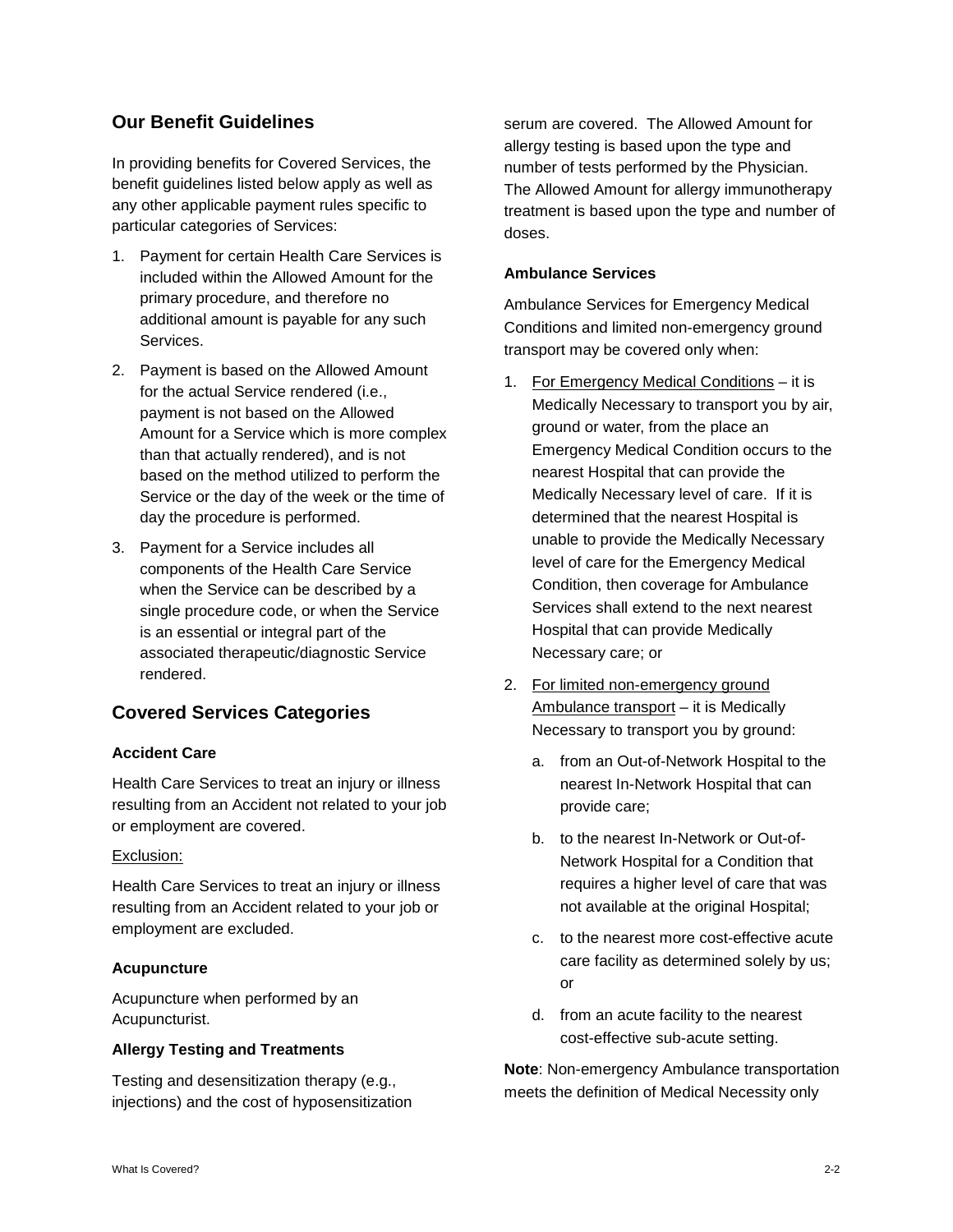when the patient's Condition requires treatment at another facility and when another mode of transportation, whether by Ambulance or otherwise (regardless of whether covered by us or not) would endanger the patient's medical Condition. If another mode of transportation could be used safely and effectively, regardless of time, or mode (e.g. air, ground, water) then Ambulance transportation is not Medically Necessary.

#### **Limitations:**

Air Ambulance coverage is specifically limited to transport due to an Emergency Medical Condition when the patient's destination is an acute care Hospital, and:

- 1. the pick-up point is not accessible by ground Ambulance, or
- 2. speed in excess of the ground vehicle is critical for your health or safety.

# **Air Ambulance transport for non-emergency transport is excluded unless it is specifically approved by us in advance of the transport.**

#### Exclusions:

Services for situations that are not Medically Necessary because they do not require Ambulance transportation including but not limited to:

- 1. Ambulance Services for a patient who is legally pronounced dead before the Ambulance is summoned.
- 2. Aid rendered by an Ambulance crew without transport. Examples include, but are not limited to situations when an Ambulance is dispatched and:
	- a. the crew renders aid until a helicopter can be sent;
	- b. the patient refuses care or transport; or
	- c. only basic first aid is rendered.
- 3. Non-emergency transport to or from a patient's home or a residential, domiciliary or custodial facility.
- 4. Transfers by medical vans or commercial transportation (such as Physician owned limousines, public transportation, cab, etc.).
- 5. Ambulance transport for patient convenience or patient and/or family preference. Examples include but are not limited to:
	- a. patient wants to be at a certain Hospital or facility for personal/preference reasons;
	- b. patient is in a foreign country, or out-ofstate, and wants to return home for a surgical procedure or treatment, or for continued treatment, including patients who have recently been discharged from inpatient care; or
	- c. patient is going for a routine Service and is medically able to use another mode of transportation but can't pay for and/or find such transportation.
- 6. Air Ambulance Services in the absence of an Emergency Medical Condition,unless such Services are authorized by us in advance.

# **Ambulatory Surgical Centers**

Health Care Services rendered at an Ambulatory Surgical Center are covered and include:

- 1. use of operating and recovery rooms;
- 2. respiratory, or inhalation therapy (e.g., oxygen);
- 3. drugs and medicines administered (except for take home drugs) at the Ambulatory Surgical Center;
- 4. intravenous solutions;
- 5. dressings, including ordinary casts;
- 6. anesthetics and their administration;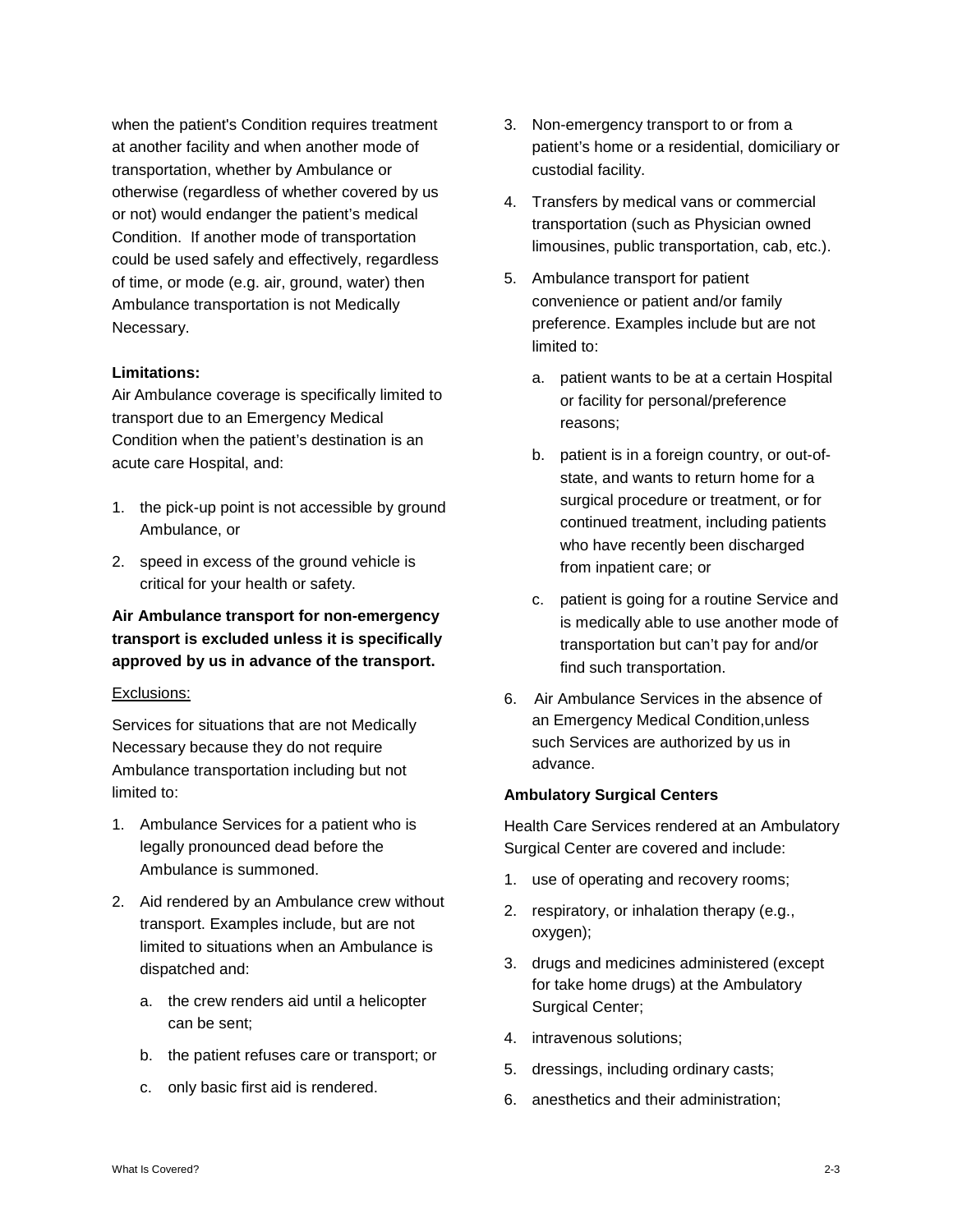- 7. administration of, including the cost of, whole blood or blood products (except as outlined in the Drugs exclusion of the "What Is Not Covered?" section);
- 8. transfusion supplies and equipment;
- 9. diagnostic Services, including radiology, ultrasound, laboratory, pathology and approved machine testing (e.g., EKG); and
- 10. chemotherapy treatment for proven malignant disease.

# **Anesthesia Administration Services**

Administration of anesthesia by a Physician or Certified Registered Nurse Anesthetist ("CRNA") may be covered. In those instances where the CRNA is actively directed by a Physician other than the Physician who performed the surgical procedure, payment for Covered Services, if any, will be made for both the CRNA and the Physician Health Care Services at the lower directed-services Allowed Amount in accordance with BCBSF's payment program then in effect for such Covered Services.

# Exclusion:

Coverage does not include anesthesia Services by an operating Physician, his or her partner or associate.

# **Autism Spectrum Disorder**

Autism Spectrum Disorder Services provided to a Covered Dependent who is under the age of 18, or if 18 years of age or older, is attending high school and was diagnosed with Autism Spectrum Disorder prior to his or her  $9<sup>th</sup>$  birthday consisting of:

- 1. well-baby and well-child screening for the presence of Autism Spectrum Disorder;
- 2. Applied Behavior Analysis, when rendered by an individual certified pursuant to Section 393.17 of the *Florida Statutes* or licensed under Chapters 490 or 491 of the *Florida Statutes*; and

3. Physical Therapy by a Physical Therapist, Occupational Therapy by an Occupational Therapist, and Speech Therapy by a Speech Therapist. Covered therapies provided in the treatment of Autism Spectrum Disorder are covered even though they may be habilitative in nature (provided to teach a function) and are not necessarily limited to restoration of a function or skill that has been lost.

# **Payment Guidelines for Autism Spectrum Disorder**

Applied Behavior Analysis Services for Autism Spectrum Disorder must be authorized in accordance with criteria established by us, **before** such Services are rendered. Services performed without authorization will be denied. Authorization for coverage is not required when Covered Services are provided for the treatment of an Emergency Medical Condition.

#### Exclusion:

Any Services for the treatment of Autism Spectrum Disorder other than as specifically identified as covered in this section.

**Note:** In order to determine whether such Services are covered under this Benefit Booklet, we reserve the right to request a formal written treatment plan signed by the treating physician to include the diagnosis, the proposed treatment type, the frequency and duration of treatment, the anticipated outcomes stated as goals, and the frequency with which the treatment plan will be updated, but no less than every 6 months.

#### **Behavioral Health Services**

# Mental Health Services

Diagnostic evaluation, psychiatric treatment, individual therapy, and group therapy rendered to you by a Physician, Psychologist or Mental Health Professional for the treatment of a Mental and Nervous Disorder may be covered. Covered Services may include:

1. Physician office visits;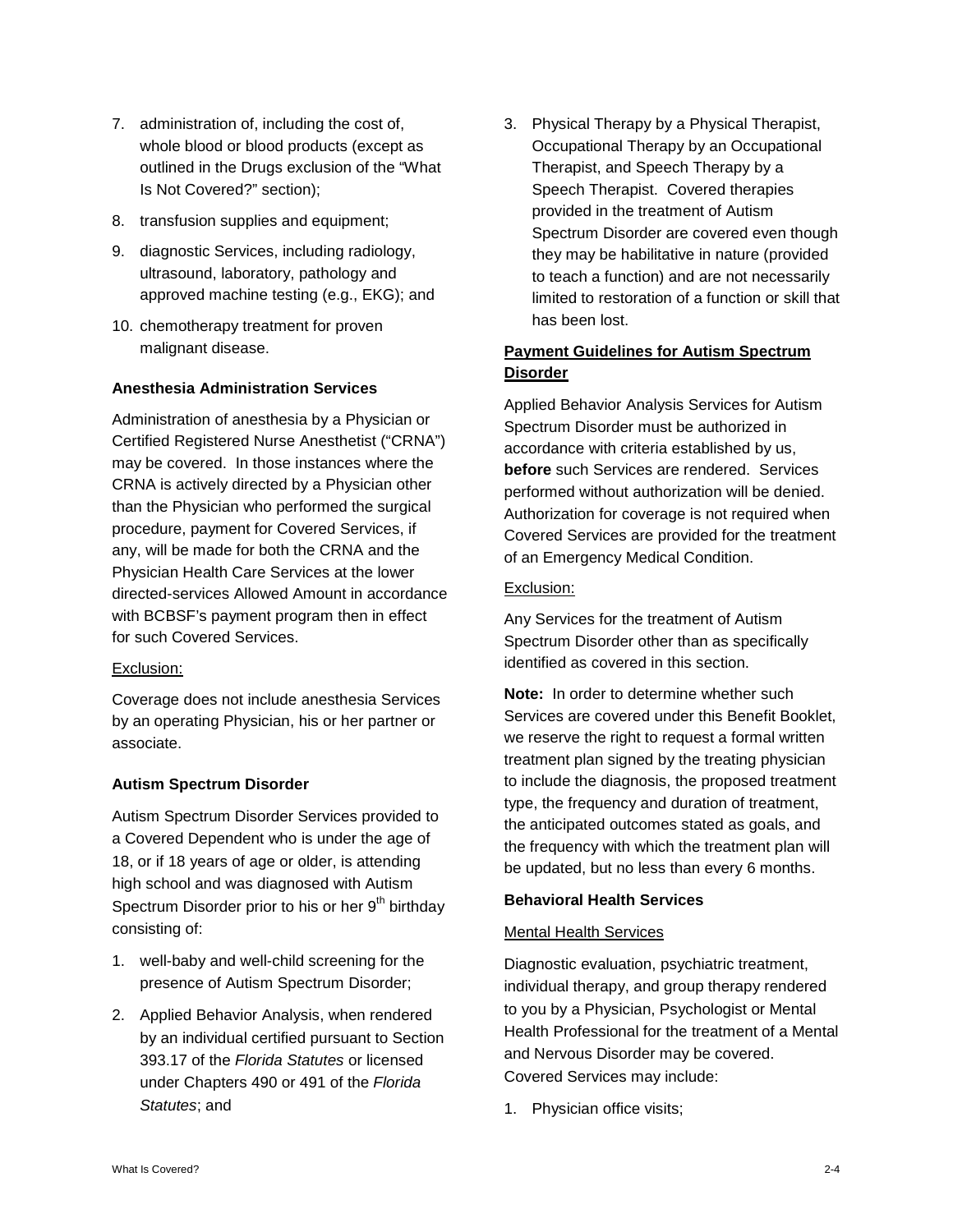- 2. Intensive Outpatient Treatment (rendered in a facility), as defined in this Booklet;
- 3. Partial Hospitalization, as defined in this Booklet, when provided under the direction of a Physician; and
- 4. Residential Treatment Services, as defined in this Booklet.

#### Exclusion:

- 1. Services rendered for a Condition that is not a Mental and Nervous Disorder as defined in this Booklet, regardless of the underlying cause, or effect, of the disorder;
- 2. Services for psychological testing associated with the evaluation and diagnosis of learning disabilities or intellectual disability;
- 3. Services beyond the period necessary for evaluation and diagnosis of learning disabilities or intellectual disability;
- 4. Services for educational purposes;
- 5. Services for marriage counseling unless related to a Mental and Nervous Disorder as defined in this Booklet, regardless of the underlying cause, or effect, of the disorder;
- 6. Services for pre-marital counseling;
- 7. Services for court-ordered care or testing, or required as a condition of parole or probation;
- 8. Services to test aptitude, ability, intelligence or interest except as covered under the Autism Spectrum Disorder subsection;
- 9. Services required to maintain employment;
- 10. Services for cognitive remediation; and
- 11. inpatient stays that are primarily intended as a change of environment.

#### Substance Dependency Treatment Services

When there is a sudden drop in consumption after prolonged heavy use of a substance a

person may experience withdrawal, often causing both physiologic and cognitive symptoms. The symptoms of withdrawal vary greatly, ranging from minimal changes to potentially life threatening states. Detoxification Services can be rendered in different types of locations, depending on the severity of the withdrawal symptoms.

Care and treatment for Substance Dependency includes the following:

- 1. Inpatient and outpatient Health Care Services rendered by a Physician, Psychologist or Mental Health Professional in a program accredited by The Joint Commission or approved by the state of Florida for Detoxification or Substance Dependency.
- 2. Physician, Psychologist and Mental Health Professional outpatient visits for the care and treatment of Substance Dependency.

We may provide you with information on resources available to you for non-medical ancillary services like vocational rehabilitation or employment counseling, when we are able to. We don't pay for any services that are provided to you by any of these resources; they are to be provided solely at your expense. You acknowledge that we do not have any Contractual or other formal arrangements with the Provider of such services.

#### Exclusion:

Long term Services for alcoholism or drug addiction, including specialized inpatient units or inpatient stays that are primarily intended as a change of environment.

#### **Breast Reconstructive Surgery**

Surgery to reestablish symmetry between two breasts and implanted prostheses incident to Mastectomy is covered. In order to be covered, such surgery must be provided in a manner chosen by your Physician, consistent with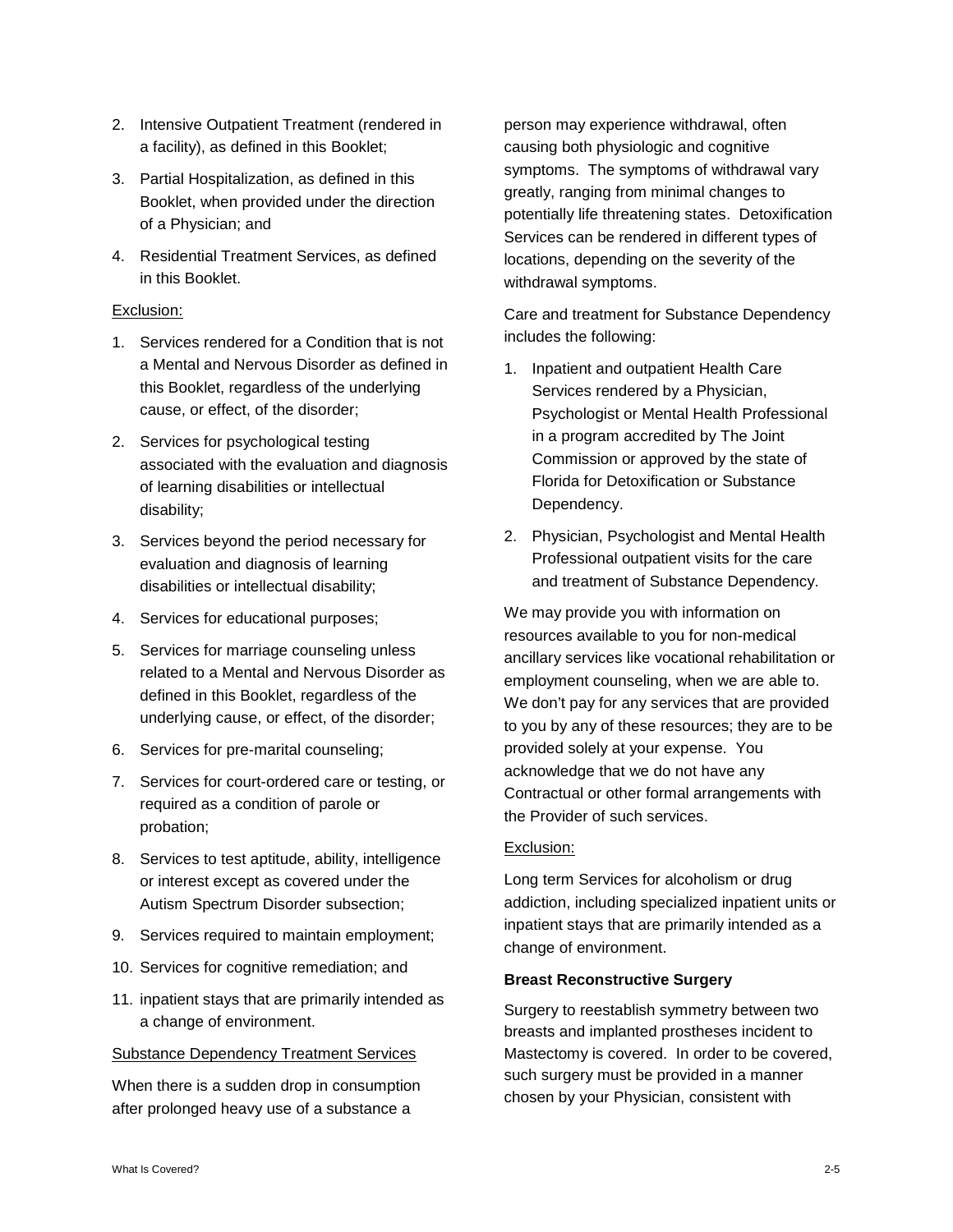prevailing medical standards, and in consultation with you.

#### **Child Cleft Lip and Cleft Palate Treatment**

Treatment and Services for Child Cleft Lip and Cleft Palate, including medical, dental, Speech Therapy, audiology, and nutrition Services for treatment of a child under the age of 18 who has cleft lip or cleft palate are covered. In order for such Services to be covered, your Covered Dependent's Physician must specifically prescribe such Services and such Services must be consequent to treatment of the cleft lip or cleft palate.

#### **Clinical Trials**

Clinical trials are research studies in which Physicians and other researchers work to find ways to improve care. Each study tries to answer scientific questions and to find better ways to prevent, diagnose, or treat patients. Each trial has a protocol which explains the purpose of the trial, how the trial will be performed, who may participate in the trial, and the beginning and end points of the trial.

If you are eligible to participate in an Approved Clinical Trial, routine patient care for Services furnished in connection with your participation in the Approved Clinical Trial may be covered when:

- 1. an In-Network Provider has indicated such trial is appropriate for you; or
- 2. you provide us with medical and scientific information establishing that your participation in such trial is appropriate.

Routine patient care includes all Medically Necessary Services that would otherwise be covered under this Booklet, such as doctor visits, lab tests, x-rays and scans and hospital stays related to treatment of your Condition and is subject to the applicable Cost Share(s) on the Schedule of Benefits.

Even though benefits may be available under this Booklet for routine patient care related to an Approved Clinical Trial you may not be eligible for inclusion in these trials or there may not be any trials available to treat your Condition at the time you want to be included in a clinical trial.

#### Exclusion:

- 1. Costs that are generally covered by the clinical trial, including, but not limited to:
	- a. Research costs related to conducting the clinical trial such as research Physician and nurse time, analysis of results, and clinical tests performed only for research purposes.
	- b. The investigational item, device or Service itself.
	- c. Services inconsistent with widely accepted and established standards of care for a particular diagnosis.
- 2. Services related to an Approved Clinical Trial received outside of the United States.

# **Concurrent Physician Care**

Concurrent Physician care Services are covered, provided: (a) the additional Physician actively participates in your treatment; (b) the Condition involves more than one body system or is so severe or complex that one Physician cannot provide the care unassisted; and (c) the Physicians have different specialties or have the same specialty with different sub-specialties.

#### **Consultations**

Consultations provided by a Physician are covered if your attending Physician requests the consultation and the consulting Physician prepares a written report.

#### **Contraceptive Injections**

Medication by injection is covered when provided and administered by a Physician, for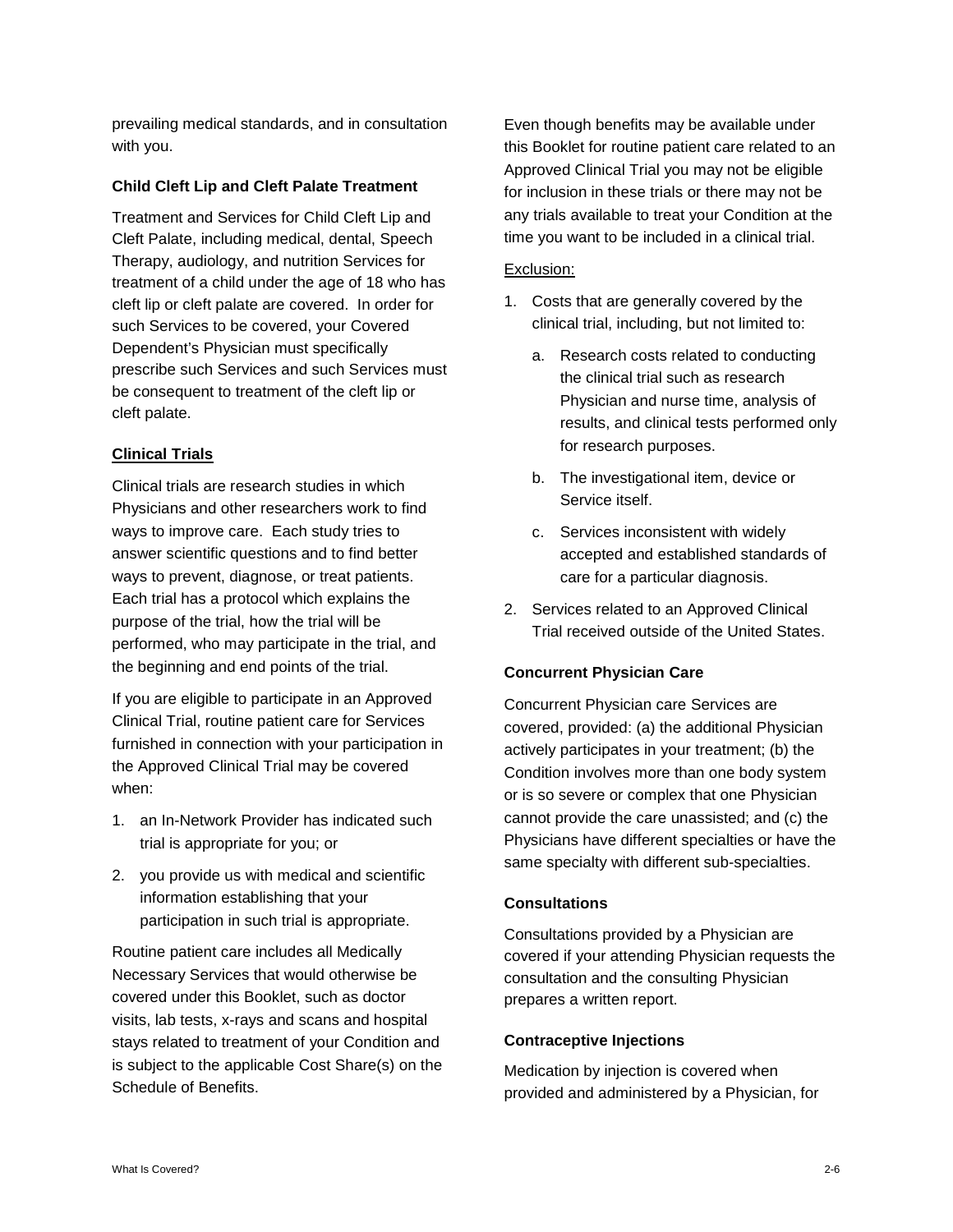the purpose of contraception, and is limited to the medication and administration.

#### **Dental Services**

Dental Services are limited to the following:

- 1. Care and stabilization treatment rendered within 62 days of an Accidental Dental Injury to Sound Natural Teeth.
- 2. Extraction of teeth required prior to radiation therapy when you have a diagnosis of cancer of the head and/or neck.
- 3. Anesthesia Services for dental care including general anesthesia and hospitalization Services necessary to assure the safe delivery of necessary dental care provided to you or your Covered Dependent in a Hospital or Ambulatory Surgical Center if:
	- a) the Covered Dependent is under 8 years of age and it is determined by a dentist and the Covered Dependent's Physician that:
		- i. dental treatment is necessary due to a dental Condition that is significantly complex; or
		- ii. the Covered Dependent has a developmental disability in which patient management in the dental office has proven to be ineffective; or
	- b) you or your Covered Dependent has one or more medical Conditions that would create significant or undue medical risk for you in the course of delivery of any necessary dental treatment or surgery if not rendered in a Hospital or Ambulatory Surgical Center.
- 4. Only those Health Care Services provided for the extraction of impacted teeth at any location (i.e., inpatient hospital, surgery, associated x-rays and anesthesia).

#### Exclusion:

- 1. Dental Services provided more than 62 days after the date of an Accidental Dental Injury regardless of whether or not such services could have been rendered within 62 days; and
- 2. Dental Implant.

#### **Diabetes Outpatient Self-Management**

Diabetes outpatient self-management training and educational Services and nutrition counseling (including all Medically Necessary equipment and supplies) to treat diabetes, if your treating Physician or a Physician who specializes in the treatment of diabetes certifies that such Services are Medically Necessary, are covered. In order to be covered, diabetes outpatient self-management training and educational Services must be provided under the direct supervision of a certified Diabetes Educator or a board-certified Physician specializing in endocrinology. Additionally, in order to be covered, nutrition counseling must be provided by a licensed Dietitian. Covered Services may also include the trimming of toenails, corns, calluses, and therapeutic shoes (including inserts and/or modifications) for the treatment of severe diabetic foot disease.

Notwithstanding the above, if your Benefit Booklet was amended by a Pharmacy Program Endorsement which covers diabetes equipment and supplies, then diabetes equipment and supplies will be covered in accordance with the terms and conditions of such Pharmacy Program Endorsement.

#### **Diagnostic Services**

Diagnostic Services when ordered by a Physician are limited to the following:

- 1. radiology, ultrasound and nuclear medicine, Magnetic Resonance Imaging (MRI);
- 2. laboratory and pathology Services;
- 3. Services involving bones or joints of the jaw (e.g., Services to treat temporomandibular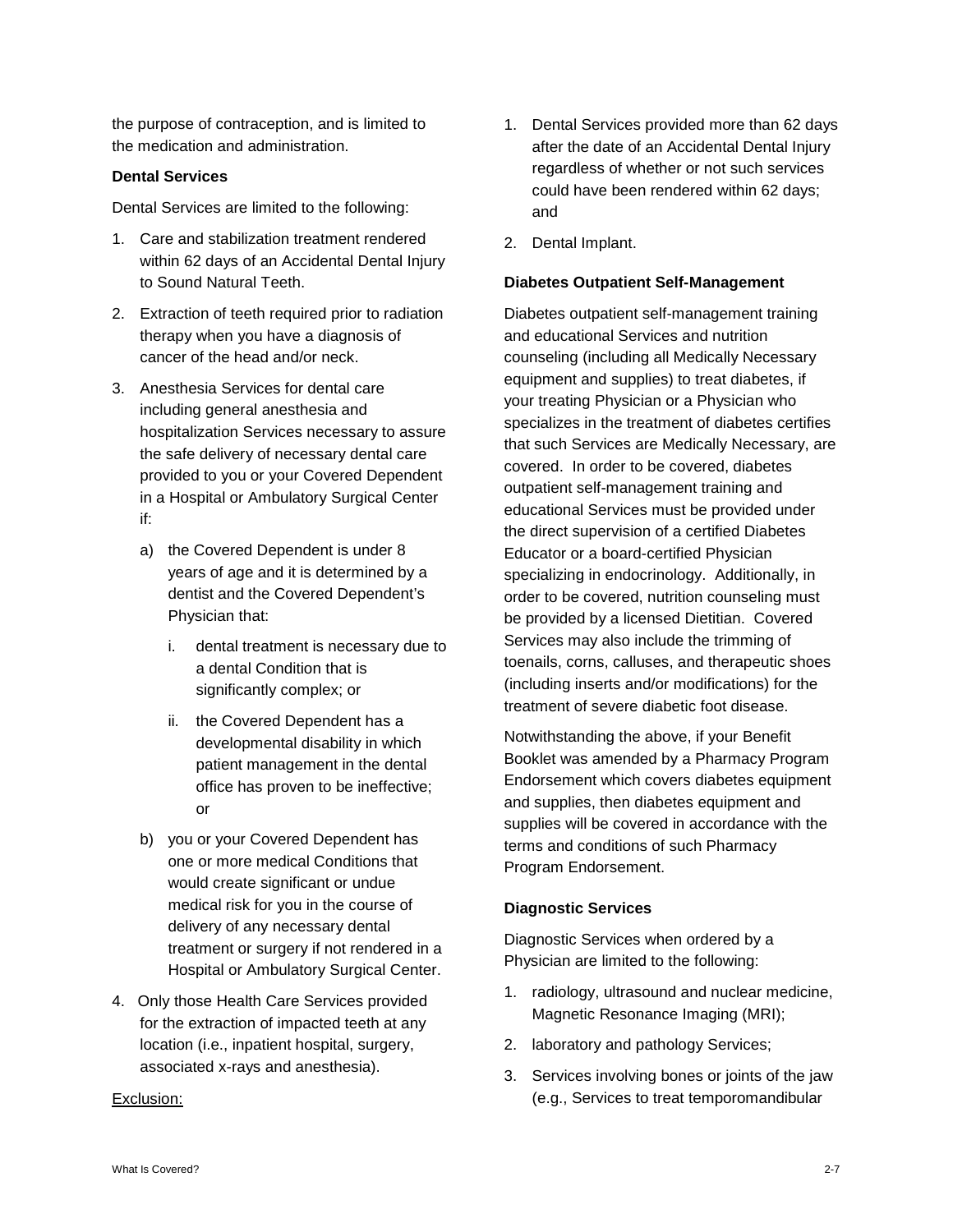joint [TMJ] dysfunction) or facial region if, under accepted medical standards, such diagnostic Services are necessary to treat Conditions caused by congenital or developmental deformity, disease, or injury;

- 4. approved machine testing (e.g., electrocardiogram [EKG], electroencephalograph [EEG], and other electronic diagnostic medical procedures); and
- 5. genetic testing for the purposes of explaining current signs and symptoms of a possible hereditary disease.

#### **Dialysis Services**

Dialysis Services including equipment, training, and medical supplies, when provided at any location by a Provider licensed to perform dialysis including a Dialysis Center are covered.

#### **Down Syndrome**

Down syndrome Services provided to a Covered Dependent who is under the age of 18, or if 18 years of age or older is attending high school, consisting of:

- 1. Applied Behavior Analysis, when rendered by an individual certified per Section 393.17 of the Florida Statutes; and
- 2. Physical Therapy by a Physical Therapist, Occupational Therapy by an Occupational Therapist, and Speech Therapy by a Speech Therapist. Covered therapies provided in the treatment of Down syndrome are covered even though they may be habilitative in nature (provided to teach a function) and are not necessarily limited to restoration of a function or skill that has been lost.

#### **Payment Guidelines for Down Syndrome**

Applied Behavior Analysis Services for Down syndrome must be authorized in accordance with criteria established by us, **before** such

Services are rendered. Services performed without authorization will be denied. Authorization for coverage is not required for Emergency Services provided for the treatment of an Emergency Medical Condition.

**Note:** In order to determine whether such Services are covered under this Booklet, we reserve the right to request a formal written treatment plan signed by the treating Physician to include the diagnosis, the proposed treatment type, the frequency and duration of treatment, the anticipated outcomes stated as goals, and the frequency with which the treatment plan will be updated, but no less than every 6 months.

#### **Durable Medical Equipment**

Durable Medical Equipment when provided by a Durable Medical Equipment Provider and when prescribed by a Physician, limited to the most cost-effective equipment as determined by BCBSF or City of Gainesville is covered.

# **Payment Guidelines for Durable Medical Equipment**

Supplies and service to repair medical equipment may be Covered Services only if you own the equipment or you are purchasing the equipment. Payment for Durable Medical Equipment will be based on the lowest of the following: 1) the purchase price; 2) the lease/purchase price; 3) the rental rate; or 4) the Allowed Amount. The Allowed Amount for such rental equipment will not exceed the total purchase price. Durable Medical Equipment includes, but is not limited to, the following: wheelchairs, crutches, canes, walkers, hospital beds, and oxygen equipment.

**Note:** Repair or replacement of Durable Medical Equipment due to growth of a child or significant change in functional status is a Covered Service.

#### Exclusion:

Equipment which is primarily for convenience and/or comfort; modifications to motor vehicles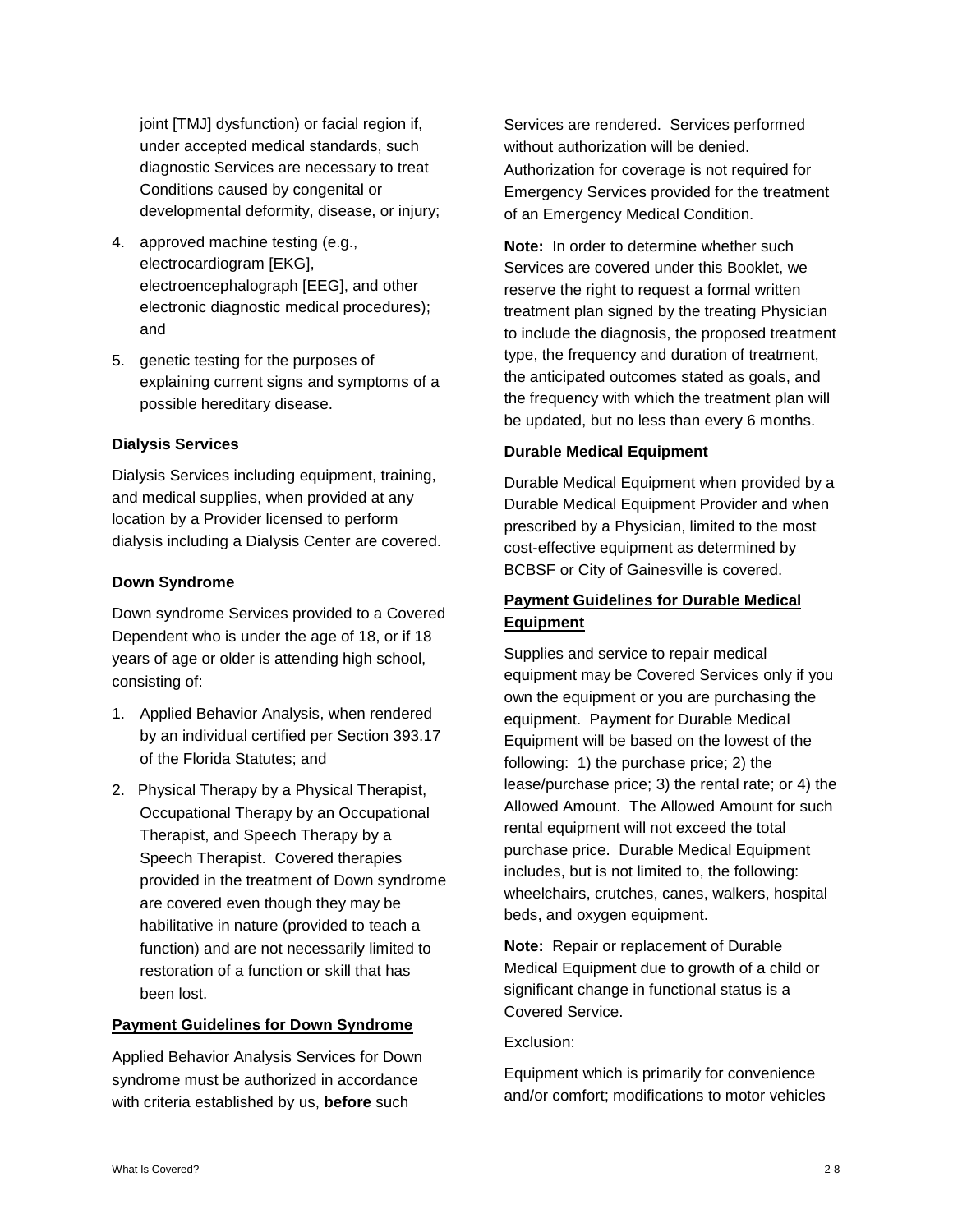and/or homes, including but not limited to, wheelchair lifts or ramps; water therapy devices such as Jacuzzis, hot tubs, swimming pools or whirlpools; exercise and massage equipment, electric scooters, hearing aids, air conditioners and purifiers, humidifiers, water softeners and/or purifiers, pillows, mattresses or waterbeds, escalators, elevators, stair glides, emergency alert equipment, handrails and grab bars, heat appliances, dehumidifiers, and the replacement of Durable Medical Equipment solely because it is old or used are excluded.

#### **Emergency Services**

Emergency Services for an Emergency Medical Condition are covered when rendered In-Network and Out-of-Network without the need for any prior authorization determination by us.

When Emergency Services and care for an Emergency Medical Condition are rendered by an Out-of-Network Provider, any Copayment and/or Coinsurance amount applicable to In-Network Providers for Emergency Services will also apply to such Out-of-Network Provider.

# Special Payment Rules for Non-Grandfathered Plans

The Patient Protection and Affordable Care Act (PPACA) requires that non-grandfathered health plans apply a specific method for determining the allowed amount for Emergency Services rendered for an Emergency Medical Condition by Providers who do not have a contract with us.

Payment for Emergency Services rendered by an Out-of-Network Provider that has not entered into an agreement with BCBSF to provide access to a discount from the billed amount of that Provider will be the greater of:

- 1. the amount equal to the median amount negotiated with all BCBSF In-Network Providers for the same Services;
- 2. the Allowed Amount as defined in the Booklet; or

3. what Medicare would have paid for the Services rendered.

In no event will Out-of-Network Providers be paid more than their charges for the Services rendered.

#### **Enteral Formulas**

Prescription and non-prescription enteral formulas for home use when prescribed by a Physician as necessary to treat inherited diseases of amino acid, organic acid, carbohydrate or fat metabolism as well as malabsorption originating from congenital defects present at birth or acquired during the neonatal period are covered.

Coverage to treat inherited diseases of amino acid and organic acids, for you up to your 25th birthday, shall include coverage for food products modified to be low protein.

#### **Eye Care**

Coverage includes the following Services:

- 1. Physician Services, soft lenses or sclera shells, for the treatment of aphakic patients;
- 2. initial glasses or contact lenses following cataract surgery;
- 3. Physician Services to treat an injury to or disease of the eyes; and
- 4. Dilated annual eye exam as part of the Diabetes Wellness Program.

#### Exclusion:

Health Care Services to diagnose or treat vision problems which are not a direct consequence of trauma or prior ophthalmic surgery; eye examinations; eye exercises or visual training; eye glasses and contact lenses and their fitting are excluded. In addition to the above, any surgical procedure performed primarily to correct or improve myopia or other refractive disorders (e.g., radial keratotomy, PRK and LASIK) are excluded.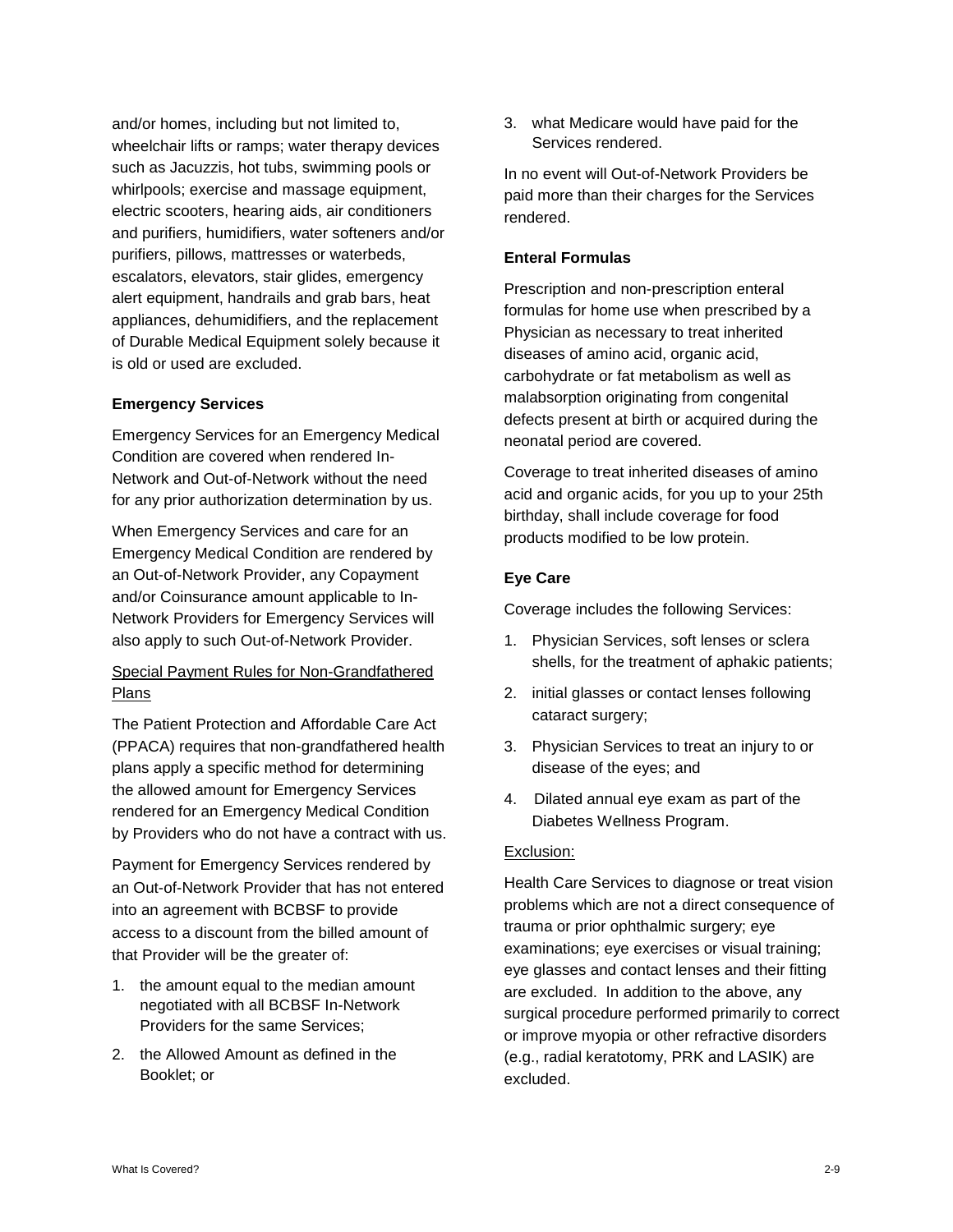#### **Home Health Care**

The Home Health Care Services listed below are covered when the following criteria are met:

- 1. you are unable to leave your home without considerable effort and the assistance of another person because you are: bedridden or chairbound or because you are restricted in ambulation whether or not you use assistive devices; or you are significantly limited in physical activities due to a Condition; and
- 2. the Home Health Care Services rendered have been prescribed by a Physician by way of a formal written treatment plan that has been reviewed and renewed by the prescribing Physician every 30 days. In order to determine whether such Services are covered under this Booklet, you may be required to provide a copy of any written treatment plan;
- 3. the Home Health Care Services are provided directly by (or indirectly through) a Home Health Agency; and
- 4. you are meeting or achieving the desired treatment goals set forth in the treatment plan as documented in the clinical progress notes.

Home Health Care Services are limited to:

- 1. part-time (i.e., less than 8 hours per day and less than a total of 40 hours in a calendar week) or intermittent (i.e., a visit of up to, but not exceeding, 2 hours per day) nursing care by a Registered Nurse, Licensed Practical Nurse and/or home health aide Services;
- 2. home health aide Services must be consistent with the plan of treatment, ordered by a Physician, and rendered under the supervision of a Registered Nurse;
- 3. medical social services;
- 4. nutritional guidance;
- 5. respiratory, or inhalation therapy (e.g., oxygen); and
- 6. Physical Therapy by a Physical Therapist, Occupational Therapy by a Occupational Therapist, and Speech Therapy by a Speech Therapist.

#### Exclusions:

- 1. homemaker or domestic maid services;
- 2. sitter or companion services;
- 3. Services rendered by an employee or operator of an adult congregate living facility; an adult foster home; an adult day care center, or a nursing home facility;
- 4. Speech Therapy provided for a diagnosis of developmental delay;
- 5. Custodial Care except for any such care covered under this subsection when provided on a part-time or intermittent basis (as defined above) by a home health aide;
- 6. food, housing, and home delivered meals; and
- 7. Services rendered in a Hospital, nursing home, or intermediate care facility.

# **Hospice Services**

Health Care Services provided in connection with a Hospice treatment program may be Covered Services, provided the Hospice treatment program is:

- 1. approved by your Physician; and
- 2. your doctor has certified to us in writing that your life expectancy is 12 months or less.

Recertification is required every six months.

#### **Hospital Services**

Covered Hospital Services include:

1. room and board in a semi-private room when confined as an inpatient, unless the patient must be isolated from others for documented clinical reasons;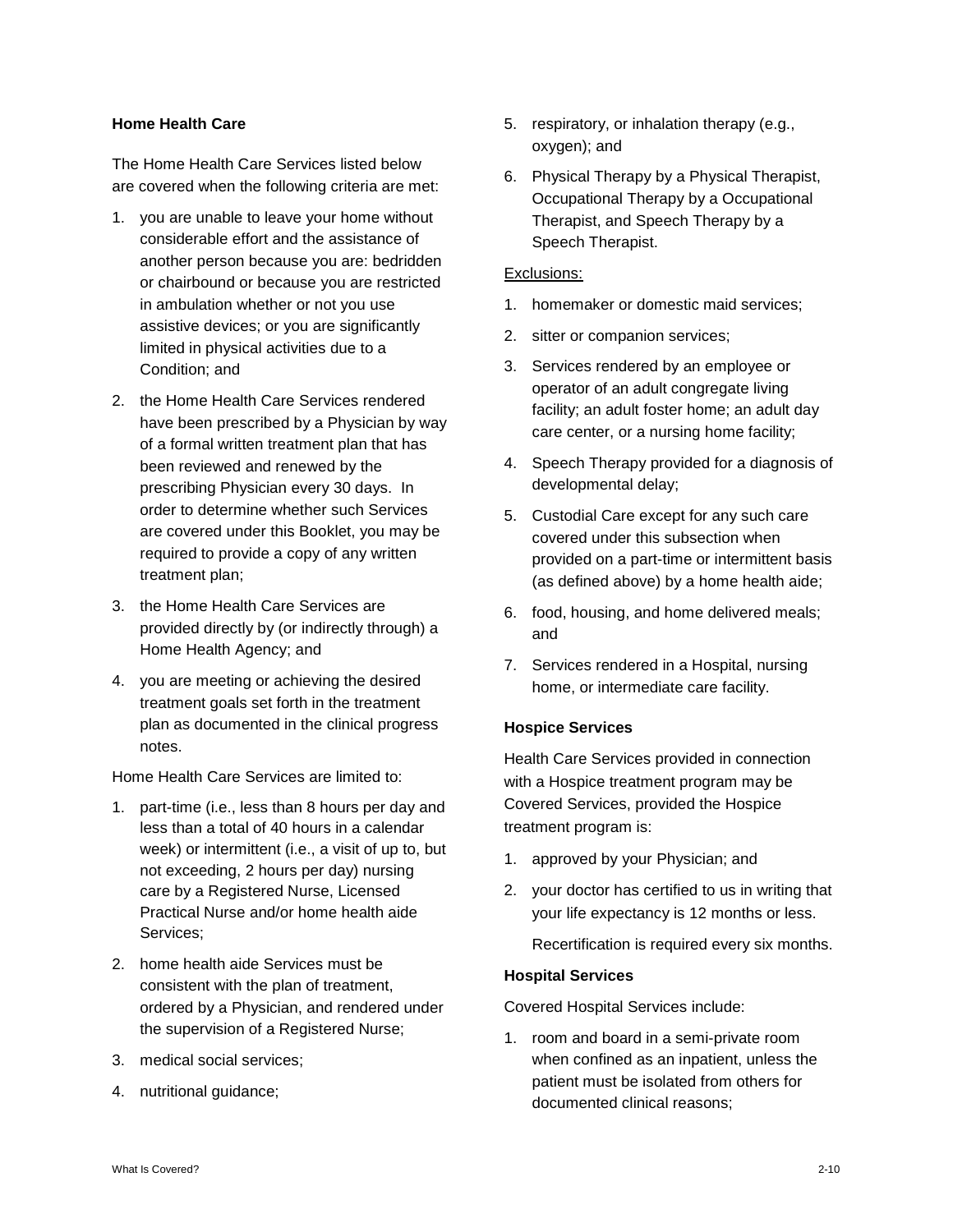- 2. intensive care units, including cardiac, progressive and neonatal care;
- 3. use of operating and recovery rooms;
- 4. use of emergency rooms;
- 5. respiratory, pulmonary, or inhalation therapy (e.g., oxygen);
- 6. drugs and medicines administered (except for take home drugs) by the Hospital;
- 7. intravenous solutions;
- 8. administration of, including the cost of, whole blood or blood products except as outlined in the Drugs exclusion of the "What Is Not Covered?" section);
- 9. dressings, including ordinary casts;
- 10. anesthetics and their administration;
- 11. transfusion supplies and equipment;
- 12. diagnostic Services, including radiology, ultrasound, laboratory, pathology and approved machine testing (e.g., EKG);
- 13. Physical, Speech, Occupational, and Cardiac Therapies; and
- 14. transplants as described in the Transplant Services subsection.

#### Exclusion:

Expenses for the following Hospital Services are excluded when such Services could have been provided without admitting you to the Hospital: 1) room and board provided during the admission; 2) Physician visits provided while you were an inpatient; 3) Occupational Therapy, Speech Therapy, Physical Therapy, and Cardiac Therapy; and 4) other Services provided while you were an inpatient.

In addition, expenses for the following and similar items are also excluded:

1. gowns and slippers;

- 2. shampoo, toothpaste, body lotions and hygiene packets;
- 3. take-home drugs;
- 4. telephone and television;
- 5. guest meals or gourmet menus; and
- 6. admission kits.

#### **Inpatient Rehabilitation**

Inpatient Rehabilitation Services are covered when the following criteria are met:

- 1. Services must be provided under the direction of a Physician and must be provided by a Medicare certified facility in accordance with a comprehensive rehabilitation program;
- 2. a plan of care must be developed and managed by a coordinated multi-disciplinary team;
- 3. coverage is subject to our Medical Necessity coverage criteria then in effect;
- 4. the individual must be able to actively participate in at least 2 rehabilitative therapies and be able to tolerate at least 3 hours per day of skilled Rehabilitation Services for at least 5 days a week and their Condition must be likely to result in significant improvement; and
- 5. the Rehabilitation Services must be required at such intensity, frequency and duration that further progress cannot be achieved in a less intensive setting.

Inpatient Rehabilitation Services are subject to the inpatient facility Copayment, if applicable, and the benefit maximum set forth in the Schedule of Benefits.

# Exclusion:

All Substance Dependency, drug and alcohol related diagnoses, Pain Management, and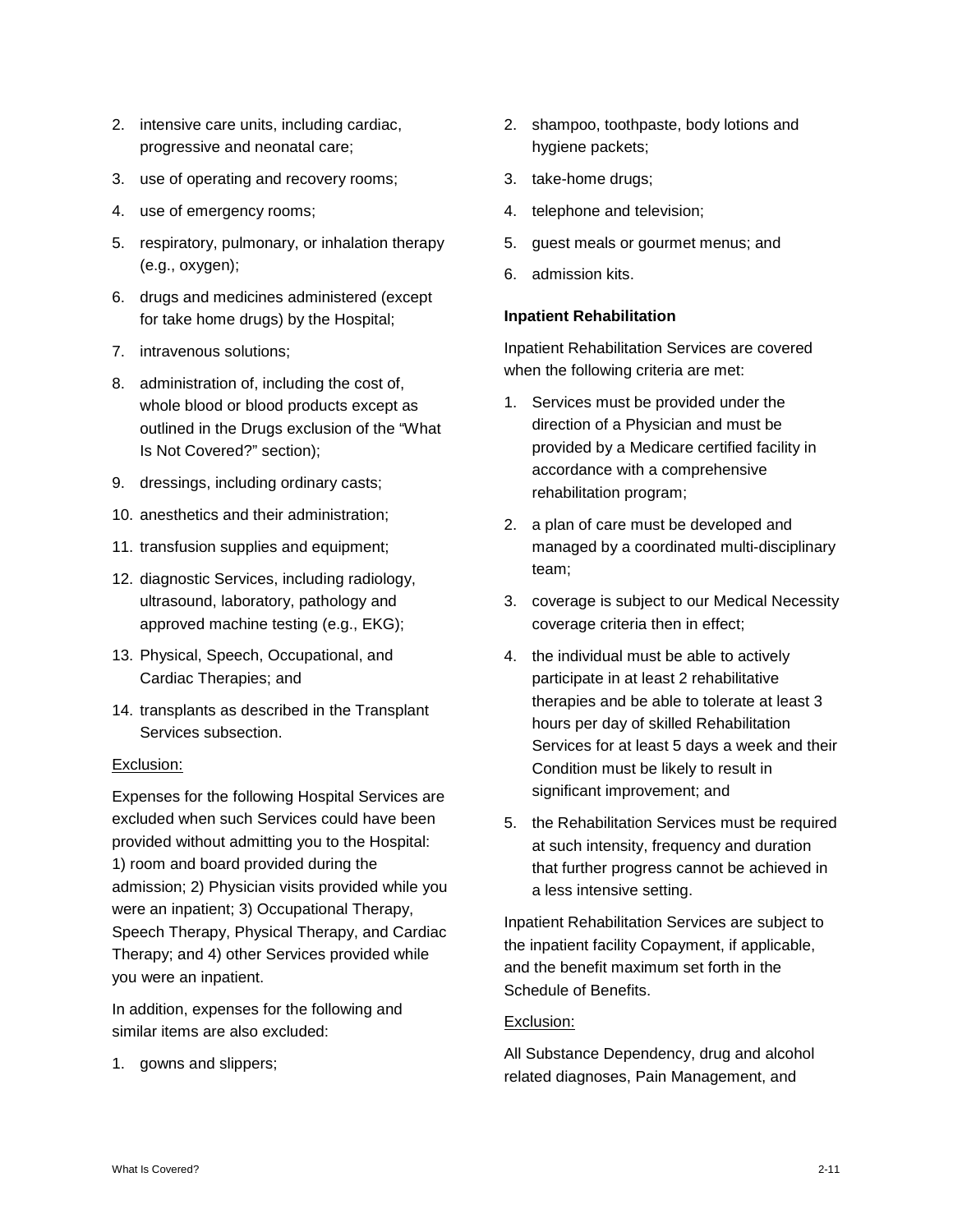respiratory ventilator management Services are excluded.

#### **Mammograms**

Mammograms obtained in a medical office, medical treatment facility or through a health testing service that uses radiological equipment registered with the appropriate Florida regulatory agencies (or those of another state) for diagnostic purposes or breast cancer screening are Covered Services.

Benefits for mammograms may not be subject to the Deductible, Coinsurance, or Copayment (if applicable). Please refer to your Schedule of Benefits for more information.

#### **Mastectomy Services**

Breast cancer treatment including treatment for physical complications relating to a Mastectomy (including lymphedemas), and outpatient postsurgical follow-up in accordance with prevailing medical standards as determined by you and your attending Physician are covered. Outpatient post-surgical follow-up care for Mastectomy Services shall be covered when provided by a Provider in accordance with the prevailing medical standards and at the most medically appropriate setting. The setting may be the Hospital, Physician's office, outpatient center, or your home. The treating Physician, after consultation with you, may choose the appropriate setting.

#### **Maternity Services**

Health Care Services, including prenatal care, delivery and postpartum care and assessment, provided to you, by a Doctor of Medicine (M.D.), Doctor of Osteopathy (D.O.), Hospital, Birth Center, Midwife or Certified Nurse Midwife may be Covered Services. Care for the mother includes the postpartum assessment.

In order for the postpartum assessment to be covered, such assessment must be provided at a Hospital, an attending Physician's office, an

outpatient maternity center, or in the home by a qualified licensed health care professional trained in care for a mother. Coverage under this Booklet for the postpartum assessment includes coverage for the physical assessment of the mother and any necessary clinical tests in keeping with prevailing medical standards.

Under Federal law, your Group Plan generally may not restrict benefits for any hospital length of stay in connection with childbirth for the mother or newborn child to less than 48 hours following a vaginal delivery; or less than 96 hours following a cesarean section. However, Federal law generally does not prohibit the mother's or newborn's attending Provider, after consulting with the mother, from discharging the mother or her newborn earlier than 48 hours (or 96 as applicable). In any case, under Federal law, your Group Plan can only require that a provider obtain authorization for prescribing an inpatient hospital stay that exceeds 48 hours (or 96 hours).

#### **Medical Pharmacy**

Physician-administered Prescription Drugs which are rendered in a Physician's office may be subject to a separate Cost Share amount that is in addition to the office visit Cost Share amount. The Medical Pharmacy Cost Share amount applies to each Prescription Drug and does not include the administration of the Prescription Drug.

Your plan may also include a maximum monthly amount you will be required to pay out-of-pocket for Medical Pharmacy, when such Services are provided by an In-Network Provider or Specialty Pharmacy. If your plan includes a Medical Pharmacy out-of-pocket monthly maximum, it will be listed on your Schedule of Benefits and only applies after you have met your Deductible, if applicable.

Please refer to your Schedule of Benefits for the additional Cost Share amount and/or monthly maximum out-of-pocket applicable to Medical Pharmacy for your plan.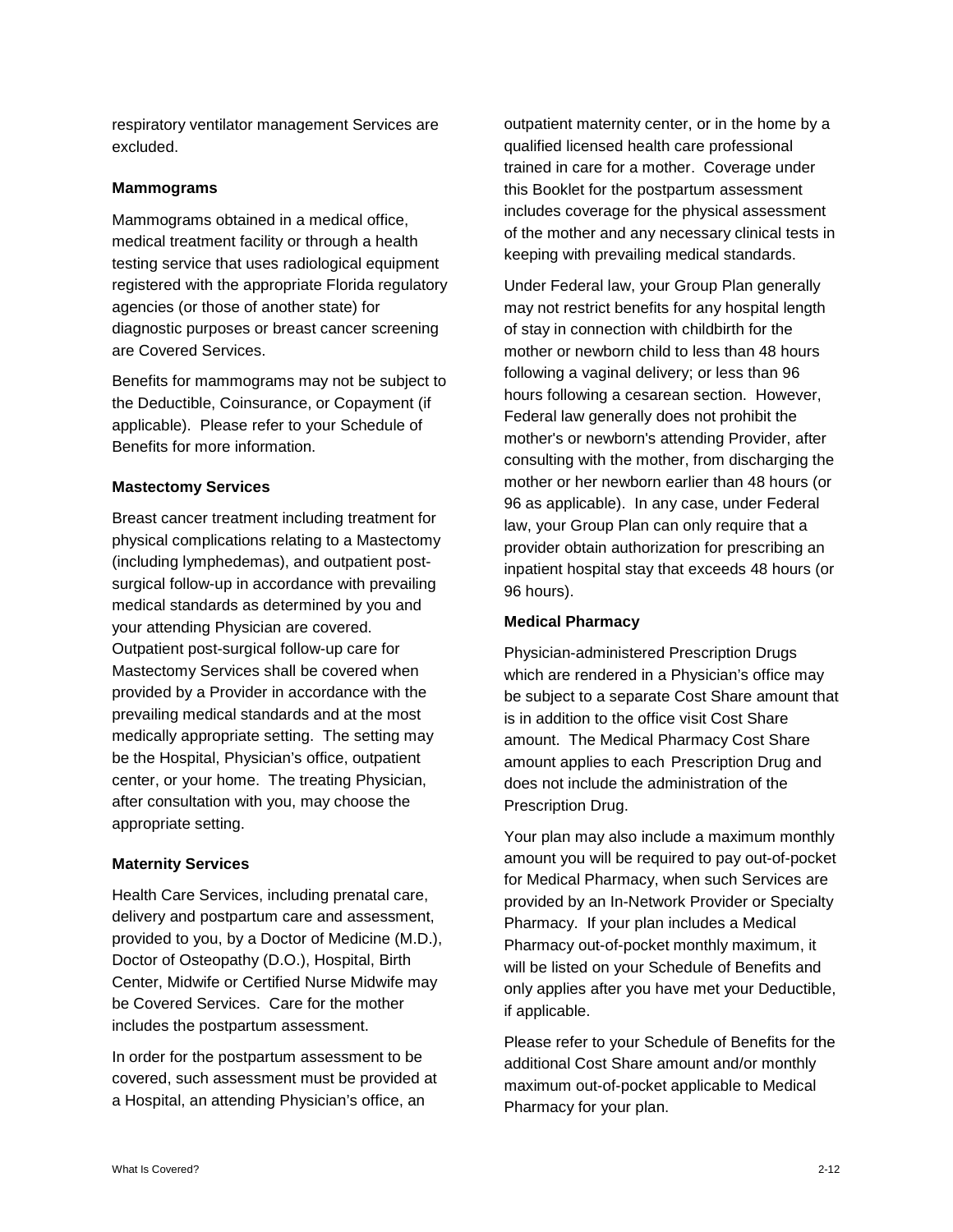**Note:** For purposes of this benefit, allergy injections and immunizations are not considered Medical Pharmacy.

#### **Newborn Care**

A newborn child will be covered from the moment of birth provided that the newborn child is eligible for coverage and properly enrolled. Covered Services shall consist of coverage for injury or sickness, including the necessary care or treatment of medically diagnosed congenital defects, birth abnormalities, and premature birth.

#### Newborn Assessment:

An assessment of the newborn child is covered provided the Services were rendered at a Hospital, the attending Physician's office, a Birth Center, or in the home by a Physician, Midwife or Certified Nurse Midwife, and the performance of any necessary clinical tests and immunizations are within prevailing medical standards. These Services are not subject to the Deductible.

Ambulance Services, when necessary to transport the newborn child to and from the nearest appropriate facility which is staffed and equipped to treat the newborn child's Condition, as determined by BCBSF or City of Gainesville and certified by the attending Physician as Medically Necessary to protect the health and safety of the newborn child, are covered.

Under Federal law, your Group Plan generally may not restrict benefits for any hospital length of stay in connection with childbirth for the mother or newborn child to less than 48 hours following a vaginal delivery; or less than 96 hours following a cesarean section. However, Federal law generally does not prohibit the mother's or newborn's attending Provider, after consulting with the mother, from discharging the mother or her newborn earlier than 48 hours (or 96 as applicable). In any case, under Federal law, your Group Plan can only require that a provider obtain authorization for prescribing an

inpatient hospital stay that exceeds 48 hours (or 96 hours).

#### **Orthotic Devices**

Orthotic Devices including braces and trusses for the leg, arm, neck and back, and special surgical corsets are covered when prescribed by a Physician and designed and fitted by an Orthotist.

Benefits may be provided for necessary replacement of an Orthotic Device which is owned by you when due to irreparable damage, wear, a change in your Condition, or when necessitated due to growth of a child.

Payment for splints for the treatment of temporomandibular joint ("TMJ") dysfunction is limited to payment for one splint in a six-month period unless a more frequent replacement is determined by BCBSF or City of Gainesville to be Medically Necessary.

#### Exclusion:

- 1. Expenses for arch supports**,** shoe inserts designed to effect conformational changes in the foot or foot alignment, orthopedic shoes, over-the-counter, custom-made or built-up shoes, cast shoes, sneakers, readymade compression hose or support hose, or similar type devices/appliances regardless of intended use, except for therapeutic shoes (including inserts and/or modifications) for the treatment of severe diabetic foot disease;
- 2. Expenses for orthotic appliances or devices which straighten or re-shape the conformation of the head or bones of the skull or cranium through cranial banding or molding (e.g. dynamic orthotic cranioplasty or molding helmets), except when the orthotic appliance or device is used as an alternative to an internal fixation device as a result of surgery for craniosynostosis; and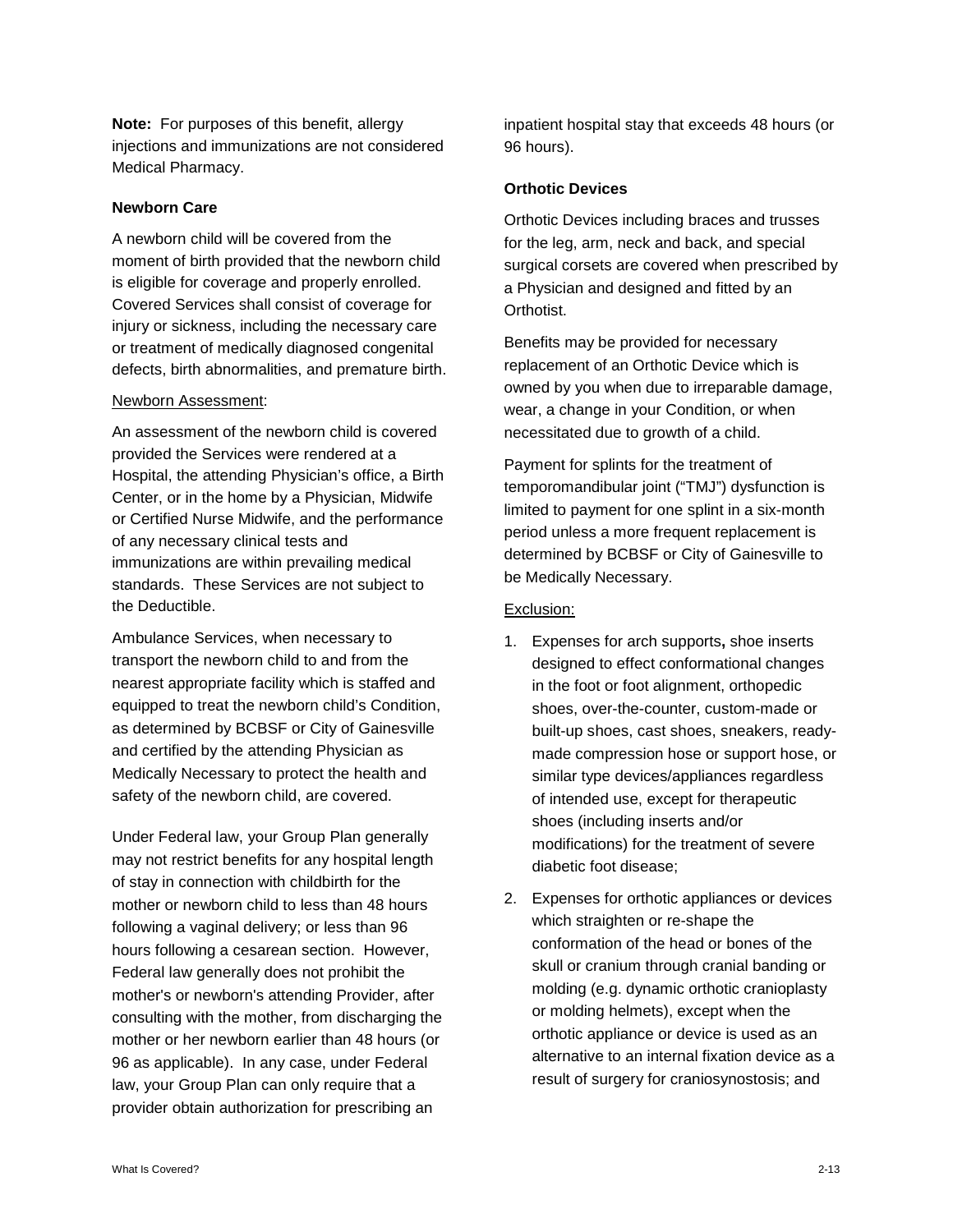3. Expenses for devices necessary to exercise, train, or participate in sports, e.g. custommade knee braces.

# **Osteoporosis Screening, Diagnosis, and Treatment**

Screening, diagnosis, and treatment of osteoporosis for high-risk individuals is covered, including, but not limited to:

- 1. estrogen-deficient individuals who are at clinical risk for osteoporosis;
- 2. individuals who have vertebral abnormalities;
- 3. individuals who are receiving long-term glucocorticoid (steroid) therapy; or
- 4. individuals who have primary hyperparathyroidism, and individuals who have a family history of osteoporosis.

# **Outpatient Cardiac, Occupational, Physical, Speech, Massage Therapies and Spinal Manipulation Services**

Outpatient therapies listed below may be Covered Services when ordered by a Physician or other health care professional licensed to perform such Services. The outpatient therapies listed in this category are in addition to the Cardiac, Occupational, Physical and Speech Therapy benefits listed in the Home Health Care, Hospital, and Skilled Nursing Facility categories herein.

**Cardiac Therapy** Services provided under the supervision of a Physician, or an appropriate Provider trained for Cardiac Therapy, for the purpose of aiding in the restoration of normal heart function in connection with a myocardial infarction, coronary occlusion or coronary bypass surgery are covered.

**Occupational Therapy** Services provided by a Physician or Occupational Therapist for the purpose of aiding in the restoration of a

previously impaired function lost due to a Condition are covered.

**Speech Therapy** Services of a Physician, Speech Therapist, or licensed audiologist to aid in the restoration of speech loss or an impairment of speech resulting from a Condition are covered.

**Physical Therapy** Services provided by a Physician or Physical Therapist for the purpose of aiding in the restoration of normal physical function lost due to a Condition are covered.

**Massage Therapy** Massage provided by a Physician, Massage Therapist, or Physical Therapist when the Massage is prescribed as being Medically Necessary by a Physician licensed pursuant to *Florida Statutes* Chapter 458 (Medical Practice), Chapter 459 (Osteopathy), Chapter 460 (Chiropractic) or Chapter 461 (Podiatry) is covered. The Physician's prescription must specify the number of treatments.

# **Payment Guidelines for Massage and Physical Therapy**

- 1. Payment for covered Massage Services is limited to no more than four (4) 15-minute Massage treatments per day, not to exceed the Outpatient Cardiac, Occupational, Physical, Speech, and Massage Therapies and Spinal Manipulations benefit maximum listed on the Schedule of Benefits.
- 2. Payment for a combination of covered Massage and Physical Therapy Services rendered on the same day is limited to no more than four (4) 15-minute treatments per day for combined Massage and Physical Therapy treatment, not to exceed the Outpatient Cardiac, Occupational, Physical, Speech, and Massage Therapies and Spinal Manipulations benefit maximum listed on the Schedule of Benefits.
- 3. Payment for covered Physical Therapy Services rendered on the same day as spinal manipulation is limited to one (1)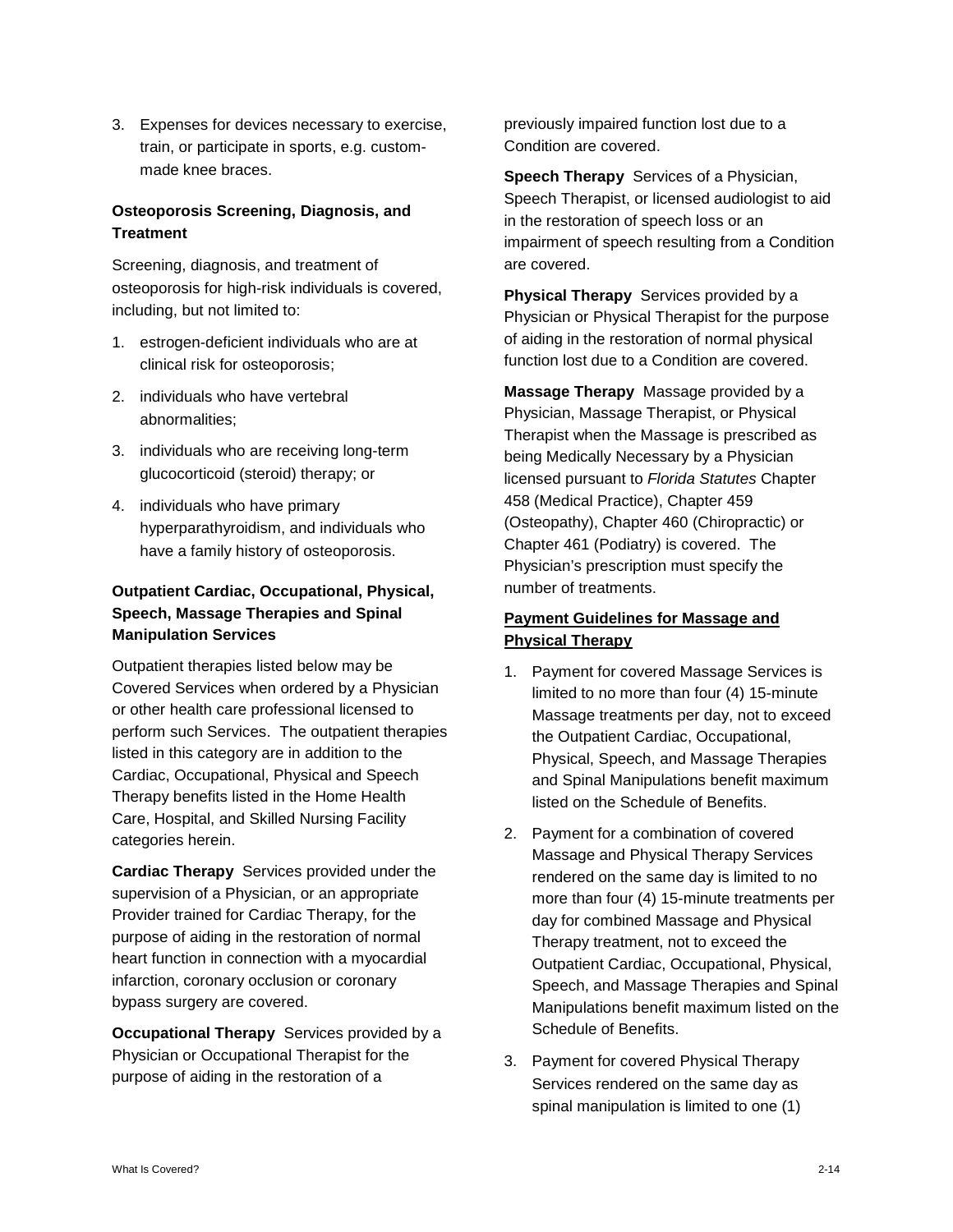Physical Therapy treatment per day not to exceed fifteen (15) minutes in length.

**Spinal Manipulations:** Services by Physicians for manipulations of the spine to correct a slight dislocation of a bone or joint that is demonstrated by x-ray are covered.

#### **Payment Guidelines for Spinal Manipulation**

- 1. Payment for covered spinal manipulation is limited to no more than 26 spinal manipulations per Benefit Period, **or** the maximum benefit listed in the Schedule of Benefits, whichever occurs first.
- 2. Payment for covered Physical Therapy Services rendered on the same day as a spinal manipulation is limited to one (1) Physical Therapy treatment per day, not to exceed fifteen (15) minutes in length.

Your Schedule of Benefits sets forth the maximum number of visits covered under this plan for any combination of the outpatient therapies and spinal manipulation Services listed above. For example, even if you may have only been administered two (2) of the spinal manipulations for the Benefit Period, any additional spinal manipulations for that Benefit Period will not be covered if you have already met the combined therapy visit maximum with other Services.

# **Oxygen**

Expenses for oxygen, the equipment necessary to administer it, and the administration of oxygen are covered.

#### **Physician Services**

Medical or surgical Health Care Services provided by a Physician, including Services rendered in the Physician's office, in an outpatient facility, or electronically through a computer via the Internet.

# **Payment Guidelines for Physician Services Provided by Electronic Means through a Computer:**

Expenses for online medical Services provided electronically through a computer by a Physician via the Internet will be covered only if such Services:

- 1. were provided to a covered individual who was, at the time the Services were provided, an established patient of the Physician rendering the Services;
- 2. were in response to an online inquiry received through the Internet from the covered individual with respect to which the Services were provided; and
- 3. were provided by a Physician through a secure online healthcare communication services vendor that, at the time the Services were rendered, was under contract with BCBSF.

The term "established patient," as used herein, shall mean that the covered individual has received professional services from the Physician who provided the online medical Services, or another physician of the same specialty who belongs to the same group practice as that Physician, within the past three years.

# Exclusion:

Expenses for online medical Services provided electronically through a computer by a Physician via the Internet other than through a healthcare communication services vendor that has entered into contract with BCBSF are excluded. Expenses for online medical Services provided by a health care provider that is not a Physician and expenses for Health Care Services rendered by telephone (except as indicated as covered under the Preventive Health Services category of the WHAT IS COVERED? section) are also excluded.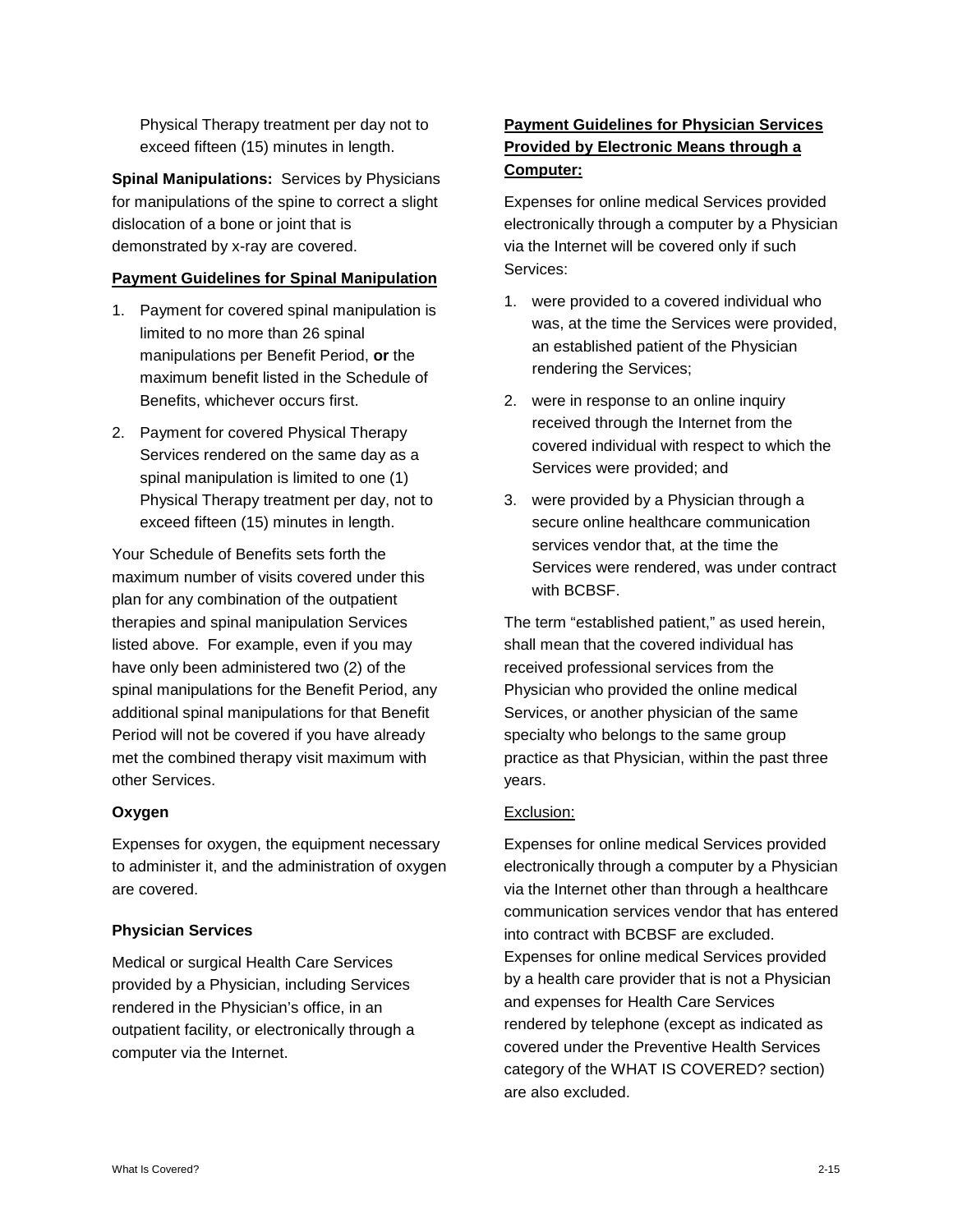#### **Preventive Health Services**

Preventive Services are covered for both adults and children based on prevailing medical standards and recommendations which are explained further below. Some examples of preventive health Services include, but are not limited to, periodic routine health exams, routine gynecological exams, immunizations and related preventive Services such as Prostate Specific Antigen (PSA), routine mammograms and pap smears. In order to be covered, Services shall be provided in accordance with prevailing medical standards consistent with:

- 1. evidence-based items or Services that have in effect a rating of 'A' or 'B' in the current recommendations of the U.S. Preventive Services Task Force established under the Public Health Service Act;
- 2. immunizations that have in effect a recommendation from the Advisory Committee on Immunization Practices of the Centers for Disease Control and Prevention established under the Public Health Service Act with respect to the individual involved;
- 3. with respect to infants, children, and adolescents, evidence- informed preventive care and screenings provided for in the comprehensive guidelines supported by the Health Resources and Services Administration; and
- 4. with respect to women, such additional preventive care and screenings not described in paragraph number one as provided for in comprehensive guidelines supported by the Health Resources and Services Administration.

More detailed information, such as medical management programs or limitations, on Services that are covered under the Preventive Health Services category is available in the Preventive Services Guide located on our website at

www.FloridaBlue.com/healthresources. Drugs or Supplies covered as Preventive Services are described in the Medication Guide. In order to be covered as a Preventive Health Service under this section the Service must be provided as described in the Preventive Services Guide or, for Drugs and Supplies, in the Medication Guide.

**Note:** From time to time medical standards that are based on the recommendations of the entities listed in numbers 1 through 4 above change. Services may be added to the recommendations and sometimes may be removed. It is important to understand that your coverage for these preventive Services is based on what is in effect on your Effective Date. If any of the recommendations or guidelines change after your Effective Date, your coverage will not change until your Group's first Anniversary Date one year after the recommendations or guidelines go into effect.

For example, if the USPSTF adds a new recommendation for a preventive Service that we do not cover and you are already covered under this Benefit Booklet; that new Service will not be a Covered Service under this category right away. The coverage for a new Service will start on your Group's Anniversary Date one year after the new recommendation goes into effect.

#### Exclusion:

Routine vision and hearing examinations and screenings are not covered, except as required under paragraph one above.

#### **Prosthetic Devices**

The following Prosthetic Devices are covered when prescribed by a Physician and designed and fitted by a Prosthetist:

1. artificial hands, arms, feet, legs and eyes, including permanent implanted lenses following cataract surgery, cardiac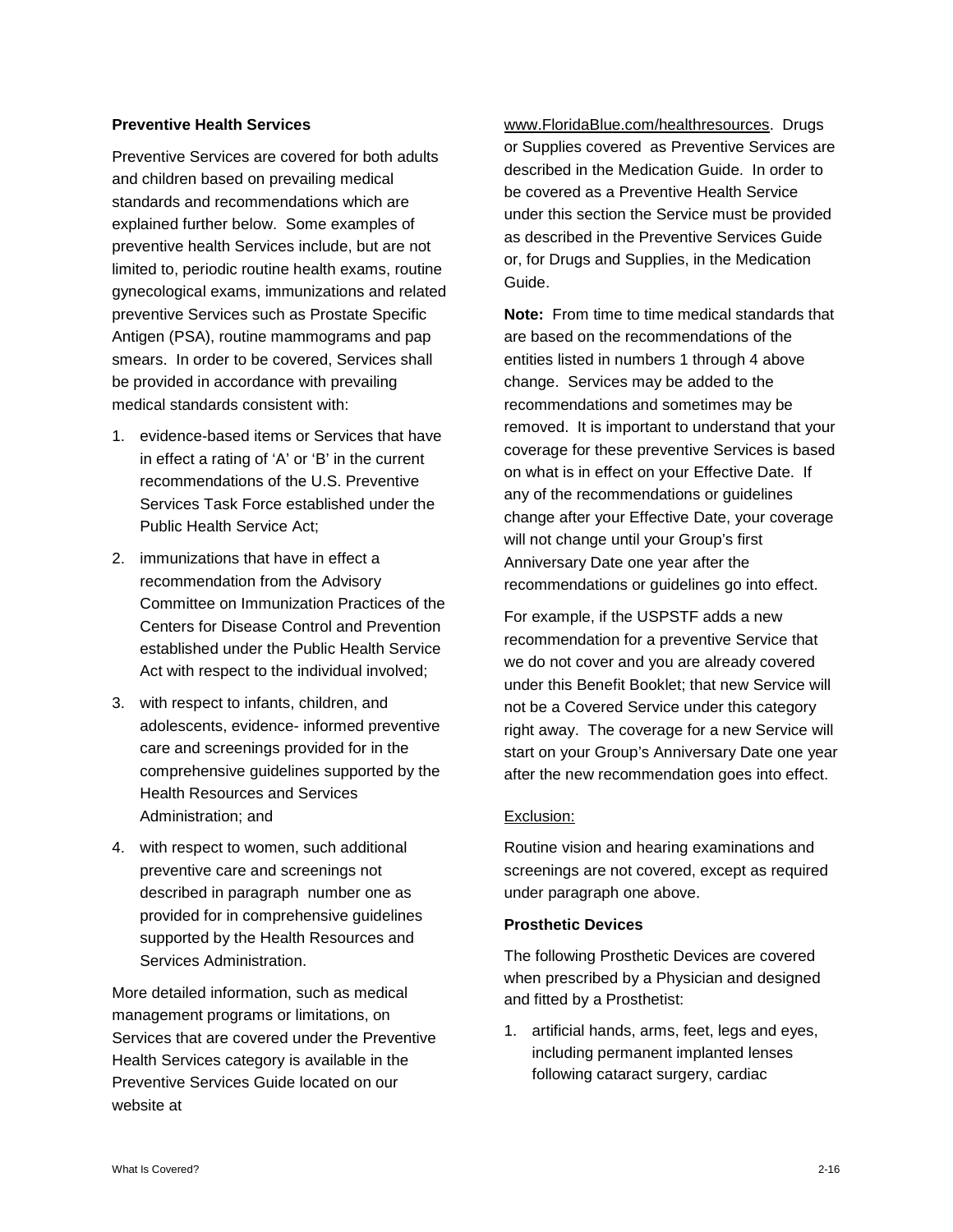pacemakers, and prosthetic devices incident to a Mastectomy;

- 2. appliances needed to effectively use artificial limbs or corrective braces; or
- 3. penile prosthesis.

Covered Prosthetic Devices (except cardiac pacemakers, and Prosthetic Devices incident to Mastectomy) are limited to the first such permanent prosthesis (including the first temporary prosthesis if it is determined to be necessary) prescribed for each specific Condition.

Benefits may be provided for necessary replacement of a Prosthetic Device which is owned by you when due to irreparable damage, wear, or a change in your Condition, or when necessitated due to growth of a child.

#### Exclusion:

- 1. Expenses for microprocessor controlled or myoelectric artificial limbs (e.g. C-legs); and
- 2. Expenses for cosmetic enhancements to artificial limbs.

#### **Self-Administered Prescription Drugs**

The following Self-Administered Drugs are covered:

- 1. Self-Administered Prescription Drugs used in the treatment of diabetes, cancer, Conditions requiring immediate stabilization (e.g. anaphylaxis), or in the administration of dialysis; and
- 2. Specialty Drugs used to increase height or bone growth (e.g., growth hormone), must meet the following criteria in order to be covered:
	- a. Must be prescribed for Conditions of growth hormone deficiency documented with two abnormally low stimulation tests of less than 10 ng/ml and one abnormally low growth hormone

dependent peptide or for Conditions of growth hormone deficiency associated with loss of pituitary function due to trauma, surgery, tumors, radiation or disease, or for state mandated use as in patients with AIDS.

b. Continuation of growth hormone therapy is only covered for Conditions associated with significant growth hormone deficiency when there is evidence of continued responsiveness to treatment. Treatment is considered responsive in children less than 21 years of age, when the growth hormone dependent peptide (IGF-1) is in the normal range for age and Tanner development stage; the growth velocity is at least 2 cm per year, and studies demonstrate open epiphyses. Treatment is considered responsive in both adolescents with closed epiphyses

and for adults, who continue to evidence growth hormone deficiency and the IGF-1 remains in the normal range for age and gender.

#### **Skilled Nursing Facilities**

The following Health Care Services may be Covered Services when you are an inpatient in a Skilled Nursing Facility:

- 1. room and board;
- 2. respiratory, pulmonary, or inhalation therapy (e.g., oxygen);
- 3. drugs and medicines administered while an inpatient (except take home drugs);
- 4. intravenous solutions;
- 5. administration of, including the cost of, whole blood or blood products(except as outlined in the Drugs exclusion of the "What Is Not Covered?" section);
- 6. dressings, including ordinary casts;
- 7. transfusion supplies and equipment;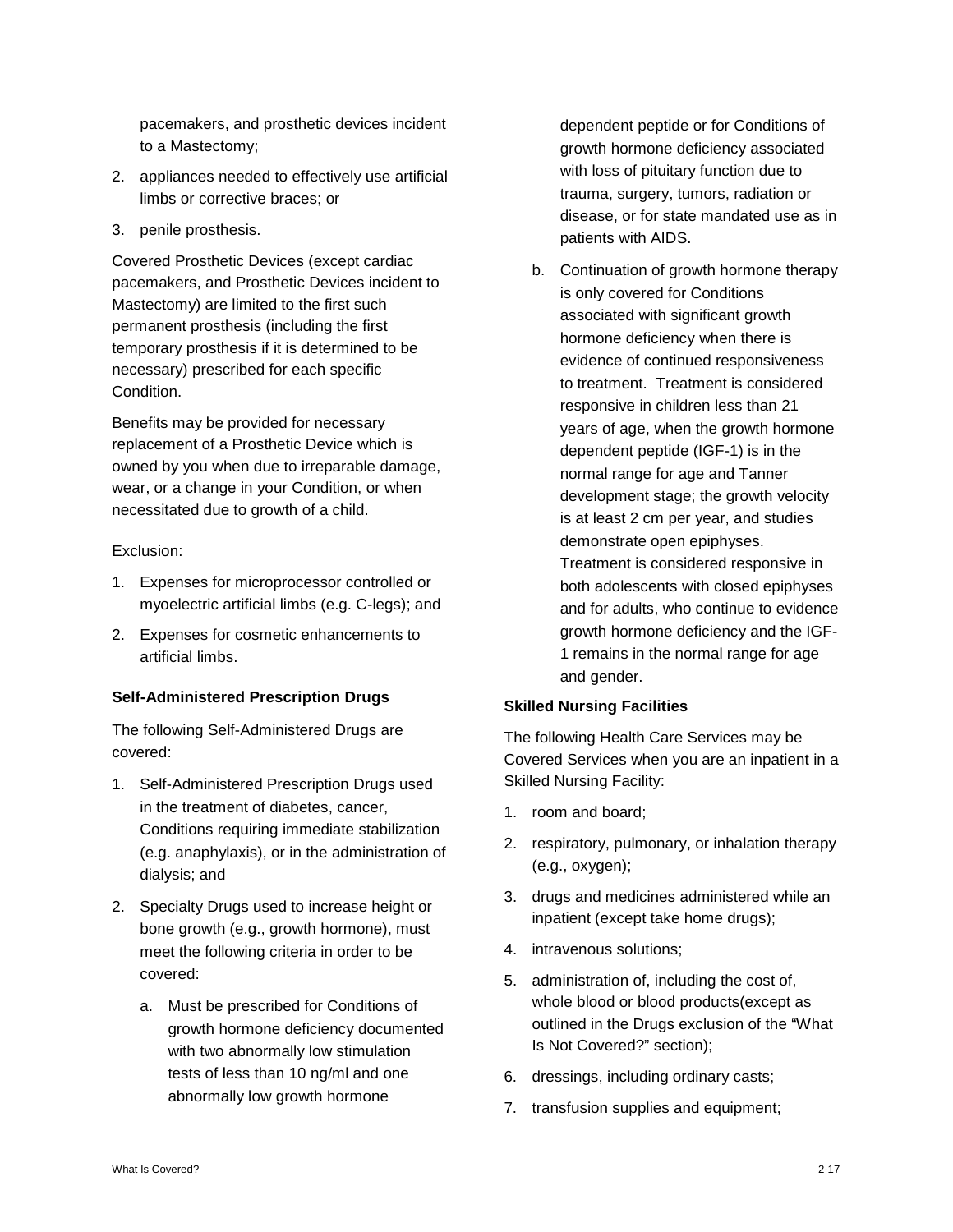- 8. diagnostic Services, including radiology, ultrasound, laboratory, pathology and approved machine testing (e.g., EKG);
- 9. chemotherapy treatment for proven malignant disease; and
- 10. Physical, Speech, and Occupational Therapies.

A treatment plan from your Physician may be required in order to determine coverage and payment.

#### Exclusion:

Expenses for an inpatient admission to a Skilled Nursing Facility for purposes of Custodial Care, convalescent care, or any other Service primarily for the convenience of you and/or your family members or the Provider are excluded. Expenses for any inpatient days beyond the per person maximum number of days per Benefit Period listed on the Schedule of Benefits are also excluded.

# **Surgical Assistant Services**

Services rendered by a Physician, Registered Nurse First Assistant or Physician Assistant when acting as a surgical assistant (provided no intern, resident, or other staff physician is available) when the assistant is necessary are covered.

# **Surgical Procedures**

Surgical procedures performed by a Physician may be covered including the following:

- 1. sterilization (tubal ligations and vasectomies), regardless of Medical Necessity;
- 2. surgery to correct deformity which was caused by disease, trauma, birth defects, growth defects or prior therapeutic processes;
- 3. oral surgical procedures for excisions of tumors, cysts, abscesses, and lesions of the mouth;
- 4. surgical procedures involving bones or joints of the jaw (e.g., temporomandibular joint [TMJ]) and facial region if, under accepted medical standards, such surgery is necessary to treat Conditions caused by congenital or developmental deformity, disease, or injury;
- 5. Services of a Physician for the purpose of rendering a second surgical opinion and related diagnostic services to help determine the need for surgery; and
- 6. surgical procedures performed for the treatment of Morbid Obesity (e.g., intestinal bypass, stomach stapling, balloon dilation) and any associated care provided you have not previously undergone the same or a similar procedure while covered under the Group Master Policy.

#### Exclusion:

Surgical procedures for the treatment of Morbid Obesity including: intestinal bypass; stomach stapling; balloon dilation and associated care for the surgical treatment of Morbid Obesity, if the Covered Person has previously undergone the same or similar procedures in the lifetime of this Group Health Plan. Surgical procedures performed to revise, or correct defects related to, a prior intestinal bypass, stomach stapling or balloon dilation are also excluded.

7. Gender reassignment surgery and Services related to gender dysphoria or gender transition are covered.

#### Exclusions:

The following Services, which are considered cosmetic in nature, are not covered when used to improve the genderspecific appearance of an individual. Examples of Services which are considered cosmetic include, but are not limited to:

a. reduction thyroid chondroplasty;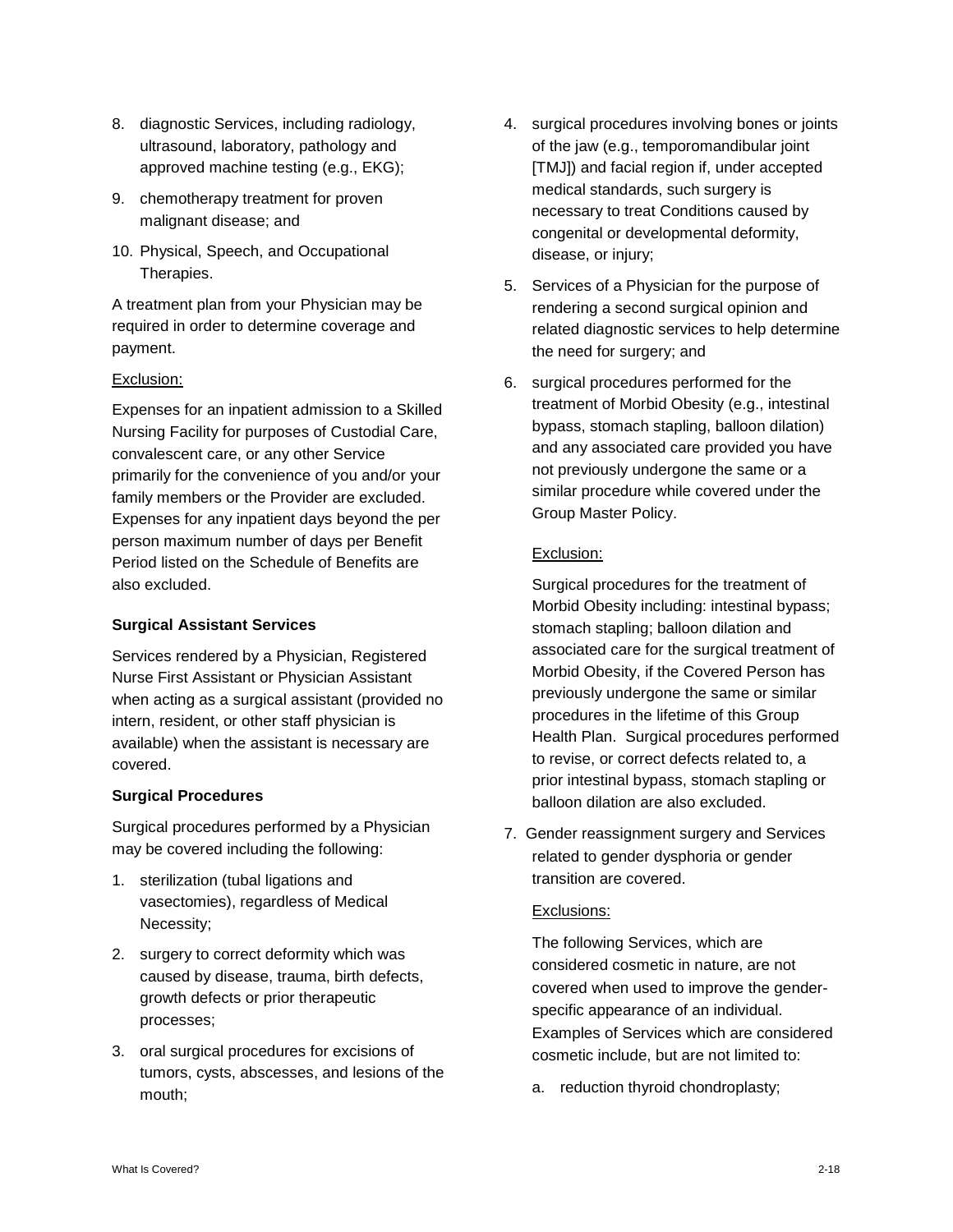- b. liposuction;
- c. rhinoplasty;
- d. facial bone reconstruction;
- e. face lift;
- f. blepharoplasty;
- g. voice modification surgery;
- h. hair removal/hairplasty; or
- i. breast augmentation.

#### **Payment Guidelines for Surgical Procedures**

- 1. Payment for multiple surgical procedures performed in addition to the primary surgical procedure, on the same or different areas of the body, during the same operative session will be based on 50 percent of the Allowed Amount for any secondary surgical procedure(s) performed. In addition, Coinsurance or Copayment (if any) indicated in your Schedule of Benefits will apply. This guideline is applicable to all bilateral procedures and all surgical procedures performed on the same date of service.
- 2. Payment for incidental surgical procedures is limited to the Allowed Amount for the primary procedure, and there is no additional payment for any incidental procedure. An "incidental surgical procedure" includes surgery where one, or more than one, surgical procedure is performed through the same incision or operative approach as the primary surgical procedure which, in BCBSF's or City of Gainesville's opinion, is not clearly identified and/or does not add significant time or complexity to the surgical session. For example, the removal of a normal appendix performed in conjunction with a Medically Necessary hysterectomy is an incidental surgical procedure (i.e., there is no payment for the removal of the normal appendix in the example).

3. Payment for surgical procedures for fracture care, dislocation treatment, debridement, wound repair, unna boot, and other related Health Care Services, is included in the Allowed Amount of the surgical procedure.

#### **Transplant Services**

Transplant Services, limited to the procedures listed below, may be covered when performed at a facility acceptable to BCBSF or City of Gainesville, subject to the conditions and limitations described below.

Transplant includes pre-transplant, transplant and post-discharge Services, and treatment of complications after transplantation. Benefits will only be paid for Services, care and treatment received or provided in connection with a:

- 1. Bone Marrow Transplant, as defined herein, which is specifically listed in the rule 59B-12.001 of the *Florida Administrative Code* or any successor or similar rule or covered by Medicare as described in the most recently published *Medicare Coverage Issues Manual* issued by the Centers for Medicare and Medicaid Services. Coverage will be provided for the expenses incurred for the donation of bone marrow by a donor to the same extent such expenses would be covered for you and will be subject to the same limitations and exclusions as would be applicable to you. Coverage for the reasonable expenses of searching for the donor will be limited to a search among immediate family members and donors identified through the National Bone Marrow Donor Program;
- 2. corneal transplant;
- 3. heart transplant (including a ventricular assist device, if indicated, when used as a bridge to heart transplantation);
- 4. heart-lung combination transplant;
- 5. liver transplant;
- 6. kidney transplant;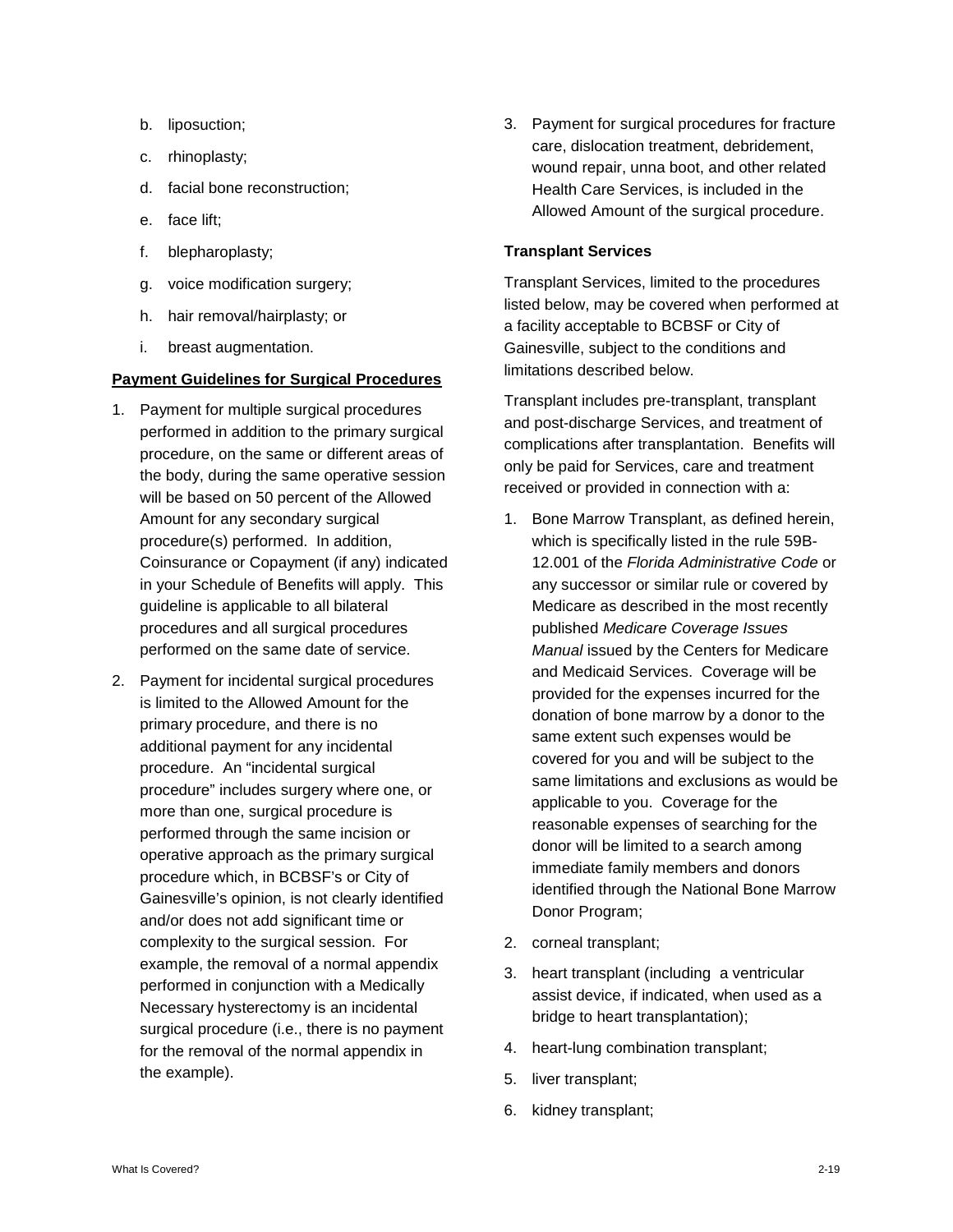- 7. pancreas;
- 8. pancreas transplant performed simultaneously with a kidney transplant; or
- 9. lung-whole single or whole bilateral transplant.

Coverage will be provided for donor costs and organ acquisition for transplants, other than Bone Marrow Transplants, provided such costs are not covered in whole or in part by any other insurance carrier, organization or person other than the donor's family or estate.

You may call the customer service phone number indicated in this Booklet or on your Identification Card in order to determine which Bone Marrow Transplants are covered under this Booklet.

#### Exclusions:

Expenses for the following are excluded:

- 1. transplant procedures not included in the list above, or otherwise excluded under this Booklet (e.g., Experimental or Investigational transplant procedures);
- 2. transplant procedures involving the transplantation or implantation of any nonhuman organ or tissue;
- 3. transplant procedures related to the donation or acquisition of an organ or tissue for a recipient who is not covered under this Benefit Booklet;
- 4. transplant procedures involving the implant of an artificial organ, including the implant of the artificial organ;
- 5. any organ, tissue, marrow, or stem cells which is/are sold rather than donated;
- 6. any Bone Marrow Transplant, as defined herein, which is not specifically listed in rule 59B-12.001 of the Florida Administrative Code or any successor or similar rule or covered by Medicare pursuant to a national coverage decision made by the Centers for Medicare and Medicaid Services as

evidenced in the most recently published Medicare Coverage Issues Manual;

- 7. any Service in connection with the identification of a donor from a local, state or national listing, except in the case of a Bone Marrow Transplant;
- 8. any non-medical costs, including but not limited to, temporary lodging or transportation costs for you and/or your family to and from the approved facility; and
- 9. any artificial heart or mechanical device that replaces either the atrium and/or the ventricle.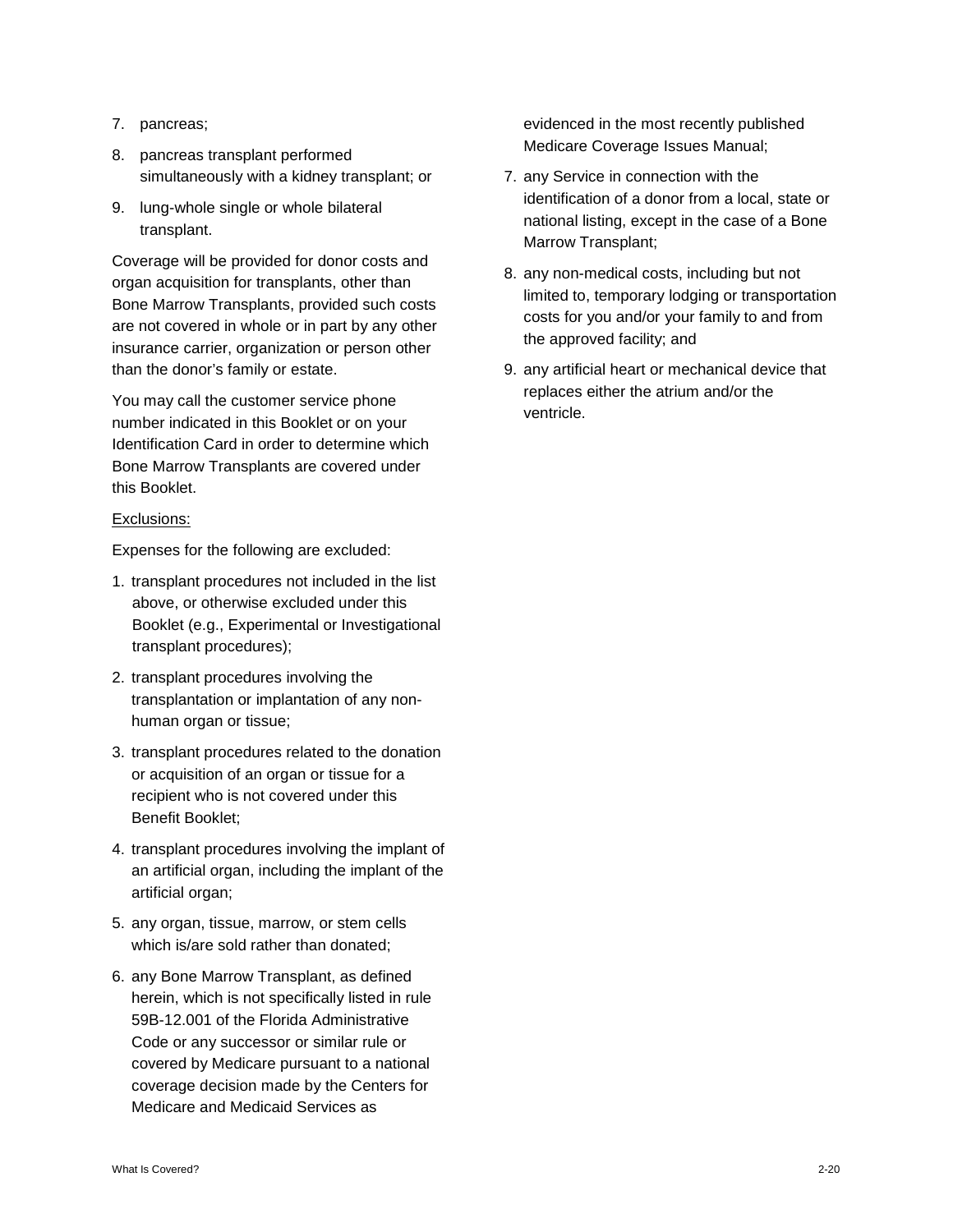# Section 3: What Is Not Covered?

# **Introduction**

Your Booklet expressly excludes expenses for the following Health Care Services, supplies, drugs or charges. The following exclusions are in addition to any exclusions specified in the "What Is Covered?" section or any other section of the Booklet.

#### **Abortions** which are elective.

**Arch Supports,** shoe inserts designed to effect conformational changes in the foot or foot alignment, orthopedic shoes, over-the-counter, custom-made or built-up shoes, cast shoes, sneakers, ready-made compression hose or support hose, or similar type devices/appliances regardless of intended use, except for therapeutic shoes (including inserts and/or modifications) for the treatment of severe diabetic foot disease.

#### **Assisted Reproductive Therapy (Infertility)**

including, but not limited to, associated Services, supplies, and medications for In Vitro Fertilization (IVF); Gamete Intrafallopian Transfer (GIFT) procedures; Zygote Intrafallopian Transfer (ZIFT) procedures; Artificial Insemination (AI); embryo transport; surrogate parenting; donor semen and related costs including collection and preparation; and infertility treatment medication.

**Autopsy** or postmortem examination services, unless specifically requested by BCBSF or City of Gainesville.

#### **Complementary or Alternative Medicine**

including, but not limited to, self-care or self-help training; homeopathic medicine and counseling; Ayurvedic medicine such as lifestyle modifications and purification therapies; traditional Oriental medicine including naturopathic medicine; environmental medicine including the field of clinical ecology; chelation

therapy; thermography; mind-body interactions such as meditation, imagery, yoga, dance, and art therapy; biofeedback; prayer and mental healing; manual healing methods such as the Alexander technique, aromatherapy, Ayurvedic massage, craniosacral balancing, Feldenkrais method, Hellerwork, polarity therapy, Reichian therapy, reflexology, rolfing, shiatsu, traditional Chinese massage, Trager therapy, trigger-point myotherapy, and biofield therapeutics; Reiki, SHEN therapy, and therapeutic touch; bioelectromagnetic applications in medicine; and herbal therapies.

#### **Complications of Non-Covered Services**,

including the diagnosis or treatment of any Condition which is a complication of a noncovered Health Care Service (e.g., Health Care Services to treat a complication of cosmetic surgery are not covered).

**Contraceptive** medications, devices, appliances, or other Health Care Services when provided for contraception, except when indicated as covered, under the Preventive Health Services category of the "What Is Covered?" section.

**Cosmetic Services**, including any Service to improve the appearance or self-perception of an individual (except as covered under the Breast Reconstructive Surgery category), including and without limitation: cosmetic surgery and procedures or supplies to correct hair loss or skin wrinkling (e.g., Minoxidil, Rogaine, Retin-A), and hair implants/transplants,or services used to improve the gender specific appearance of an individual including, but not limited to reduction thyroid chondroplasty, liposuction, rhinoplasty, facial bone reconstruction, face lift, blepharoplasty, voice modification surgery, hair removal/hairplasty, breast augmentation.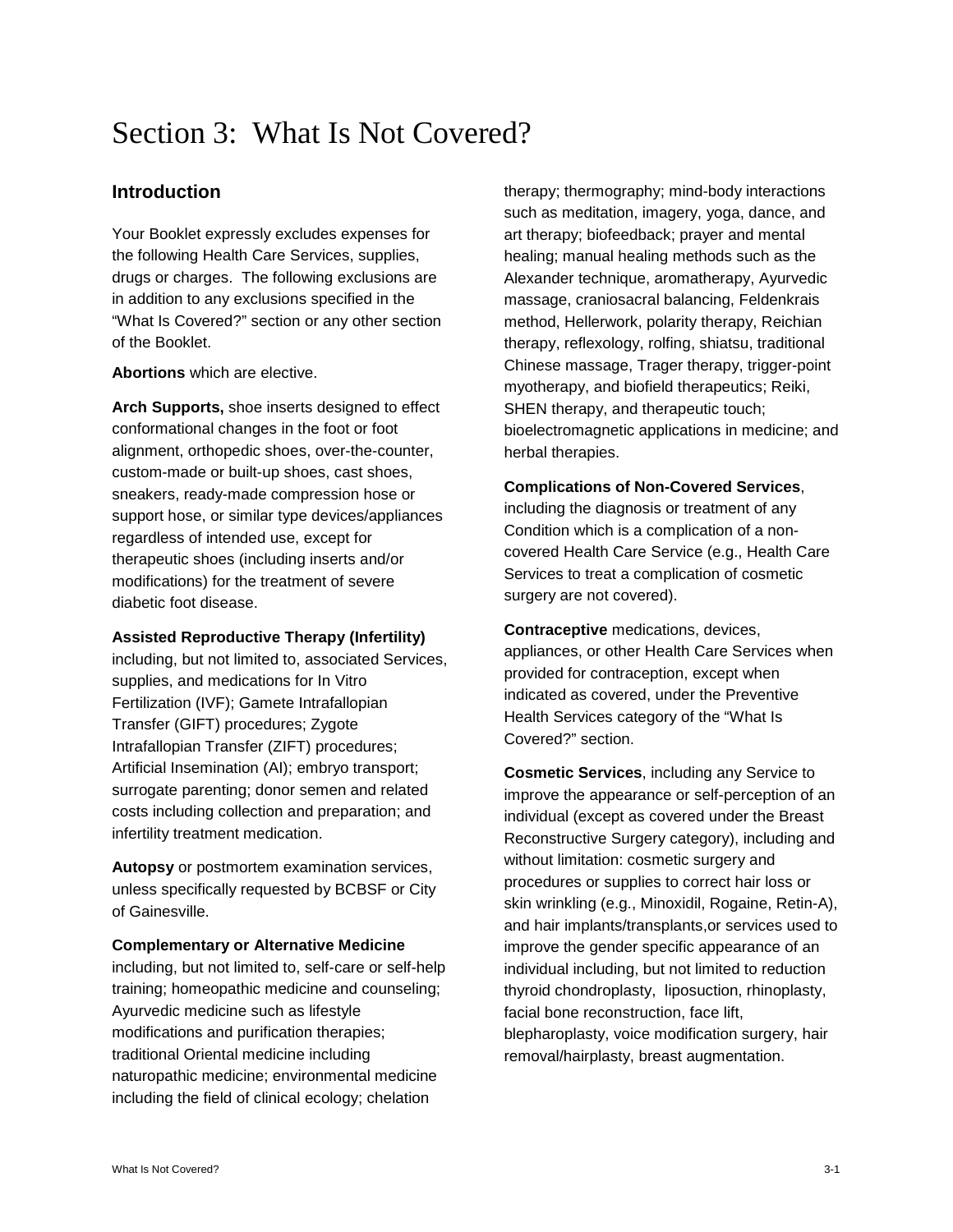**Costs** related to telephone consultations (except as indicated as covered under the Preventive Health Services category of the COVERED SERVICES section) , failure to keep a scheduled appointment, or completion of any form and /or medical information.

**Custodial Care** and any service of a custodial nature, including and without limitation: Health Care Services primarily to assist in the activities of daily living; rest homes; home companions or sitters; home parents; domestic maid services; respite care; and provision of services which are for the sole purposes of allowing a family member or caregiver of a Covered Person to return to work.

**Dental Care** or treatment of the teeth or their supporting structures or gums, or dental procedures, including but not limited to: extraction of teeth, restoration of teeth with or without fillings, crowns or other materials, bridges, cleaning of teeth, dental implants, dentures, periodontal or endodontic procedures, orthodontic treatment (e.g., braces), intraoral prosthetic devices, palatal expansion devices, bruxism appliances, and dental x-rays. This exclusion also applies to Phase II treatments (as defined by the American Dental Association) for TMJ dysfunction. This exclusion does not apply to an Accidental Dental Injury and the Child Cleft Lip and Cleft Palate Treatment Services category as described in the "What Is Covered?" section.

**Diabetic Equipment and Supplies** used for the treatment of diabetes which are otherwise covered under a BCBSF Pharmacy Program Endorsement to this Benefit Booklet.

#### **Drugs**

1. Prescribed for uses other than the Food and Drug Administration (FDA) approved label indications. This exclusion does not apply to any drug that has been proven safe, effective and accepted for the treatment of the specific medical Condition for which the

drug has been prescribed, as evidenced by the results of good quality controlled clinical studies published in at least two or more peer-reviewed full length articles in respected national professional medical journals. This exclusion also does not apply to any drug prescribed for the treatment of cancer that has been approved by the FDA for at least one indication, provided the drug is recognized for treatment of your particular cancer in a Standard Reference Compendium or recommended for treatment of your particular cancer in Medical Literature. Drugs prescribed for the treatment of cancer that have not been approved for any indication are excluded.

- 2. All drugs dispensed to, or purchased by, you from a pharmacy. This exclusion does not apply to drugs dispensed to you when:
	- a. you are an inpatient in a Hospital, Ambulatory Surgical Center, Skilled Nursing Facility, Psychiatric Facility or a Hospice facility;
	- b. you are in the outpatient department of a Hospital;
	- c. dispensed to your Physician for administration to you in the Physician's office and prior coverage authorization has been obtained (if required); and
	- d. defined by, and covered under, a BCBSF Pharmacy Program Endorsement to this Booklet.
- 3 Any non-Prescription medicines, remedies, vaccines, biological products (except insulin), pharmaceuticals or chemical compounds, vitamins, mineral supplements, fluoride products, over-the-counter drugs, products, or health foods, except as described in the Preventive Health Services category of the "What Is Covered?" section.
- 4 Any drug which is indicated or used for sexual dysfunction (e.g., Cialis, Levitra, Viagra, Caverject). The exception described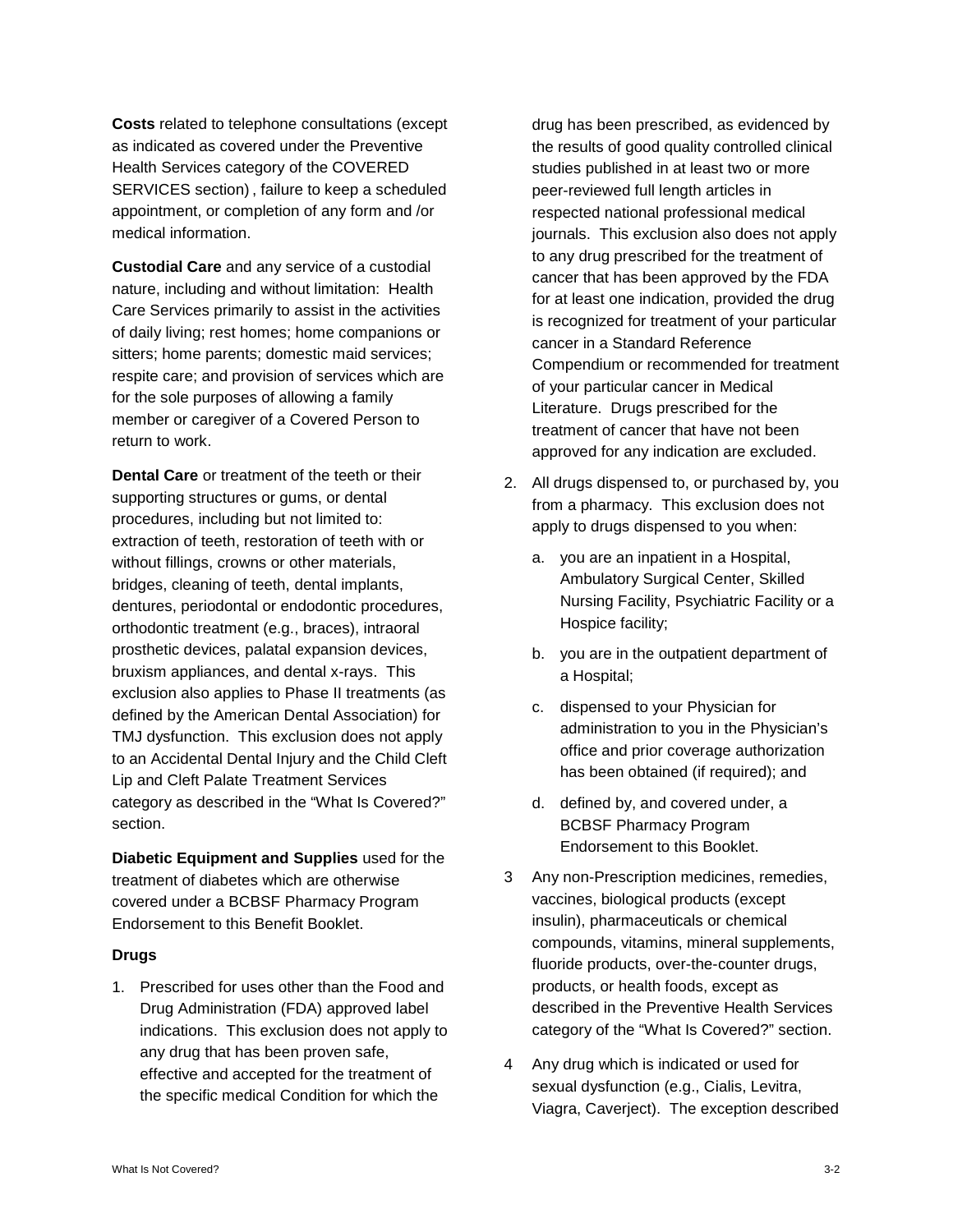in exclusion number one above does not apply to sexual dysfunction drugs excluded under this paragraph.

- 5. Any Self-Administered Prescription Drug which is otherwise covered under a BCBSF Pharmacy Program Endorsement to this Contract except for a Self-Administered Prescription Drug indicated as covered in the "What Is Covered?" section of this Benefit Booklet.
- 6. Blood or blood products used to treat hemophilia, except when provided to you for:
	- a. emergency stabilization;
	- b. during a covered inpatient stay; or
	- c. when proximately related to a surgical procedure.

The exceptions to the exclusion for drugs purchased or dispensed by a pharmacy described in subparagraph number two do not apply to hemophilia drugs excluded under this subparagraph.

- 7. Drugs, which require prior coverage authorization when prior coverage authorization is not obtained.
- 8. Specialty Drugs used to increase height or bone growth (e.g., growth hormone) except for Conditions of growth hormone deficiency documented with two abnormally low stimulation tests of less than 10 ng/ml and one abnormally low growth hormone dependent peptide or for Conditions of growth hormone deficiency associated with loss of pituitary function due to trauma, surgery, tumors, radiation or disease, or for state mandated use as in patients with AIDS.

Continuation of growth hormone therapy will not be covered except for Conditions associated with significant growth hormone deficiency when there is evidence of continued responsiveness to treatment.

(See "What is Covered?" section for additional information.)

**Experimental** or **Investigational Services**, except as otherwise covered under the Bone Marrow Transplant provision of the Transplant Services category.

**Food and Food Products** prescribed or not, except as covered in the Enteral Formulas subsection of the "What Is Covered?" section.

**Foot Care** which is routine, including any Health Care Service, in the absence of disease. This exclusion includes, but is not limited to: nonsurgical treatment of bunions; flat feet; fallen arches; chronic foot strain; trimming of toenails corns, or calluses.

**General Exclusions** include, but are not limited to:

- 1. any Health Care Service received prior to your Effective Date or after the date your coverage terminates;
- 2. any Service to diagnose or treat any Condition resulting from or in connection with your job or employment;
- 3. any Health Care Services not within the service categories described in the "What is Covered?" section, any rider, or Endorsement attached hereto, unless such services are specifically required to be covered by applicable law;
- 4. any Health Care Service you render to yourself or those renedered by a Physician or other health care Provider related to you by blood or marriage;
- 5. any Health Care Service which is not Medically Necessary as determined by us or City of Gainesville and defined in this Booklet. The ordering of a Service by a health care Provider does not in itself make such Service Medically Necessary or a Covered Service;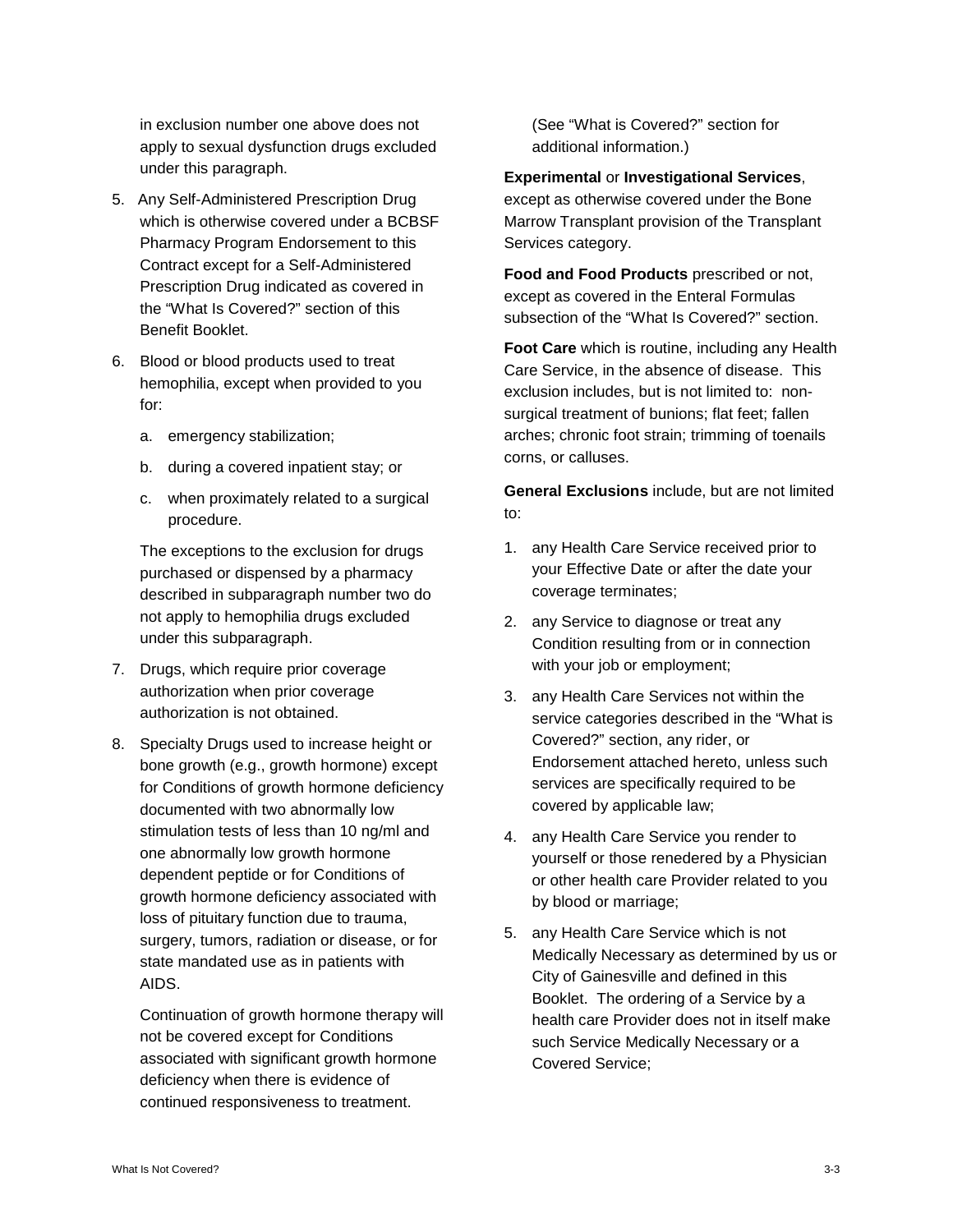- 6. any Health Care Services rendered at no charge;
- 7. expenses for claims denied because we did not receive information requested from you regarding whether or not you have other coverage and the details of such coverage;
- 8. any Health Care Services to diagnose or treat a Condition which, directly or indirectly, resulted from or is in connection with:
	- a) war or an act of war, whether declared or not;
	- b) your participation in, or commission of, any act punishable by law as a felony whether or not you are charged or convicted, or which constitutes riot, or rebellion except for an injury resulting from an act of domestic violence or a medical condition;
	- c) your engaging in an illegal occupation, except for an injury resulting from an act of domestic violence or a medical condition;
	- d) Services received at military or government facilities to treat a condition arising out of your service in the armed forces, reserves and/or National Guard; or
	- e) Services received to treat a Condition arising out of your service in the armed forces, reserves and/or National Guard;
	- f) Services that are not patient-specific, as determined solely by us.
- 9. Health Care Services rendered because they were ordered by a court, unless such Services are Covered Services under this Benefit Booklet; and
- 10. any Health Care Services rendered by or through a medical or dental department maintained by or on behalf of an employer, mutual association, labor union, trust, or similar person or group; or

11. Health Care Services that are not direct, hands-on, and patient specific, including, but not limited to the oversight of a medical laboratory to assure timeliness, reliability, and/or usefulness of test results, or the oversight of the calibration of laboratory machines, equipment, or laboratory technicians.

**Genetic screening**, including the evaluation of genes to determine if you are a carrier of an abnormal gene that puts you at risk for a Condition, except as provided under the Preventive Health Services category of the "What Is Covered?" section.

**Hearing Aids** (external or implantable) and Services related to the fitting or provision of hearing aids, including tinnitus maskers, batteries, and cost of repair.

**Immunizations** except those covered under the Preventive Health Services category of the "What Is Covered?" section.

**Motor Vehicle Accidents Injuries and** 

**Services** you incur due to an accident involving any motor vehicle for which no-fault insurance is available.

**Oral Surgery** except as provided under the "What Is Covered?" section.

**Orthomolecular Therapy** including nutrients, vitamins, and food supplements.

**Oversight of a medical laboratory** by a Physician or other health care Provider. "Oversight" as used in this exclusion shall, include, but is not limited to, the oversight of:

- 1. the laboratory to assure timeliness, reliability, and/or usefulness of test results;
- 2. the calibration of laboratory machines or testing of laboratory equipment;
- 3. the preparation, review or updating of any protocol or procedure created or reviewed by a Physician or other health care Provider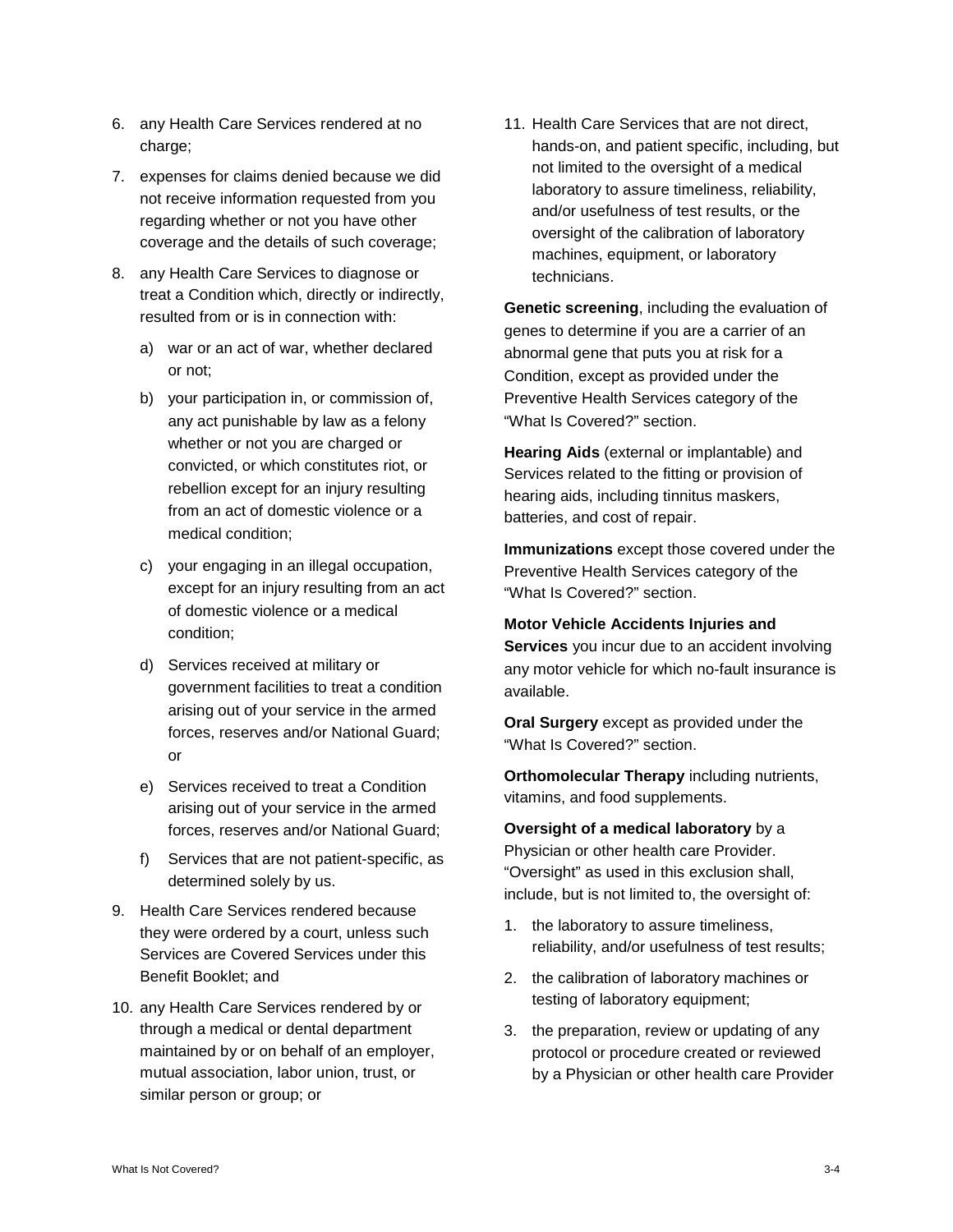in connection with the operation of the laboratory; and

4. laboratory equipment or laboratory personnel for any reason.

**Personal Comfort, Hygiene or Convenience** 

**Items** and Services deemed to be not Medically Necessary and not directly related to your treatment including, but not limited to:

- 1. beauty and barber services;
- 2. clothing including support hose;
- 3. radio and television;
- 4. guest meals and accommodations;
- 5. telephone charges;
- 6. take-home supplies;
- 7. travel expenses (other than Medically Necessary Ambulance Services);
- 8. motel/hotel accommodations;
- 9. air conditioners, furnaces, air filters, air or water purification systems, water softening systems, humidifiers, dehumidifiers, vacuum cleaners or any other similar equipment and devices used for environmental control or to enhance an environmental setting;
- 10. hot tubs, Jacuzzis, heated spas, pools, or memberships to health clubs;
- 11. heating pads, hot water bottles, or ice packs;
- 12. physical fitness equipment;
- 13. hand rails and grab bars; and
- 14. Massages except as covered in the "*What Is Covered?"* section of this Booklet.

**Private Duty Nursing Care** rendered at any location.

**Rehabilitative Therapies** provided on an inpatient or outpatient basis, except as provided in the Hospital, Skilled Nursing Facility, Home Health Care, and Outpatient Cardiac, Occupational, Physical, Speech, Massage Therapies and Spinal Manipulations categories of the "What Is Covered?" section. Rehabilitative Therapies provided for the

purpose of maintaining rather than improving your Condition are also excluded.

**Reversal of Voluntary, Surgically-Induced Sterility** including the reversal of tubal ligations and vasectomies.

**Smoking Cessation Programs** including any service to eliminate or reduce the dependency on, or addiction to, tobacco, including but not limited to nicotine withdrawal programs and nicotine products (e.g., gum, transdermal patches, etc.),except as indicated as covered under the Preventive Health Services category of the WHAT IS COVERED? section.

**Sports-Related** devices and services used to affect performance primarily in sports-related activities; all expenses related to physical conditioning programs such as athletic training, bodybuilding, exercise, fitness, flexibility, and diversion or general motivation.

**Training and Educational Programs**, or

materials, including, but not limited to programs or materials for pain management and vocational rehabilitation, except as provided under the Diabetes Outpatient Self Management category of the "What Is Covered?" section.

**Travel** or vacation expenses even if prescribed or ordered by a Provider.

**Volunteer Services** or Services which would normally be provided free of charge and any charges associated with Deductible, Coinsurance, or Copayment (if applicable) requirements which are waived by a health care Provider.

**Weight Control Services** including any Service to lose, gain, or maintain weight regardless of the reason for the Service or whether the Service is part of a treatment plan for a Condition, except as indicated as covered under the Preventive Health Services category of the WHAT IS COVERED? section. This exclusion includes, but is not limited to weight control/loss programs; appetite suppressants and other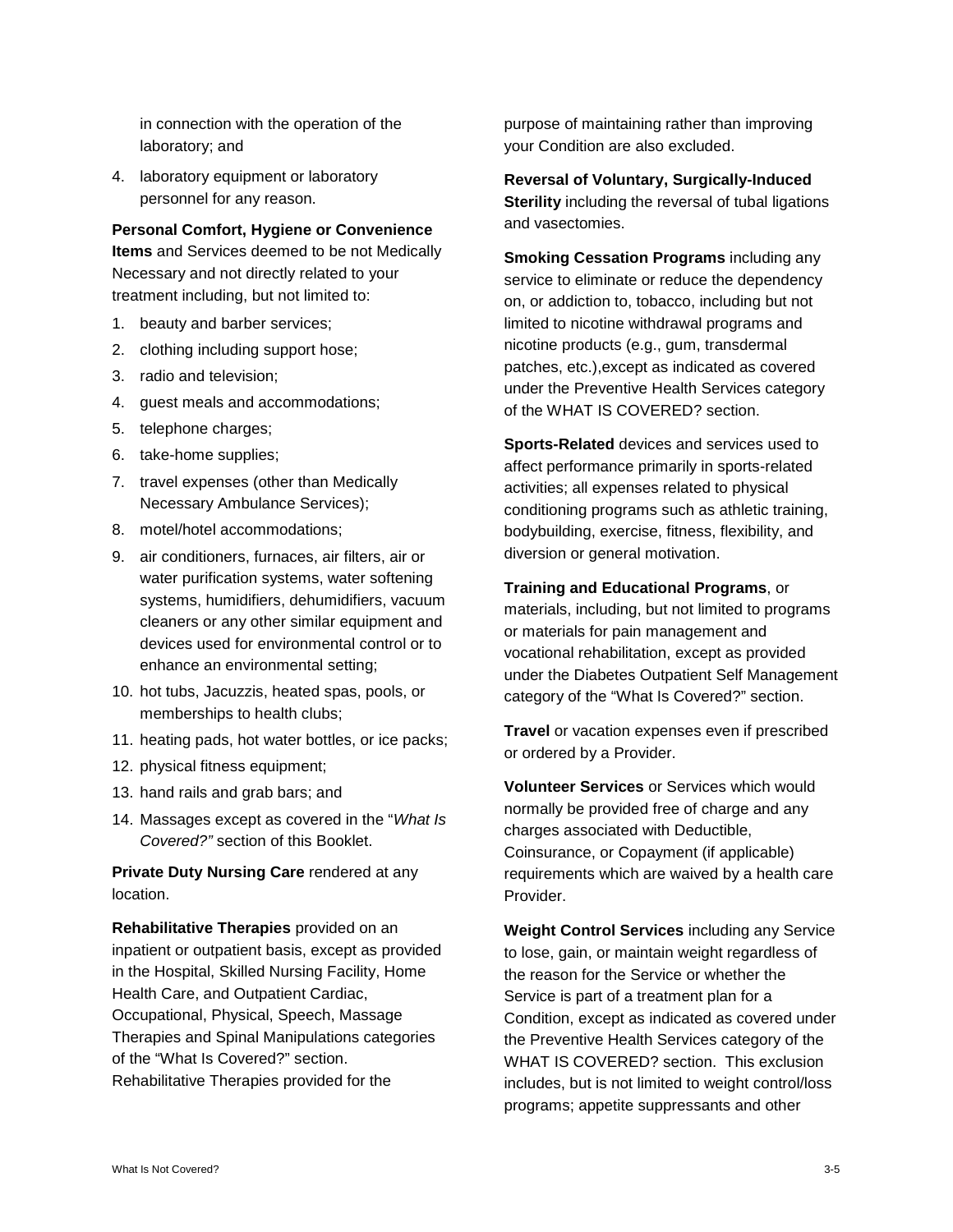medications; dietary regimens; food or food supplements; exercise programs; exercise or other equipment; gastric or stomach bypass or stapling, intestinal bypass, gastric balloons, jaw wiring, jejunal bypass, gastric shunts, and procedures designed to restrict your ability to assimilate food.

**Wigs** and/or cranial prosthesis.

**Work Related Health Care Services** to treat a work related Condition to the extent you are covered; or required to be covered by Workers' Compensation law. Any Service to diagnose or treat any Condition resulting from or in connection with your job or employment will be excluded, except for Medically Necessary services (not otherwise excluded) for an individual who is not covered by Workers' Compensation and that lack of coverage did not result from any intentional action or omission by that individual.

**Important Note:** Any Services, supplies or treatment relating to an injury from or in connection with your job or employment for which you have received a settlement will be excluded.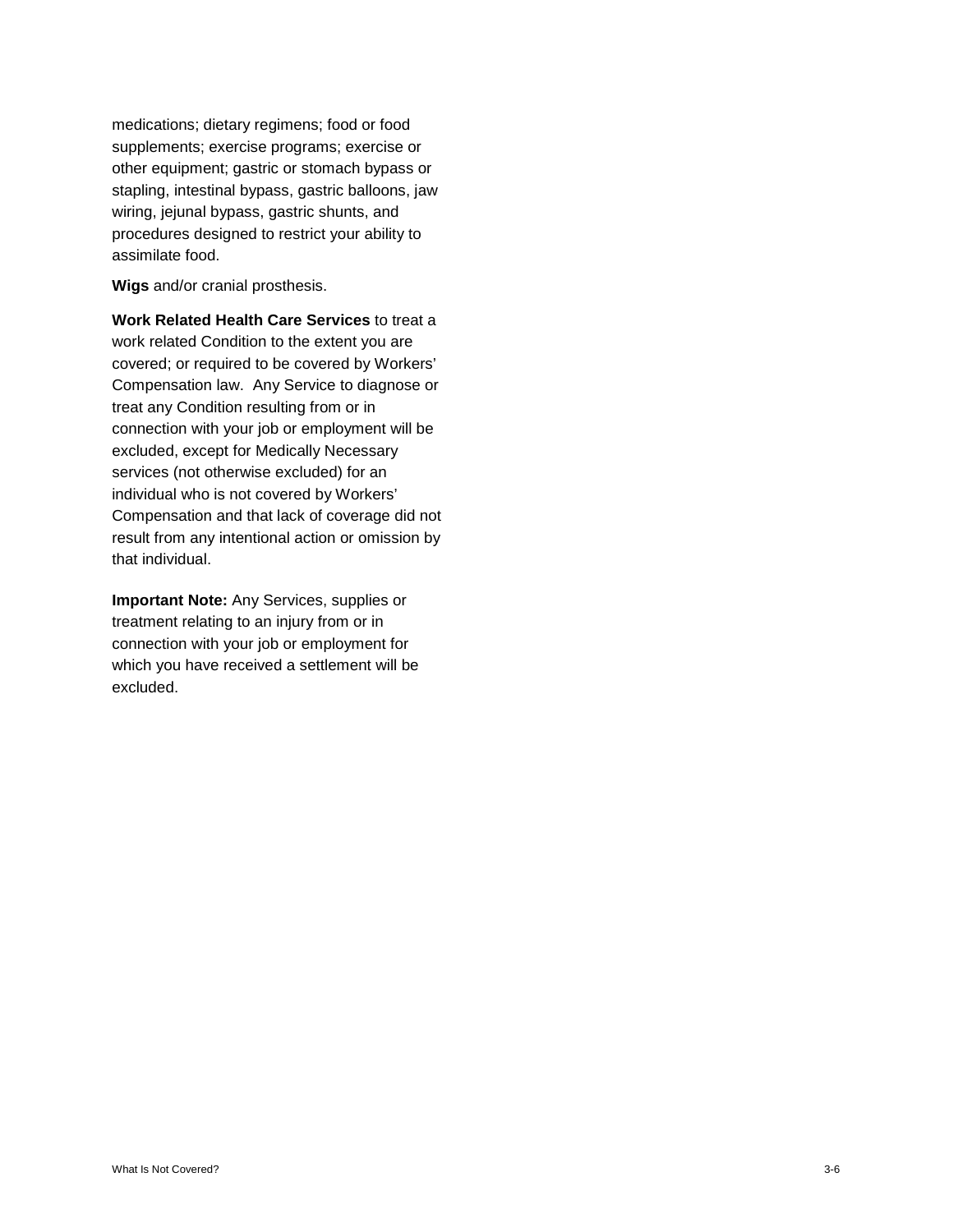# Section 4: Medical Necessity

In order for Health Care Services to be covered under this Booklet, such Services must meet all of the requirements to be a Covered Service, including being Medically Necessary, as defined by this Benefit Booklet.

It is important to remember that any review of Medical Necessity we or City of Gainesville undertake is solely for the purposes of determining coverage, benefits, or payment under the terms of this Booklet and not for the purpose of recommending or providing medical care. In conducting a review of Medical Necessity, BCBSF or City of Gainesville may review specific medical facts or information pertaining to you. Any such review, however, is strictly for the purpose of determining whether a Health Care Service provided or proposed meets the definition of Medical Necessity in this Booklet. In applying the definition of Medical Necessity in this Booklet to a specific Health Care Service, coverage and payment guidelines then in effect may be applied by BCBSF or City of Gainesville.

All decisions that require or pertain to independent professional medical/clinical judgement or training, or the need for medical services, are solely your responsibility and that of your treating Physicians and health care Providers. You and your Physicians are responsible for deciding what medical care should be rendered or received and when that care should be provided. City of Gainesville is ultimately responsible for determining whether expenses incurred for medical care are covered under this Booklet. In making coverage decisions, neither BCBSF nor City of Gainesville will be deemed to participate in or override your decisions concerning your health or the medical decisions of your health care Providers.

Examples of hospitalization and other Health Care Services that are not Medically Necessary include, but are not limited to:

- 1. staying in the Hospital because arrangements for discharge have not been completed;
- 2. use of laboratory, x-ray, or other diagnostic testing that has no clear indication, or is not expected to alter your treatment;
- 3. staying in the Hospital because supervision in the home, or care in the home, is not available or is inconvenient; or being hospitalized for any Service which could have been provided adequately in an alternate setting (e.g., Hospital outpatient department or at home with Home Health Care Services); or
- 4. inpatient admissions to a Hospital, Skilled Nursing Facility, or any other facility for the purpose of Custodial Care, convalescent care, or any other Service primarily for the convenience of the patient or his or her family members or a Provider.

**Note: Whether or not a Health Care Service is specifically listed as an exclusion, the fact that a Provider may prescribe, recommend, approve, or furnish a Health Care Service does not mean that the Service is Medically Necessary (as defined by this Benefit Booklet) or a Covered Service. Please refer to the "Definitions" section for the definitions of "Medically Necessary" or "Medical Necessity".**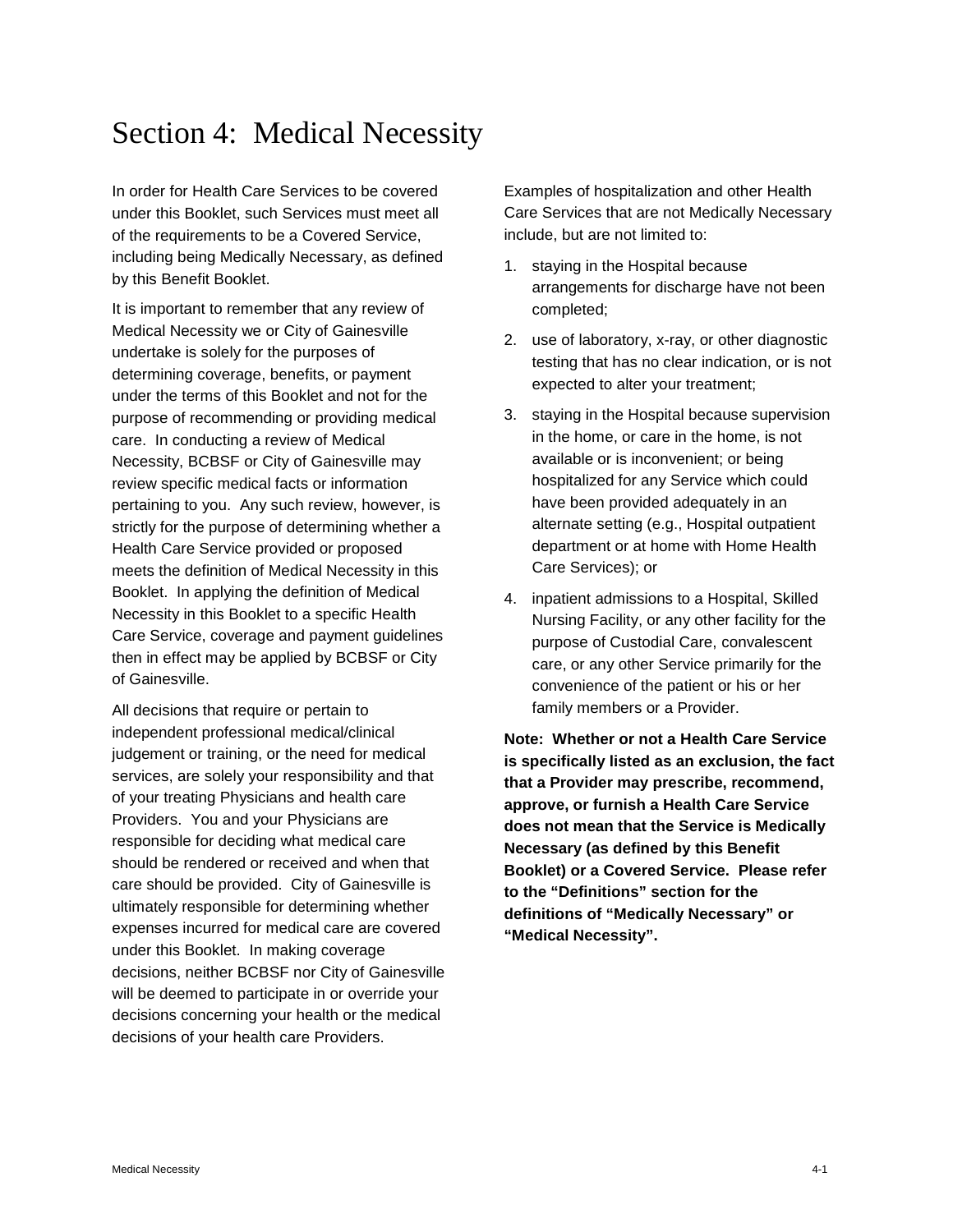# Section 5: Understanding Your Share of Health Care Expenses

This section explains what your share of the health care expenses will be for Covered Services you receive. In addition to the information explained in this section, it is important that you refer to your Schedule of Benefits to determine your share of the cost with regard to Covered Services.

WARNING: LIMITED BENEFITS WILL BE PAID WHEN NONPARTICIPATING PROVIDERS ARE USED. You should be aware that when you elect to utilize the services of a nonparticipating provider for a covered nonemergency service, benefit payments to the provider are not based upon the amount the provider charges. The basis of the payment will be determined according to your policy's out-ofnetwork reimbursement benefit. Nonparticipating providers may bill insureds for any difference in the amount. YOU MAY BE REQUIRED TO PAY MORE THAN THE COINSURANCE OR COPAYMENT AMOUNT. Participating providers have agreed to accept discounted payments for services with no additional billing to you other than coinsurance, copayment, and deductible amounts. You may obtain further information about the providers who have contracted with your insurance plan by consulting your insurer's website or contacting your insurer or agent directly.

# **Deductible Requirement**

#### **Individual Deductible**

This amount, when applicable, must be satisfied by you and each of your Covered Dependents each Benefit Period, before any payment will be made by the Group Health Plan. Only those charges indicated on claims received for Covered Services will be credited toward the

individual Deductible and only up to the applicable Allowed Amount. Please see your Schedule of Benefits for more information.

# **Family Deductible**

If your plan includes a family Deductible, after the family Deductible has been met by your family, neither you nor your Covered Dependents will have any additional Deductible responsibility for the remainder of that Benefit Period. The maximum amount that any one Covered Person in your family can contribute toward the family Deductible, if applicable, is the amount applied toward the individual Deductible. Please see your Schedule of Benefits for more information.

# **Copayment Requirements**

Covered Services rendered by certain Providers or at certain locations or settings will be subject to a Copayment requirement. This is the dollar amount you have to pay when you receive these Services. Please refer to your Schedule of Benefits for the specific Covered Services which are subject to a Copayment. Listed below is a brief description of some of the Copayment requirements that may apply to your plan. If the Allowed Amount or the Provider's actual charge for a Covered Service rendered is less than the Copayment amount, you must pay the lesser of the Allowed Amount or the Provider's actual charge for the Covered Service.

1. Office Services Copayment:

If your plan is a Copayment plan, the Copayment for Covered Services rendered in the office (when applicable) must be satisfied by you, for each office Service before any payment will be made. The office Services Copayment applies regardless of the reason for the office visit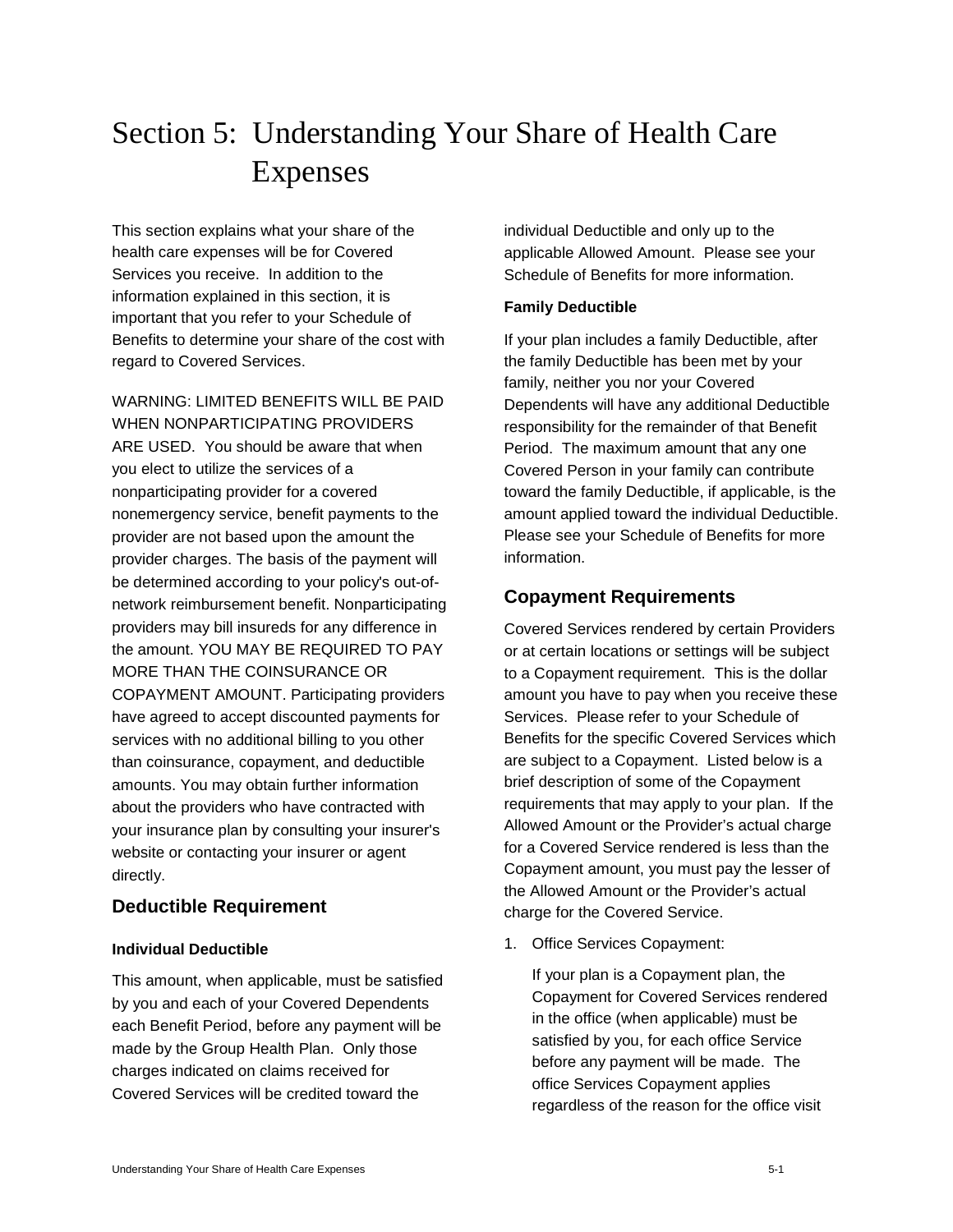and applies to all Covered Services rendered in the office, with the exception of Durable Medical Equipment, Medical Pharmacy, Prosthetics, and Orthotics.

Generally, if more than one Covered Service that is subject to a Copayment is rendered during the same office visit, you will be responsible for a single Copayment which will not exceed the highest Copayment specified in the Schedule of Benefits for the particular Health Care Services rendered.

2. Inpatient Facility Copayment:

The inpatient facility Copayment must be satisfied by you, for each inpatient admission to a Hospital, Psychiatric Facility, or Substance Abuse Facility, before any payment will be made for any claim for inpatient Covered Services. The inpatient facility Copayment applies regardless of the reason for the admission, and applies to all inpatient admissions to a Hospital, Psychiatric Facility or Substance Abuse Facility in or outside the state of Florida. Additionally, you will be responsible for outof-pocket expenses for Covered Services provided by Physicians and other health care professionals for inpatient admissions.

**Note:** Inpatient facility Copayments vary depending on the facility chosen. (Please see the Schedule of Benefits for more information).

3. Outpatient Facility Copayment:

The outpatient facility Copayment must be satisfied by you, for each outpatient visit to a Hospital, Ambulatory Surgical Center, Independent Diagnostic Testing Facility, Psychiatric Facility or Substance Abuse Facility, before any payment will be made for any claim for outpatient Covered Services. The Outpatient Facility Copayment applies regardless of the reason for the visit, and applies to all outpatient visits to a Hospital, Psychiatric Facility or Substance Abuse

Facility in or outside the state of Florida. Additionally, you will be responsible for outof-pocket expenses for Covered Services provided by Physician and other healthcare professionals.

**Note:** Outpatient facility Copayments vary depending on the facility chosen. (Please see the Schedule of Benefits for more information).

4. Copayment for Emergency Room Facility Services:

The Copayment for emergency room facility Services, if applicable to your plan, applies regardless of the reason for the visit, is in addition to any applicable Coinsurance amount, and applies to emergency room facility Services in or outside the state of Florida. The Copayment for emergency room facility Services, if applicable to your plan, must be satisfied by you for each visit.

- If you are admitted to an In-Network Hospital as an inpatient at the time of the emergency room visit, the Copayment for emergency room facility Services, if applicable to your plan, will be waived, but you will still be responsible for your share of the expenses for inpatient facility Services as listed in your Schedule of Benefits.
- If you are admitted to an Out-of-Network Hospital as an inpatient at the time of the emergency room visit to the same facility, the Out-of-network Deductible, In-Network Coinsurance and/or Emergency Room Copayment will apply to that admission. Please see your Schedule of Benefits for the applicable Cost Share.

# **Coinsurance Requirements**

All applicable Deductible or Copayment amounts must be satisfied before any portion of the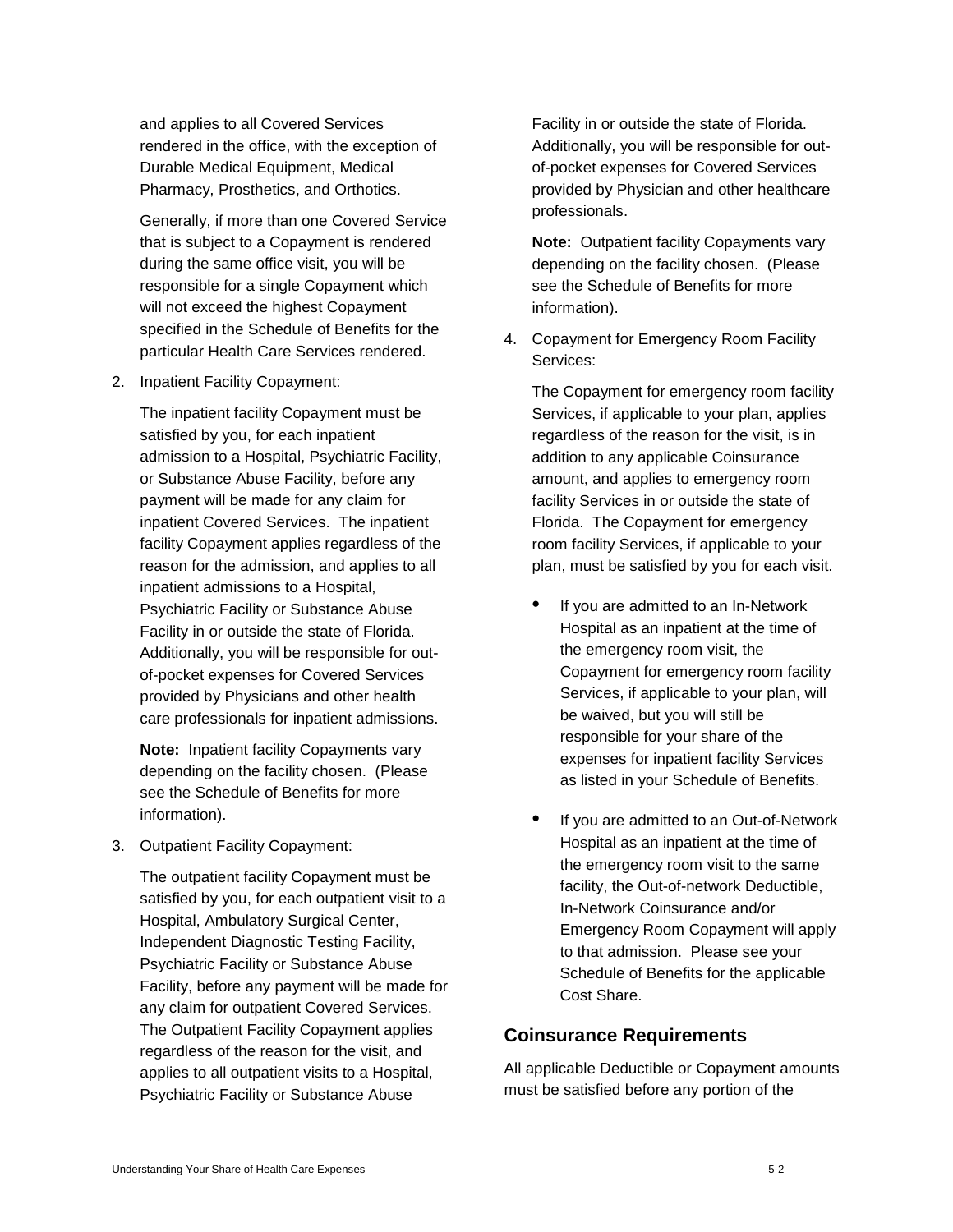Allowed Amount will be paid for Covered Services. For Services that are subject to Coinsurance, the Coinsurance percentage of the applicable Allowed Amount you are responsible for is listed in the Schedule of Benefits.

# **Out-of-Pocket Maximums**

#### **Individual out-of-pocket maximum**

Once you have reached the individual out-ofpocket maximum amount listed in the Schedule of Benefits, you will have no additional out-ofpocket responsibility for the remainder of that Benefit Period and we will pay 100 percent of the Allowed Amount for Covered Services rendered during the remainder of that Benefit Period.

#### **Family out-of-pocket maximum**

If your plan includes a family out-of-pocket maximum, once your family has reached the family out-of-pocket maximum amount listed in the Schedule of Benefits, neither you nor your covered family members will have any additional out-of-pocket responsibility for the remainder of that Benefit Period and we will pay 100 percent of the Allowed Amount for Covered Services rendered during the remainder of that Benefit Period. The maximum amount any one Covered Person in your family can contribute toward the family out-of-pocket maximum, if applicable, is the amount applied toward the individual out-ofpocket maximum. Please see your Schedule of Benefits for more information.

**Note:** The Deductible, any applicable Copayments and Coinsurance amounts will accumulate toward the out-of-pocket maximums. Any benefit penalty reductions, non-covered charges or any charges in excess of the Allowed Amount will not accumulate toward the out-ofpocket maximums.

# **Prior Coverage Credit**

You will be given credit for the satisfaction or partial satisfaction of any Deductible and

Coinsurance maximums met by you under a prior group insurance, blanket insurance, or franchise insurance or group Health Maintenance Organization (HMO) policy or plan maintained by City of Gainesville if the coverage provided hereunder replaces such a policy or plan. This provision only applies if the prior group insurance, blanket insurance, franchise insurance, HMO or plan coverage was in effect immediately preceding the Effective Date of the coverage provided under this Benefit Booklet. This provision is only applicable for you during the initial Benefit Period of coverage under this Benefit Booklet and the following rules apply:

1. Prior Coverage Credit for Deductible:

For the initial Benefit Period of coverage under this Benefit Booklet only*,* charges credited towards your Deductible requirement under the prior policy or plan, for Services rendered during the 90-day period immediately preceding the Effective Date of the coverage under this Benefit Booklet, will be credited to the Deductible requirement under this Booklet.

2. Prior Coverage Credit for Coinsurance:

Charges credited by City of Gainesville's prior policy or plan, towards your Coinsurance Maximum, for Services rendered during the 90-day period immediately preceding the Effective Date of coverage under this Benefit Booklet, will be credited to your out-of-pocket maximum under this Booklet.

- 3. Prior coverage credit towards the Deductible or out-of-pocket maximums will only be given for Health Care Services which would have been Covered Services under this Booklet.
- 4. Prior coverage credit under this Booklet only applies at the initial enrollment of the entire Group. You and/or City of Gainesville are responsible for providing BCBSF with any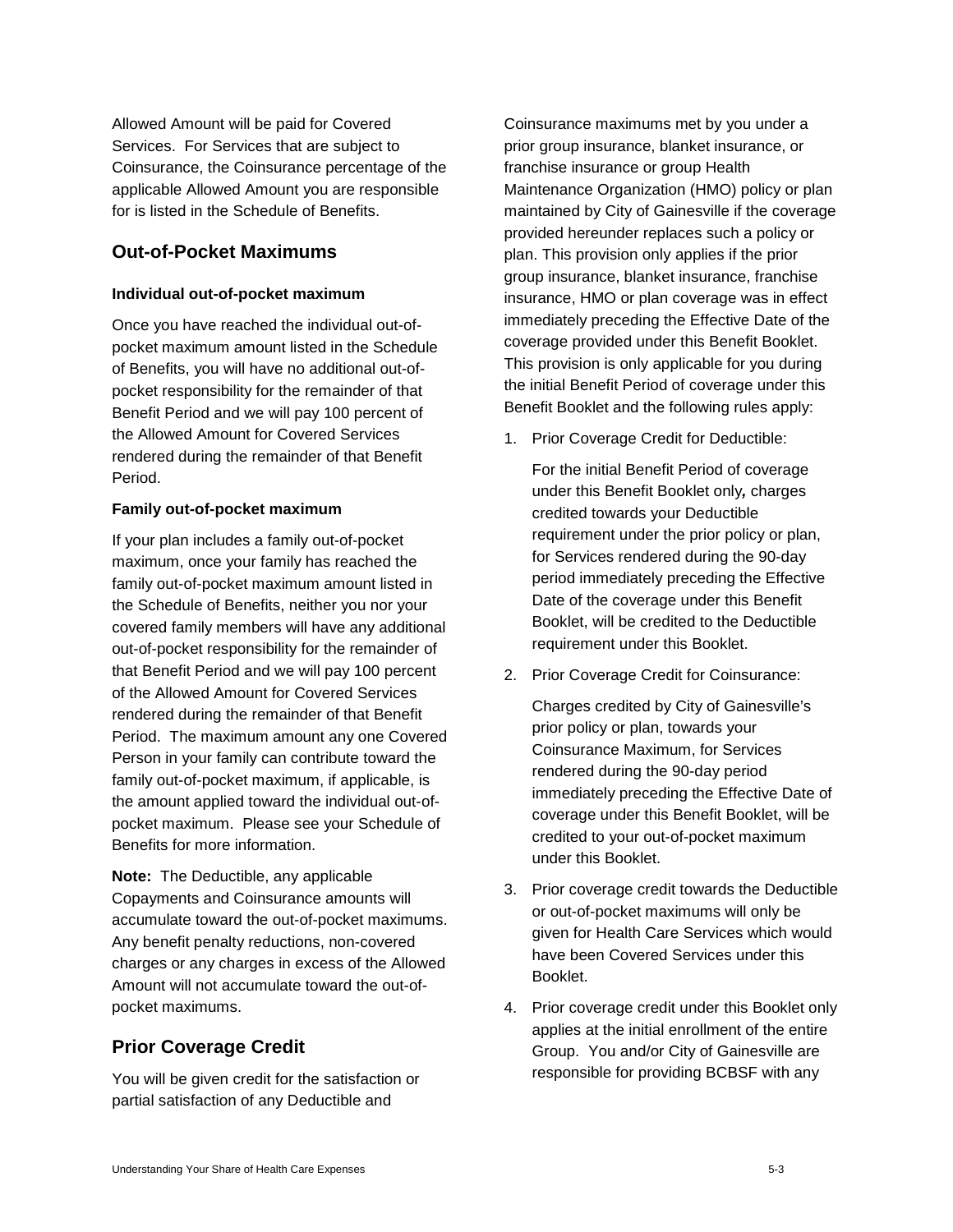information necessary for BCBSF to apply this prior coverage credit.

# **Benefit Maximum Carryover**

If immediately before the Effective Date of the coverage under this Benefit Booklet, you were covered under a prior City of Gainesville group plan insured or administered by BCBSF, amounts applied to your benefit maximums under the prior group plan, will be applied toward your benefit under this Booklet.

# **Additional Expenses You Must Pay**

In addition to your share of the expenses described above, you are also responsible for:

- 1. any applicable Copayments;
- 2. expenses incurred for non-covered Services;
- 3. charges in excess of any maximum benefit limitation listed in the Schedule of Benefits (e.g., the Benefit Period maximums);
- 4. charges in excess of the Allowed Amount for Covered Services rendered by Providers who have not agreed to accept the Allowed Amount as payment in full;
- 5. any benefit reductions;
- 6. payment of expenses for claims denied because we did not receive information requested from you regarding whether or not you have other coverage and the details of such coverage; and
- 7. charges for Health Care Services which are excluded.

Additionally, you are responsible for any contribution amount required by City of Gainesville.

# **How Benefit Maximums Will Be Credited**

Only amounts actually paid for Covered Services will be credited towards any applicable benefit maximums. The amounts paid which are credited towards your benefit maximums will be based on the Allowed Amount for the Covered Services provided.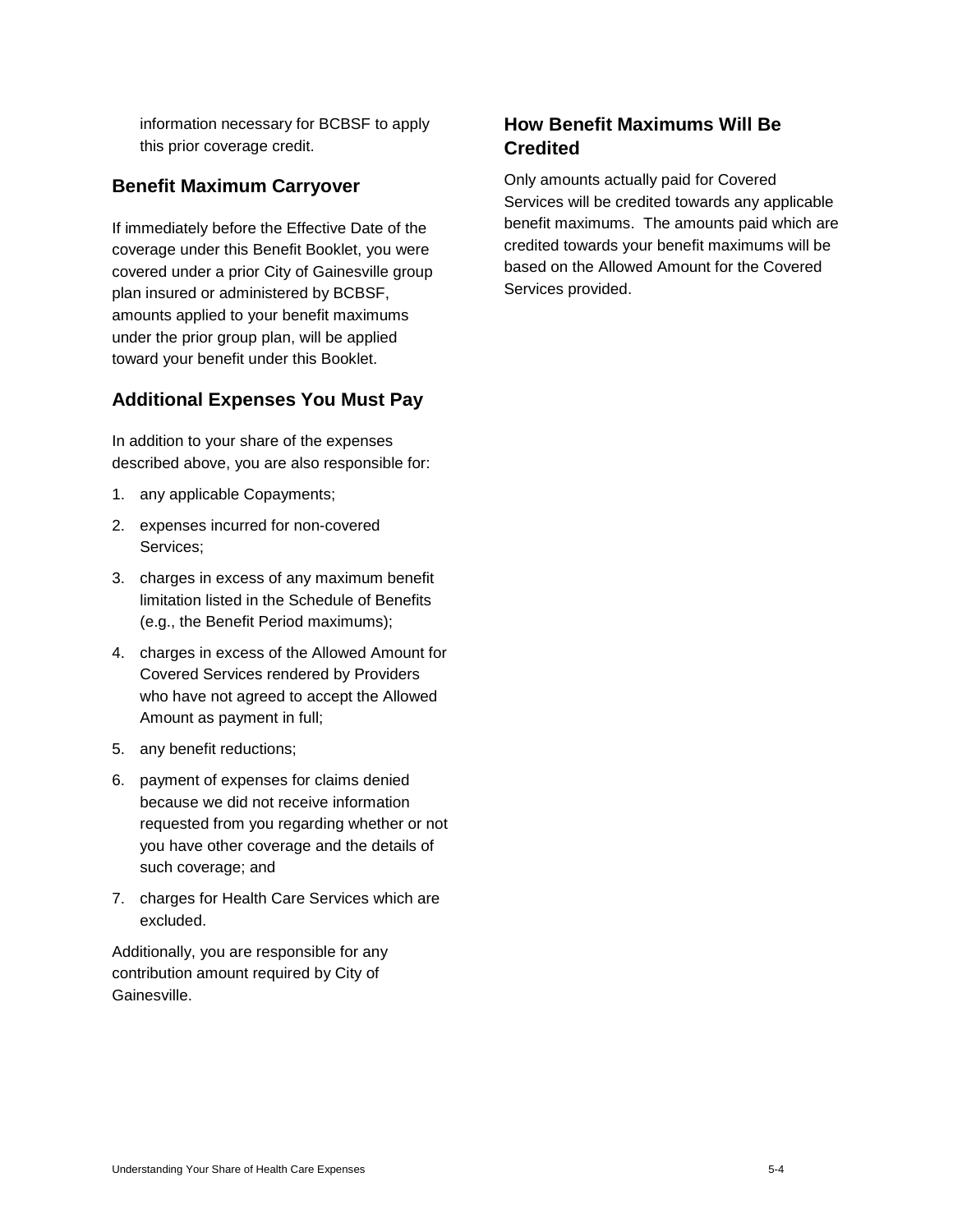# Section 6: Physicians, Hospitals and Other Provider Options

# **Introduction**

It is important for you to understand how the Provider you select and the setting in which you receive Health Care Services affects how much you are responsible for paying under this Booklet. This section, along with the Schedule of Benefits, describes the health care Provider options available to you and the payment rules for Services you receive.

As used throughout this section "out-of-pocket expenses" or "out-of-pocket" refers to the amounts you are required to pay including any applicable Copayments, the Deductible and/or Coinsurance amounts for Covered Services.

You are entitled to preferred provider type benefits when you receive Covered Services from In-Network Providers. You are entitled to traditional program type benefits at the point of service when you receive Covered Services from Traditional Program Providers or BlueCard (Out-of-State) Traditional Program Providers, in conformity with Section 7: BlueCard (Out-of-State) Program.

# **Provider Participation Status**

With BlueOptions, you may choose to receive Services from any Provider. However, you may be able to lower the amount you have to pay for Covered Services by receiving care from an In-Network Provider. Although you have the option to select any Provider you choose, you are encouraged to select and develop a relationship with an In-Network Family Physician. There are several advantages to selecting a Family Physician. Family Physicians are trained to provide a broad range of medical care and can be a valuable resource to coordinate your overall healthcare needs. Developing and

continuing a relationship with a Family Physician allows the physician to become knowledgeable about you and your family's health history. A Family Physician can help you determine when you need to visit a specialist and also help you find one based on their knowledge of you and your specific healthcare needs. Types of Family Physicians are Family Practitioners, General Practitioners, Internal Medicine doctors and Pediatricians. Additionally, care rendered by Family Physicians usually results in lower out-ofpocket expenses for you. Whether you select a Family Physician or another type of Physician to render Health Care Services, please remember that using In-Network Providers may result in lower out-of-pocket expenses for you. You should always determine whether a Provider is In-Network or Out-of-Network prior to receiving Services to determine the amount you are responsible for paying out-of-pocket.

# **Location of Service**

In addition to the participation status of the Provider, the location or setting where you receive Services can affect the amount you pay. For example, the amount you are responsible for paying out-of-pocket will vary whether you receive Services in a Hospital, a Provider's office, or an Ambulatory Surgical Center. Please refer to your Schedule of Benefits for specific information regarding your out-of-pocket expenses for such situations. After you and your Physician have determined the plan of treatment most appropriate for your care, you should refer to the "What Is Covered?" section and your Schedule of Benefits to find out if the specific Health Care Services are covered and how much you will have to pay. You should also consult with your Physician to determine the most appropriate setting based on your health care and financial needs.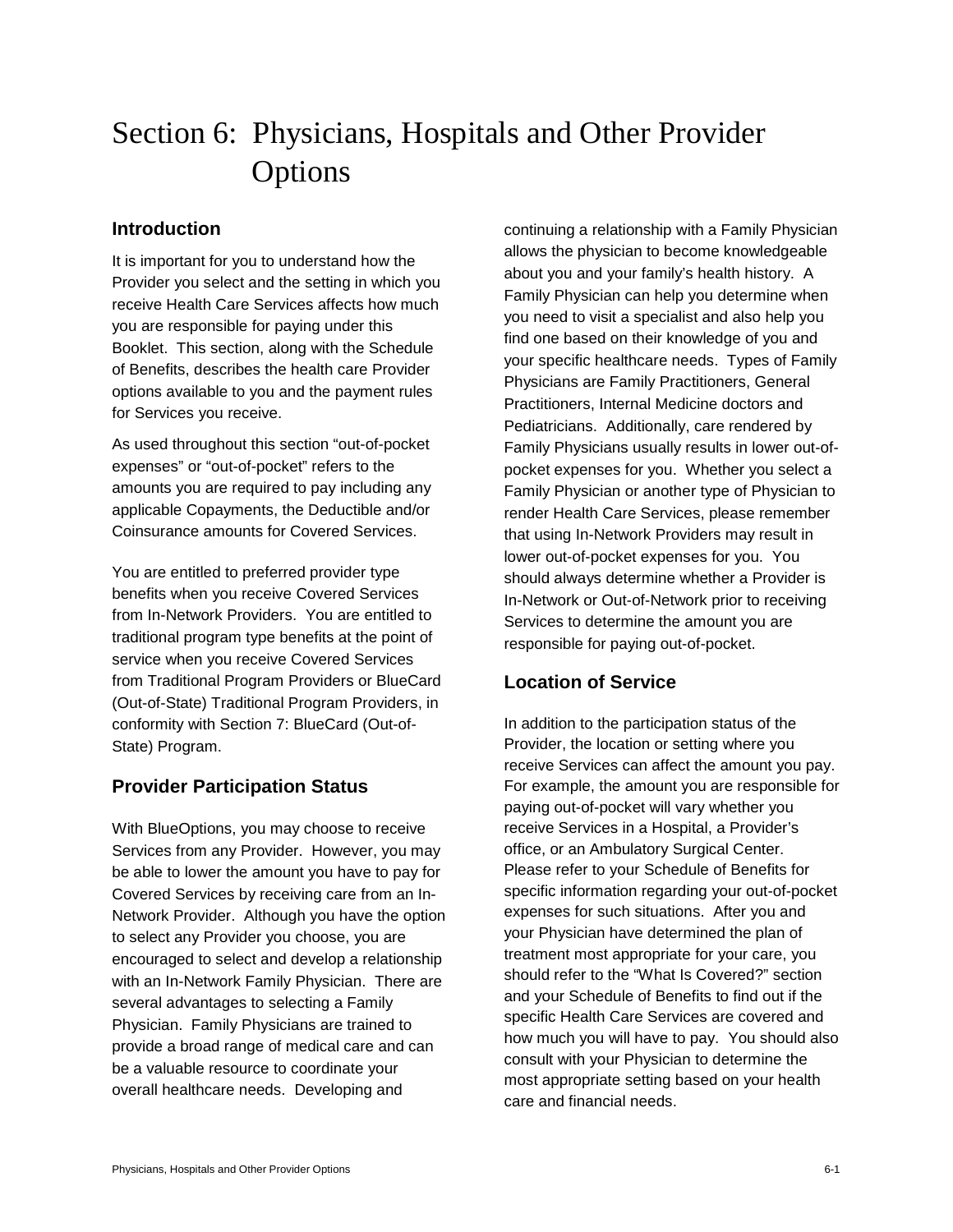# **To verify if a Provider is In-Network for your plan you can:**

- 1. If in Florida, review your current BlueOptions Provider Directory;
- 2. If in Florida, access the BlueOptions Provider directory at BCBSF's web-site at www.floridablue.com; and/or
- 3. If outside of Florida, access the on-line BlueCard Doctor and Hospital Finder at www.floridablue.com; and/or
- 4. Call the customer service phone number in this Booklet or on your Identification Card.

Please remember that changes to Provider network participation can occur at any time. Consequently, it is your responsibility to determine whether a specific Provider is In-Network at the time you receive Covered Services.

# **In-Network Providers**

When you use In-Network Providers, your outof-pocket expenses for Covered Services may be lower. Payment will be based on the Allowed Amount and your share of the cost will be at the In-Network benefit level listed in the Schedule of Benefits.

# **Out-of-Network Providers**

When you use Out-of-Network Providers your out-of-pocket expenses for Covered Services will be higher. We will base our payment on the Allowed Amount at the Coinsurance percentage listed in the Schedule of Benefits. Further, if the Out-of-Network Provider is a Traditional Program Provider or a BlueCard (Out-of-State) Traditional Program Provider, our payment to such Provider may be under the terms of that Provider's contract. If your Schedule of Benefits and BlueOptions Provider directory do not include a Provider as In-Network under your

benefit plan, the Provider is considered Out-of-Network.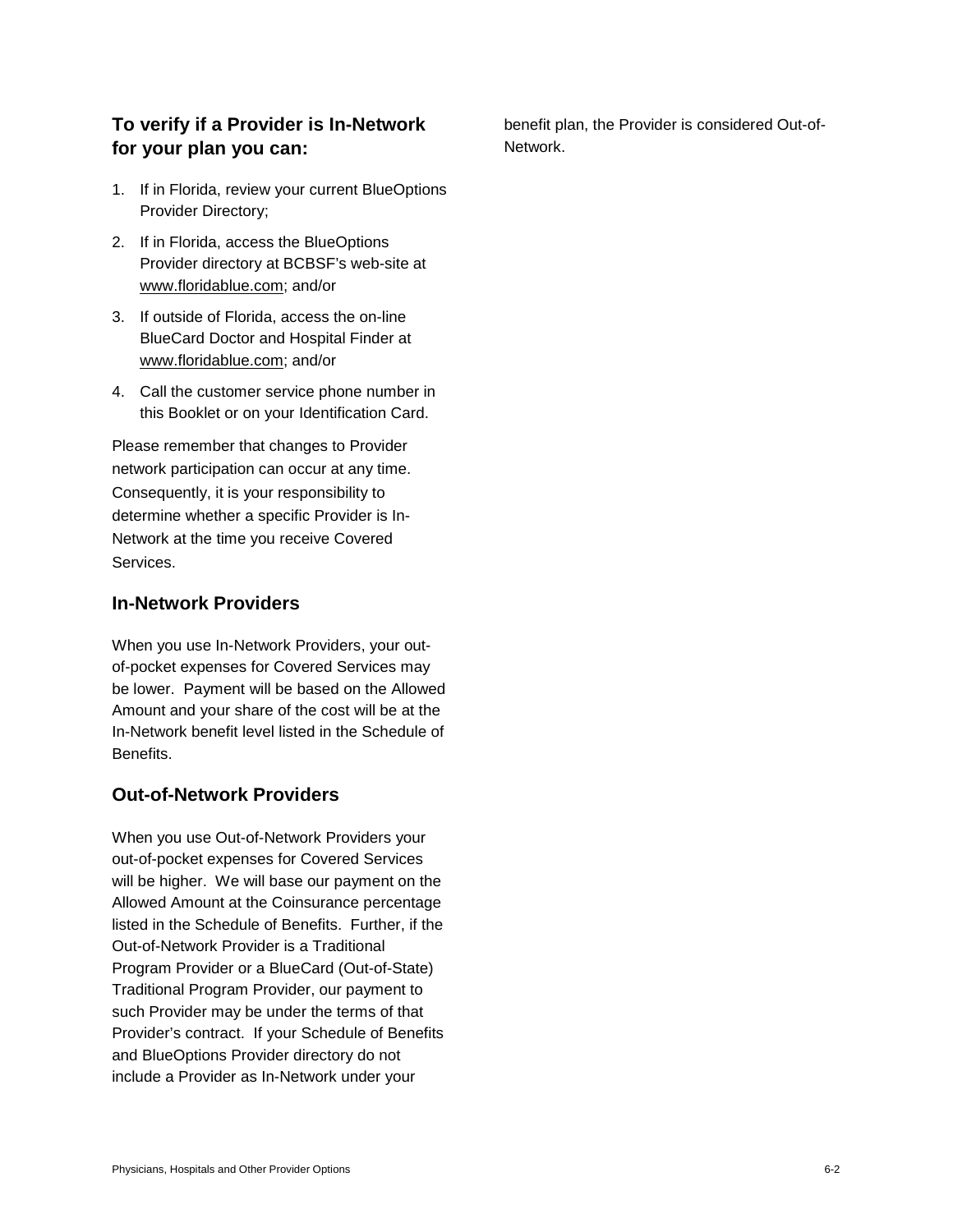|                                                                                                              | <b>In-Network</b>                                                                                                                                                                                                                                                                                                                                                                                                                  | <b>Out-of-Network</b>                                                                                                                                                                                                                                                                                                                                                                                                                                                                                                                                                                                                                                                                                                 |
|--------------------------------------------------------------------------------------------------------------|------------------------------------------------------------------------------------------------------------------------------------------------------------------------------------------------------------------------------------------------------------------------------------------------------------------------------------------------------------------------------------------------------------------------------------|-----------------------------------------------------------------------------------------------------------------------------------------------------------------------------------------------------------------------------------------------------------------------------------------------------------------------------------------------------------------------------------------------------------------------------------------------------------------------------------------------------------------------------------------------------------------------------------------------------------------------------------------------------------------------------------------------------------------------|
| <b>What expenses</b><br>are you<br>responsible for<br>paying?                                                | Any applicable Copayments, Deductible(s) and/or Coinsurance requirements;<br>Expenses for Services which are not covered;<br>Expenses for Services in excess of any benefit maximum limitations;<br>Expenses for claims denied because we did not receive information<br>requested from you regarding whether or not you have other coverage and<br>the details of such coverage; and<br>Expenses for Services which are excluded. |                                                                                                                                                                                                                                                                                                                                                                                                                                                                                                                                                                                                                                                                                                                       |
| Who is<br>responsible for<br>filing your<br>claims?                                                          | The Provider will file the claim<br>for you and payment will be<br>made directly to the Provider.                                                                                                                                                                                                                                                                                                                                  | ٠<br>You are responsible for filing the<br>claim and payment will be made<br>directly to the Covered Plan<br>Participant. If you receive Services<br>from a Provider who participates in<br>our Traditional Program or is a<br>BlueCard (Out-of-State) Traditional<br>Program Provider, the Provider will<br>file the claim for you. In those<br>instances payment will be made<br>directly to the Provider.                                                                                                                                                                                                                                                                                                          |
| Can you be billed<br>the difference<br>between what the<br>Provider is paid<br>and the Provider's<br>charge? | $\bullet$<br>NO. You are protected from<br>being billed for the difference in<br>the Allowed Amount and the<br>Provider's charge when you use<br>In-Network Providers. The<br>Provider will accept the Allowed<br>Amount as payment in full for<br>Covered Services except as<br>otherwise permitted under the<br>terms of the Provider's contract<br>and this Booklet.                                                            | $\bullet$<br>YES. You are responsible for paying<br>the difference between what we pay<br>and the Provider's charge. However,<br>if you receive Services from a<br>Provider who participates in our<br>Traditional Program, the Provider will<br>accept our Allowed Amount as<br>payment in full for Covered Services<br>since such Traditional Program<br>Providers have agreed not to bill you<br>for the difference. Further, under the<br>BlueCard (Out-of-State) Program,<br>when you receive Covered Services<br>from a BlueCard (Out-of-State)<br>Traditional Program Provider, you<br>may be responsible for paying the<br>difference between what the Host<br>Blue pays and the Provider's billed<br>charge. |

**Note:** You are solely responsible for selecting a Provider when obtaining Health Care Services and for verifying whether that Provider is In-Network or Out-of-Network. You are also responsible for determining the corresponding payment options, if any, at the time the Health Care Services are rendered.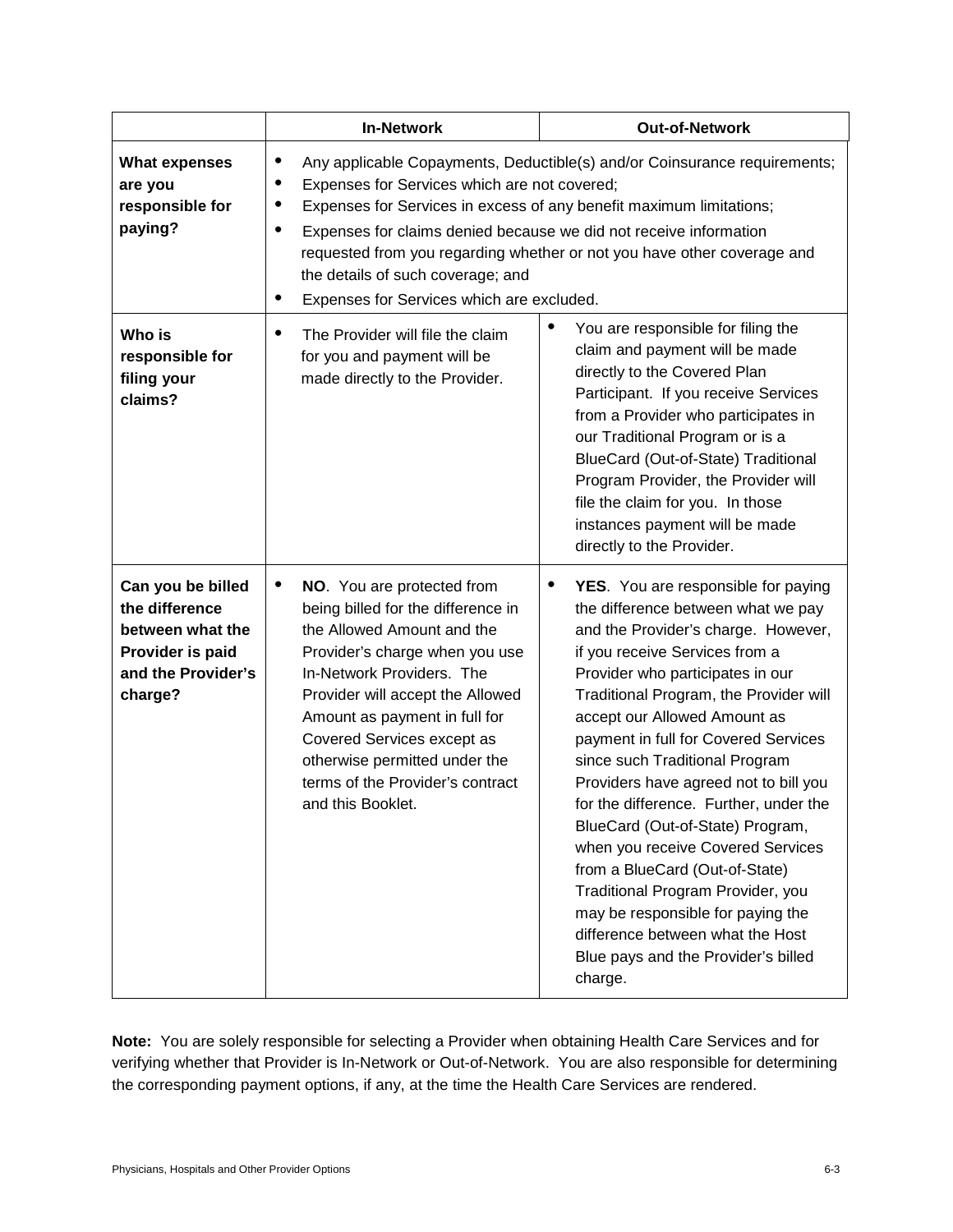# **Physicians**

When you receive Covered Services from a Physician you will be responsible for a Copayment and/or the Deductible and the applicable Coinsurance. Several factors will determine your out-of-pocket expenses including your Schedule of Benefits, whether the Physician is In-Network or Out-of-Network, the location of service, the type of Service rendered, and the Physician's specialty.

Remember that the location or setting where a Service is rendered can affect the amount you are responsible for paying out-of-pocket. After you and your Physician have determined the plan of treatment most appropriate for your care, you should refer to the Schedule of Benefits and consult with your Physician to determine the most appropriate setting based on your health care and financial needs.

Refer to your Schedule of Benefits to determine the applicable Copayments, Coinsurance percentage and/or Deductible amount you are responsible for paying for Physician Services.

# **Hospitals**

Each time you receive inpatient or outpatient Covered Services at a Hospital, in addition to any out-of-pocket expenses related to Physician Services, you will be responsible for out-ofpocket expenses related to Hospital Services.

In-Network Hospitals have been divided into two groups that are referred to as "options" on the Schedule of Benefits. The amount you are responsible for paying out-of-pocket is different for each of these options. Remember that there are also different out-of-pocket expenses for Out-of-Network Hospitals.

Since not all Physicians admit patients to every Hospital, it is important when choosing a Physician that you determine the Hospitals where your Physician has admitting privileges. You can find out what Hospitals your Physician

admits to by contacting the Physician's office. This will provide you with information that will help you determine a portion of what your out-ofpocket costs may be in the event you are hospitalized.

Refer to your Schedule of Benefits to determine the applicable out-of-pocket expenses you are responsible for paying for Hospital Services.

# **Specialty Pharmacy**

Certain medications, such as injectable, oral, inhaled and infused therapies used to treat complex medical Conditions are typically more difficult to maintain, administer and monitor when compared to traditional Drugs. Specialty Drugs may require frequent dosage adjustments, special storage and handling and may not be readily available at local pharmacies or routinely stocked by Physicians' offices, mostly due to the high cost and complex handling they require.

Using the Specialty Pharmacy to provide these Specialty Drugs should lower the amount you have to pay for these medications, while helping to preserve your benefits.

# **Value Choice Providers**

Some Providers, designated by us, may provide Services other than advanced imaging, maternity and Medical Pharmacy at a lower cost share. The DED will be waived for these Services and are available at a lower cost share of \$5 when they are rendered in the Value Choice Provider's office. To find a Value Choice Provider you may access the most recent provider directory at [www.floridablue.com.](http://www.floridablue.com/) These Providers will be designated under the heading Value Choice Providers. Advanced imaging, maternity and Medical Pharmacy Services will remain at the cost share listed on your Schedule of Benefits.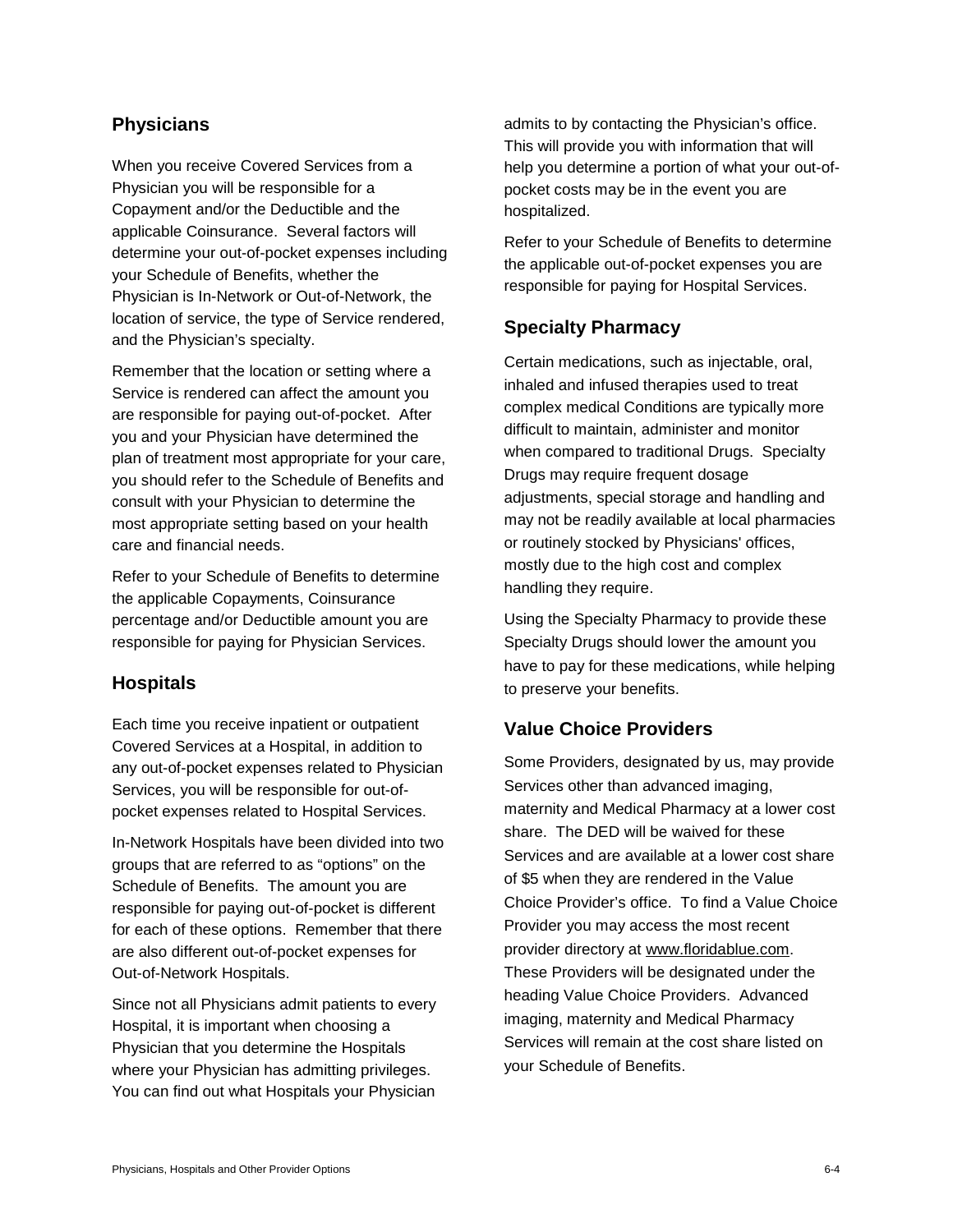## **Other Providers**

With BlueOptions you have access to other Providers in addition to the ones previously described in this section. Other Providers include facilities that provide alternative outpatient settings or other persons and entities that specialize in a specific Service(s). While these Providers may be recognized for payment, they may not be included as In-Network Providers for your plan. Additionally, all of the Services that are within the scope of certain Providers' licenses may not be Covered Services under this Booklet. Please refer to the "What Is Covered?" and "What Is Not Covered?" sections of this Booklet and your Schedule of Benefits to determine your out-of-pocket expenses for Covered Services rendered by these Providers.

You may be able to receive certain outpatient Services at a location other than a Hospital. The amount you are responsible for paying for Services rendered at some alternative facilities is generally less than if you had received those same Services at a Hospital.

Remember that the location of service can impact the amount you are responsible for paying out-of-pocket. After you and your Physician have determined the plan of treatment most appropriate for your care, you should refer to the Schedule of Benefits and consult with your Physician to determine the most appropriate setting based on your health care and financial needs. When Services are rendered at an outpatient facility other than a Hospital there may be an out-of-pocket expense for the facility Provider as well as an out-ofpocket expense for other types of Providers.

## **Assignment of Benefits to Providers**

Except as set forth in the last paragraph of this section, any of the following assignments, or attempted assignments, by you to any Provider will not be honored:

- an assignment of the benefits due to you for Covered Services under this Benefit Booklet;
- an assignment of your right to receive payments for Covered Services under this Benefit Booklet; or
- an assignment of a claim for damage resulting from a breach, or an alleged breach of the terms of this Benefit Booklet.

We specifically reserve the right to honor an assignment of benefits or payment by you to a Provider who: 1) is In-Network under your plan of coverage; 2) is a NetworkBlue Provider even if that Provider is not in the panel for your plan of coverage; 3) is a Traditional Program Provider; 4) is a BlueCard (Out-of-State) PPO Program Provider; 5) is a BlueCard (Out-of-State) Traditional Program Provider; 6) is a licensed Hospital, Physician, or dentist and the benefits which have been assigned are for care provided pursuant to section 395.1041, *Florida Statutes* ; or 7) is an Ambulance Provider that provides transportation for Services from the location where an "emergency medical condition", defined in section 395.002(8) *Florida Statutes*, first occurred to a Hospital, and the benefits which have been assigned are for transportation to care provided pursuant to section 395.1041, *Florida Statutes*. A written attestation of the assignment of benefits may be required.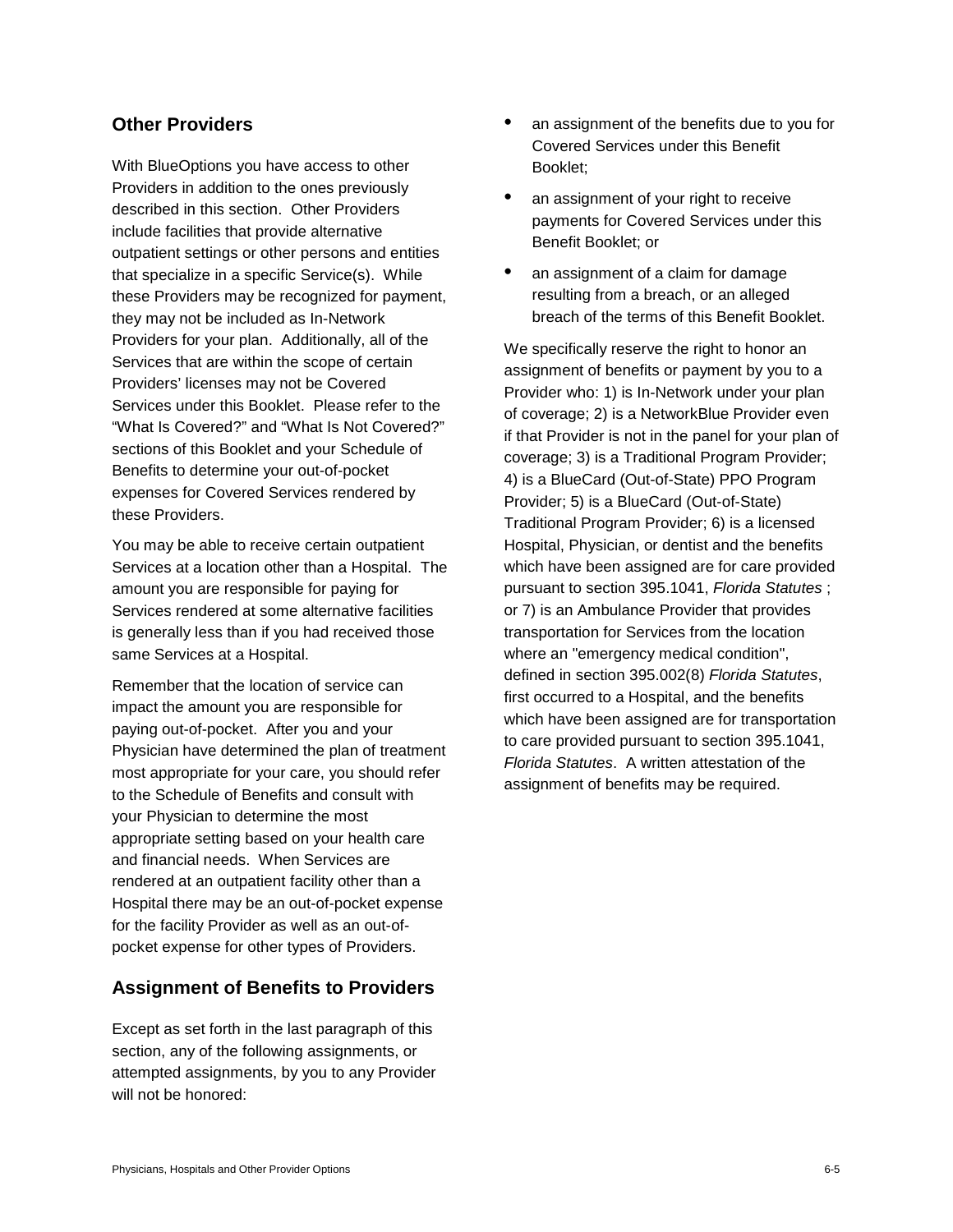# Section 7: BlueCard® (Out-of-State) Program

## **Out-of-Area Services**

#### **Overview**

We have a variety of relationships with other Blue Cross and/or Blue Shield Licensees. Generally, these relationships are called "Inter-Plan Arrangements." These Inter-Plan Arrangements work based on rules and procedures issued by the Blue Cross Blue Shield Association ("Association"). Whenever you access Health Care Services outside Florida, the claim for those Services may be processed through one of these Inter-Plan Arrangements. The Inter-Plan Arrangements are described below.

When you receive care outside of Florida, you will receive it from one of two kinds of Providers. Most Providers ("Participating Providers") contract with the local Blue Cross and/or Blue Shield Licensee in that geographic area ("Host Blue"). Some Providers ("Nonparticipating Providers") don't contract with the Host Blue. We explain below how both kinds of Providers are paid.

## **Inter-Plan Arrangements Eligibility – Claim Types**

All claim types are eligible to be processed through Inter-Plan Arrangements, as described above, except for all dental care benefits except when paid as medical claims/benefits, and those prescription drug benefits or vision care benefits that may be administered by a third party contracted by us to provide the specific Service or Services.

#### **BlueCard Program**

Under the BlueCard Program, when you receive Covered Services within the geographic area served by a Host Blue, we will remain responsible for fulfilling our contractual

obligations to you. However, the Host Blue is responsible for contracting with and generally handling all interactions with its Participating Providers.

When you receive Covered Services outside of Florida and the claim is processed through the BlueCard Program, the amount you pay for Covered Services is calculated based on the lower of:

- The billed charges for Covered Services; or
- The negotiated price that the Host Blue makes available to us.

Often, this "negotiated price" will be a simple discount that reflects an actual price that the Host Blue pays to your Provider. Sometimes, it is an estimated price that takes into account special arrangements with your Provider or Provider group that may include types of settlements, incentive payments and/or other credits or charges. Occasionally, it may be an average price, based on a discount that results in expected average savings for similar types of Providers after taking into account the same types of transactions as with an estimated price.

Estimated pricing and average pricing also take into account adjustments to correct for over- or underestimation of past pricing of claims, as noted above. However, such adjustments will not affect the price we have used for your claim because they will not be applied after a claim has already been paid.

#### **Special Cases: Value-Based Programs**

If you receive Covered Services under a Value-Based Program inside a Host Blue's service area, you will not be responsible for paying any of the Provider Incentives, risk-sharing, and/or Care Coordinator Fees that are a part of such an arrangement, except when a Host Blue passes these fees to us through average pricing or fee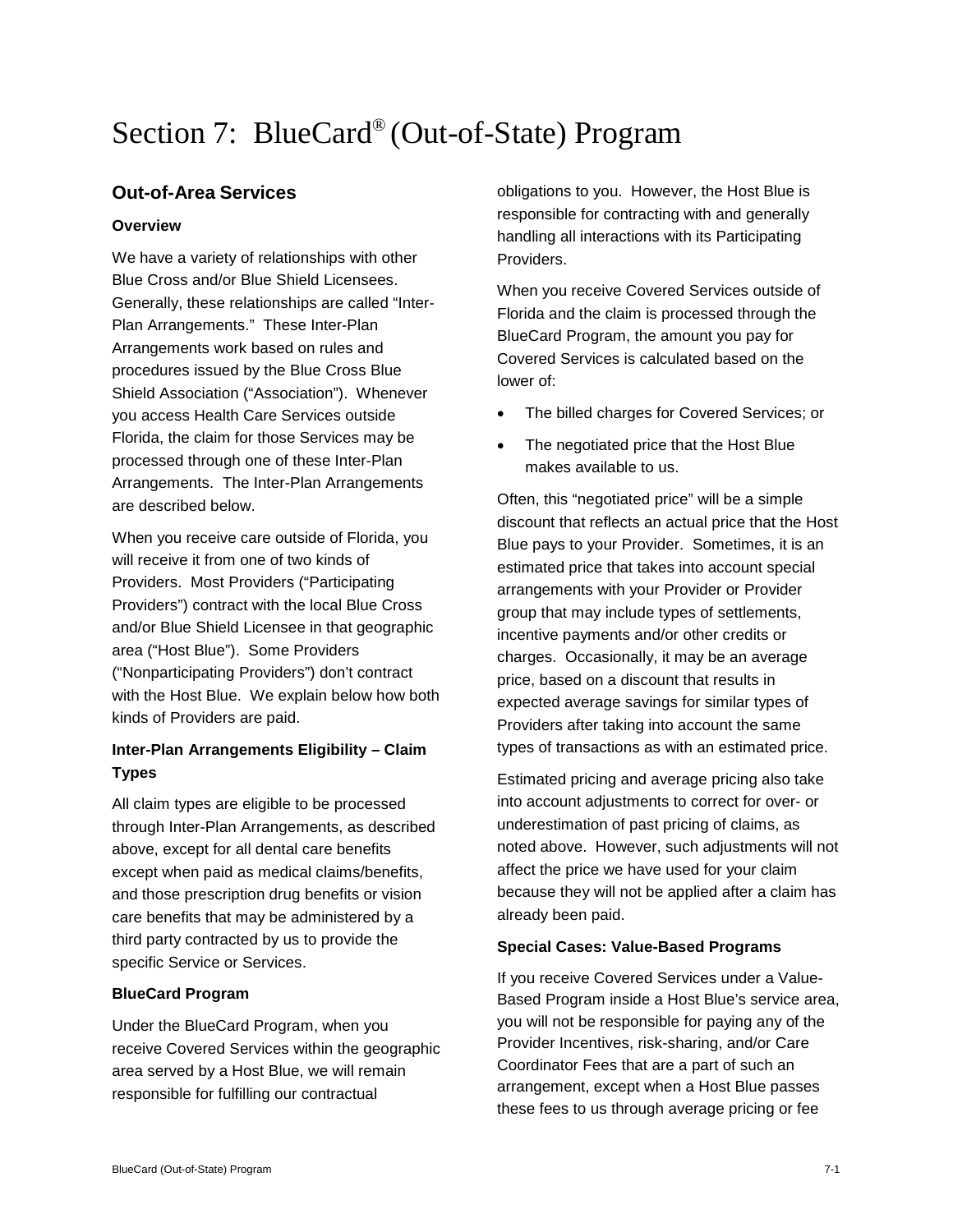schedule adjustments. Additional information is available upon request.

#### **Inter-Plan Programs: Federal/State Taxes/Surcharges/Fees**

Federal or state laws or regulations may require a surcharge, tax or other fee that applies to self-funded accounts. If applicable, we will include any such surcharge, tax or other fee as part of the claim charge passed on to you.

#### **Nonparticipating Providers Outside Florida**

When Covered Services are provided outside of Florida by Nonparticipating Providers, payment will be based on the Allowed Amount, as defined in the DEFINITIONS section of the Benefit Booklet.

#### **Blue Cross Blue Shield Global Core**

If you are outside the United States, the Commonwealth of Puerto Rico, and the U.S. Virgin Islands (hereinafter "BlueCard Service Area"), you may be able to take advantage of the Blue Cross Blue Shield Global Core when accessing Covered Services. The Blue Cross Blue Shield Global Core is unlike the BlueCard Program available in the BlueCard Service Area in certain ways. For instance, although the Blue Cross Blue Shield Global Core assists you with accessing a network of inpatient, outpatient and professional Providers, the network is not served by a Host Blue. As such, when you receive care from Providers outside the BlueCard Service Area, you will typically have to pay the Providers and submit the claims yourself to obtain reimbursement for these Services.

If you need medical assistance services (including locating a doctor or hospital) outside the BlueCard Service Area, you should call the Blue Cross Blue Shield Global Core Service Center at 1.800.810.BLUE (2583) or call collect at 804-673-1177, 24 hours a day, seven days a week. An assistance coordinator, working with

a medical professional, can arrange a physician appointment or hospitalization, if necessary.

#### **Inpatient Services**

In most cases, if you contact the Blue Cross Blue Shield Global Core Service Center for assistance, hospitals will not require you to pay for inpatient Covered Services, except for your Cost Share amounts. In such cases, the hospital will submit your claims to the Blue Cross Blue Shield Global Core Service Center to begin claims processing. However, if you paid in full at the time of Service, you must submit a claim to receive reimbursement for Covered Services. **You must notify us of any non-emergency inpatient Services.**

#### **Outpatient Services**

Physicians, Urgent Care Centers and other outpatient Providers located outside the BlueCard Service Area will typically require you to pay in full at the time of Service. You must submit a claim to obtain reimbursement for Covered Services.

## **Submitting a Blue Cross Blue Shield Global Core Claim**

When you pay for Covered Services outside the BlueCard Service Area, you must submit a claim to obtain reimbursement. For institutional and professional claims, you should complete a Blue Cross Blue Shield Global Core International claim form and send the claim form with the Provider's itemized bill(s) to the Blue Cross Blue Shield Global Core Service Center (the address is on the form) to initiate claims processing. Following the instructions on the claim form will help ensure timely processing of your claim. The claim form is available from the Blue Cross Blue Shield Global Core Service Center or online at www.bcbsglobalcore.com. If you need assistance with your claim submission, you should call the Blue Cross Blue Shield Global Core Service Center at 800-810-BLUE (2583) or call collect at 804-673-1177, 24 hours a day, seven days a week.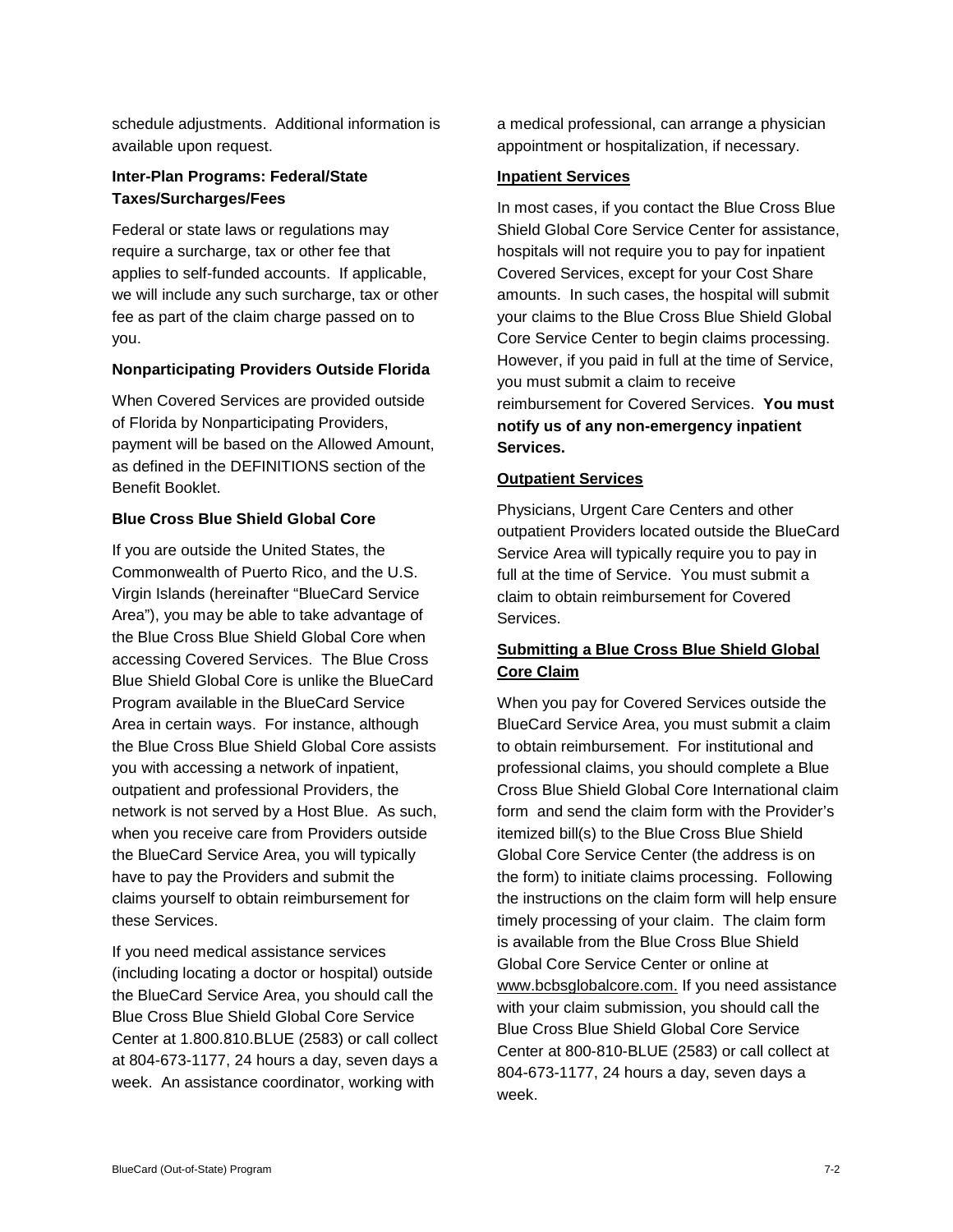# Section 8: Blueprint for Health Programs

## **Introduction**

BCBSF has established (and from time to time establishes) various customer-focused health education and information programs as well as benefit utilization management and utilization review programs. Under the terms of the ASO Agreement between BCBSF and City of Gainesville, BCBSF has agreed to make these programs available to you. These programs, collectively called the Blueprint for Health Programs, are designed to 1) provide you with information that will help you make more informed decisions about your health, 2) help facilitate the management and review of coverage and benefits provided under this Booklet and 3) present opportunities, as explained below, to mutually agree upon alternative benefits or payment alternatives for cost-effective medically appropriate Health Care Services. **Some BluePrint For Health Programs may not be available outside the state of Florida.**

# **Admission Notification**

The admission notification requirements vary depending on whether you are admitted to a Hospital, Psychiatric Facility, Substance Abuse Facility or Skilled Nursing Facility which is In-Network or Out-of-Network.

#### **In-Network**

Under the admission notification requirement, we must be notified of all inpatient admissions (i.e., elective, planned, urgent or emergency) to In-Network Hospitals, Psychiatric Facilities, Substance Abuse Facilities or Skilled Nursing Facilities. While it is the sole responsibility of the In-Network Provider located in Florida to comply with our admission notification requirements, you should ask the Hospital,

Psychiatric Facility, Substance Abuse Facility or Skilled Nursing Facility (as applicable) if we have been notified of your admission. For an admission outside of Florida, you or the Hospital, Psychiatric Facility, Substance Abuse Facility or Skilled Nursing Facility (as applicable) should notify us of the admission. Making sure that we are notified of your admission will enable us to provide you information about the Blueprint for Health Programs available to you. You or the Hospital, Psychiatric Facility, Substance Abuse Facility or Skilled Nursing Facility (as applicable) may notify us of your admission by calling the toll free customer service number on your ID card.

#### **Out-of-Network**

For admissions to an Out-of-Network Hospital, Psychiatric Facility, Substance Abuse Facility or Skilled Nursing Facility, you or the Hospital, Psychiatric Facility, Substance Abuse Facility or Skilled Nursing Facility should notify BCBSF of the admission. Notifying BCBSF of your admission will enable BCBSF to provide you information about the Blueprint for Health Programs available to you. You or the Hospital may notify BCBSF of your admission by calling the toll-free customer service number on your ID card.

#### **Inpatient Facility Program**

Under the inpatient facility program, we may review Hospital stays, Hospice, Inpatient Rehabilitation, LTAC and Skilled Nursing Facility (SNF) Services, and other Health Care Services rendered during the course of an inpatient stay or treatment program. We may conduct this review while you are inpatient, after your discharge, or as part of a review of an episode of care when you are transferred from one level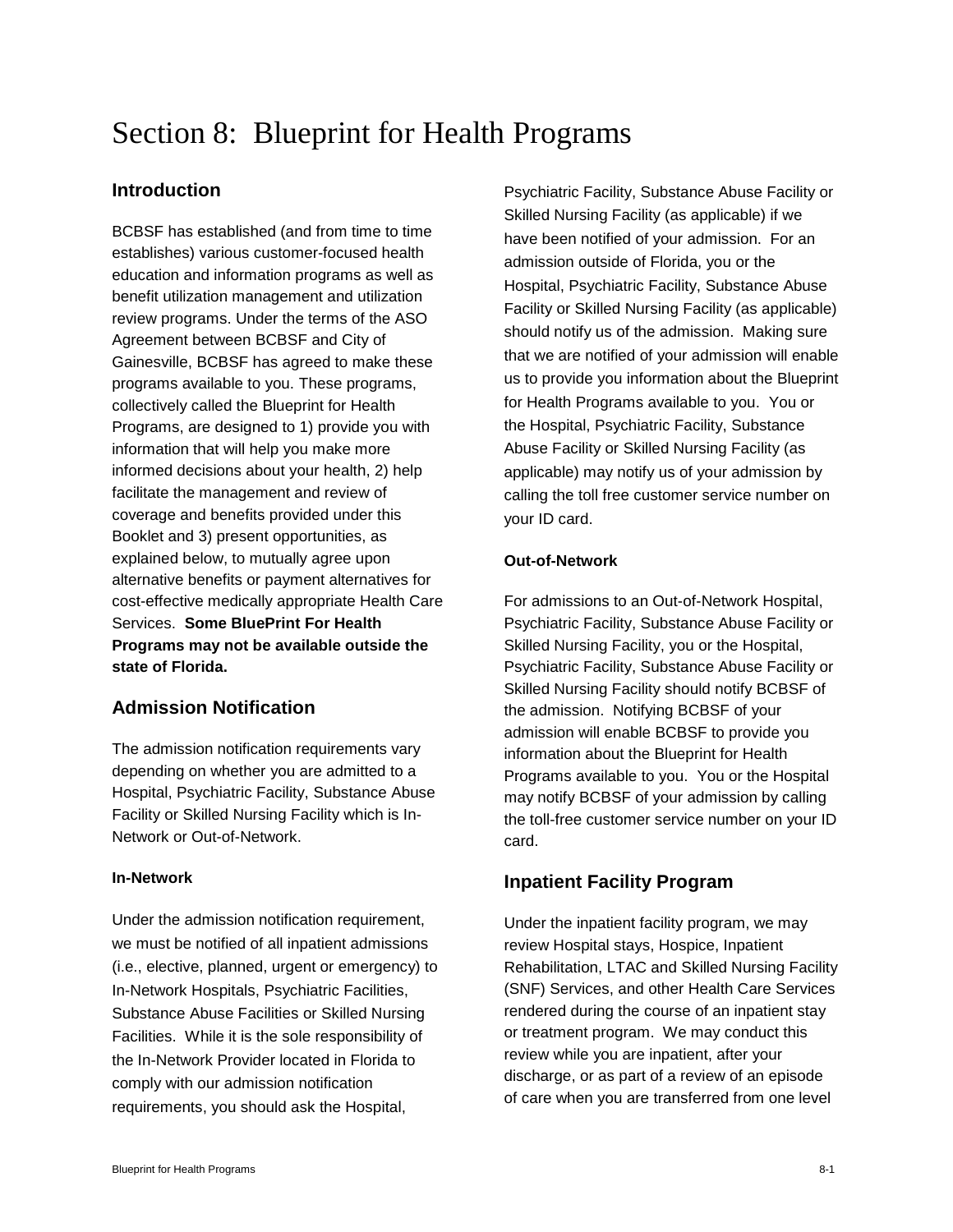of inpatient care to another for ongoing treatment. The review is conducted solely to determine whether we should provide coverage and/or payment for a particular admission or Health Care Services rendered during that admission. Using our established criteria then in effect, a concurrent review of the inpatient stay may occur at regular intervals, including in advance of a transfer from one inpatient facility to another. We will provide notification to your Physician when inpatient coverage criteria are no longer met. In administering the inpatient facility program, we may review specific medical facts or information and assess, among other things, the appropriateness of the Services being rendered, health care setting and/or the level of care of an inpatient admission or other health care treatment program. Any such reviews by us, and any reviews or assessments of specific medical facts or information which we conduct, are solely for purposes of making coverage or payment decisions under this Benefit Booklet and not for the purpose of recommending or providing medical care.

# **Provider Focused Utilization Management Program**

Certain NetworkBlue Providers have agreed to participate in our focused utilization management program. This pre-service review program is intended to promote the efficient delivery of medically appropriate Health Care Services by NetworkBlue Providers. Under this program we may perform focused prospective reviews of all or specific Health Care Services proposed for you. In order to perform the review, we may require the Provider to submit to us specific medical information relating to Health Care Services proposed for you. These NetworkBlue Providers have agreed not to bill, or collect, any payment whatsoever from you or us, or any other person or entity, with respect to a specific Health Care Service if:

1. they fail to submit the Health Care Service for a focused prospective review when

required under the terms of their agreement with us; **or**

2. we perform a focused review under the focused utilization management program and we determine that a Health Care Service is not Medically Necessary in accordance with our Medical Necessity criteria or inconsistent with our benefit guidelines then in effect unless the following exception applies.

#### Exception for Certain NetworkBlue Physicians

Certain NetworkBlue Physicians licensed as Doctors of Medicine (M.D.) or Doctors of Osteopathy (D.O.) only may bill you for Services determined to be not Medically Necessary by BCBSF under this focused utilization management program if, **before** you receive the Service:

- a. they give you a written estimate of your financial obligation for the Service;
- b. they specifically identify the proposed Service that BCBSF has determined not to be Medically Necessary; and
- c. you agree to assume financial responsibility for such Service.

## **Prior Coverage Authorization/Pre-Service Notification Programs**

It is important for you to understand our prior coverage authorization programs and how the Provider you select and the type of Service you receive affects these requirements and ultimately how much you are responsible for paying under this Benefit Booklet.

You or your Provider will be required to obtain prior coverage authorization from us for:

1. certain **Prescription Drugs** denoted with a special symbol in the Medication Guide as requiring prior authorization;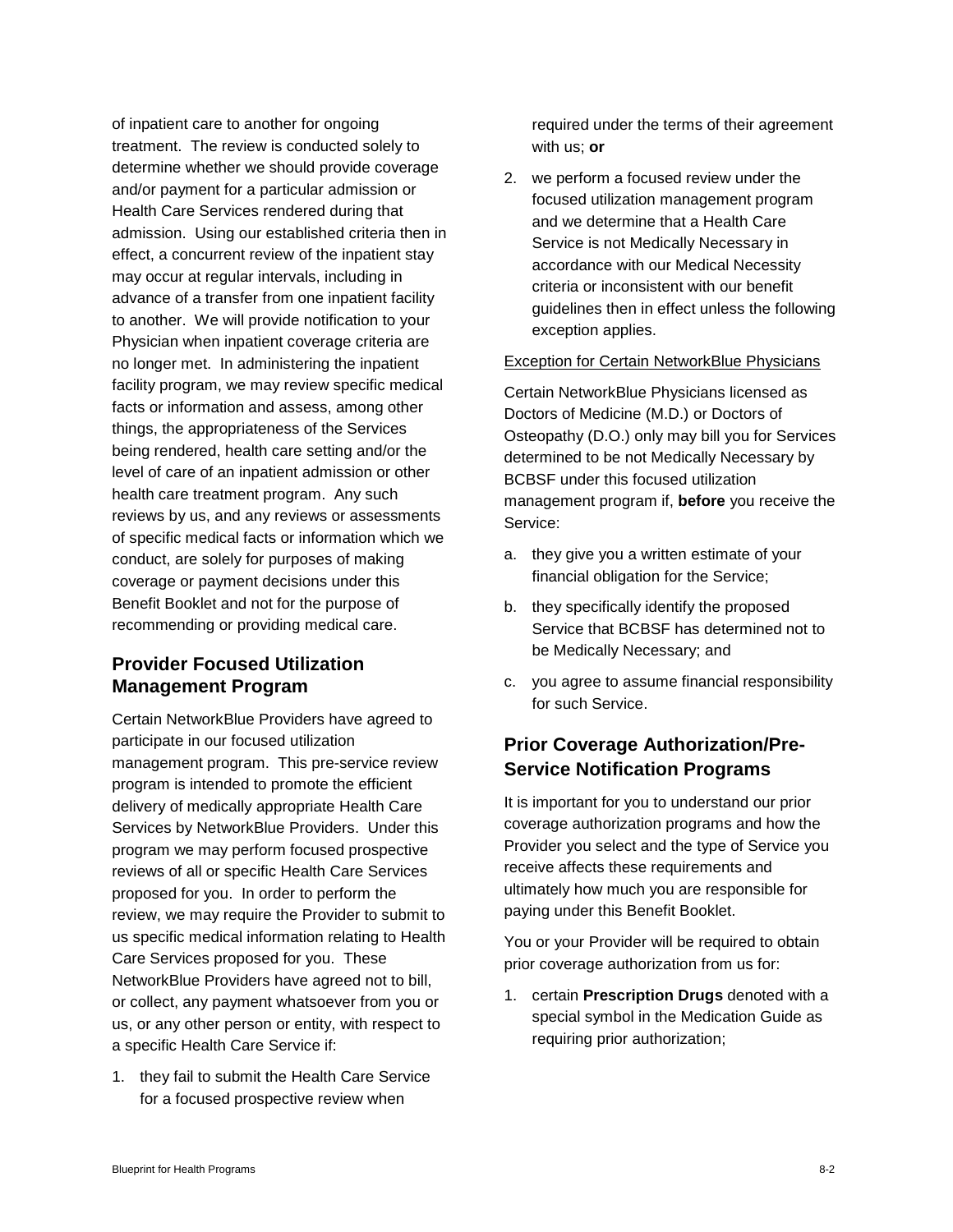- 2. **advanced diagnostic imaging Services**, such as CT scans, MRIs, MRA and nuclear imaging;
- 3. **Autism Spectrum Disorder;** and
- 4. **other Health Care Services** that are or may become subject to a prior coverage authorization program or a pre-service notification program as defined and administered by us.

Prior coverage authorization requirements vary, depending on whether Services are rendered by an In-Network Provider or an Out-of-Network Provider, as described below:

#### **In-Network Providers**

It is the In-Network Provider's sole responsibility to comply with our prior coverage authorization requirements, and therefore you will not be responsible for any benefit reductions if prior coverage authorization is not obtained before Medically Necessary Services are rendered.

Once we have received the necessary medical documentation from the Provider, we will review the information and make a prior coverage authorization decision, based on our established criteria then in effect. The Provider will be notified of the prior coverage authorization decision.

#### **Out-of-Network Providers**

1. In the case of **Prescription Drugs** denoted with a special symbol in the Medication Guide as requiring prior authorization, it is your sole responsibility to comply with our prior coverage authorization requirements when you use an Out-of-Network Provider **before** the Prescription Drug is purchased or administered. **Your failure to obtain prior coverage authorization will result in denial of coverage for such Prescription Drug, including any Service related to the Prescription Drug or its administration.**

For additional details on how to obtain prior coverage authorization, and for a list of Prescription Drugs that require prior coverage authorization, please refer to the Medication Guide.

2. In the case of **advanced diagnostic imaging Services** such as CT scans, MRIs, MRA and nuclear imaging, it is your sole responsibility to comply with our prior coverage authorization requirements when rendered or referred by an Out-of-Network Provider **before** the advanced diagnostic imaging Services are provided. **Your failure to obtain prior coverage authorization will result in denial of coverage for such Services**.

For additional details on how to obtain prior coverage authorization for advanced diagnostic imaging Services, please call the customer service phone number on the back of your ID Card.

- 3. In the case of **Autism Spectrum Disorder,**  under a prior coverage authorization or preservice notification program, it is your sole responsibility to comply with our prior coverage authorization or pre-service notification requirements when rendered or referred by an Out-of-Network Provider, **before** the Services are provided. **Failure to obtain prior coverage authorization will result in denial of coverage for such Services.**
- 4. In the case of **other Health Care Services** under a prior coverage authorization or preservice notification program, it is your sole responsibility to comply with our prior coverage authorization or pre-service notification requirements when rendered or referred by an Out-of-Network Provider, **before** the Services are provided. **Failure to obtain prior coverage authorization or provide pre-service notification may result in denial of the claim or application**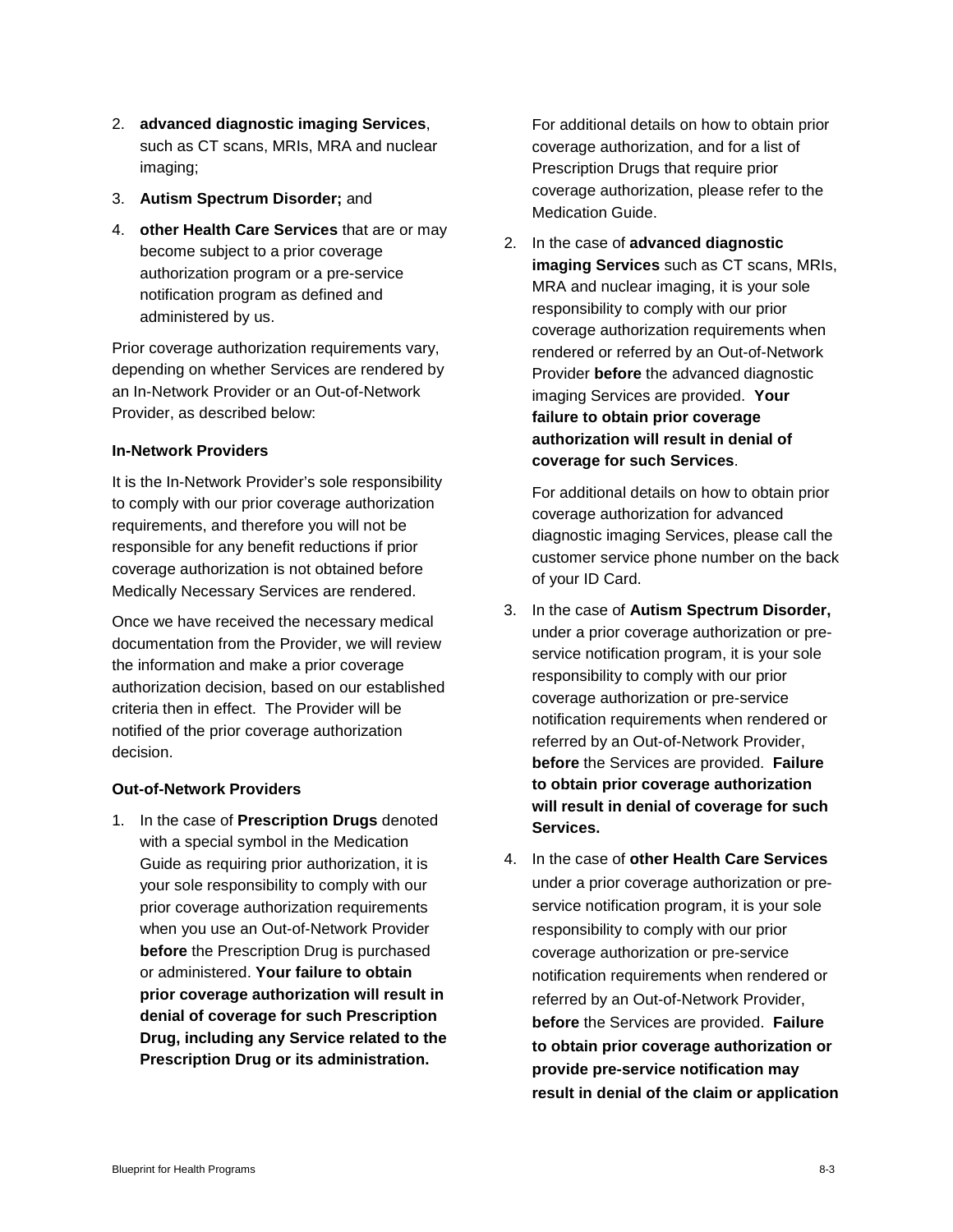**of a financial penalty assessed at the time the claim is presented for payment** 

**to us**. The penalty applied will be the lesser of \$500 or 20% of the total Allowed Amount of the claim. The decision to apply a penalty or deny the claim will be made uniformly and will be identified in the notice describing the prior coverage authorization and pre-service notification programs.

Once the necessary medical documentation has been received from you and/or the Out-of-Network Provider, BCBSF or a designated vendor, will review the information and make a prior coverage authorization decision, based on our established criteria then in effect. You will be notified of the prior coverage authorization decision.

BCBSF will provide you information for any Outof-Network Health Care Service subject to a prior coverage authorization or pre-service notification program, including how you can obtain prior coverage authorization and/or provide the pre-service notification for such Service not already listed here. This information will be provided to you upon enrollment, or at least 30 days prior to such Out-of-Network Services becoming subject to a prior coverage authorization or pre-service notification program.

See the "Claims Processing" section for information on what you can do if prior coverage authorization is denied.

**Note:** Prior coverage authorization is not required when Covered Services are provided for the treatment of an Emergency Medical Condition.

### **Member Focused Programs**

The Blueprint for Health Programs may include voluntary programs for certain members. These programs may address health promotion, prevention and early detection of disease, chronic illness management programs, case

management programs and other member focused programs.

#### **Personal Case Management Program**

The personal case management program focuses on members who suffer from a catastrophic illness or injury. In the event you have a catastrophic or chronic Condition, we may, in BCBSF's sole discretion, assign a Personal Case Manager to you to help coordinate coverage, benefits, or payment for Health Care Services you receive. Your participation in this program is completely voluntary.

Under the personal case management program, you may be offered alternative benefits or payment for cost-effective Health Care Services. These alternative benefits or payments may be made available on a case-by-case basis when you meet BCBSF's case management criteria then in effect. Such alternative benefits or payments, if any, will be made available in accordance with a treatment plan with which you, or your representative, and your Physician agree to in writing. In addition, City of Gainesville will be required to specifically agree to such treatment plan and the alternative benefits or payment.

The fact that certain Health Care Services under the personal case management program have been provided or payment has been made in no way obligates BCBSF, City of Gainesville, or the Group Health Plan to continue to provide or pay for the same or similar Services. Nothing contained in this section shall be deemed a waiver of City of Gainesville's right to enforce this Booklet in strict accordance with its terms. The terms of this Booklet will continue to apply, except as specifically modified in writing in accordance with the personal case management program rules then in effect.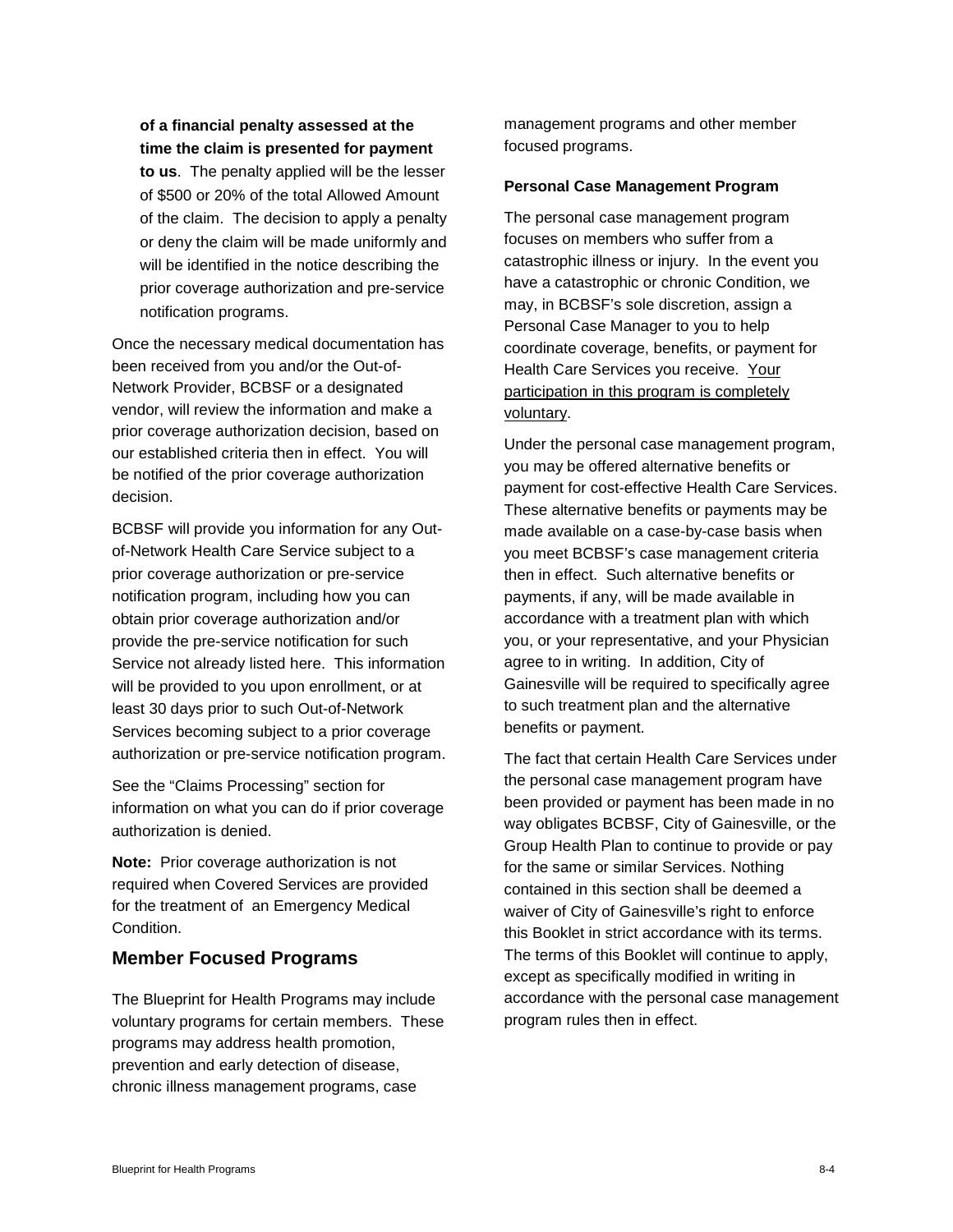## **Health Information, Promotion, Prevention and Illness Management Programs**

These Blueprint for Health Programs may include health information that supports health care education and choices for healthcare issues. These programs focus on keeping you well, help to identify early preventive measures of treatment and help covered individuals with chronic problems to enjoy lives that are as productive and healthy as possible. These programs may include prenatal educational programs and illness management programs for Conditions such as diabetes, cancer and heart disease. These programs are voluntary and are designed to enhance your ability to make informed choices and decisions for your unique health care needs. You may call the toll free customer service number on your ID card for more information. Your participation in this program is completely voluntary.

## **IMPORTANT INFORMATION RELATING TO BCBSF'S BLUEPRINT FOR HEALTH PROGRAMS**

All decisions that require or pertain to independent professional medical/clinical judgment or training, or the need for medical services, are solely your responsibility and the responsibility of your Physicians and other health care Providers. You and your Physicians are responsible for deciding what medical care should be rendered or received, and when and how that care should be provided. City of Gainesville is ultimately responsible for determining whether expenses, which have been or will be incurred for medical care are, or will be, covered under this Booklet. In fulfilling this responsibility, neither BCBSF nor City of Gainesville will be deemed to participate in or override the medical decisions of your health care Provider.

Please note that the Hospital admission notification requirement and any Blueprint For Health Program may be discontinued or

modified at any time without notice to you or your consent.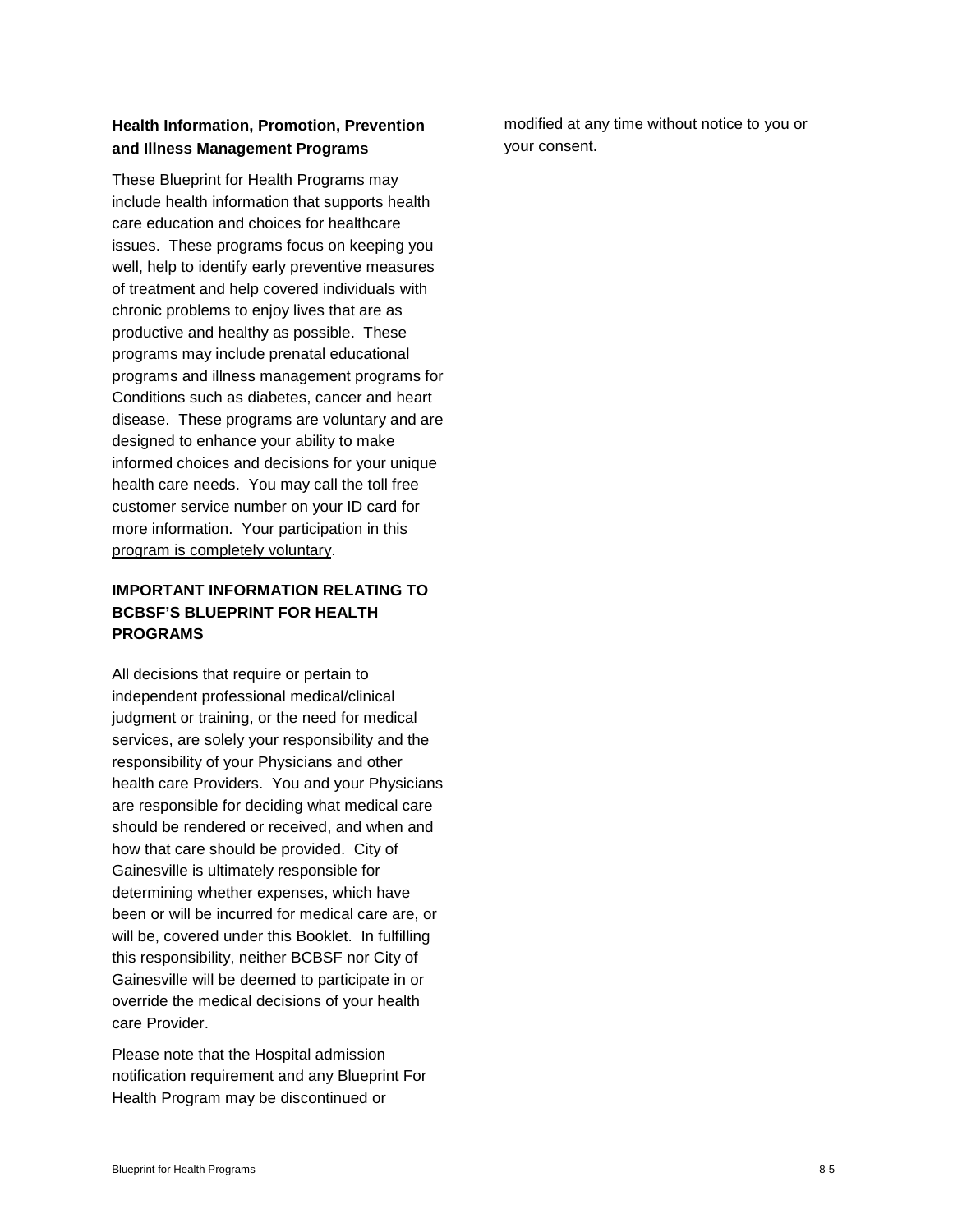# Section 9: Eligibility for Coverage

Each employee or other individual who is eligible to participate in the Group Health Plan, and who meets and continues to meet the eligibility requirements described in this Booklet, shall be entitled to apply for coverage under this Booklet. These eligibility requirements are binding upon you and/or your eligible family members. No changes in the eligibility requirements will be permitted except as permitted by City of Gainesville. Acceptable documentation may be required as proof that an individual meets and continues to meet the eligibility requirements such as a court order naming the Eligible Employee as the legal guardian or appropriate adoption documentation described in the "Enrollment and Effective Date of Coverage" section.

# **Eligibility Requirements for Covered Plan Participants**

In order to be eligible to enroll as a Covered Plan Participant, an individual must be an Eligible Employee. An Eligible Employee must meet each of the following requirements:

- 1. The employee must be a bona fide employee of City of Gainesville;
- 2. The employee's job must fall within a job classification identified by City of Gainesville;
- 3. The employee must have completed any applicable Waiting Period determined by City of Gainesville; and
- 4. The employee must meet any additional eligibility requirement(s) required by City of Gainesville.

City of Gainesville's coverage eligibility classifications may be expanded to include:

1. retired employees;

- 2. additional job classifications;
- 3. employees of affiliated or subsidiary companies of City of Gainesville; and
- 4. other individuals as determined by City of Gainesville.

City of Gainesville shall have sole discretion concerning the expansion of eligibility classifications.

# **Eligibility Requirements for Dependent(s)**

An individual who meets the eligibility criteria specified below is an Eligible Dependent and is eligible to apply for coverage under this Booklet:

- 1. The Covered Plan Participant's spouse under a legally valid existing marriage.
- 2. The Covered Plan Participant's natural, newborn, adopted, Foster, or step child(ren) (or a child for whom the Covered Plan Participant has been court-appointed as legal guardian or legal custodian) who has not reached the end of the Month in which he or she reaches age 26 (or in the case of a Foster Child, is no longer eligible under the Foster Child Program), regardless of the dependent child's student or marital status, financial dependency on the Covered Plan Participant, whether the dependent child resides with the Covered Plan Participant, or whether the dependent child is eligible for or enrolled in any other group health plan.
- 3. The newborn child of a Covered Dependent child. Coverage for such newborn child will automatically terminate 18 months after the birth of the newborn child.

**Note:** It is the Covered Plan Participant*'*s sole responsibility to establish that a child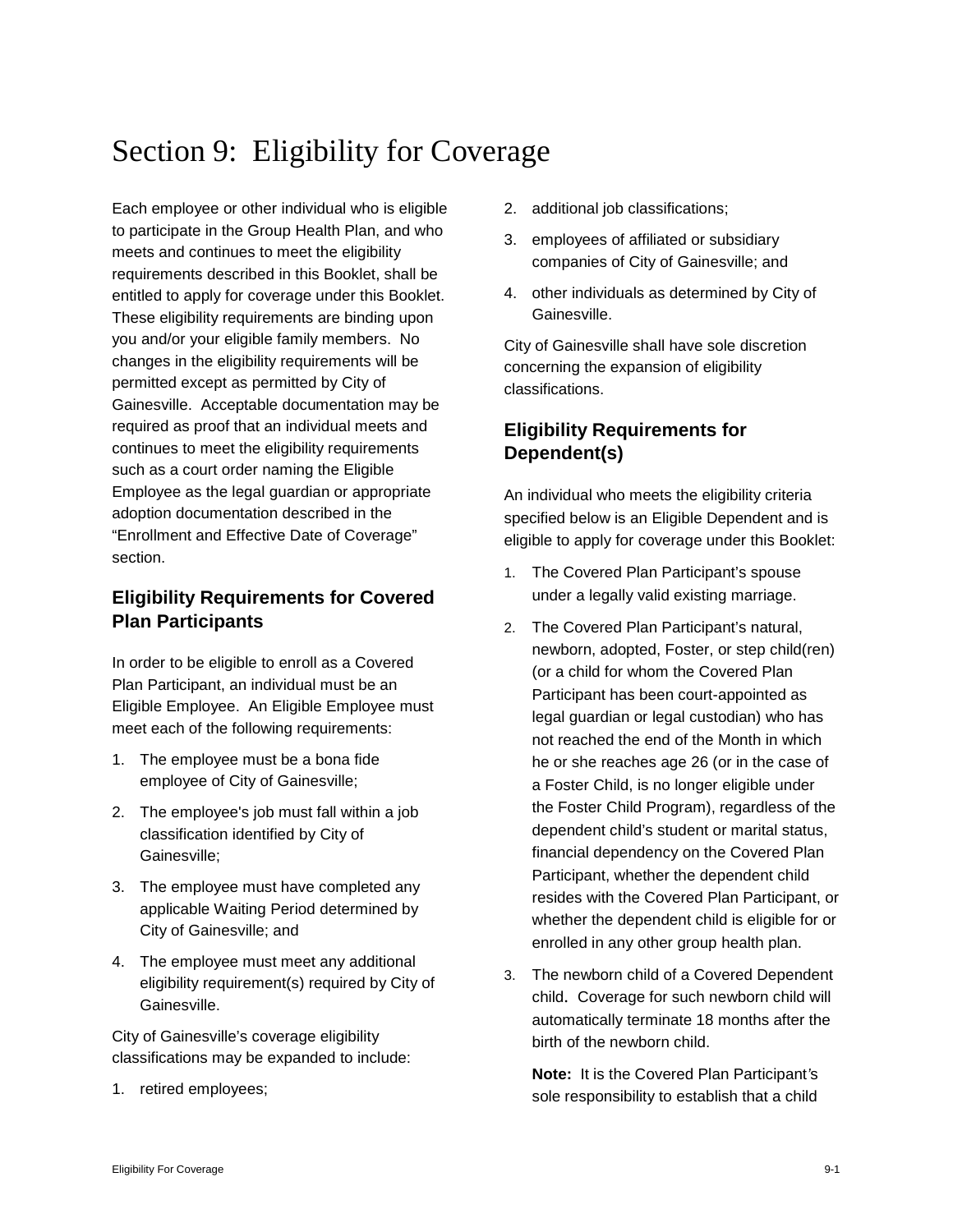meets the applicable requirements for eligibility.

#### **Handicapped Children**

In the case of a handicapped dependent child, such child is eligible to continue coverage as a Covered Dependent, beyond the age of 26 if the child is:

- 1. otherwise eligible for coverage under the Group Health Plan;
- 2. incapable of self-sustaining employment by reason of mental retardation or physical handicap; and
- 3. chiefly dependent upon the Covered Plan Participant for support and maintenance provided that the symptoms or causes of the child's handicap existed prior to the child's 26<sup>th</sup> birthday.

This eligibility shall terminate on the last day of the month in which the dependent child no longer meets the requirements for extended eligibility as a handicapped child.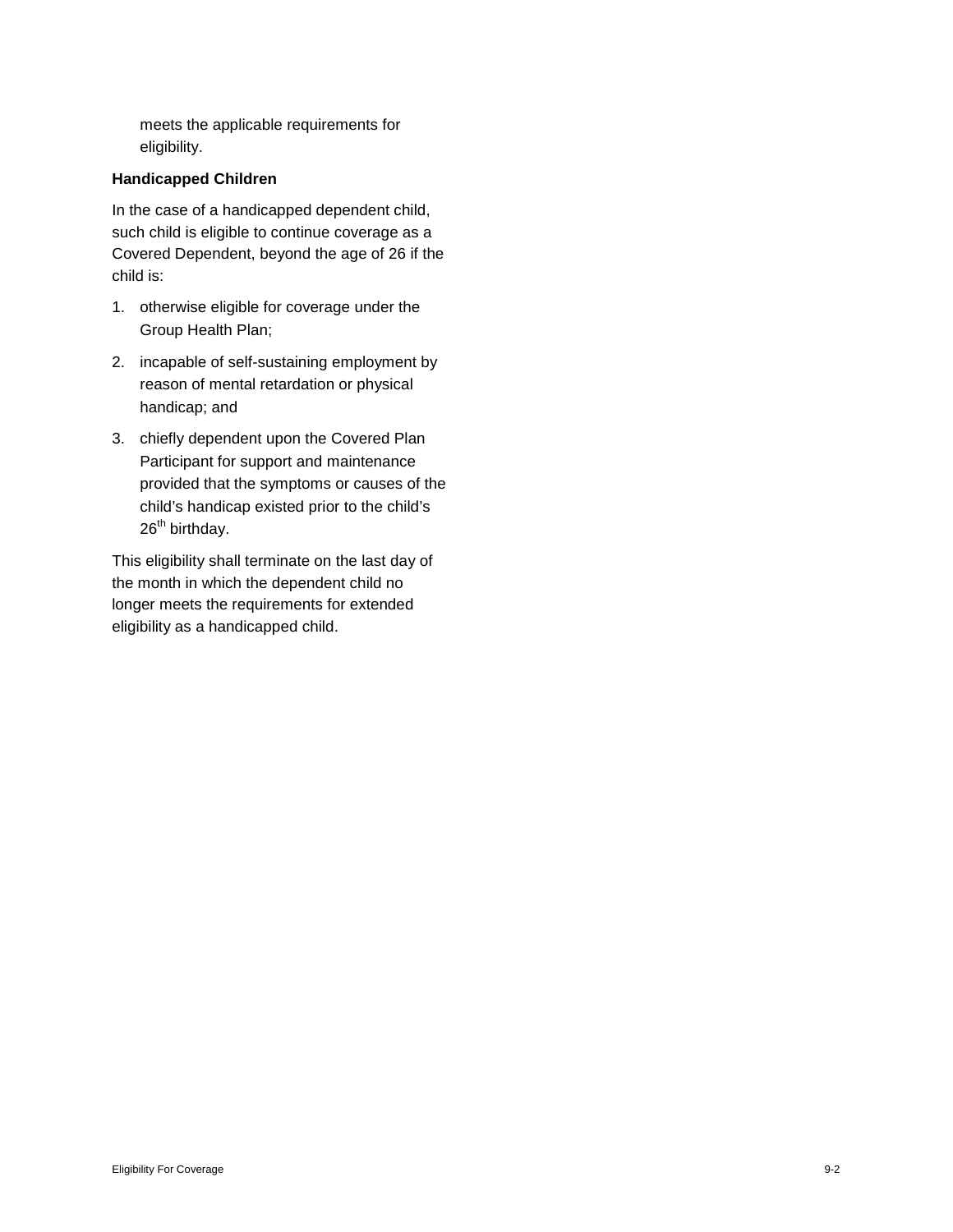# Section 10: Enrollment and Effective Date of Coverage

Eligible Employees and Eligible Dependents may enroll for coverage according to the provisions below.

Any Eligible Employee or Eligible Dependent who is not properly enrolled will not be covered under this Benefit Booklet. Neither BCBSF nor City of Gainesville will have any obligation whatsoever to any individual who is not properly enrolled.

Any Employee or Eligible Dependent who is eligible for coverage under this Booklet may apply for coverage according to the provisions set forth below.

## **Enrollment Forms/Electing Coverage**

To apply for coverage, you as the Eligible Employee must:

- 1. complete and submit, through City of Gainesville, the Enrollment Form;
- 2. provide any additional information needed to determine eligibility, at the request of BCBSF or City of Gainesville;
- 3. pay any required contribution; and
- 4. complete and submit, through City of Gainesville, an Enrollment Form to add Eligible Dependents.

When making application for coverage, you must elect one of the types of coverage available under City of Gainesville's program. Such types may include:

**Employee Only Coverage** - This type of coverage provides coverage for the Employee only.

**Employee/Spouse Coverage** - This type of coverage provides coverage for the Employee and the employee's spouse under a legally valid existing marriage.

**Employee/Child(ren) Coverage** - This type of coverage provides coverage for the Employee and the employee's covered child(ren) only.

**Employee/Family Coverage** - This type of coverage provides coverage for the Employee and the employee's Covered Dependents.

There may be additional contribution amounts for each Covered Dependent based on the coverage selected by City of Gainesville.

### **Enrollment Periods**

The enrollment periods for applying for coverage are as follows:

**Initial Enrollment Period** is the period of time during which an Eligible Employee or Eligible Dependent is first eligible to enroll. It starts on the Eligible Employee's or Eligible Dependent's initial date of eligibility and ends no less than 30 days later.

**Annual Open Enrollment Period** is the period of time during which each Eligible Employee is given an opportunity to select coverage from among the alternatives included in City of Gainesville's health benefit program. The period is established by City of Gainesville, occurs annually, and will take place when specified by City of Gainesville.

**Special Enrollment Period** is the 30-day period of time immediately following a special circumstance during which an Eligible Employee or Eligible Dependent may apply for coverage. Special circumstances are described in the Special Enrollment Period subsection.

## **Employee Enrollment**

An Eligible Employee who fails to enroll during the Initial Enrollment Period will not be covered and may only enroll under this Benefit Booklet during the next Annual Open Enrollment Period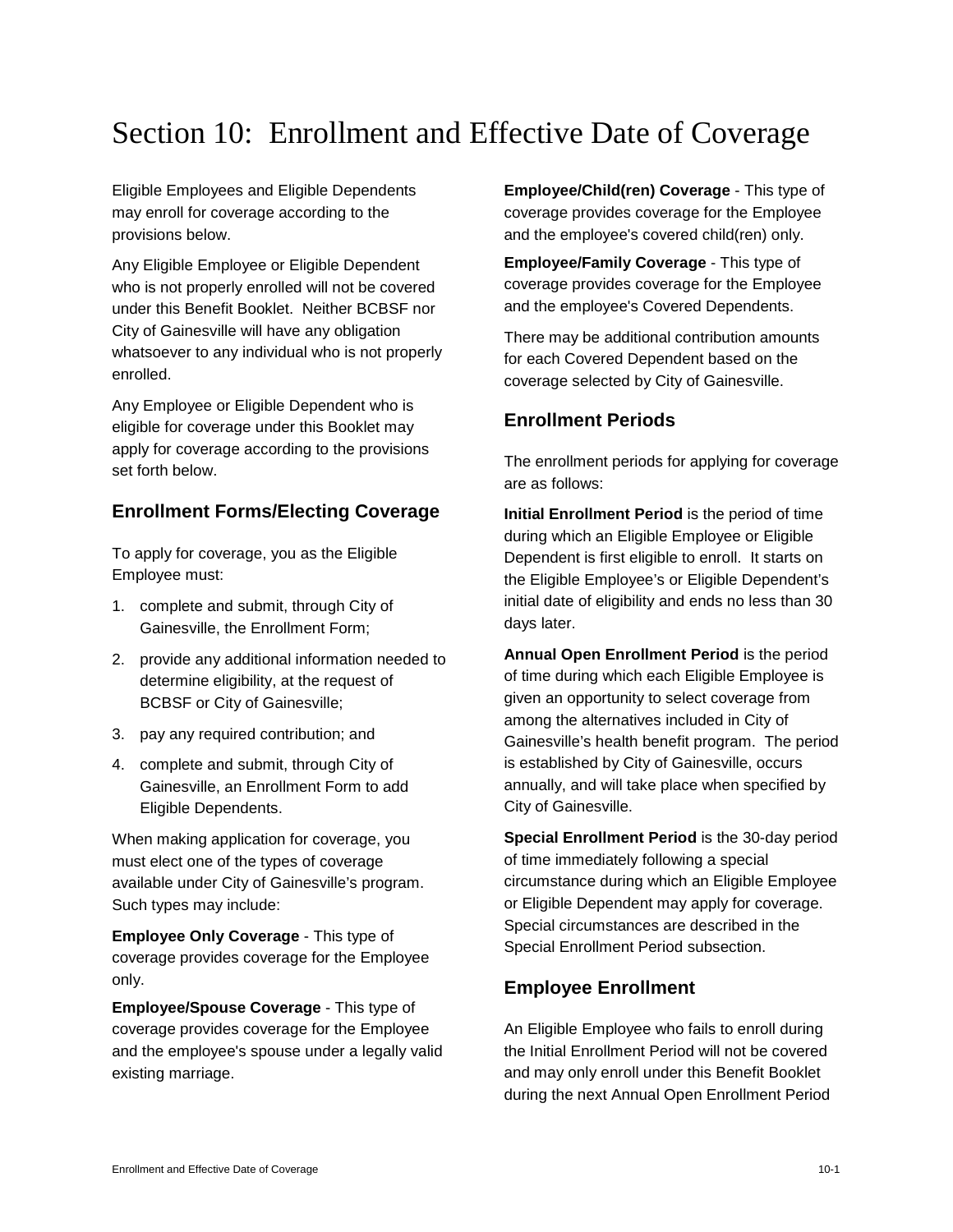established by City of Gainesville, or in the case of a Special Enrollment event, during the Special Enrollment Period. The Effective Date will be the date specified by City of Gainesville.

### **Dependent Enrollment**

An individual may be added upon becoming an Eligible Dependent of a Covered Plan Participant. Below are special rules for certain Eligible Dependents.

**Newborn Child** – To enroll a newborn child who is an Eligible Dependent, the Covered Plan Participant must submit an Enrollment Form to BCBSF through City of Gainesville during the 30-day period immediately following the date of birth. The Effective Date of coverage for a newborn child will be the date of birth.

If timely notice is given, no additional contribution will be charged for coverage of the newborn child for not less than 30 days after the birth of the child. If timely notice is not received, the applicable contribution will be charged from the date of birth. The applicable contribution for the child will be charged after the initial 30-day period in either case. Coverage will not be denied for a newborn child if the Covered Plan Participant provides notice to City of Gainesville and an Enrollment Form is received within the 60-day period of the birth of the child and any applicable contribution is paid back to the date of birth.

If the newborn is not enrolled within sixty days of the date of birth, the newborn child will not be covered, and may only be enrolled under this Benefit Booklet during an Annual Open Enrollment Period, or in the case of a Special Enrollment event, during the Special Enrollment Period.

**Note:** Coverage for a newborn child of a Covered Dependent will automatically terminate 18 months after the birth of the newborn child.

**Adopted Newborn Child** – To enroll an adopted newborn child, the Covered Plan

Participant must submit an Enrollment Form through City of Gainesville to BCBSF during the 30-day period immediately following the date of birth. The Effective Date of coverage for an adopted newborn child, eligible for coverage, will be the moment of birth, provided that a written agreement to adopt such child has been entered into by the Covered Plan Participant prior to the birth of such child, whether or not such an agreement is enforceable. The Covered Plan Participant may be required to provide any information and/or documents that are deemed necessary in order to administer this provision.

If timely notice is given, no additional contribution will be charged for coverage of the adopted newborn child for not less than 30 days after the birth of the child. If timely notice is not received, the applicable contribution will be charged from the date of birth. The applicable contribution for the child will be charged after the initial 30-day period in either case. Coverage will not be denied for an adopted newborn child if the Covered Plan Participant provides notice to City of Gainesville and an Enrollment Form is received within the 60-day period of the birth of the adopted newborn child and any applicable contribution is paid back to the date of birth.

If the adopted newborn child is not enrolled within sixty days of the date of birth, the adopted newborn child will not be covered, and may only be enrolled under this Benefit Booklet during an Annual Open Enrollment Period, or in the case of a Special Enrollment event, during the Special Enrollment Period.

If the adopted newborn child is not ultimately placed in the residence of the Covered Plan Participant, there shall be no coverage for the adopted newborn child. It is your responsibility as the Covered Plan Participant to notify City of Gainesville within ten calendar days of the date that placement was to occur if the adopted newborn child is not placed in your residence.

**Adopted/Foster Children** – To enroll an adopted or Foster Child, the Covered Plan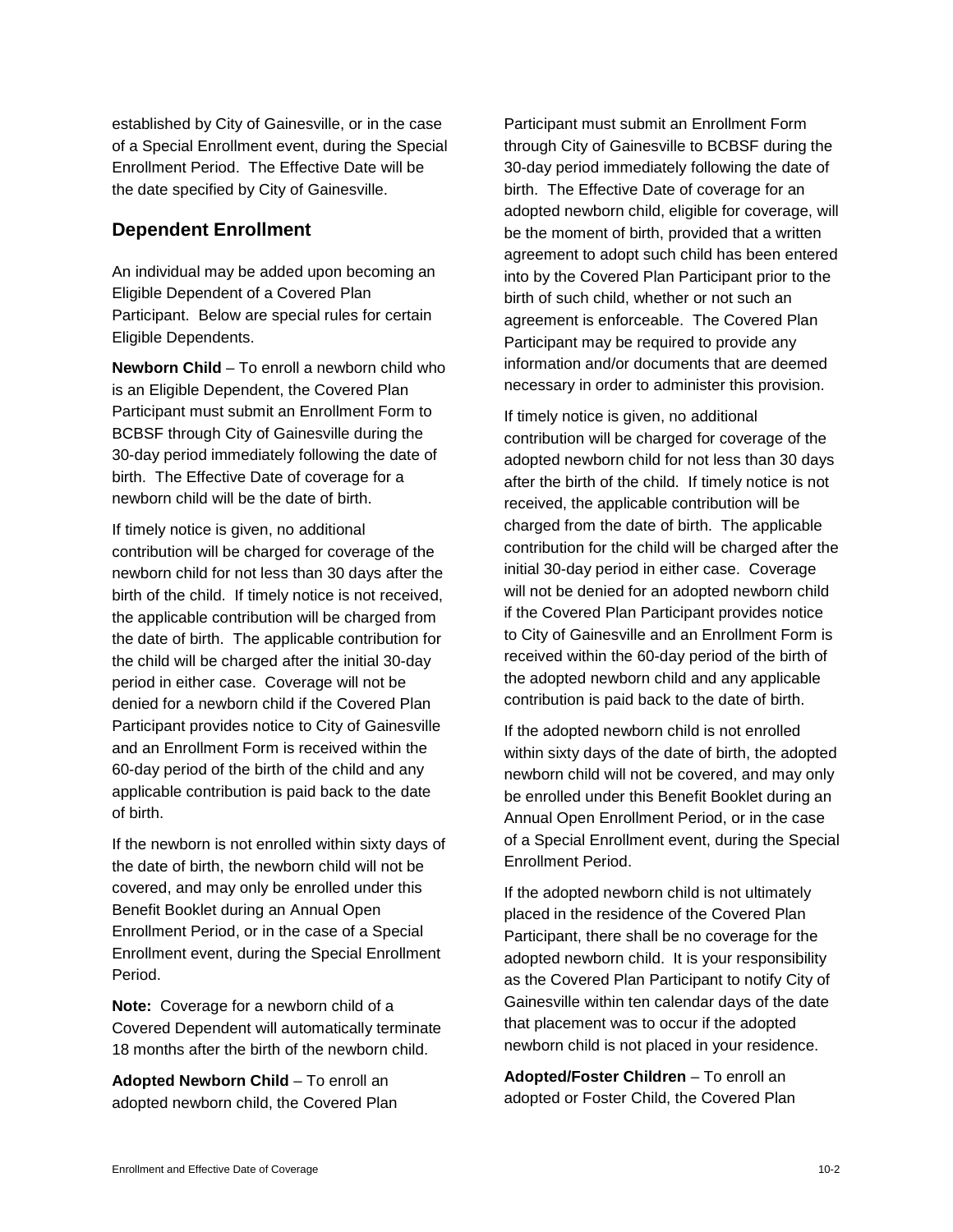Participant must submit an Enrollment Form during the 30-day period immediately following the date of placement. The Effective Date for an adopted or Foster child (other than an adopted newborn child) will be the date such adopted or Foster child is placed in the residence of the Covered Plan Participant in compliance with applicable law. The Covered Plan Participant may be required to provide any information and/or documents deemed necessary in order to properly administer this section.

In the event City of Gainesville is not notified within 30 days of the date of placement, the child will be added as of the date of placement so long as Covered Plan Participant provides notice to City of Gainesville, and we receive the Enrollment Form within 60 days of the placement. If the adopted or Foster Child is not enrolled within sixty days of the date of placement, the adopted or Foster Child will not be covered, and may only be enrolled under this Benefit Booklet during an Annual Open Enrollment Period, or in the case of a Special Enrollment event, during the Special Enrollment Period. For all children covered as adopted children, if the final decree of adoption is not issued, coverage shall not be continued for the proposed adopted Child. Proof of final adoption must be submitted to BCBSF through City of Gainesville. It is the responsibility of the Covered Plan Participant to notify BCBSF through City of Gainesville if the adoption does not take place. Upon receipt of this notification, we will terminate the coverage of the child as of the Effective Date of the adopted child upon receipt of the written notice.

If the Covered Plan Participant's status as a foster parent is terminated, coverage will end for any Foster Child. It is the responsibility of the Covered Plan Participant to notify BCBSF through City of Gainesville that the Foster Child is no longer in the Covered Plan Participant's care. Upon receipt of this notification, coverage for the child will be terminated on the date the

Covered Plan Participant's status as a foster parent terminated.

**Marital Status** –The Covered Plan Participant may apply for coverage of an Eligible Dependent due to a legally valid marriage. To apply for coverage, the Covered Plan Participant must complete the Enrollment Form through City of Gainesville and forward it to BCBSF. The Covered Plan Participant must make application for enrollment within 30 days of the marriage. The Effective Date of coverage for an Eligible Dependent who is enrolled as a result of marriage is the date of the marriage.

**Court Order** – The Covered Plan Participant may apply for coverage for an Eligible Dependent outside of the Initial Enrollment Period and Annual Open Enrollment Period if a court has ordered coverage to be provided for a minor child under their group coverage. To apply for coverage, the Covered Plan Participant must complete an Enrollment Form through City of Gainesville and forward it to BCBSF. The Covered Plan Participant must make application for enrollment within 30 days of the court order. The Effective Date of coverage for an Eligible Dependent who is enrolled as a result of a court order is the date required by the court.

#### **Annual Open Enrollment Period**

Eligible Employees and/or Eligible Dependents who did not apply for coverage during the Initial Enrollment Period or a Special Enrollment Period may apply for coverage during an Annual Open Enrollment Period. The Eligible Employee may enroll by completing the Enrollment Form during the Annual Open Enrollment Period.

The effective date of coverage for an Eligible Employee and any Eligible Dependent(s) will be the date established by City of Gainesville.

Eligible Employees who do not enroll or change their coverage selection during the Annual Open Enrollment Period, must wait until the next Annual Open Enrollment Period, unless the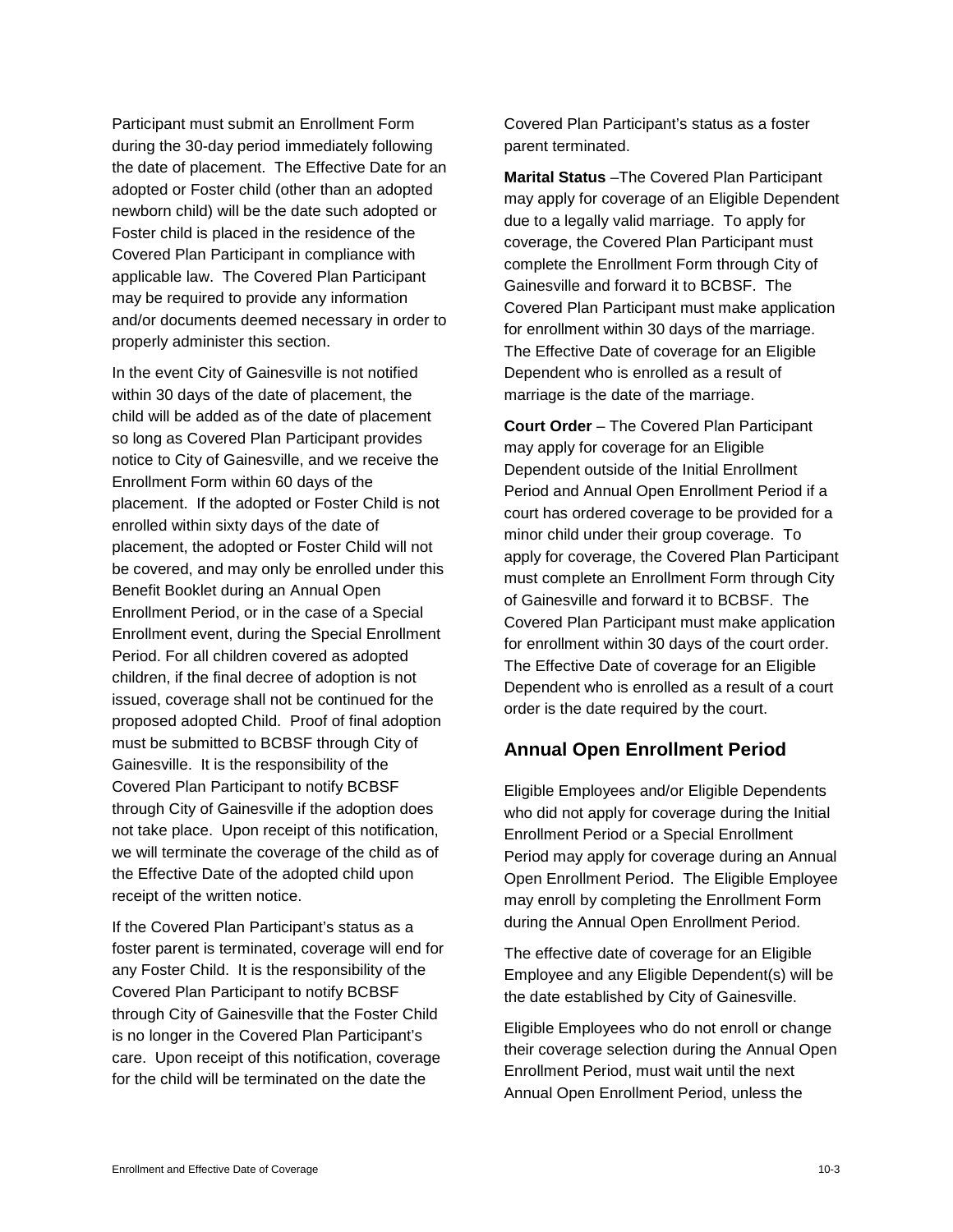Eligible Employee or the Eligible Dependent is enrolled due to a special circumstance as outlined in the Special Enrollment Period subsection of this section.

## **Special Enrollment Period**

An Eligible Employee and/or the Employee's Eligible Dependent(s) may apply for coverage outside of the Initial Enrollment Period and Annual Enrollment Period as a result of a special enrollment event. To apply for coverage, the Eligible Employee and/or the Employee's Eligible Dependent(s) must complete the applicable Enrollment Form and forward it to the Group within the time periods noted below for each special enrollment event.

An Eligible Employee and/or the Employee's Eligible Dependent(s) may apply for coverage if one of the following special enrollment events occurs and the applicable Enrollment Form is submitted to the Group within the indicated time periods:

- 1. If you lose your coverage under another group health benefit plan (as an employee or dependent), or coverage under other health insurance (except in the case of loss of coverage under a Children's Health Insurance Program (CHIP) or Medicaid, see #3 below), or COBRA continuation coverage that you were covered under at the time of initial enrollment provided that:
	- a) when offered coverage under this plan at the time of initial eligibility, you stated, in writing, that coverage under a group health plan or health insurance coverage was the reason for declining enrollment; and
	- b) you lost your other coverage under a group health benefit plan or health insurance coverage (except in the case of loss of coverage under a CHIP or Medicaid, see #3 below) as a result of termination of employment, reduction in

the number of hours you work, reaching or exceeding the maximum lifetime of all benefits under other health coverage, the employer ceased offering group health coverage, death of your spouse, divorce, legal separation or employer contributions toward such coverage was terminated; and

c) you submit the applicable Enrollment Form to the Group within 30 days of the date your coverage was terminated

**Note:** Loss of coverage for failure to pay your required contribution/premium on a timely basis or for cause (such as making a fraudulent claim or an intentional misrepresentation of a material fact in connection with the prior health coverage) is not a qualifying event for special enrollment.

- or
- 2. If when offered coverage under this plan at the time of initial eligibility, you stated, in writing, that coverage under a group health plan or health insurance coverage was the reason for declining enrollment; and you get married or obtain a dependent through birth, adoption or placement in anticipation of adoption and you submit the applicable Enrollment Form to the Group within 30 days of the date of the event.

or

3. If you or your Eligible Dependent(s) lose coverage under a CHIP or Medicaid due to loss of eligibility for such coverage or become eligible for the optional state premium assistance program and you submit the applicable Enrollment Form to the Group within 60 days of the date such coverage was terminated or the date you become eligible for the optional state premium assistance program.

The Effective Date of coverage for you and your Eligible Dependents added as a result of a special enrollment event is the date of the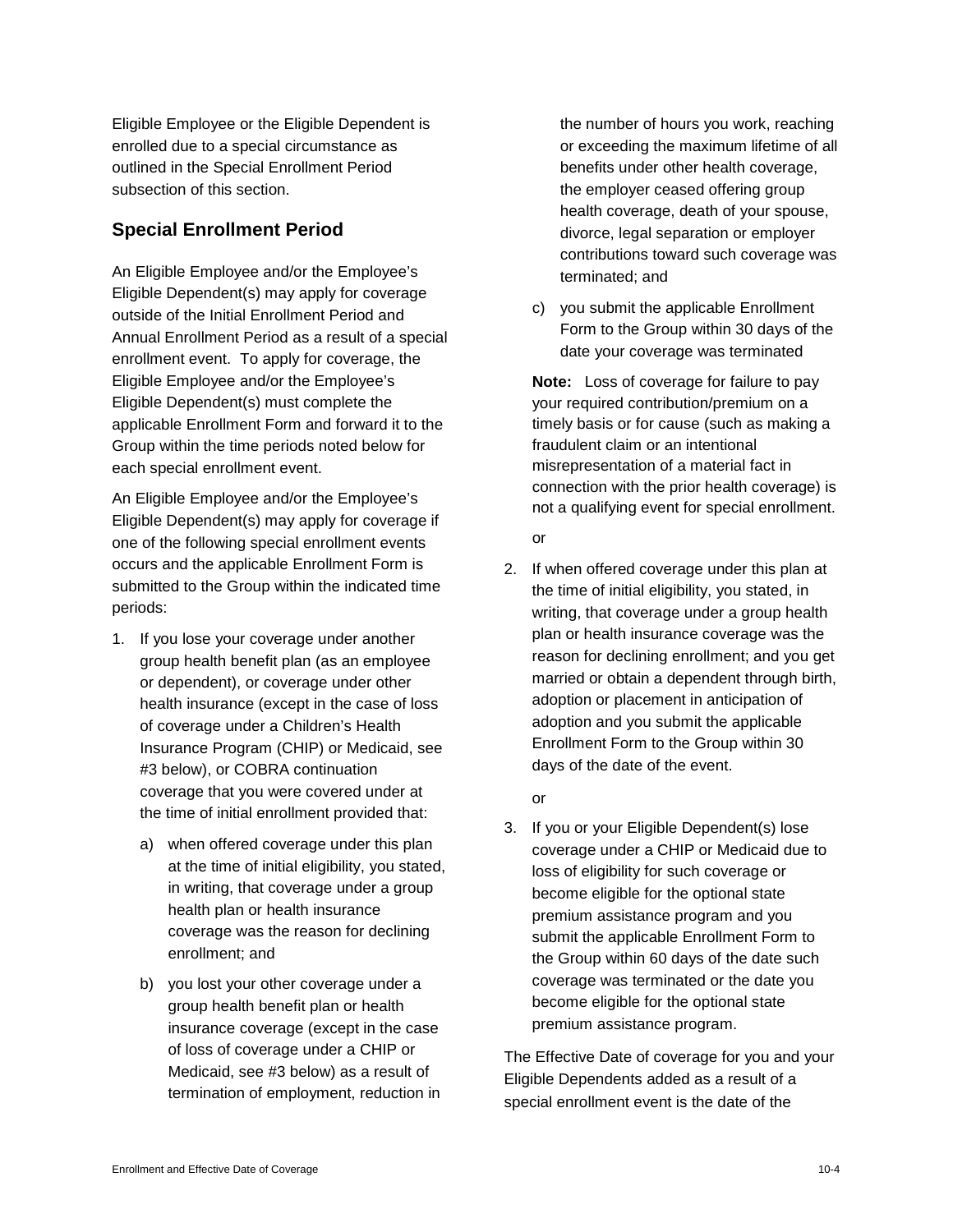special enrollment event. Eligible Employees or Eligible Dependents who do not enroll or change their coverage selection during the Special Enrollment Period must wait until the next Annual Open Enrollment Period (See the Dependent Enrollment subsection of this section for the rules relating to the enrollment of Eligible Dependents of a Covered Plan Participant).

# **Other Provisions Regarding Enrollment and Effective Date of Coverage**

#### **Rehired Employees**

Individuals who are rehired as employees of City of Gainesville are considered newly hired employees for purposes of this section, unless the employer has indicated that the employee qualifies for the exception as described in the federal regulations. The provisions of the Group Health Plan (which includes this Booklet), which are applicable to newly hired employees and their Eligible Dependents (e.g., enrollment, Effective Dates of coverage, Pre-existing Condition exclusionary period, and Waiting Period) are applicable to rehired employees and their Eligible Dependents if the employee does not qualify for the federal exception.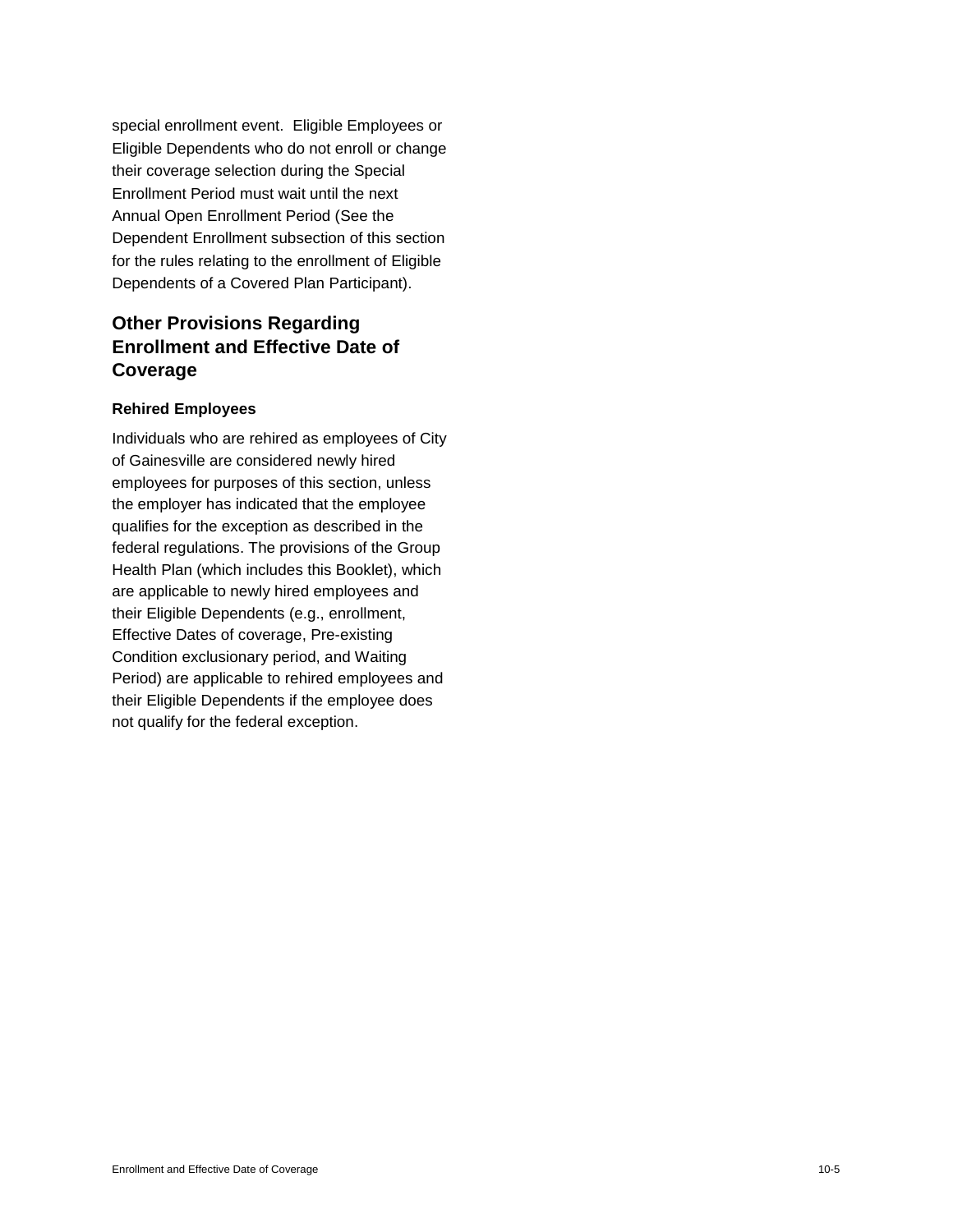# Section 11: Termination of Coverage

# **Termination of a Covered Plan Participant's Coverage**

A Covered Plan Participant's coverage under this Benefit Booklet will automatically terminate at 12:01 a.m.:

- 1. on the date the Group Health Plan terminates;
- 2. on the date the ASO Agreement between BCBSF and City of Gainesville terminates;
- 3. on the last day of the first month that the Covered Plan Participant fails to continue to meet any of the applicable eligibility requirements;
- 4. on the date the Covered Plan Participant's coverage is terminated for cause (see the Termination of an Individual Coverage for Cause subsection); or
- 5. on the date specified by City of Gainesville that the Covered Plan Participant's coverage terminates.

# **Termination of a Covered Dependent's Coverage**

A Covered Dependent's coverage will automatically terminate at 12:01 a.m. on the date:

- 1. the Group Health Plan terminates;
- 2. the Covered Plan Participant's coverage terminates for any reason;
- 3. the Dependent becomes covered under an alternative health benefits plan which is offered through or in connection with the Group Health Plan;
- 4. last day of the Month that the Covered Dependent child no longer meets any of the applicable eligibility requirements;

5. the Dependent's coverage is terminated for cause (see the Termination of Individual Coverage for Cause subsection).

In the event you as the Covered Plan Participant wish to delete a Covered Dependent from coverage, an Enrollment Form must be forwarded to BCBSF through City of Gainesville.

In the event you as the Covered Plan Participant wish to terminate a spouse's coverage, (e.g., in the case of divorce), you must submit an Enrollment Form to City of Gainesville, prior to the requested termination date or within 10 days of the date the divorce is final, whichever is applicable.

# **Termination of an Individual's Coverage for Cause**

In the event any of the following occurs, City of Gainesville may terminate an individual's coverage for cause:

- 1. fraud, material misrepresentation or omission in applying for coverage or benefits; or
- 2. the knowing misrepresentation, omission or the giving of false information on Enrollment Forms or other forms completed, by or on your behalf.

# **Notice of Termination**

It is City of Gainesville's responsibility to immediately notify you of your termination or that of your Covered Dependents for any reason.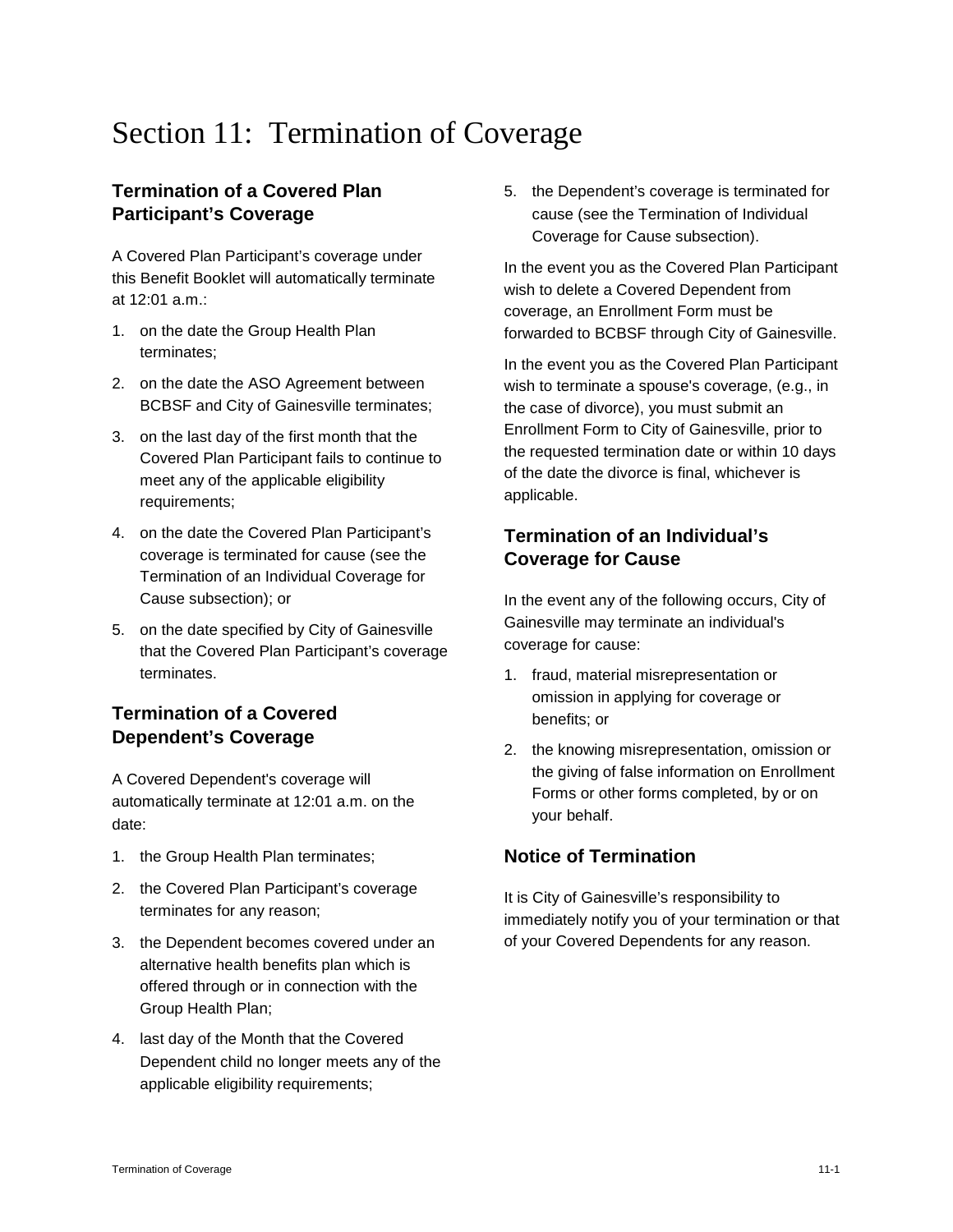# Section 12: Continuing Coverage Under COBRA

A federal continuation of coverage law, known as the Consolidated Omnibus Budget Reconciliation Act of 1985 (COBRA), as amended, may apply to your Group Health Plan. If COBRA applies, you or your Covered Dependents may be entitled to continue coverage for a limited period of time, if you meet the applicable requirements, make a timely election, and pay the proper amount required to maintain coverage.

You must contact City of Gainesville to determine if you or your Covered Dependent(s) are entitled to COBRA continuation of coverage. City of Gainesville is solely responsible for meeting all of the obligations under COBRA, including the obligation to notify all Covered Persons of their rights under COBRA. If you fail to meet your obligations under COBRA and this Benefit Booklet, City of Gainesville will not be liable for any claims incurred by you or your Covered Dependent(s) after termination of coverage.

A summary of your COBRA rights and the general conditions for qualification for COBRA continuation coverage is provided below.

The following is a summary of what you may elect, if COBRA applies to City of Gainesville and you are eligible for such coverage:

- 1. You may elect to continue this coverage for a period not to exceed 18 months\* in the case of:
	- a) termination of employment of the Covered Plan Participant other than for gross misconduct; or
	- b) reduced hours of employment of the Covered Plan Participant.

**\*Note:** You and/or your Covered Dependent(s) are eligible for an 11 month extension of the 18 month COBRA continuation option above (to a total of 29

months) if you or your Covered Dependent(s) is/are totally disabled (as defined by the Social Security Administration (SSA)) at the time of your termination, reduction in hours or within the first 60 days of COBRA continuation coverage. The Covered Person must supply notice of the disability determination to City of Gainesville within 18 months of becoming eligible for continuation coverage and no later than 60 days after the SSA's determination date.

- 2. Your Covered Dependent(s) may elect to continue their coverage for a period not to exceed 36 months in the case of:
	- a) the Covered Plan Participant's entitlement to Medicare;
	- b) divorce or legal separation of the Covered Plan Participant;
	- c) death of the Covered Plan Participant;
	- d) the employer files bankruptcy (subject to bankruptcy court approval); or
	- e) a dependent child may elect the 36 month extension if the dependent child ceases to be an Eligible Dependent under the terms of City of Gainesville's coverage.

Children born to or placed for adoption with the Covered Plan Participant during the continuation coverage periods noted above are also eligible for the remainder of the continuation period.

Additional requirements applicable to continuation of coverage under COBRA are set forth below:

1. City of Gainesville must notify you of your continuation of coverage rights under COBRA within 14 days of the event which creates the continuation option. If coverage would be lost due to Medicare entitlement, divorce, legal separation or the failure of a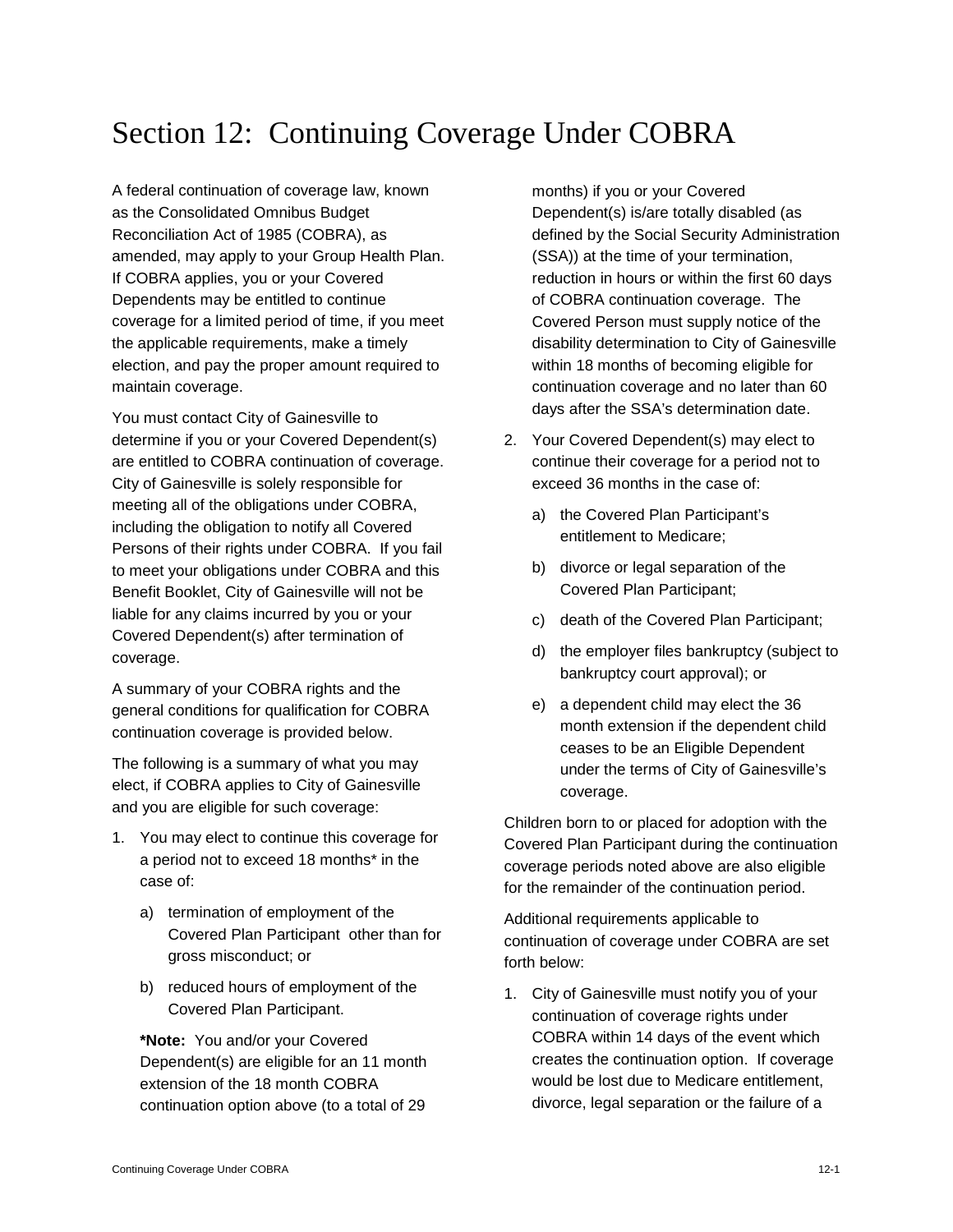Covered Dependent child to meet eligibility requirements, you or your Covered Dependent must notify City of Gainesville, in writing, within 60 days of any of these events. City of Gainesville's 14-day notice requirement runs from the date of receipt of such notice.

- 2. You must elect to continue the coverage within 60 days of the later of:
	- a) the date that the coverage terminates; or
	- b) the date the notification of continuation of coverage rights is sent by City of Gainesville.
- 3. COBRA coverage will terminate if you become covered under any other group health insurance plan. However, COBRA coverage may continue if the new group health insurance plan contains exclusions or limitations due to a Pre-existing Condition that would affect your coverage.
- 4. COBRA coverage will terminate if you become entitled to Medicare.
- 5. If you are totally disabled and eligible and elect to extend your continuation of coverage, you may not continue such extension of coverage more than 30 days after a determination by the Social Security Administration that you are no longer disabled. You must inform City of Gainesville of the Social Security Administration's determination within 30 days of such determination.
- 6. You must meet all contribution requirements, and all other eligibility requirements described in COBRA, and, to the extent not inconsistent with COBRA, in the Group Health Plan.
- 7. COBRA coverage will terminate on the date City of Gainesville ceases to provide group health coverage to its employees.

An election by a Covered Plan Participant or Covered Dependent spouse shall be deemed to be an election for any other qualified beneficiary related to that Covered Plan Participant or Covered Dependent spouse, unless otherwise specified in the election form.

**Note: This section shall not be interpreted to grant any continuation rights in excess of those required by COBRA and/or Section 4980B of the Internal Revenue Code. Additionally, this Benefit Booklet shall be deemed to have been modified, and shall be interpreted, so as to comply with COBRA and changes to COBRA that are mandatory with respect to City of Gainesville.**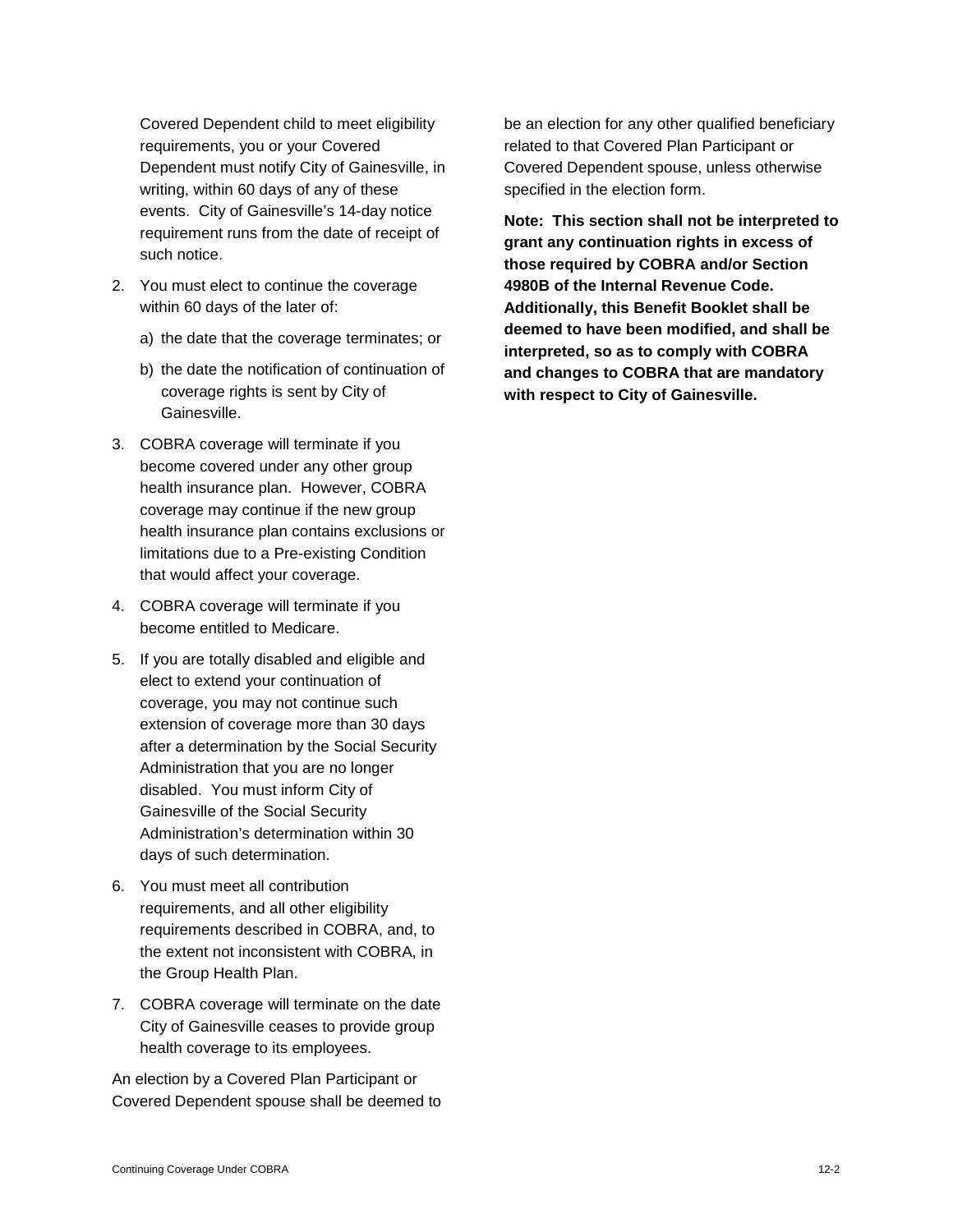# Section 13: Conversion Privilege

# **Eligibility Criteria for Conversion**

You are entitled to apply for a BCBSF individual insurance conversion policy (hereinafter referred to as a "converted policy" or "conversion policy") if:

- 1. you were continuously covered for at least three months under the Group Health Plan, and/or under another group policy that provided similar benefits immediately prior to the Group Health Plan; and
- 2. your coverage was terminated for any reason, including discontinuance of the Group Health Plan in its entirety and termination of continued coverage under COBRA.

Notify BCBSF in writing or by telephone if you are interested in a conversion policy. Within 14 days of such notice, BCBSF will send you a conversion policy application, premium notice and outline of coverage. The outline of coverage will contain a brief description of the benefits and coverage, exclusions and limitations, and the applicable Deductible(s) and Coinsurance provisions.

**BCBSF must receive a completed application for a converted policy, and the applicable premium payment, within the 63-day period beginning on the date the coverage under the Group Health Plan terminated. If coverage has been terminated, due to the non-payment of employee contribution by City of Gainesville, BCBSF must receive the completed converted policy application and the applicable premium payment within the 63-day period beginning on the date notice was given that the Group Health Plan terminated.**

In the event BCBSF does not receive the converted policy application and the initial premium payment within such 63-day period, your converted policy application will be denied and you will not be entitled to a converted policy. Additionally, you are not entitled to a converted policy if:

- 1. you are eligible for or covered under the Medicare program;
- 2. you failed to pay, on a timely basis, the contribution required for coverage under the Group Health Plan;
- 3. the Group Health Plan was replaced within 31 days after termination by any group policy, contract, plan, or program, including a self-insured plan or program, that provides benefits similar to the benefits provided under this Booklet; or
- 4. a) you fall under one of the following categories and meet the requirements of 4.b. below:
	- i. you are covered under any Hospital, surgical, medical or major medical policy or contract or under a prepayment plan or under any other plan or program that provides benefits which are similar to the benefits provided under this Booklet; or
		- ii. you are eligible, whether or not covered, under any arrangement of coverage for individuals in a group, whether on an insured, uninsured, or partially insured basis, for benefits similar to those provided under this Booklet; or
		- iii. benefits similar to the benefits provided under this Booklet are provided for or are available to you pursuant to or in accordance with the requirements of any state or federal law (e.g., COBRA, Medicaid); and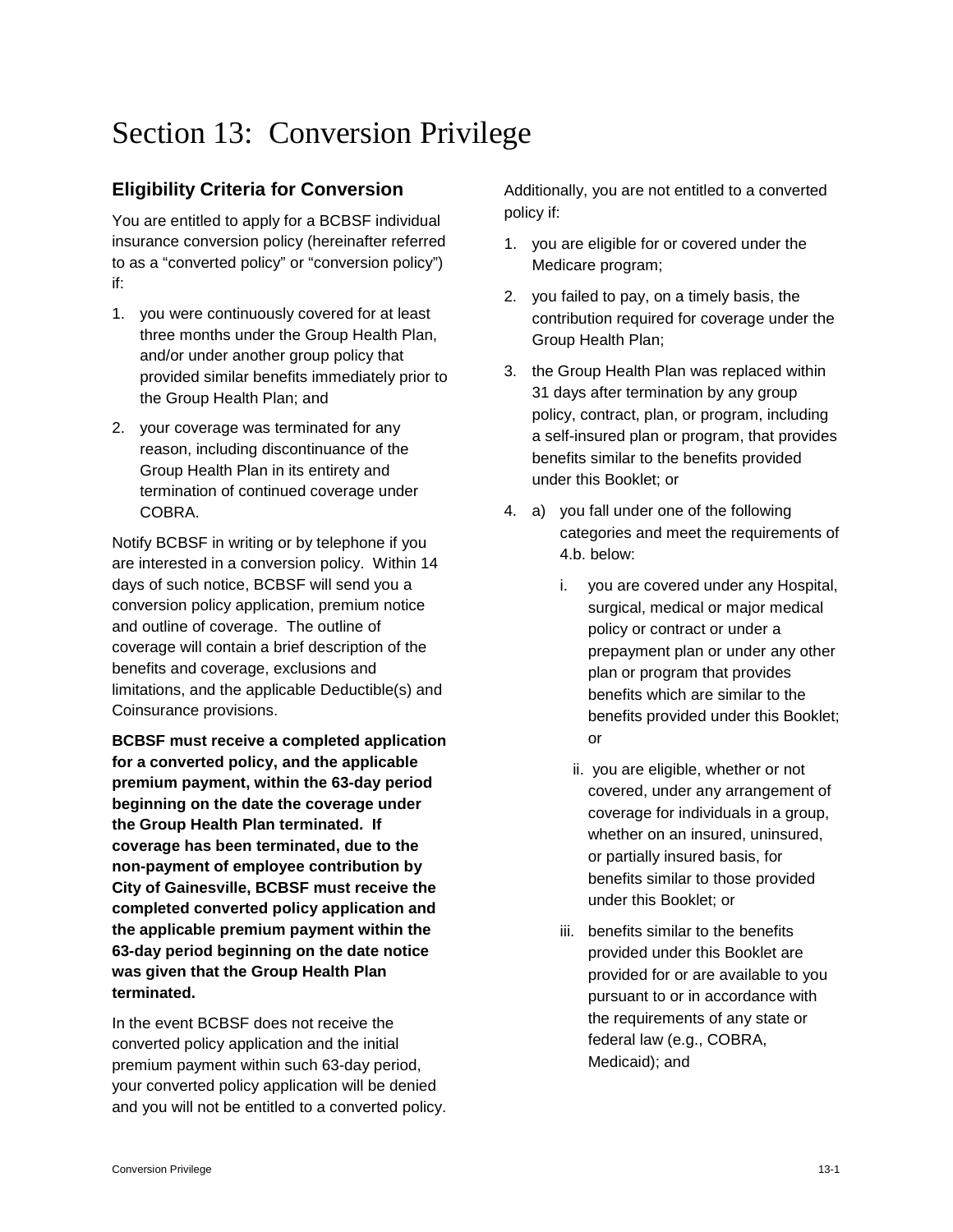b) the benefits provided under the sources referred to in paragraph 4.a.i or the benefits provided or available under the source referred to in paragraph 4.a.ii. and 4.a.iii. above, together with the benefits provided by our converted policy would result in over -insurance in accordance with our over -insurance standards, as determined by us.

**Neither City of Gainesville nor BCBSF has any obligation to notify you of this conversion privilege when your coverage terminates or at any other time. It is your sole responsibility to exercise this conversion privilege by submitting a BCBSF converted policy application and the initial premium payment to us within 63 days of the termination of your coverage under this Benefit Booklet. The converted policy may be issued without evidence of insurability and shall be effective the day following the day your coverage under this Benefit Booklet terminated.**

**Note:** Our converted policies are not a continuation of coverage under COBRA or any other states' similar laws. Coverage and benefits provided under a converted policy will not be identical to the coverage and benefits provided under this Booklet. When applying for our converted policy, you have two options: 1) a converted policy providing major medical coverage meeting the requirements of 627.6675(10) Florida Statutes or 2) a converted policy providing coverage and benefits identical to the coverage and benefits required to be provided under a small employer standard health benefit plan pursuant to Section 627.6699(12) Florida Statutes. In any event, we will not be required to issue a converted policy unless required to do so by Florida law. We may have other options available to you. Call the telephone number on your Identification card for more information.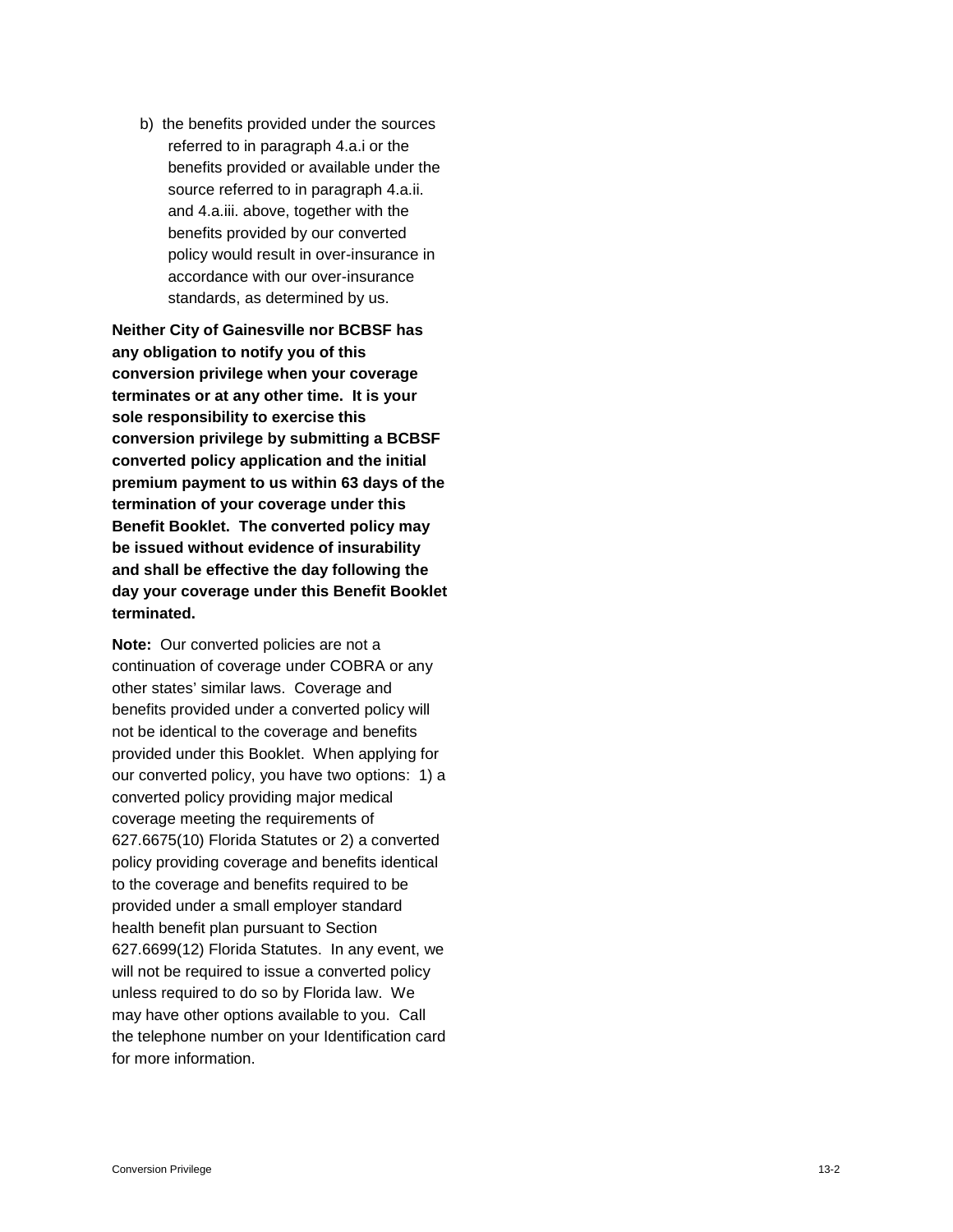# Section 14: Extension of Benefits

# **Extension of Benefits**

In the event the Group Health Plan is terminated, coverage will not be provided under this Benefit Booklet for any Service rendered on or after the termination date. The extension of benefits provisions described below only apply when the entire Group Health Plan is terminated. The extension of benefits described in this section do not apply when your coverage terminates if the Group Health Plan remains in effect. The extension of benefits provisions are subject to all of the other provisions, including the limitations and exclusions.

**Note:** It is your sole responsibility to provide acceptable documentation showing that you are entitled to an extension of benefits.

1. In the event you are totally disabled on the termination date of the Group Health Plan as a result of a specific Accident or illness incurred while you were covered under this Booklet, as determined by us, a limited extension of benefits will be provided under this Benefit Booklet for the disabled individual only. This extension of benefits is for Covered Services necessary to treat the disabling Condition only. This extension of benefits will only continue as long as the disability is continuous and uninterrupted. In any event, this extension of benefits will automatically terminate at the end of the 12 month period beginning on the termination date of the Group Health Plan.

For purposes of this section, you will be considered "totally disabled" only if, in our or City of Gainesville's opinion, you are unable to work at any gainful job for which you are suited by education, training, or experience, and you require regular care and attendance by a Physician. You are totally disabled only if, in our or City of Gainesville's opinion, you are unable to

perform those normal day-to-day activities which you would otherwise perform and you require regular care and attendance by a Physician.

- 2. In the event you are receiving covered dental treatment as of the termination date of the Group Health Plan a limited extension of such covered dental treatment will be provided under this Benefit Booklet if:
	- a) a course of dental treatment or dental procedures were recommended in writing and commenced in accordance with the terms specified herein while you were covered under the Group Health Plan;
	- b) the dental procedures were procedures for other than routine examinations, prophylaxis, x-rays, sealants, or orthodontic services; and
	- c) the dental procedures were performed within 90 days after the Group Health Plan terminated.

This extension of benefits is for Covered Services necessary to complete the dental treatment only. This extension of benefits will automatically terminate at the end of the 90-day period beginning on the termination date of the Group Health Plan or on the date you become covered under a succeeding insurance, health maintenance organization or selfinsured plan providing coverage or Services for similar dental procedures. You are not required to be totally disabled in order to be eligible for this extension of benefits.

Please refer to the Dental Care category of the "What Is Covered?" section for a description of the dental care Services covered under this Booklet.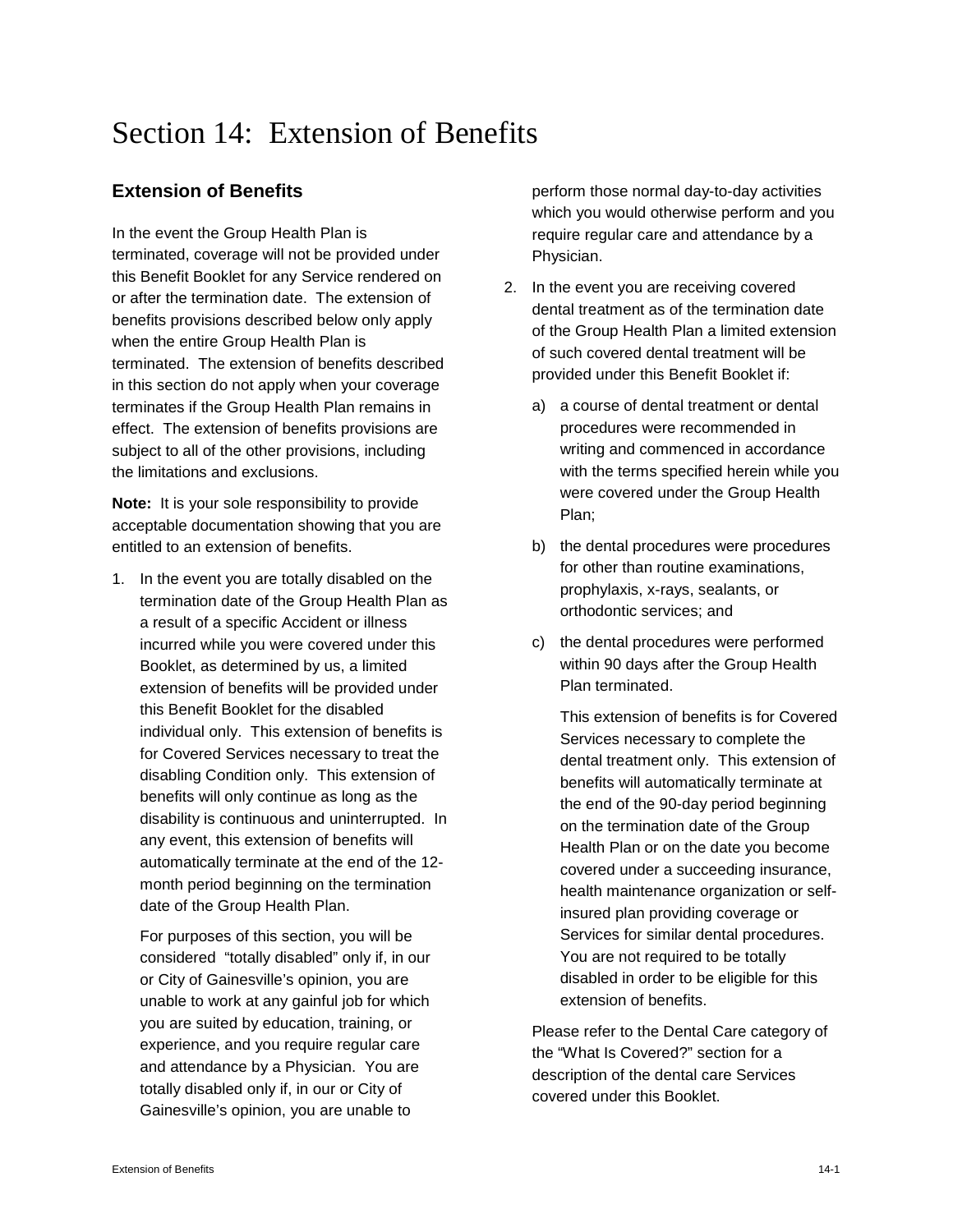3. In the event you are pregnant as of the termination date of the Group Health Plan, a limited extension of the maternity expense benefits included in this Booklet will be available, provided the pregnancy commenced while the pregnant individual was covered under the Group Health Plan, as determined by us or City of Gainesville. This extension of benefits is for Covered Services necessary to treat the pregnancy only. This extension of benefits will automatically terminate on the date of the birth of the child. You are not required to be Totally Disabled in order to be eligible for this extension of benefits.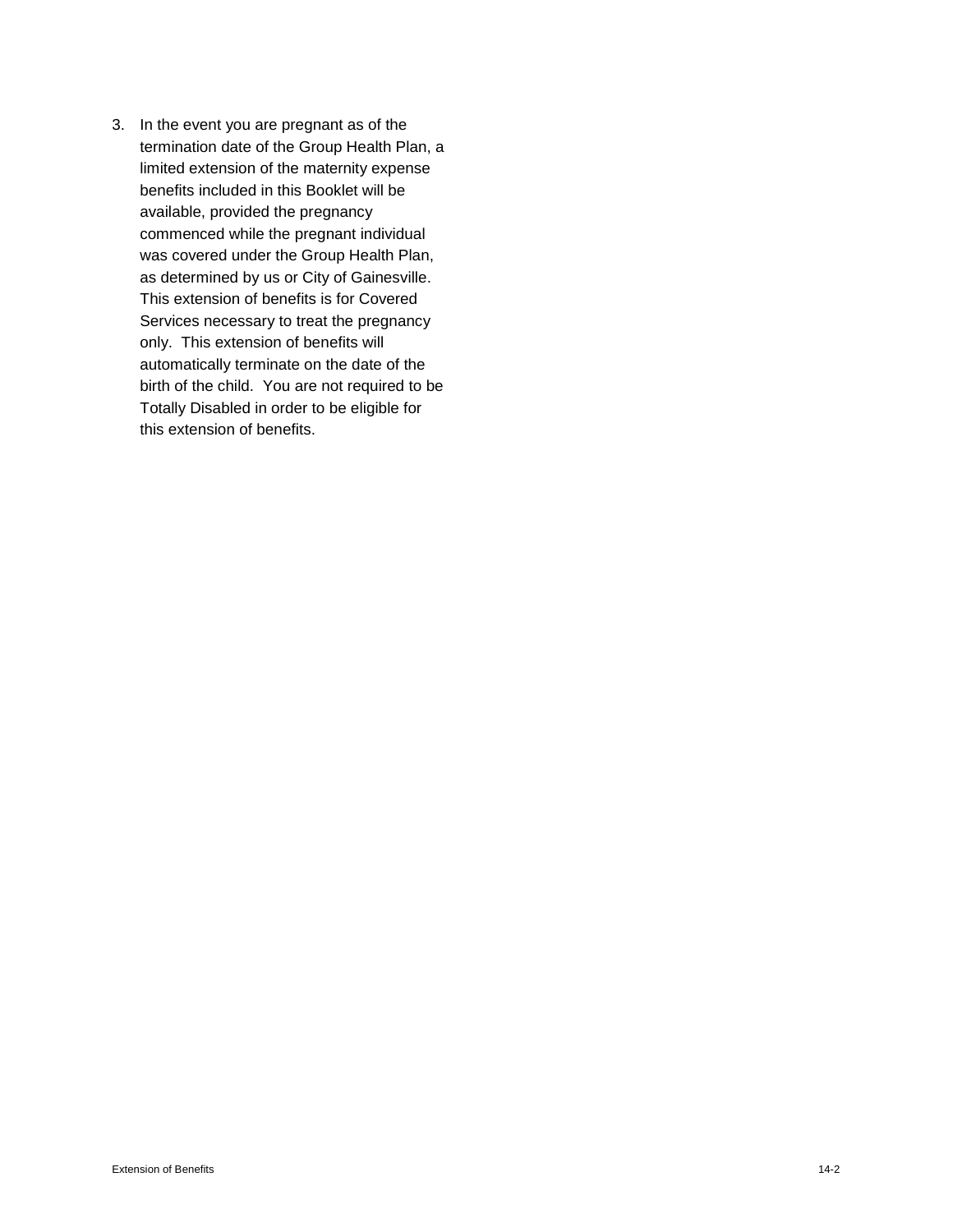# Section 15: The Effect of Medicare Coverage/Medicare Secondary Payer Provisions

When you become covered under Medicare and continue to be eligible and covered under this Benefit Booklet, coverage under this Benefit Booklet will be primary and the Medicare benefits will be secondary, but only to the extent required by law. In all other instances, coverage under this Benefit Booklet will be secondary to any Medicare benefits. To the extent the benefits under this Benefit Booklet are primary, claims for Covered Services should be filed with BCBSF first.

Under Medicare, City of Gainesville MAY NOT offer, subsidize, procure or provide a Medicare supplement policy to you. Also, City of Gainesville MAY NOT induce you to decline or terminate your group health insurance coverage and elect Medicare as primary payer.

If you become 65 or become eligible for Medicare due to End Stage Renal Disease ("ESRD"), you must immediately notify City of Gainesville.

# **Individuals With End Stage Renal Disease**

If you are entitled to Medicare coverage because of ESRD, coverage under this Benefit Booklet will be provided on a primary basis for 30 months beginning with the earlier of:

- 1. the month in which you became entitled to Medicare Part "A" ESRD benefits; or
- 2. the first month in which you would have been entitled to Medicare Part "A" ESRD benefits if a timely application had been made.

If Medicare was primary prior to the time you became eligible due to ESRD, then Medicare will remain primary (i.e., persons entitled due to

disability whose employer has less than 100 employees, retirees and/or their spouses over the age of 65). Also, if coverage under this Benefit Booklet was primary prior to ESRD entitlement, then coverage hereunder will remain primary for the ESRD coordination period. If you become eligible for Medicare due to ESRD, coverage will be provided, as described in this section, on a primary basis for 30 months.

# **Disabled Active Individuals**

If you are entitled to Medicare coverage because of a disability other than ESRD, Medicare benefits will be secondary to the benefits provided under this Benefit Booklet provided that:

City of Gainesville employed at least 100 or more full-time or part-time employees on 50% or more of its regular business days during the previous Calendar Year. If the Group Health Plan is a multi-employer plan, as defined by Medicare, Medicare benefits will be secondary if at least one employer participating in the plan covered 100 or more employees under the plan on 50% or more of its regular business days during the previous Calendar Year.

# **Miscellaneous**

1. This section shall be subject to, modified (if necessary) to conform to or comply with, and interpreted with reference to the requirements of federal statutory and regulatory Medicare Secondary Payer provisions as those provisions relate to Medicare beneficiaries who are covered under this Benefit Booklet.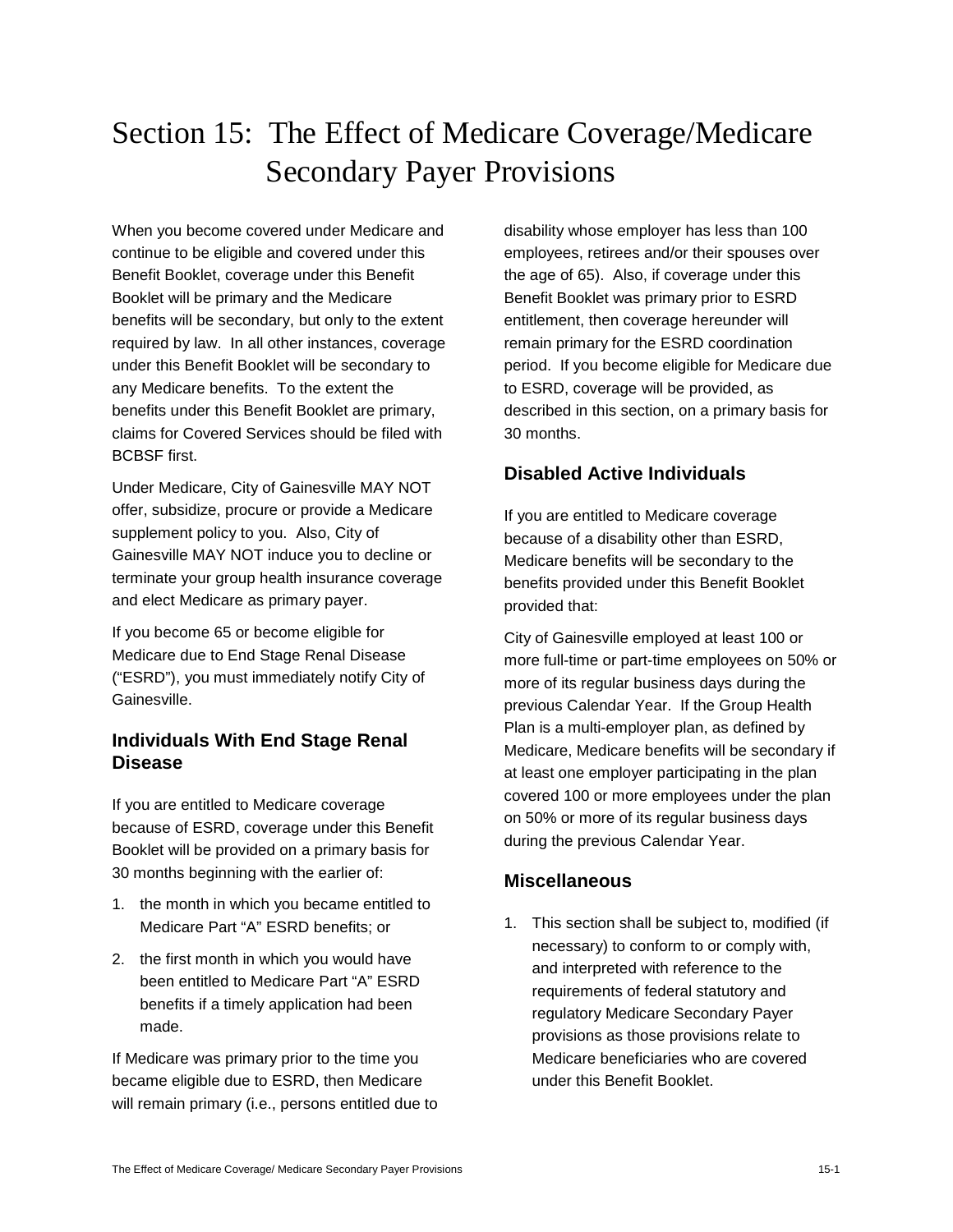2. BCBSF will not be liable to City of Gainesville or to any individual covered under this Benefit Booklet on account of any nonpayment of primary benefits resulting from any failure of performance of City of Gainesville's obligations as described in this section.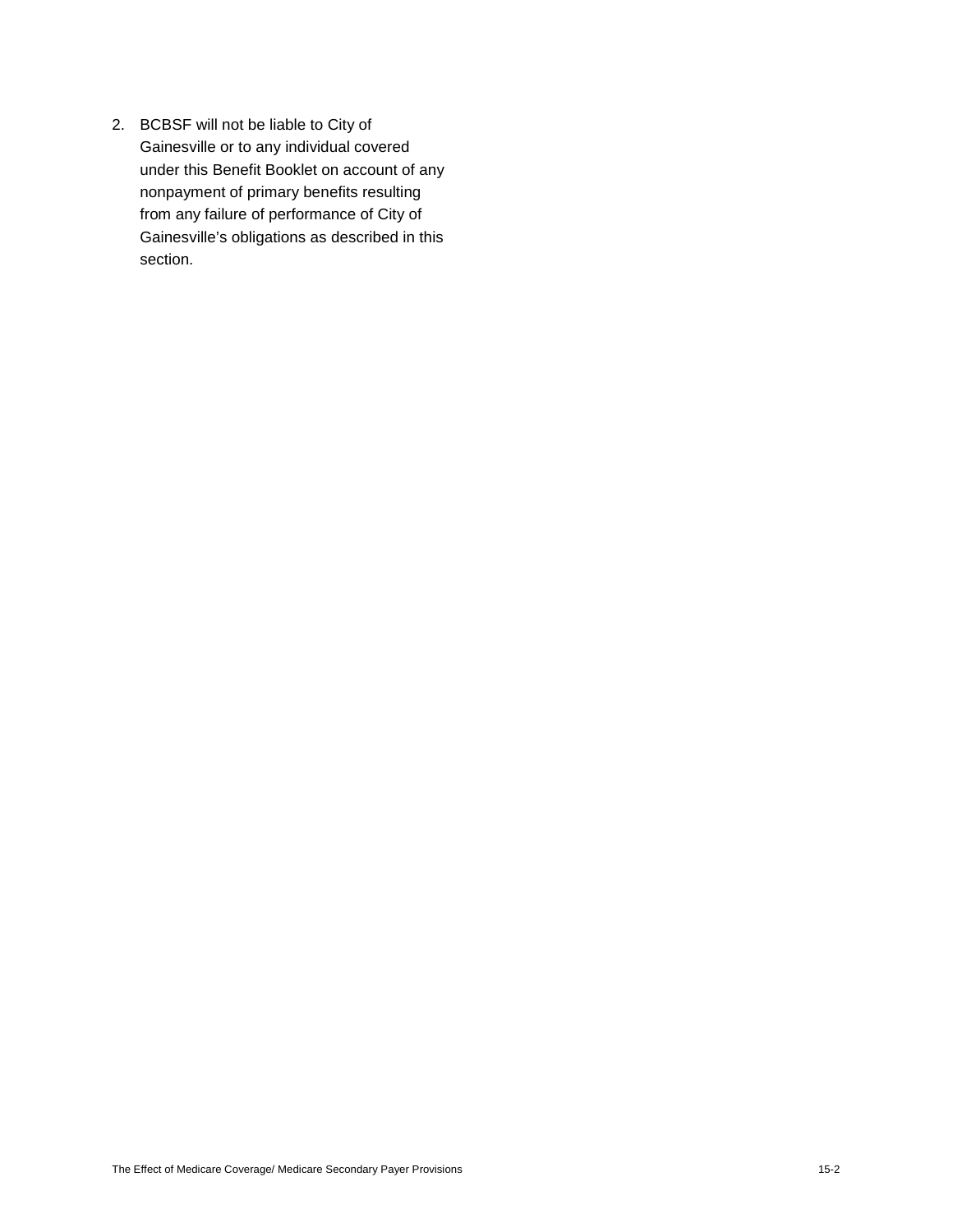# Section 16: Duplication of Coverage Under Other Health Plans/Programs

## **Coordination of Benefits**

Coordination of Benefits ("COB") is a limitation of coverage and/or benefits to be provided under this Benefit Booklet.

COB determines the manner in which expenses will be paid when you are covered under more than one health plan, program, or policy providing benefits for Health Care Services. COB is designed to avoid the costly duplication of payment for Covered Services. It is your responsibility to provide BCBSF and City of Gainesville information concerning any duplication of coverage under any other health plan, program, or policy you or your Covered Dependents may have. This means you must notify BCBSF and City of Gainesville in writing if you have other applicable coverage or if there is no other coverage. You may be requested to provide this information at initial enrollment, by written correspondence annually thereafter, or in connection with a specific Health Care Service you receive. If the information is not received, claims may be denied and you will be responsible for payment of any expenses related to denied claims.

Health plans, programs or policies which may be subject to COB include, but are not limited to, the following which will be referred to as "plan(s)" for purposes of this section:

- 1. any group or non-group health insurance, group-type self-insurance, or HMO plan;
- 2. any group plan issued by any Blue Cross and/or Blue Shield organization(s);
- 3. any other plan, program or insurance policy, including an automobile PIP insurance policy and/or medical payment coverage with which the law permits coordination of benefits;
- 4. Medicare, as described in "The Effect of Medicare Coverage/Medicare Secondary Payer Provisions" section; and
- 5. to the extent permitted by law, any other government sponsored health insurance program.

The amount of payment, if any, when benefits are coordinated under this section, is based on whether or not the benefits under this Benefit Booklet are primary. When primary, payment will be made for Covered Services without regard to coverage under other plans. When the benefits under this Benefit Booklet are not primary, payment for Covered Services may be reduced so that total benefits under all your plans will not exceed 100 percent of the total reasonable expenses actually incurred for Covered Services. For purposes of this section, in the event you receive Covered Services from an In-Network Provider or an Out-of-Network Provider who participates in the Traditional Program, "total reasonable expenses" shall mean the total amount required to be paid to the Provider pursuant to the applicable agreement BCBSF or another Blue Cross and/or Blue Shield organization has with such Provider. **In the event that the primary payer's payment exceeds the Allowed Amount, no payment will be made for such Services**.

The following rules shall be used to establish the order in which benefits under the respective plans will be determined:

- 1. This plan always pays secondary to any medical payment, personal injury protection (PIP) coverage or no-fault coverage under any automobile policy available to you.
- 2. When we cover you as a Covered Dependent and the other plan covers you as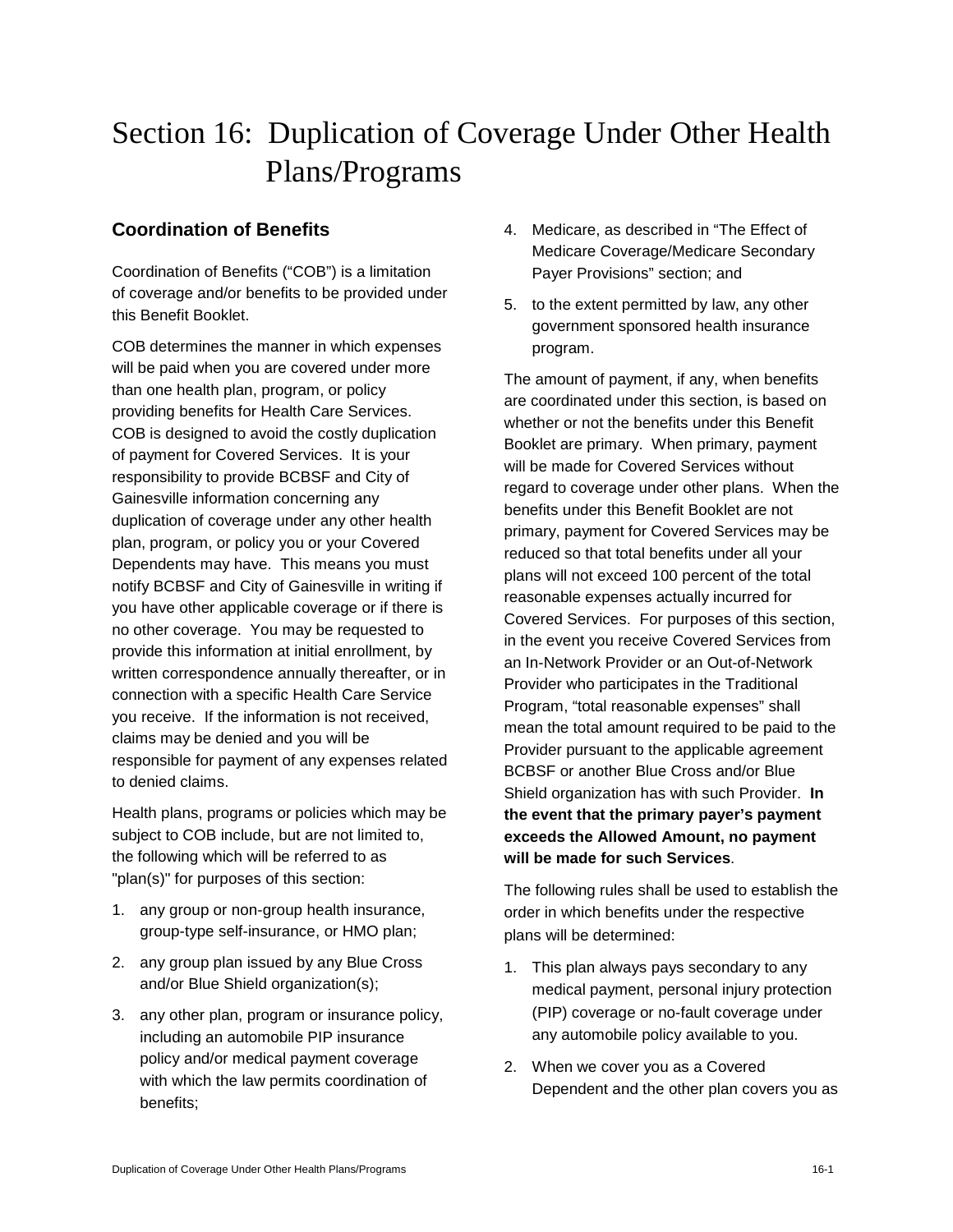other than a dependent, we will be secondary.

- 3. When we cover you as a dependent child and your parents are married (not separated or divorced):
	- a. the plan of the parent whose birthday, month and day, falls earlier in the year will be primary;
	- b. if both parents have the same birthday, month and day, and the other plan has covered one of the parents longer than us, we will be secondary.
- 4. When we cover you as a dependent child whose parents are not married, or are separated or divorced:
	- a. if the parent with custody is not remarried, the plan of the parent with custody is primary;
	- b. if the parent with custody has remarried, the plan of the parent with custody is primary; the step-parent's plan is secondary; and the plan of the parent without custody is last;
	- c. regardless of which parent has custody, when a court decree specifies the parent who is financially responsible for the child's health care expenses, the plan of that parent is always primary.
- 5. When we cover you as a dependent child and the other plan covers you as a dependent child:
	- a. the plan of the parent who is neither laid off nor retired will be primary;
	- b. if the other plan is not subject to this rule, and if, as a result, such plan does not agree on the order of benefits, this paragraph shall not apply.
- 6. If you have continuation of coverage under COBRA as a result of the purchase of coverage as provided under the

Consolidated Omnibus Budget Reconciliation Act of 1985, as amended, and also under another group plan, the following order of benefits applies:

- a. first, the plan covering the person as an employee, or as the employee's Dependent; and
- b. second, the coverage purchased under the plan covering the person as a former employee, or as the former employee's Dependent provided according to the provisions of COBRA.
- 7. When rules 1 through 6 above do not establish an order of benefits, the plan which has covered the individual the longest shall be primary, unless you are age 65 or older and covered under Medicare Parts A and B. In that case, this Booklet will be secondary to Medicare.
- 8. If the other plan does not have rules that establish the same order of benefits as under this Booklet, the benefits under the other plan will be determined primary to the benefits under this Booklet.
- 9. The City of Gainesville Group Health Plan will only pay what they would have paid as secondary for Covered Services for retirees who are Medicare B eligible and do not elect Medicare B.

We will not coordinate benefits against an indemnity-type policy, an excess insurance policy, a policy with coverage limited to specified illnesses or accidents, or a Medicare Supplement policy.

# **Non-Duplication of Government Programs and Worker's Compensation**

The benefits under this Booklet shall not duplicate any benefits to which you or your Covered Dependents are entitled to or eligible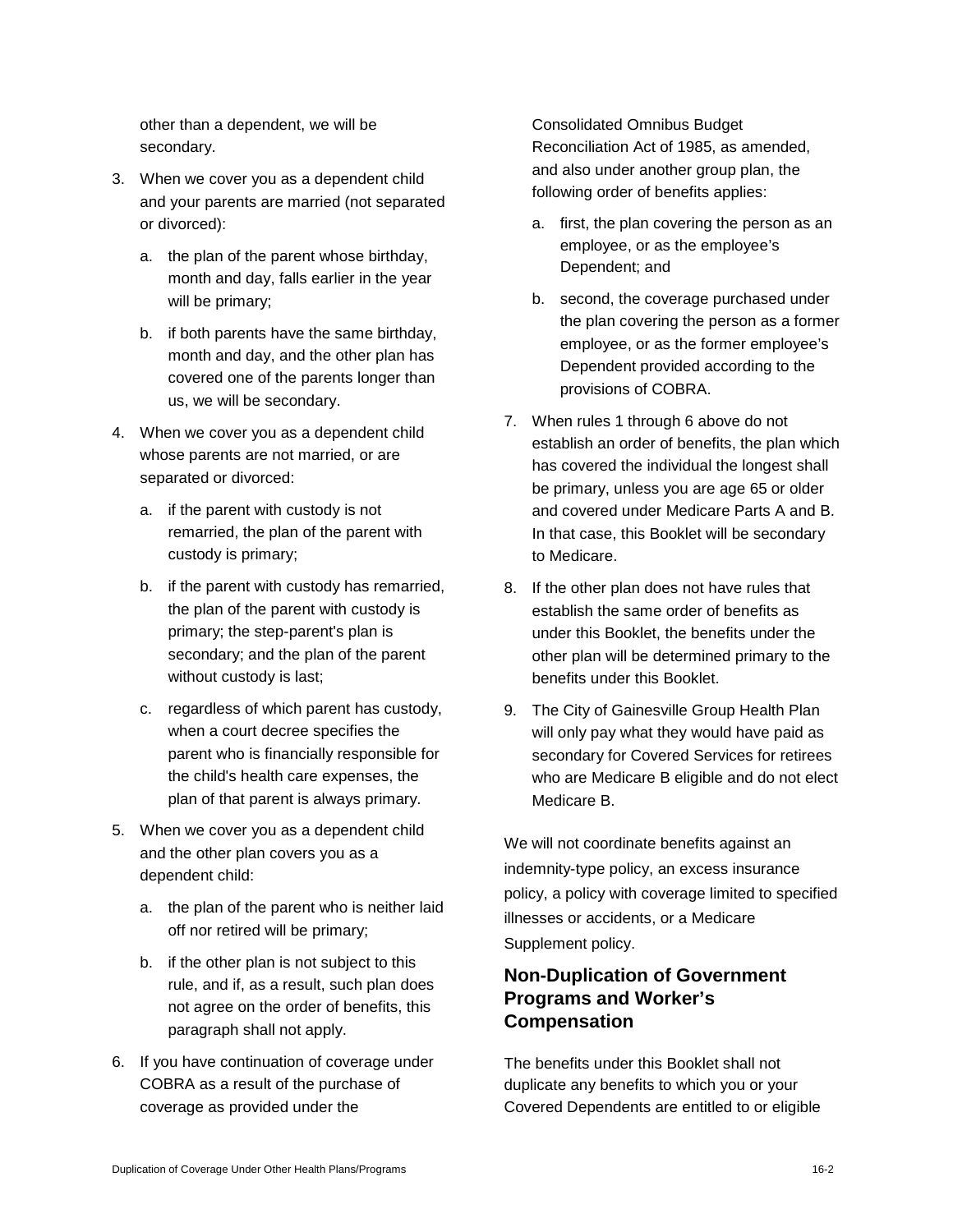for under government programs (e.g., Medicare, Medicaid, Veterans Administration) or Worker's Compensation to the extent allowed by law, or under any extension of benefits of coverage under a prior plan or program which may be provided or required by law.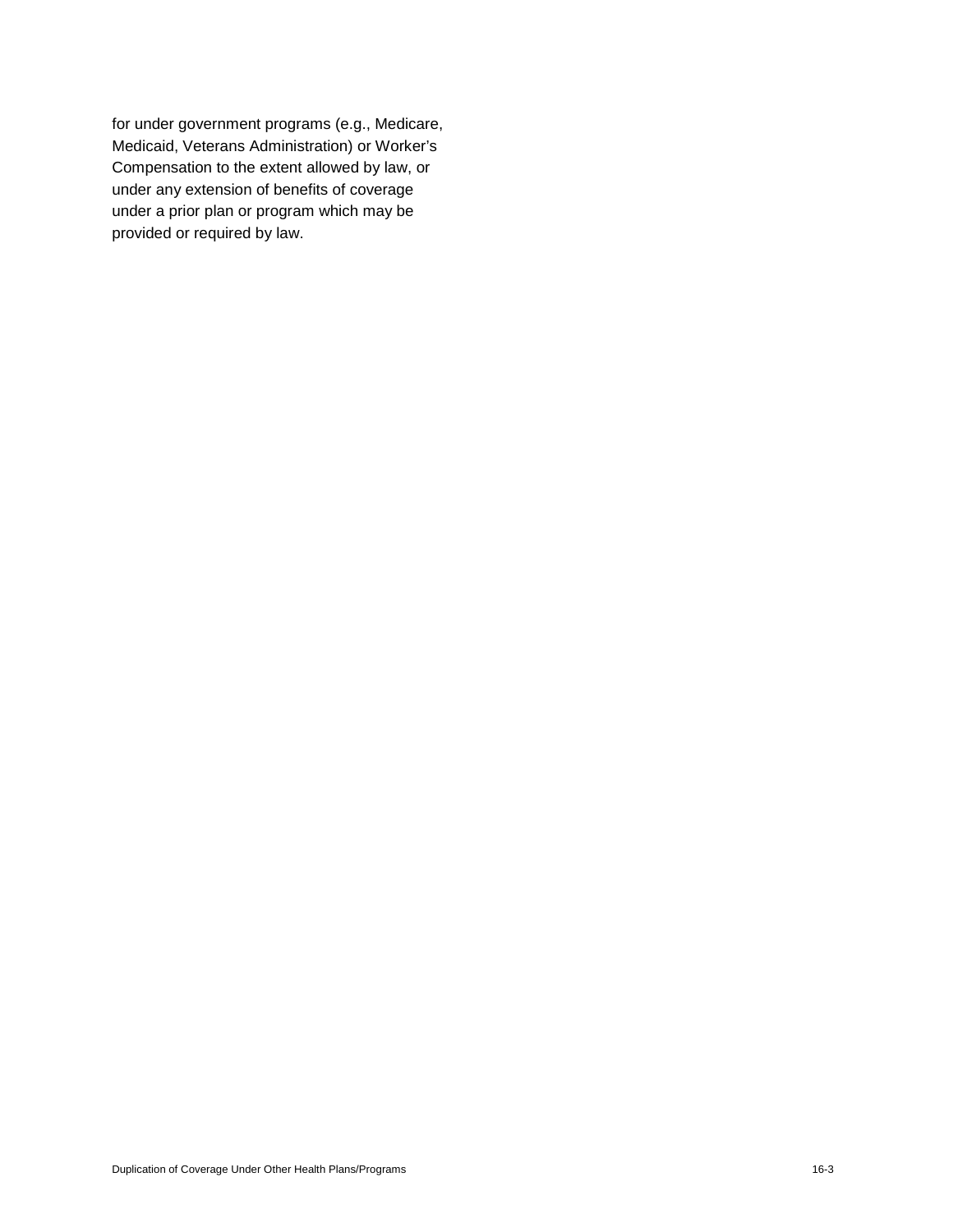# Section 17: Claims Processing

## **Introduction**

This section is intended to:

- help you understand what you or your treating Providers must do, under the terms of this Benefit Booklet, in order to obtain payment for expenses for Covered Services they have rendered or will render to you; and
- provide you with a general description of the applicable procedures we will use for making Adverse Benefit Determinations, Concurrent Care Decisions and for notifying you when we deny benefits.

Under no circumstances will we be held responsible for, nor will we accept liability relating to, the failure of your Group Plan's sponsor or plan administrator to: 1) comply with any applicable disclosure requirements; 2) provide you with a Summary Plan Description (SPD); or 3) comply with any other legal requirements. You should contact your plan sponsor or administrator if you have questions relating to your Group Plan's SPD. We are not your Group Plan's sponsor or plan administrator. In most cases, a plan's sponsor or plan administrator is the employer who establishes and maintains the plan.

# **Types of Claims**

For purposes of this Benefit Booklet, there are three types of claims: 1) Pre-Service Claims; 2) Post-Service Claims; and 3) Claims Involving Urgent Care. It is important that you become familiar with the types of claims that can be submitted to us and the timeframes and other requirements that apply.

# **Post-Service Claims**

#### How to File a Post-Service Claim

We have defined and described the three types of claims that may be submitted to us. Our experience shows that the most common type of claim we will receive from you or your treating Providers will likely be Post-Service Claims.

In-Network Providers have agreed to file Post-Service Claims for Services they render to you. In the event a Provider who renders Services to you does not file a Post-Service Claim for such Services, it is your responsibility to file it with us.

We must receive a Post-Service Claim within 90 days of the date the Health Care Service was rendered or, if it was not reasonably possible to file within such 90-day period, as soon as possible. In any event, no Post-Service Claim will be considered for payment if we do not receive it at the address indicated on your ID Card within one year of the date the Service was rendered unless you were legally incapacitated.

For Post-Service Claims, we must receive an itemized statement from the health care Provider for the Service rendered along with a completed claim form. The itemized statement must contain the following information:

- 1. the date the Service was provided;
- 2. a description of the Service including any applicable procedure code(s);
- 3. the amount actually charged by the Provider;
- 4. the diagnosis including any applicable diagnosis code(s);
- 5. the Provider's name and address;
- 6. the name of the individual who received the Service; and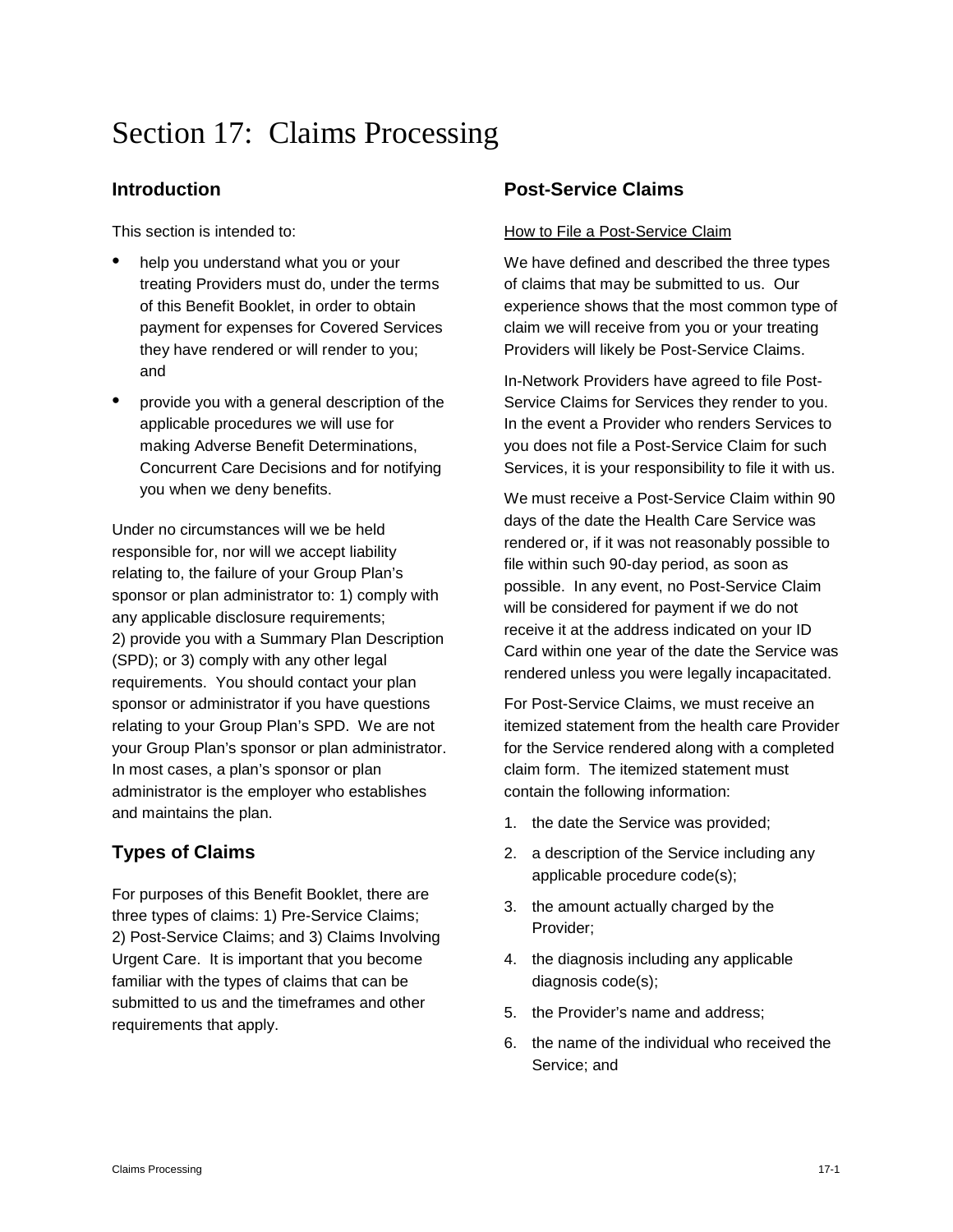7. the Covered Plan Participant's name and contract number as they appear on the ID Card.

The itemized statement and claim form must be received by us at the address indicated on your ID Card.

**Note:** If your Group Plan has retail pharmacy prescription drug coverage, please refer to the Pharmacy Program Endorsement for information on the processing of prescription drug claims. Further, special claims processing rules may apply for Health Care Services you receive outside the state of Florida under the BlueCard Program (See the "BlueCard (Out-of-State) Program" section of this Booklet).

#### The Processing of Post-Service Claims

We will use our best efforts to pay, contest, or deny all Post-Service Claims for which we have all of the necessary information, as determined by us. Post-Service Claims will be paid, contested, or denied within the timeframes described below.

• Payment for Post-Service Claims

When payment is due under the terms of this Benefit Booklet, we will use our best efforts to pay (in whole or in part) for electronically submitted Post-Service Claims within 20 days of receipt. Likewise, we will use our best efforts to pay (in whole or in part) for paper Post-Service Claims within 40 days of receipt. You may receive notice of payment for paper claims within 30 days of receipt. If we are unable to determine whether the claim or a portion of the claim is payable because we need more or additional information, we may contest the claim within the timeframes set forth below.

• Contested Post-Service Claims

In the event we contest an electronically submitted Post-Service Claim, or a portion of such a claim, we will use our best efforts to provide notice, within 20 days of receipt, that the claim or a portion of the claim is contested. In

the event we contest a Post-Service Claim submitted on a paper claim form, or a portion of such a claim, we will use our best efforts to provide notice, within 30 days of receipt, that the claim or a portion of the claim is contested. Our notice may identify: 1) the contested portion or portions of the claim; 2) the reason(s) for contesting the claim or a portion of the claim; and 3) the date that we reasonably expect to notify you of the decision. The notice may also indicate whether additional information is needed in order to complete processing of the claim. If we request additional information, we must receive it within 45 days of our request for the information. **If we do not receive the requested information, the claim or a portion of the claim will be adjudicated based on the information in our possession at the time and may be denied.** Upon receipt of the requested information, we will use our best efforts to complete the processing of the Post-Service Claim within 15 days of receipt of the information.

• Denial of Post-Service Claims

In the event we deny a Post-Service Claim submitted electronically, we will use our best efforts to provide notice, within 20 days of receipt, that the claim or a portion of the claim is denied. In the event we deny a paper Post-Service Claim, we will use our best efforts to provide notice, within 30 days of receipt, that the claim or a portion of the claim is denied. The notice may identify the denied portion(s) of the claim and the reason(s) for denial. It is your responsibility to ensure that we receive all information determined by us as necessary to adjudicate a Post-Service Claim. **If we do not receive the necessary information, the claim or a portion of the claim may be denied.** 

A Post-Service Claim denial is an Adverse Benefit Determination and is subject to the Adverse Benefit Determination standards and appeal procedures described in this section.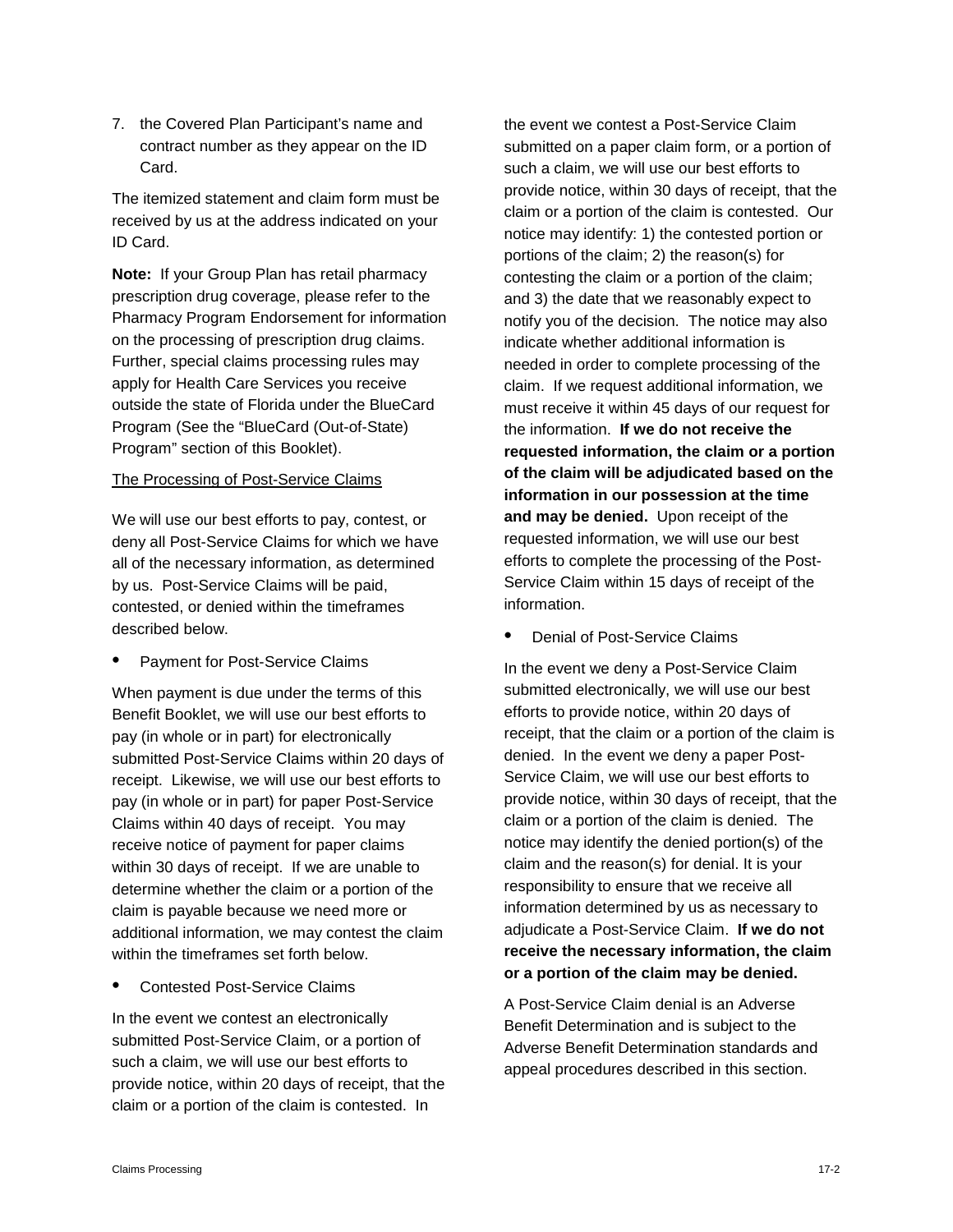## Additional Processing Information for Post-Service Claims

In any event, we will use our best efforts to pay or deny all: 1) electronic Post-Service Claims within 90 days of receipt of the completed claim; and 2) Post-Service paper claims within 120 days of receipt of the completed claim. Claims processing shall be deemed to have been completed as of the date the notice of the claims decision is deposited in the mail by us or otherwise electronically transmitted. Any claims payment relating to a Post-Service Claim that is not made by us within the applicable timeframe is subject to the payment of simple interest at the rate established by the Florida Insurance Code.

We will investigate any allegation of improper billing by a Provider upon receipt of written notification from you. If we determine that you were billed for a Service that was not actually performed, any payment amount will be adjusted and, if applicable, a refund will be requested. In such a case, if payment to the Provider is reduced due solely to the notification from you, we will pay you 20 percent of the amount of the reduction, up to a total of \$500.

# **Pre-Service Claims**

## How to File a Pre-Service Claim

This Benefit Booklet may condition coverage, benefits, or payment (in whole or in part), for a specific Covered Service, on the receipt by us of a Pre-Service Claim as that term is defined herein. In order to determine whether we must receive a Pre-Service Claim for a particular Covered Service, please refer to the "What Is Covered?" section and other applicable sections of this Benefit Booklet. You may also call the customer service number on your ID card for assistance.

We are not required to render an opinion or make a coverage or benefit determination with respect to a Service that has not actually been

provided to you unless the terms of this Benefit Booklet require (or condition payment upon) approval by us for the Service before it is received.

### Benefit Determinations on Pre-Service Claims Involving Urgent Care

For a Pre-Service Claim Involving Urgent Care, we will use our best efforts to provide notice of our determination (whether adverse or not) as soon as possible, but not later than 72 hours after receipt of the Pre-Service Claim unless additional information is required for a coverage decision. If additional information is necessary to make a determination, we will use our best efforts to provide notice within 24 hours of: 1) the need for additional information; 2) the specific information that you or your Provider may need to provide; and 3) the date that we reasonably expect to provide notice of the decision. If we request additional information, we must receive it within 48 hours of our request. We will use our best efforts to provide notice of the decision on your Pre-Service Claim within 48 hours after the earlier of: 1) receipt of the requested information; or 2) the end of the period you were afforded to provide the specified additional information as described above.

## Benefit Determinations on Pre-Service Claims that Do Not Involve Urgent Care

We will use our best efforts to provide notice of a decision on a Pre-Service Claim not involving urgent care within 15 days of receipt provided additional information is not required for a coverage decision. This 15-day determination period may be extended by us one time for up to an additional 15 days. If such an extension is necessary, we will use our best efforts to provide notice of the extension and reasons for it. We will use our best efforts to provide notification of the decision on your Pre-Service claim within a total of 30 days of the initial receipt of the claim, if an extension of time was taken by us.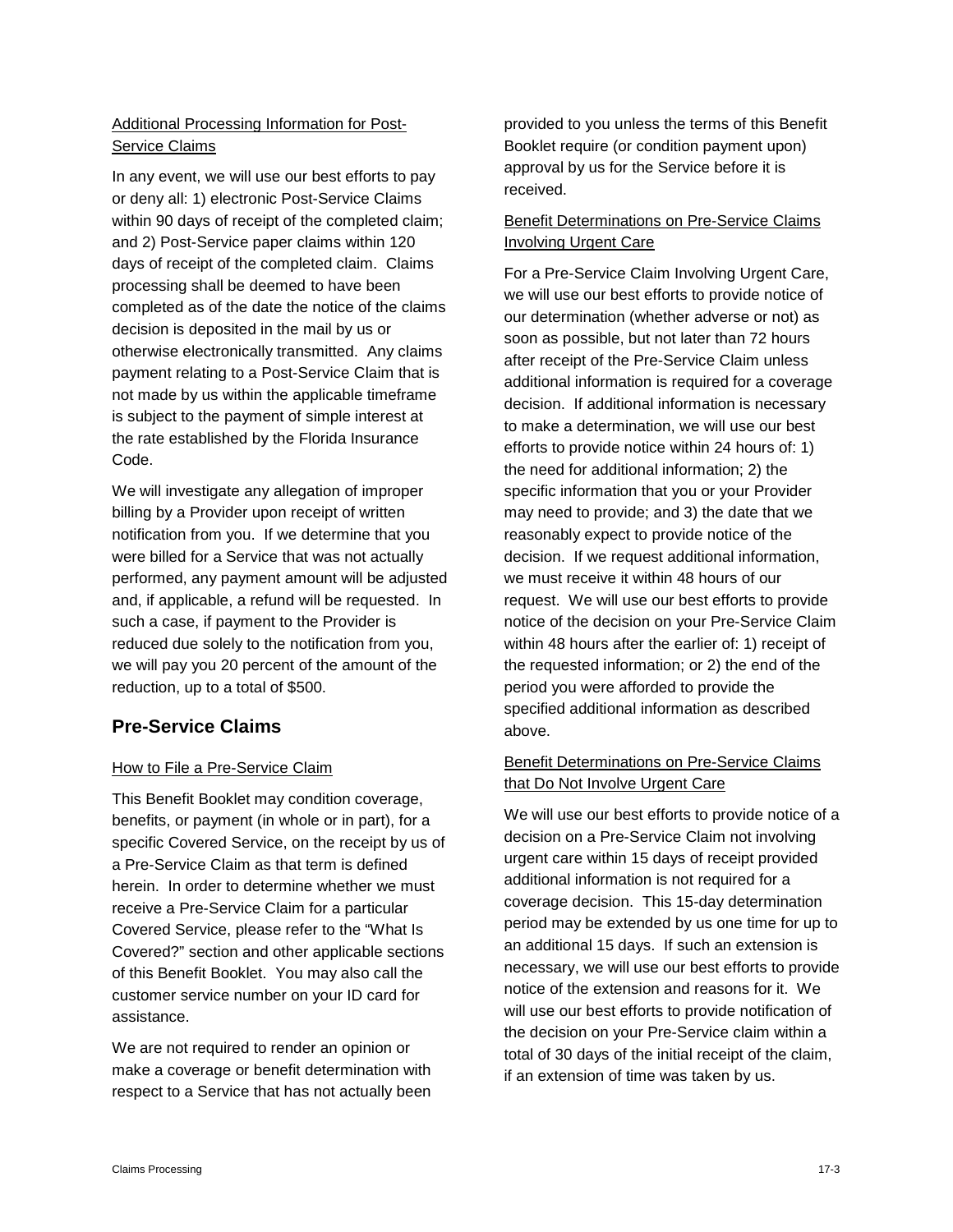If additional information is necessary to make a determination, we will use our best efforts to: 1) provide notice of the need for additional information, prior to the expiration of the initial 15-day period; 2) identify the specific information that you or your Provider may need to provide; and 3) inform you of the date that we reasonably expect to notify you of our decision. If we request additional information, we must receive it within 45 days of our request for the information. We will use our best efforts to provide notification of the decision on your Pre-Service Claim within 15 days of receipt of the requested information.

A Pre-Service Claim denial is an Adverse Benefit Determination and is subject to the Adverse Benefit Determination standards and appeal procedures described in this section.

## **Concurrent Care Decisions**

#### Reduction or Termination of Coverage or Benefits for Services

A reduction or termination of coverage or benefits for Services will be considered an Adverse Benefit Determination when:

- we have approved in writing coverage or benefits for an ongoing course of Services to be provided over a period of time or a number of Services to be rendered; and
- the reduction or termination occurs before the end of such previously approved time or number of Services; and
- the reduction or termination of coverage or benefits by us was not due to an amendment of this Benefit Booklet or termination of your coverage as provided by this Benefit Booklet.

We will use our best efforts to notify you of such reduction or termination in advance so that you will have a reasonable amount of time to have the reduction or termination reviewed in accordance with the Adverse Benefit Determination standards and procedures

described below. In no event shall we be required to provide more than a reasonable period of time within which you may develop your appeal before we actually terminate or reduce coverage for the Services.

#### Requests for Extension of Services

Your Provider may request an extension of coverage or benefits for a Service beyond the approved period of time or number of approved Services. If the request for an extension is for a Claim Involving Urgent Care, we will use our best efforts to notify you of the approval or denial of such requested extension within 24 hours after receipt of your request, provided it is received at least 24 hours prior to the expiration of the previously approved number or length of coverage for such Services. We will use our best efforts to notify you within 24 hours if: 1) we need additional information; or 2) you or your representative failed to follow proper procedures in your request for an extension. If we request additional information, you will have 48 hours to provide the requested information. We may notify you orally or in writing, unless you or your representative specifically request that it be in writing. A denial of a request for extension of Services is considered an Adverse Benefit Determination and is subject to the Adverse Benefit Determination review procedure below.

## **Standards for Adverse Benefit Determinations**

## Manner and Content of a Notification of an Adverse Benefit Determination:

We will use our best efforts to provide notice of any Adverse Benefit Determination in writing. Notification of an Adverse Benefit Determination will include (or will be made available to you free of charge upon request):

- 1. the date the Service or supply was provided;
- 2. the Provider's name;
- 3. the dollar amount of the claim, if applicable;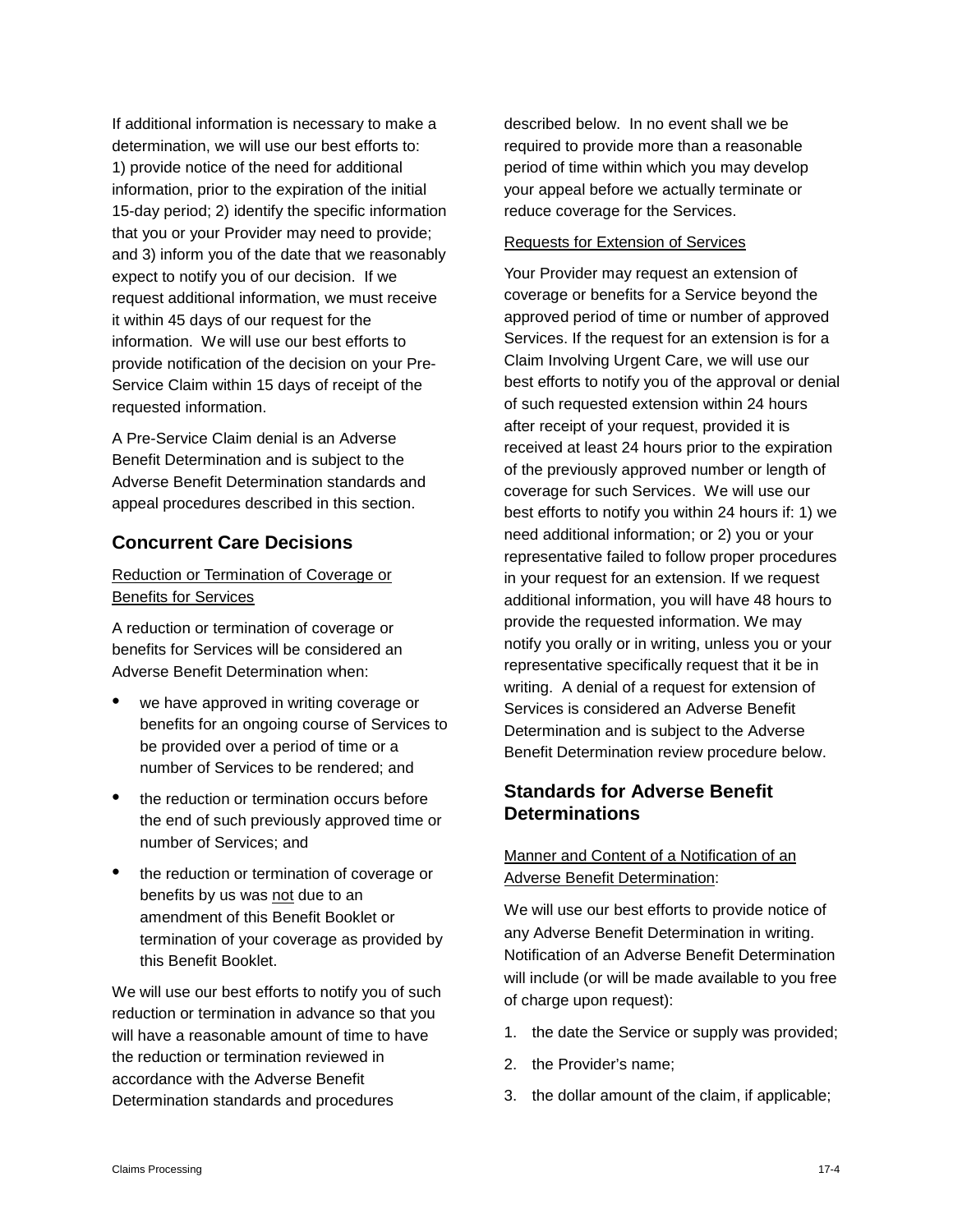- 4. the diagnosis codes included on the claim (e.g., ICD-9, DSM-IV), including a description of such codes;
- 5. the standardized procedure code included on the claim (e.g., Current Procedural Terminology), including a description of such codes;
- 6. the specific reason or reasons for the Adverse Benefit Determination, including any applicable denial code;
- 7. a description of the specific Benefit Booklet provisions upon which the Adverse Benefit Determination is based, as well as any internal rule, guideline, protocol, or other similar criterion that was relied upon in making the Adverse Benefit Determination;
- 8. a description of any additional information that might change the determination and why that information is necessary;
- 9. a description of the Adverse Benefit Determination review procedures and the time limits applicable to such procedures;
- 10. if the Adverse Benefit Determination is based on the Medical Necessity or Experimental or Investigational limitations and exclusions, a statement telling you how to obtain the specific explanation of the scientific or clinical judgment for the determination; and
- 11. You have the right to an independent external review through an external review organization for certain appeals, as provided in the Patient Protection and Affordable Care Act of 2010.

If the claim is a Claim Involving Urgent Care, we may notify you orally within the proper timeframes, provided we follow-up with a written or electronic notification meeting the requirements of this subsection no later than three days after the oral notification.

# **How to Appeal an Adverse Benefit Determination**

Except as described below, only you, or a representative designated by you in writing, have the right to appeal an Adverse Benefit Determination. An appeal of an Adverse Benefit Determination will be reviewed using the review process described below. Your appeal must be submitted to us in writing for an internal appeal within 365 days of the original Adverse Benefit Determination, except in the case of Concurrent Care Decisions which may, depending upon the circumstances, require you to file within a shorter period of time from notice of the denial. The following guidelines are applicable to reviews of Adverse Benefit Determinations:

- We must receive your appeal of an Adverse Benefit Determination in person or in writing;
- You may request to review pertinent documents, such as any internal rule, guideline, protocol, or similar criterion relied upon to make the determination, and submit issues or comments in writing;
- If the Adverse Benefit Determination is based on the lack of Medical Necessity of a particular Service or the Experimental or Investigational exclusion, you may request, free of charge, an explanation of the scientific or clinical judgment relied upon, if any, for the determination, that applies the terms of this Benefit Booklet to your medical circumstances;
- During the review process, the Services in question will be reviewed without regard to the decision reached in the initial determination;
- We may consult with appropriate Physicians, as necessary;
- Any independent medical consultant who reviews your Adverse Benefit Determination on our behalf will be identified upon request;
- If your claim is a Claim Involving Urgent Care, you may request an expedited appeal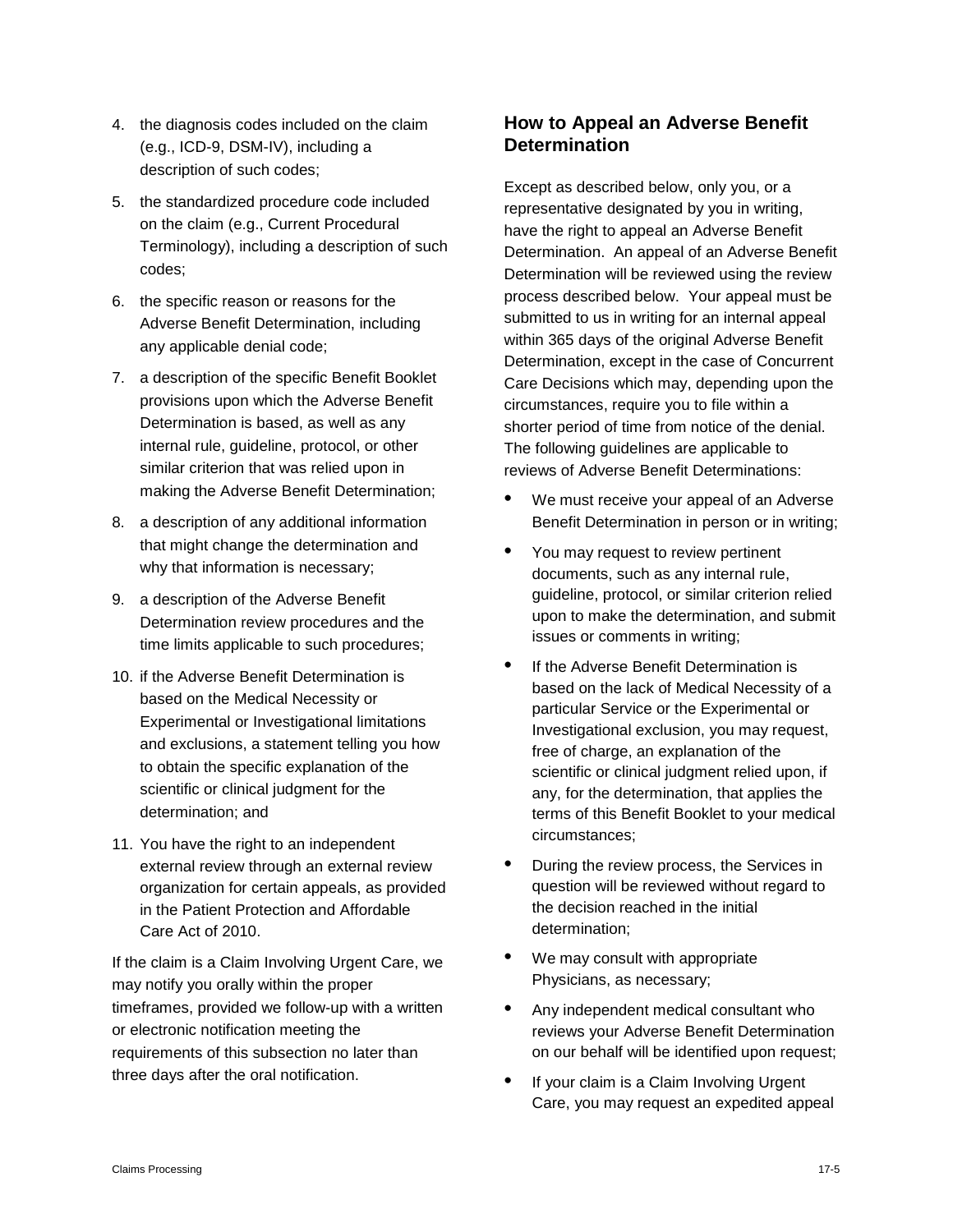orally or in writing in which case all necessary information on review may be transmitted between you and us by telephone, facsimile or other available expeditious method; and

If you wish to give someone else permission to appeal an Adverse Benefit Determination on your behalf, we must receive a completed Appointment of Representative form signed by you indicating the name of the person who will represent you with respect to the appeal. An Appointment of Representative form is not required if your Physician is appealing an Adverse Benefit Determination relating to a Claim Involving Urgent Care. Appointment of Representative forms are available at [www.floridablue.com](http://www.bcbsfl.com/) or by calling the number on the back of your BCBSF ID Card.

#### Timing of Our Appeal Review on Adverse Benefit Determinations

We will use our best efforts to review your appeal of an Adverse Benefit Determination and communicate the decision in accordance with the following time frames:

- Pre-Service Claims-- within 30 days of the receipt of your appeal; or
- Post-Service Claims-- within 60 days of the receipt of your appeal; or
- Claims Involving Urgent Care (and requests to extend concurrent care Services made within 24 hours prior to the termination of the Services)-- within 72 hours of receipt of your request. If additional information is necessary we will notify you within 24 hours and we must receive the requested additional information within 48 hours of our request. After we receive the additional information, we will have an additional 48 hours to make a final determination.

**Note:** The nature of a claim for Services (i.e. whether it is "urgent care" or not) is judged as of the time of the benefit determination on review,

not as of the time the Service was initially reviewed or provided.

You, or a Provider acting on your behalf, who has had a claim denied as not Medically Necessary has the opportunity to appeal the claim denial. The appeal may be directed to an employee of BCBSF who is a licensed Physician responsible for Medical Necessity reviews. The appeal may be by telephone and the Physician will respond to you, within a reasonable time, not to exceed 15 business days. **Requests for an internal appeal should be sent to the address below:**

Blue Cross and Blue Shield of Florida, Inc. Attention: Member Appeals P.O. Box 44197 Jacksonville, Florida 32231-4197

# **How to Request External Review of Our Appeal Decision**

If we deny your appeal and our decision involves a medical judgment, including, but not limited to, a decision based on Medical Necessity, appropriateness, health care setting, level of care or effectiveness of the Health Care Service or treatment you requested or a determination that the treatment is Experimental or Investigational, you are entitled to request an independent, external review of our decision. Your request will be reviewed by an independent third party with clinical and legal expertise ("External Reviewer") who has no association with us. If you have any questions or concerns during the external review process, please contact us at the phone number listed on your ID card or visit www.floridablue.com. You may submit additional written comments to External Reviewer. A letter with the mailing address will be sent to you when you file an external review. Please note that if you provide any additional information during the external review process it will be shared with us in order to give us the opportunity to reconsider the denial. Submit your request in writing on the External Review Request form within four months after receipt of your denial to the below address: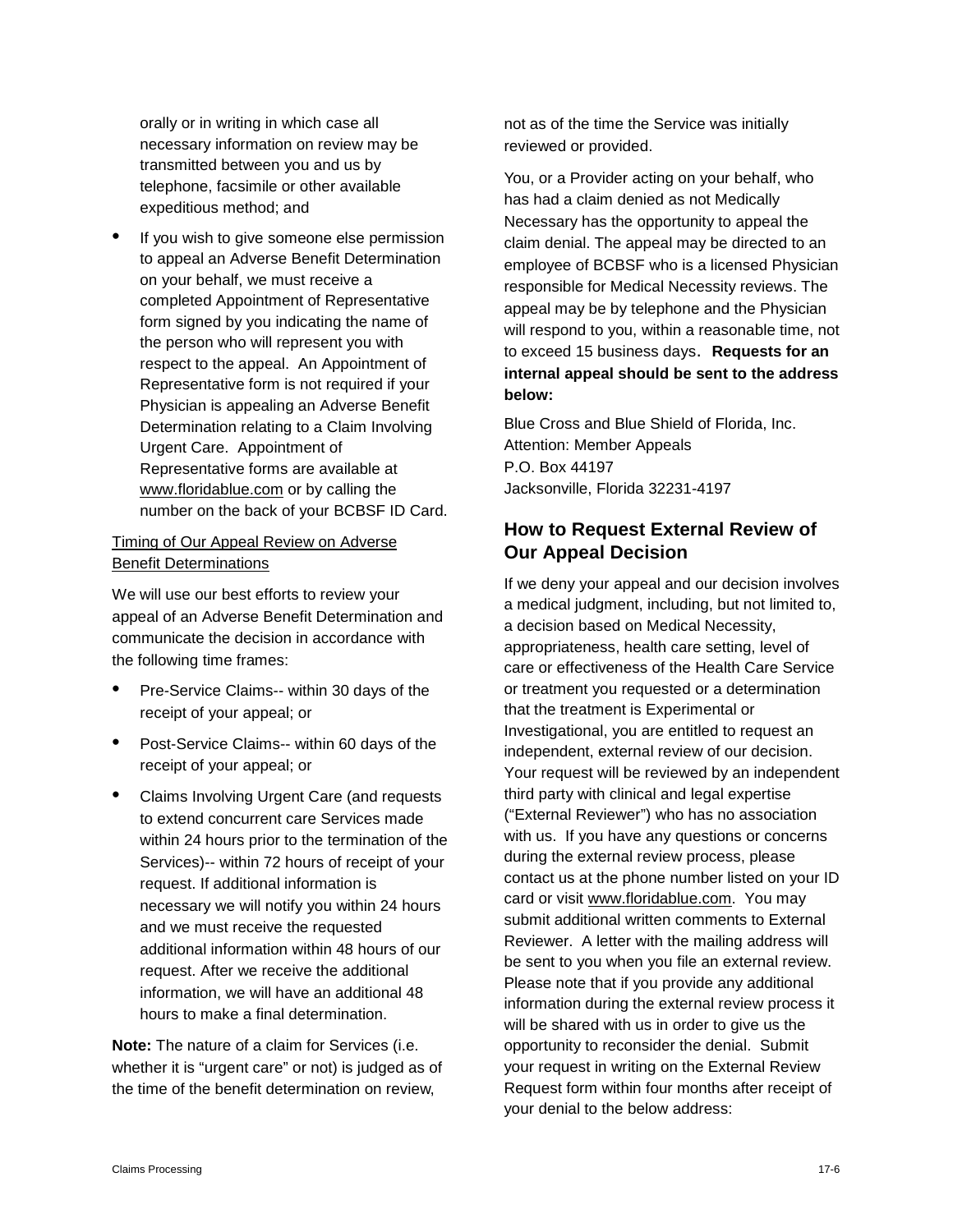Blue Cross and Blue Shield of Florida Attention: Member External Reviews DCC9-5 Post Office Box 44197 Jacksonville, FL 32231-4197

If you have a medical Condition where the timeframe for completion of a standard external review would seriously jeopardize your life, health or ability to regain maximum function, you may file a request for an expedited external review. Generally, an urgent situation is one in which your health may be in serious jeopardy, or in the opinion of your Physician, you may experience pain that cannot be adequately controlled while you wait for a decision on the external review of your claim. Moreover expedited external reviews may be requested for an admission, availability of care, continued stay or Health Care Service for which you received Emergency Services, but have not been discharged from a facility. Please be sure your treating Physician completes the appropriate form to initiate this request type. If you have any questions or concerns during the external review process, please contact us at the phone number listed on your ID card or visit www.floridablue.com. You may submit additional written comments to the External Reviewer. A letter with the mailing address will be sent to you when you file an external review. Please note that if you provide any additional information during the external review process it will be shared with us in order to give us the opportunity to reconsider the denial. If you believe your situation is urgent, you may request an expedited review by sending your request to the address above or by fax to 904-565-6637.

If the External Reviewer decides to overturn our decision, we will provide coverage or payment for your health care item or Service.

You or someone you name to act for you may file a request for external review. To appoint someone to act on your behalf, please complete an Appointment of Representative form.

You are entitled to receive, upon written request and free of charge, reasonable access to, and

copies of all documents relevant to your appeal including a copy of the actual benefit provision, guideline protocol or other similar criterion on which the appeal decision was based.

You may request and we will provide the diagnosis and treatment codes, as well as their corresponding meanings, applicable to this notice, if available.

## **Additional Claims Processing Provisions**

1. Release of Information/Cooperation:

In order to process claims, we may need certain information, including information regarding other health care coverage you may have. You must cooperate with us in our effort to obtain such information by, among other ways, signing any release of information form at our request. Failure by you to fully cooperate with us may result in a denial of the pending claim and we will have no liability for such claim.

2. Physical Examination:

In order to make coverage and benefit decisions, we may, at our expense, require you to be examined by a health care Provider of our choice as often as is reasonably necessary while a claim is pending. Failure by you to fully cooperate with such examination shall result in a denial of the pending claim and we shall have no liability for such claim.

3. Legal Actions:

No legal action arising out of or in connection with coverage under this Benefit Booklet may be brought against us within the 60-day period following our receipt of the completed claim as required herein. Additionally, no such action may be brought after expiration of the applicable statute of limitations.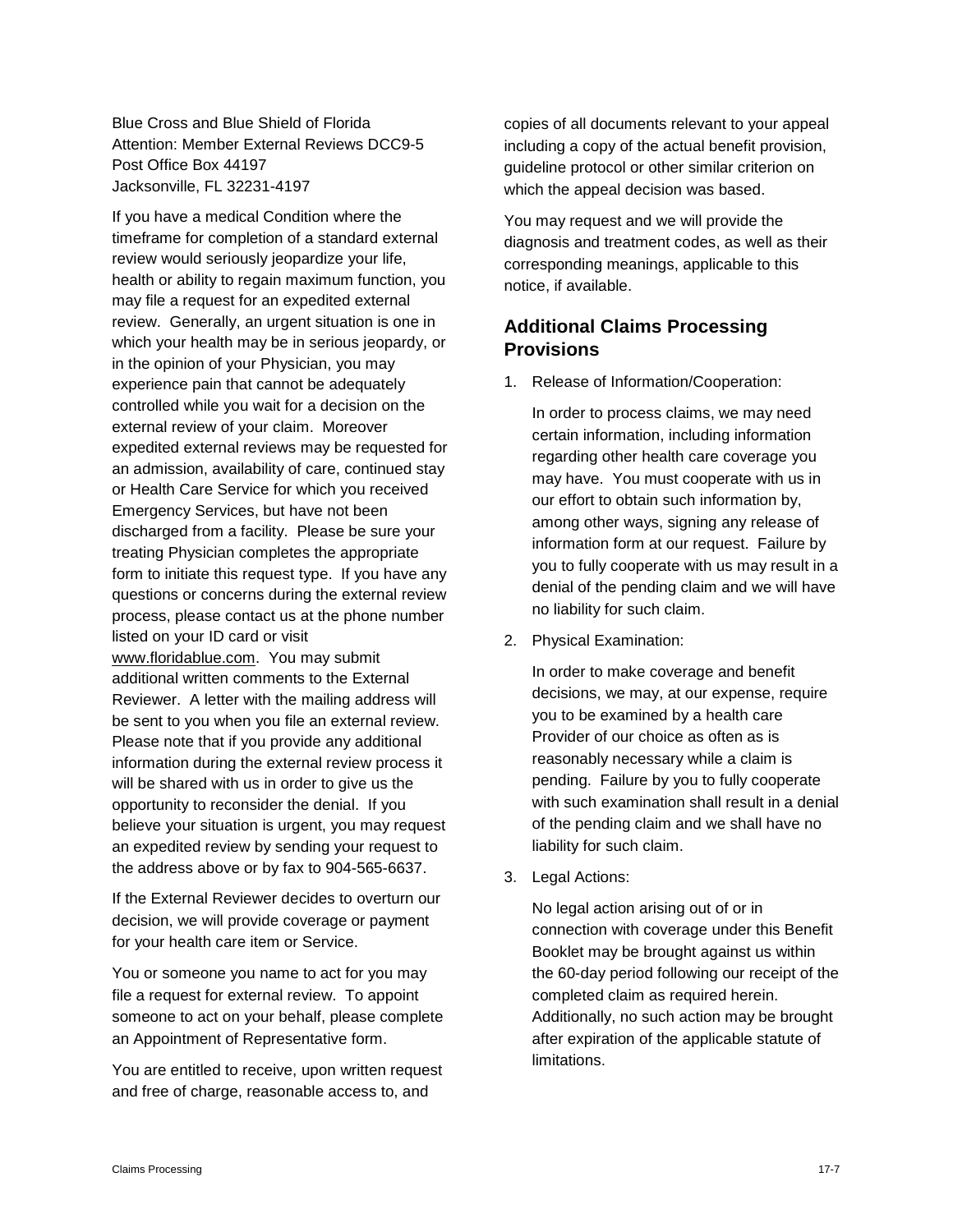4. Fraud, Misrepresentation or Omission in Applying for Benefits:

We rely on the information provided on the itemized statement and the claim form when processing a claim. All such information, therefore, must be accurate, truthful and complete. Any fraudulent statement, omission or concealment of facts, misrepresentation, or incorrect information may result, in addition to any other legal remedy we may have, in denial of the claim or cancellation or rescission of your coverage.

5. Explanation of Benefits Form:

All claims decisions, including denial and claims review decisions, will be communicated to you in writing either on an explanation of benefits form or some other written correspondence. This form may indicate:

- a) The specific reason or reasons for the Adverse Benefit Determination;
- b) Reference to the specific Benefit Booklet provisions upon which the Adverse Benefit Determination is based as well as any internal rule, guideline, protocol, or other similar criterion that was relied upon in making the Adverse Benefit Determination;
- c) A description of any additional information that would change the initial determination and why that information is necessary;
- d) A description of the applicable Adverse Benefit Determination review procedures and the time limits applicable to such procedures; and
- e) If the Adverse Benefit Determination is based on the Medical Necessity or Experimental or Investigational limitations and exclusions, a statement telling you how you can obtain the

specific explanation of the scientific or clinical judgment for the determination.

6. Circumstances Beyond Our Control:

To the extent that natural disaster, war, riot, civil insurrection, epidemic, or other emergency or similar event not within our control, results in facilities, personnel or our financial resources being unable to process claims for Covered Services, we will have no liability or obligation for any delay in the payment of claims for Covered Services, except that we will make a good faith effort to make payment for such Services, taking into account the impact of the event. For the purposes of this paragraph, an event is not within our control if we cannot effectively exercise influence or dominion over its occurrence or non-occurrence.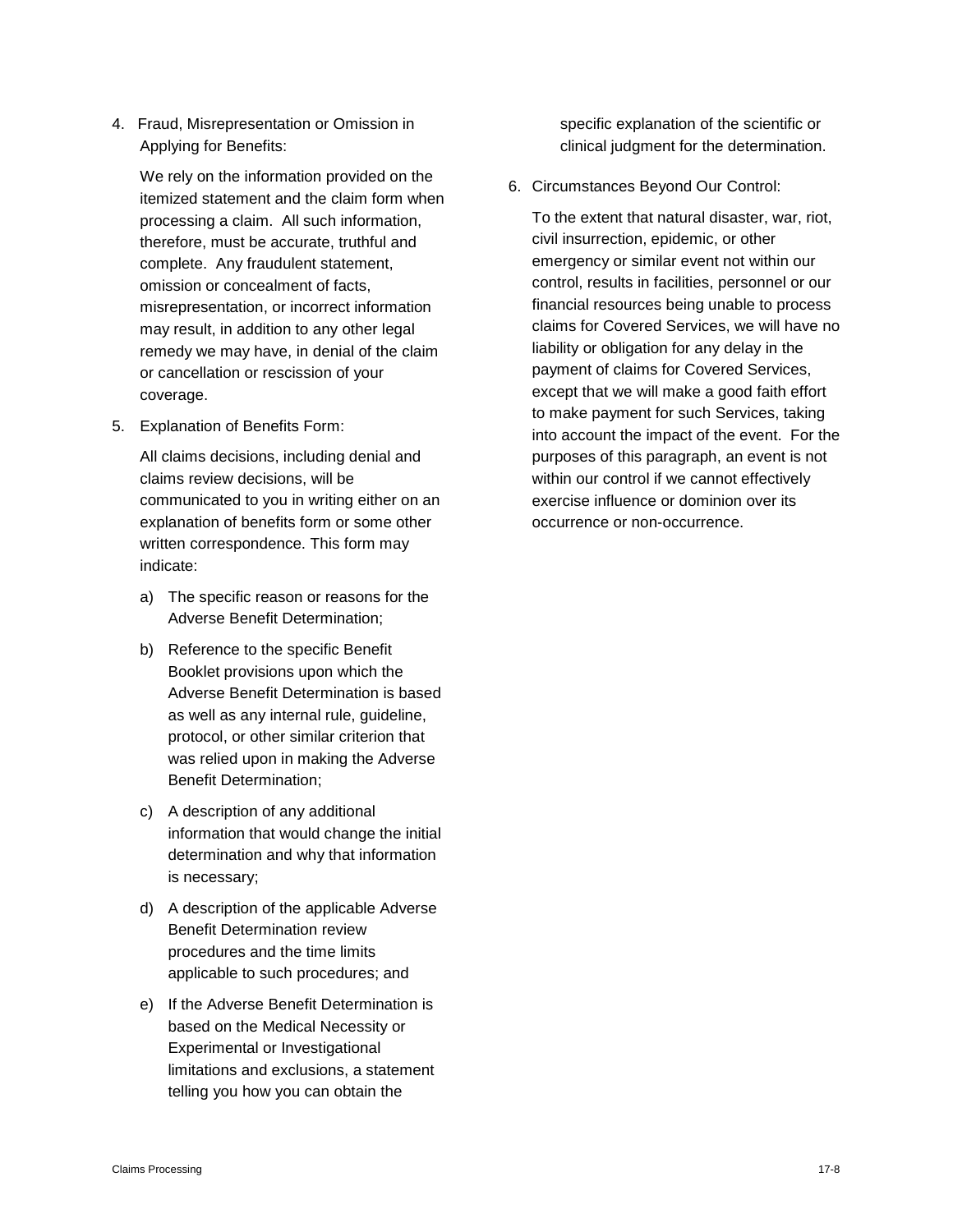# Section 18: Relationship Between the Parties

## **BCBSF/City of Gainesville and Health Care Providers**

Neither BCBSF nor City of Gainesville nor any of their officers, directors or employees provides Health Care Services to you. Rather, BCBSF and City of Gainesville are engaged in making coverage and benefit decisions under this Booklet. By accepting the Group health care coverage and benefits, you agree that making such coverage and benefit decisions does not constitute the rendering of Health Care Services and that health care Providers rendering those Services are not employees or agents of BCBSF or City of Gainesville. **In this regard, we and City of Gainesville hereby expressly disclaim any agency relationship, actual or implied, with any health care Provider***.* BCBSF and City of Gainesville do not, by virtue of making coverage, benefit, and payment decisions, exercise any control or direction over the medical judgment or clinical decisions of any health care Provider. Any decisions made under the Group Health Plan concerning appropriateness of setting, or whether any Service is Medically Necessary, shall be deemed to be made solely for purposes of determining whether such Services are covered, and not for purposes of recommending any treatment or non-treatment. Neither BCBSF nor City of Gainesville will assume liability for any loss or damage arising as a result of acts or omissions of any health care Provider.

## **Non Liability of BCBSF and City of Gainesville**

Neither City of Gainesville nor any person covered under this Booklet is BCBSF's agent or representative, and neither shall be liable for any acts or omissions by BCBSF's agents, servants, employees, or us. Additionally, neither BCBSF nor City of Gainesville will be liable, whether in

tort or contract or otherwise, for any acts or omissions of any other person or organization with which BCBSF has made or hereafter makes arrangements for the provision of Covered Services. BCBSF is not your agent, servant, or representative nor is BCBSF an agent, servant, or representative of City of Gainesville and BCBSF will not be liable for any acts or omissions, or those of City of Gainesville, its agents, servants, employees, or any person or organization with which City of Gainesville has entered into any agreement or arrangement. By acceptance of coverage and benefits hereunder, you agree to the foregoing.

# **Medical Treatment Decisions - Responsibility of Your Physician, Not BCBSF**

Any and all decisions that require or pertain to independent professional medical judgment or training, or the need for medical Services or supplies, must be made solely by your family and your treating Physician in accordance with the patient/physician relationship. It is possible that you or your treating Physician may conclude that a particular procedure is needed, appropriate, or desirable, even though such procedure may not be covered.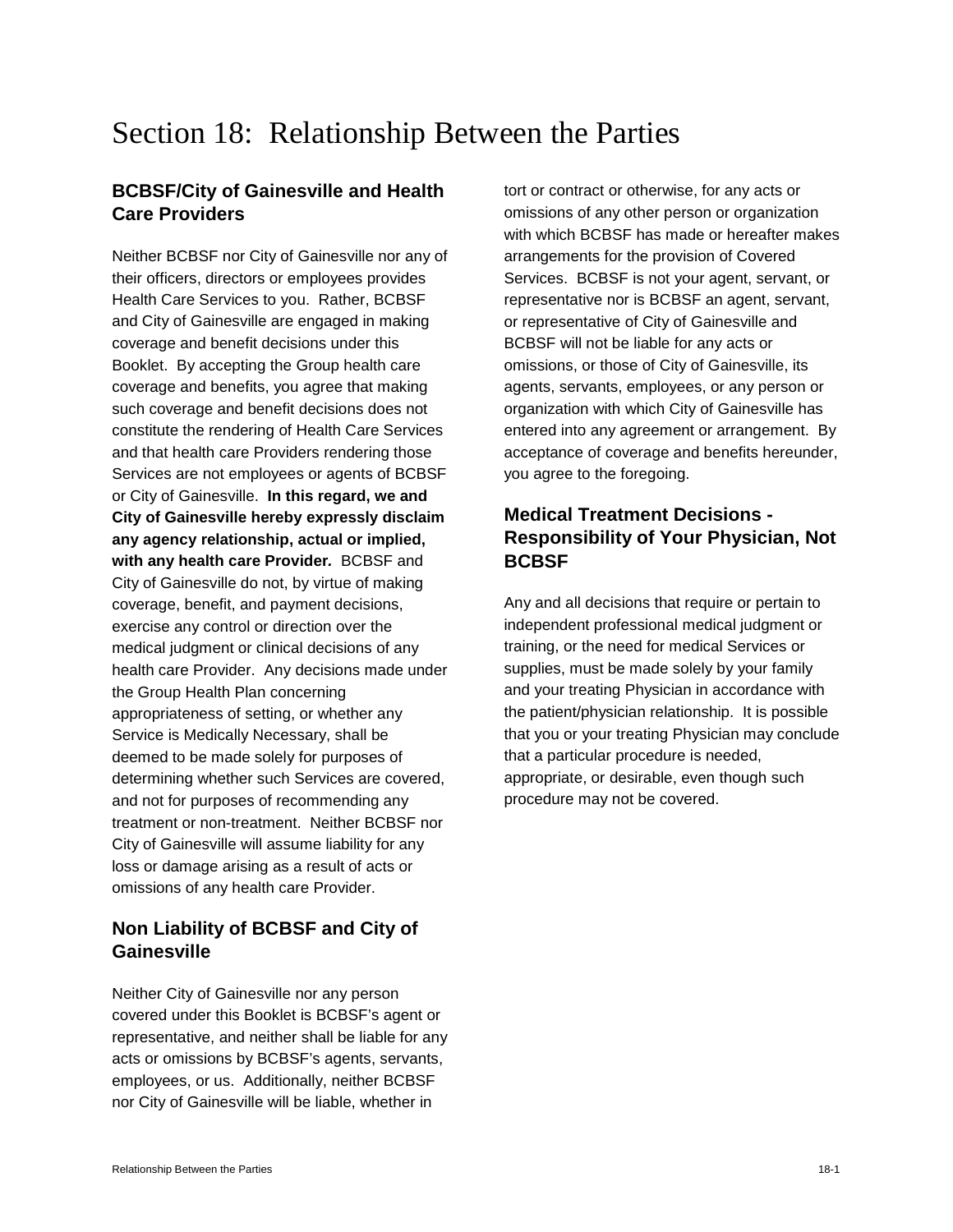# Section 19: General Provisions

## **Access to Information**

BCBSF and City of Gainesville have the right to receive, from you and any health care Provider rendering Services to you, information that is reasonably necessary, as determined by BCBSF and City of Gainesville, in order to administer the coverage and benefits provided, subject to all applicable confidentiality requirements listed below. By accepting coverage, you authorize every health care Provider who renders Services to you, to disclose to BCBSF and City of Gainesville or to affiliated entities, upon request, all facts, records, and reports pertaining to your care, treatment, and physical or mental Condition, and to permit BCBSF and/or City of Gainesville to copy any such records and reports so obtained.

## **Right to Receive Necessary Information**

In order to administer coverage and benefits, BCBSF or City of Gainesville may, without the consent of, or notice to, any person, plan, or organization, obtain from any person, plan, or organization any information with respect to any person covered under this Booklet or applicant for enrollment which BCBSF or City of Gainesville deem to be necessary.

## **Right to Recovery**

Whenever the Group Health Plan has made payments in excess of the maximum provided for under this Booklet*,* BCBSF or City of Gainesville will have the right to recover any such payments, to the extent of such excess, from you or any person, plan, or other organization that received such payments.

# **Compliance with State and Federal Laws and Regulations**

The terms of coverage and benefits to be provided under this Benefit Booklet shall be deemed to have been modified and shall be interpreted, so as to comply with applicable state or federal laws and regulations dealing with benefits, eligibility, enrollment, termination, or other rights and duties.

# **Confidentiality**

Except as otherwise specifically provided herein, and except as may be required in order for us to administer coverage and benefits, specific medical information concerning you, received by Providers, shall be kept confidential by us in conformity with applicable law. Such information may be disclosed to third parties for use in connection with bona fide medical research and education, or as reasonably necessary in connection with the administration of coverage and benefits, specifically including BCBSF's quality assurance and Blueprint for Health Programs. Additionally, we may disclose such information to entities affiliated with us or other persons or entities we utilize to assist in providing coverage, benefits or services under this Booklet*.* Further, any documents or information which are properly subpoenaed in a judicial proceeding, or by order of a regulatory agency, shall not be subject to this provision.

BCBSF's arrangements with a Provider may require that we release certain claims and medical information about persons covered under this Booklet to that Provider even if treatment has not been sought by or through that Provider. By accepting coverage, you hereby authorize us to release to Providers claims information, including related medical information, pertaining to you in order for any such Provider to evaluate your financial responsibility under this Booklet*.*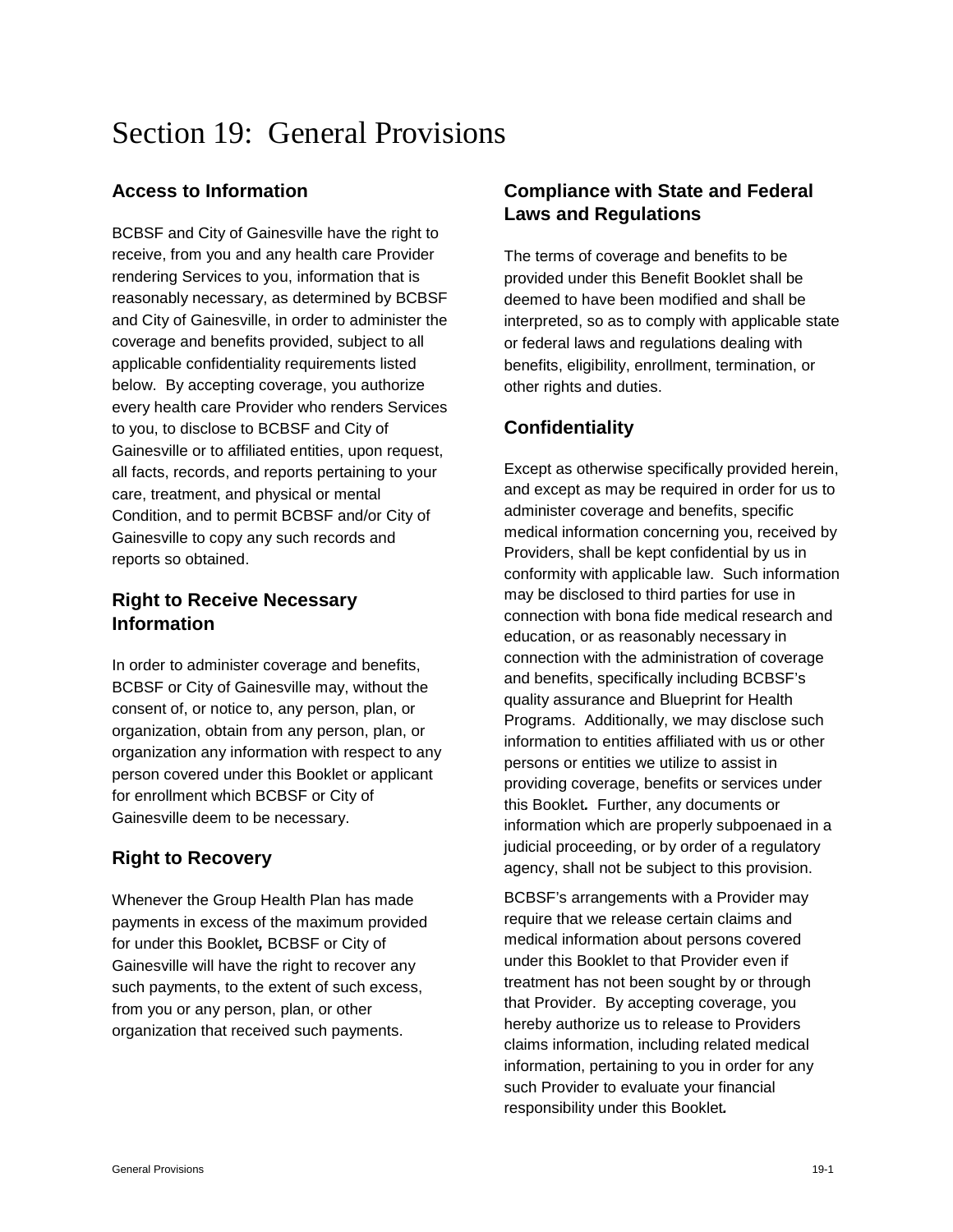### **Benefit Booklet**

You have been provided with this Benefit Booklet and an Identification Card as evidence of your coverage under this Benefit Booklet.

# **Modification of Provider Network and the Participation Status**

NetworkBlue and the Traditional Provider Program, and the participation status of individual Providers available through BCBSF, are subject to change at any time by BCBSF without prior notice to you or your approval or that of City of Gainesville. Additionally, BCBSF may, at any time, terminate or modify the terms of any Provider contract and may enter into additional Provider contracts without prior notice to you, or your approval or that of City of Gainesville. It is your responsibility to determine whether a health care Provider is an In-Network Provider at the time the Health Care Service is rendered. Under this Booklet, your financial responsibility may vary depending upon a Provider's participation status.

# **Cooperation Required of You and Your Covered Dependents**

You must cooperate with BCBSF and City of Gainesville, and must execute and submit to us any consents, releases, assignments, and other documents requested in order to administer, and exercise any rights hereunder. Failure to do so may result in the denial of claims and will constitute grounds for termination for cause (See the Termination of an Individual's Coverage for Cause subsection in the Termination Of Coverage section).

## **Non-Waiver of Defaults**

Any failure by BCBSF or City of Gainesville at any time, or from time to time, to enforce or to require the strict adherence to any of the terms or conditions described herein, will in no event

constitute a waiver of any such terms or conditions. Further, it will not affect BCBSF's or City of Gainesville's right at any time to enforce any terms or conditions under this Benefit Booklet.

#### **Notices**

Any notice required or permitted hereunder will be deemed given if hand delivered or if mailed by United States Mail, postage prepaid, and addressed as listed below. Such notice will be deemed effective as of the date delivered or so deposited in the mail.

If to BCBSF:

To the address printed on the Identification Card.

If to you:

To the latest address provided by you or to your latest address on Enrollment Forms actually delivered to us.

### **You must notify us immediately of any address change.**

If to City of Gainesville:

To the address indicated by City of Gainesville.

# **Our Obligations Upon Termination**

Upon termination of your coverage for any reason, there will be no further liability or responsibility to you under the Group Health Plan, except as specifically described herein.

## **Promissory Estoppel**

No oral statements, representations, or understanding by any person can change, alter, delete, add, or otherwise modify the express written terms of this Booklet.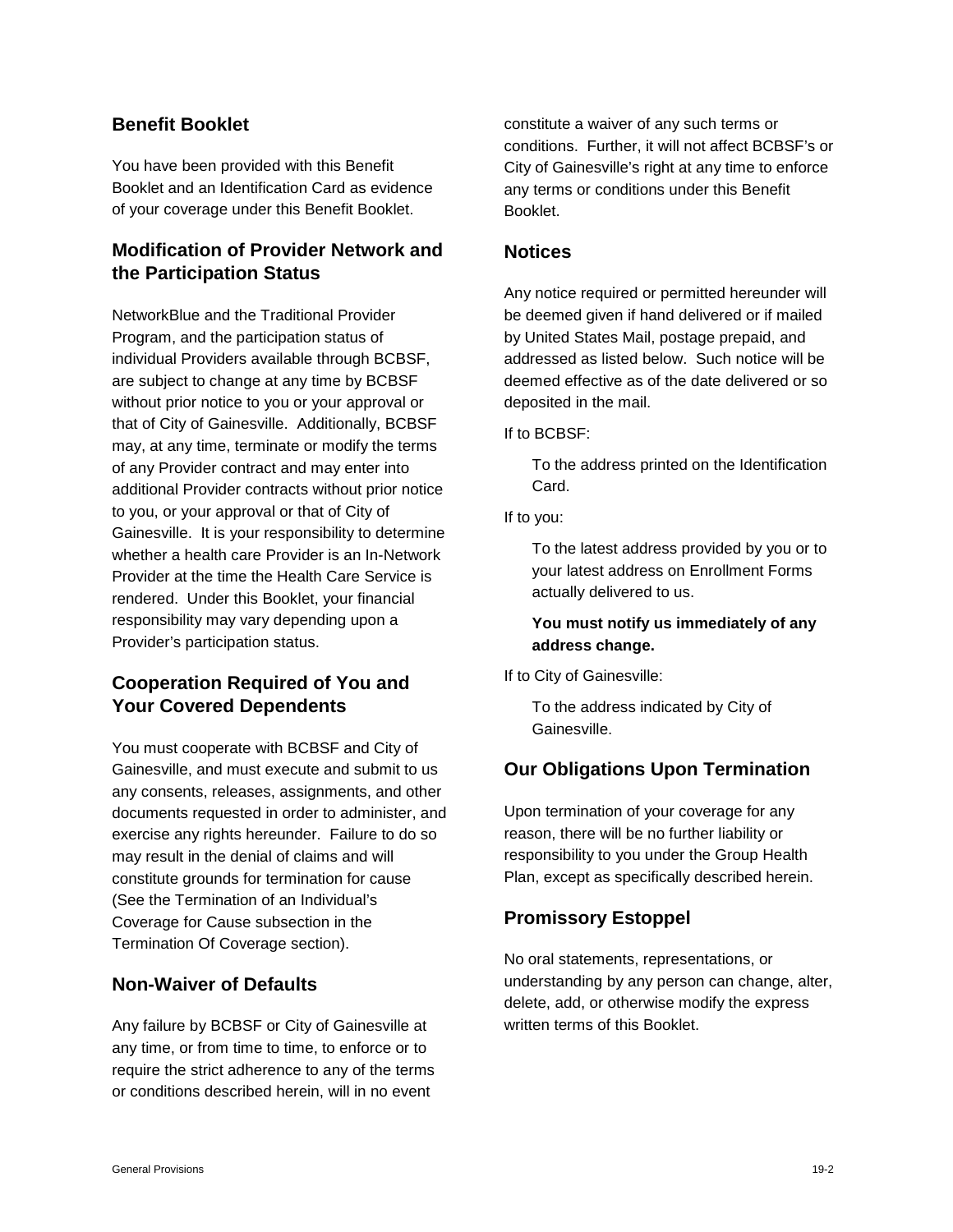# **Florida Agency for Health Care Administration Performance Data**

The performance outcome and financial data published by the Agency for Health Care Administration (AHCA), pursuant to Florida Statute 408.05, or any successor statute, located at the web site address [www.floridahealthfinder.gov,](http://www.floridahealthfinder.gov/) may be accessed through the link provided on the Blue Cross and Blue Shield of Florida corporate web site at [www.floridablue.com.](http://contracts.bcbsfl.com/mcm/Previous%20version%20eff%201-1-10%20w-PEP/www.bcbsfl.com)

# **Subrogation and Right of Recovery**

The provisions of this section apply to all current or former plan participants and also to the parents, guardian, or other representative of a dependent child who incurs claims and is or has been covered by the plan. The plan's right to recover (whether by subrogation or reimbursement) shall apply to the personal representative of your estate, your decedents, minors, and incompetent or disabled persons. "You" or "your" includes anyone on whose behalf the plan pays benefits. No adult Covered Person hereunder may assign any rights that it may have to recover medical expenses from any tortfeasor or other person or entity to any minor child or children of said adult covered person without the prior express written consent of the Plan.

The plan's right of subrogation or reimbursement, as set forth below, extend to all insurance coverage available to you due to an injury, illness or condition for which the plan has paid medical claims (including, but not limited to, liability coverage, uninsured motorist coverage, underinsured motorist coverage, personal umbrella coverage, medical payments coverage, workers compensation coverage, no fault automobile coverage or any first party insurance coverage).

Your health plan is always secondary to automobile no-fault coverage, personal injury protection coverage, or medical payments coverage.

No disbursement of any settlement proceeds or other recovery funds from any insurance coverage or other source will be made until the health plan's subrogation and reimbursement interest are fully satisfied.

#### **Subrogation**

The right of subrogation means the plan is entitled to pursue any claims that you may have in order to recover the benefits paid by the plan. Immediately upon paying or providing any benefit under the plan, the plan shall be subrogated to (stand in the place of) all of your rights of recovery with respect to any claim or potential claim against any party, due to an injury, illness or condition to the full extent of benefits provided or to be provided by the Plan. The Plan may assert a claim or file suit in your name and take appropriate action to assert its subrogation claim, with or without your consent. The plan is not required to pay you part of any recovery it may obtain, even if it files suit in your name.

### **Reimbursement**

If you receive any payment as a result of an injury, illness or condition, you agree to reimburse the plan first from such payment for all amounts the plan has paid and will pay as a result of that injury, illness or condition, up to and including the full amount of your recovery.

#### **Constructive Trust**

By accepting benefits (whether the payment of such benefits is made to you or made on your behalf to any provider) you agree that if you receive any payment as a result of an injury, illness or condition, you will serve as a constructive trustee over those funds. Failure to hold such funds in trust will be deemed a breach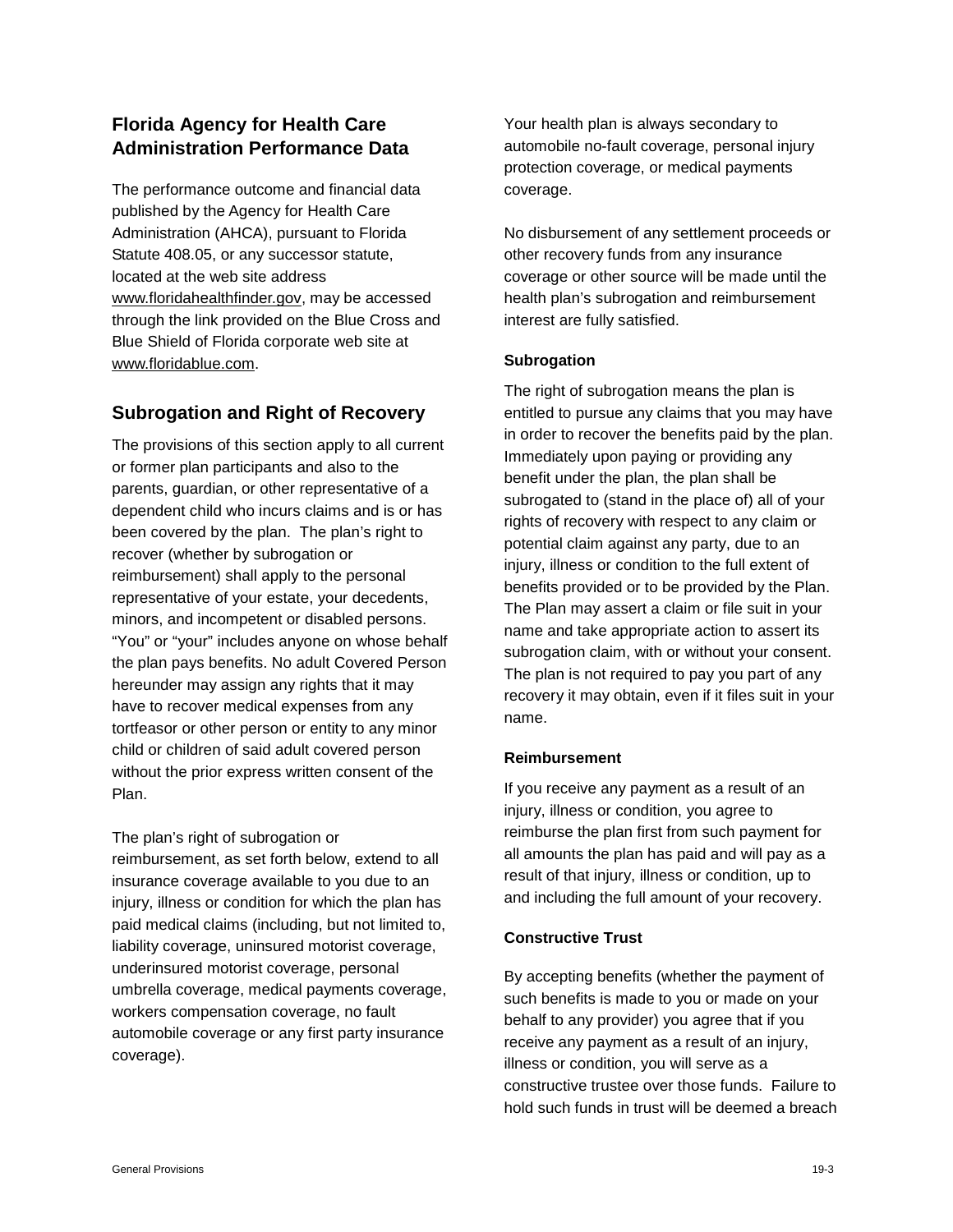of your fiduciary duty to the plan. No disbursement of any settlement proceeds or other recovery funds from any insurance coverage or other source will be made until the health plan's subrogation and reimbursement interest are fully satisfied.

#### **Lien Rights**

Further, the plan will automatically have a lien to the extent of benefits paid by the plan for the treatment of the illness, injury or condition upon any recovery whether by settlement, judgment or otherwise, related to treatment for any illness, injury or condition for which the plan paid benefits. The lien may be enforced against any party who possesses funds or proceeds representing the amount of benefits paid by the plan including, but not limited to, you, your representative or agent, and/or any other source that possessed or will possess funds representing the amount of benefits paid by the plan.

#### **Assignment**

In order to secure the plan's recovery rights, you agree to assign to the plan any benefits or claims or rights of recovery you have under any automobile policy or other coverage, to the full extent of the plan's subrogation and reimbursement claims. This assignment allows the plan to pursue any claim you may have, whether or not you choose to pursue the claim.

#### **First-Priority Claim**

By accepting benefits from the plan, you acknowledge that the plan's recovery rights are a first priority claim and are to be repaid to the plan before you receive any recovery for your damages. The plan shall be entitled to full reimbursement on a first-dollar basis from any payments, even if such payment to the plan will result in a recovery which is insufficient to make you whole or to compensate you in part or in whole for the damages sustained. The plan is not required to participate in or pay your court

costs or attorney fees to any attorney you hire to pursue your damage claim.

#### **Applicability to All Settlements and Judgments**

The terms of this entire subrogation and right of recovery provision shall apply and the plan is entitled to full recovery regardless of whether any liability for payment is admitted and regardless of whether the settlement or judgment identifies the medical benefits the plan provided or purports to allocate any portion of such settlement or judgment to payment of expenses other than medical expenses. The plan is entitled to recover from *any and all*  settlements or judgments, even those designated as pain and suffering, non-economic damages and/or general damages only. The plan's claim will not be reduced due to your own negligence.

#### **Cooperation**

You agree to cooperate fully with the plan's efforts to recover benefits paid. It is your duty to notify the plan within 30 days of the date when any notice is given to any party, including an insurance company or attorney, of your intention to pursue or investigate a claim to recover damages or obtain compensation due to your injury, illness or condition. You and your agents agree to provide the plan or its representative's notice of any recovery you or your agents obtain prior to receipt of such recovery funds or within 5 days if no notice was given prior to receipt. Further, you and your agents agree to provide notice prior to any disbursement of settlement or any other recovery funds obtained. You and your agents shall provide all information requested by the plan, the Claims Administrator or its representative including, but not limited to, completing and submitting any applications or other forms or statements as the plan may reasonably request and all documents related to or filed in personal injury litigation. Failure to provide this information, failure to assist the plan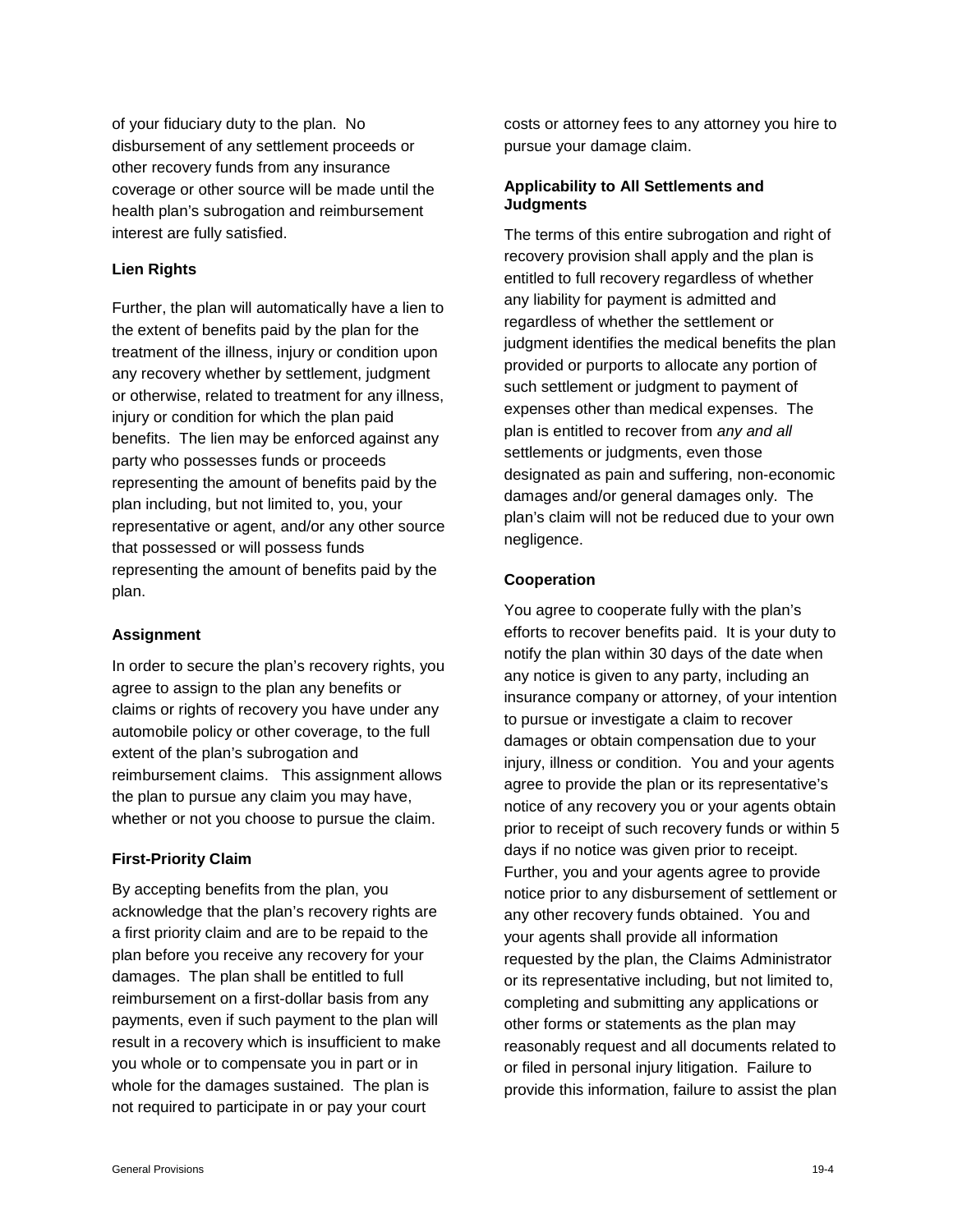in pursuit of its subrogation rights or failure to reimburse the plan from any settlement or recovery you receive may result in the denial of any future benefit payments or claim until the plan is reimbursed in full, termination of your health benefits or the institution of court proceedings against you.

You shall do nothing to prejudice the plan's subrogation or recovery interest or prejudice the plan's ability to enforce the terms of this plan provision. This includes, but is not limited to, refraining from making any settlement or recovery that attempts to reduce or exclude the full cost of all benefits provided by the plan or disbursement of any settlement proceeds or other recovery prior to fully satisfying the health plan's subrogation and reimbursement interest.

You acknowledge that the plan has the right to conduct an investigation regarding the injury, illness or condition to identify potential sources of recovery. The plan reserves the right to notify all parties and his/her agents of its lien. Agents include, but are not limited to, insurance companies and attorneys.

You acknowledge that the plan has notified you that it has the right pursuant to the Health Insurance Portability & Accountability Act ("HIPAA"), 42 U.S.C. Section 1301 *et seq*, to share your personal health information in exercising its subrogation and reimbursement rights.

#### **Interpretation**

In the event that any claim is made that any part of this subrogation and right of recovery provision is ambiguous or questions arise concerning the meaning or intent of any of its terms, the Claims Administrator for the plan shall have the sole authority and discretion to resolve all disputes regarding the interpretation of this provision.

#### **Jurisdiction**

By accepting benefits from the Plan, you agree that any court proceeding with respect to this provision may be brought in any court of competent jurisdiction as the plan may elect. By accepting such benefits, you hereby submit to each such jurisdiction, waiving whatever rights may correspond by reason of your present or future domicile. By accepting such benefits, you also agree to pay all attorneys' fees the plan incurs in successful attempts to recover amounts the plan is entitled to under this section.

### **Third Party Beneficiary**

The terms and provisions of the Group Health Plan shall be binding solely upon, and inure solely to the benefit of, City of Gainesville and individuals covered under the terms of this Benefit Booklet, and no other person shall have any rights, interest or claims thereunder, or under this Benefit Booklet, or be entitled to sue for a breach thereof as a third-party beneficiary or otherwise. City of Gainesville hereby specifically expresses its intent that health care Providers that have not entered into contracts with BCBSF to participate in BCBSF's Provider networks shall not be third-party beneficiaries under the terms of the City of Gainesville Group Health Plan or this Benefit Booklet.

### **Customer Rewards Programs**

From time to time, we may offer programs to our customers that provide rewards for following the terms of the program. We will tell you about any available rewards programs in general mailings, member newsletters and/or on our website. Your participation in these programs is completely voluntary and will in no way affect the coverage available to you under this Benefit Booklet. We reserve the right to offer rewards in excess of \$25 per year as well as the right to discontinue or modify any reward program features or promotional offers at any time without your consent.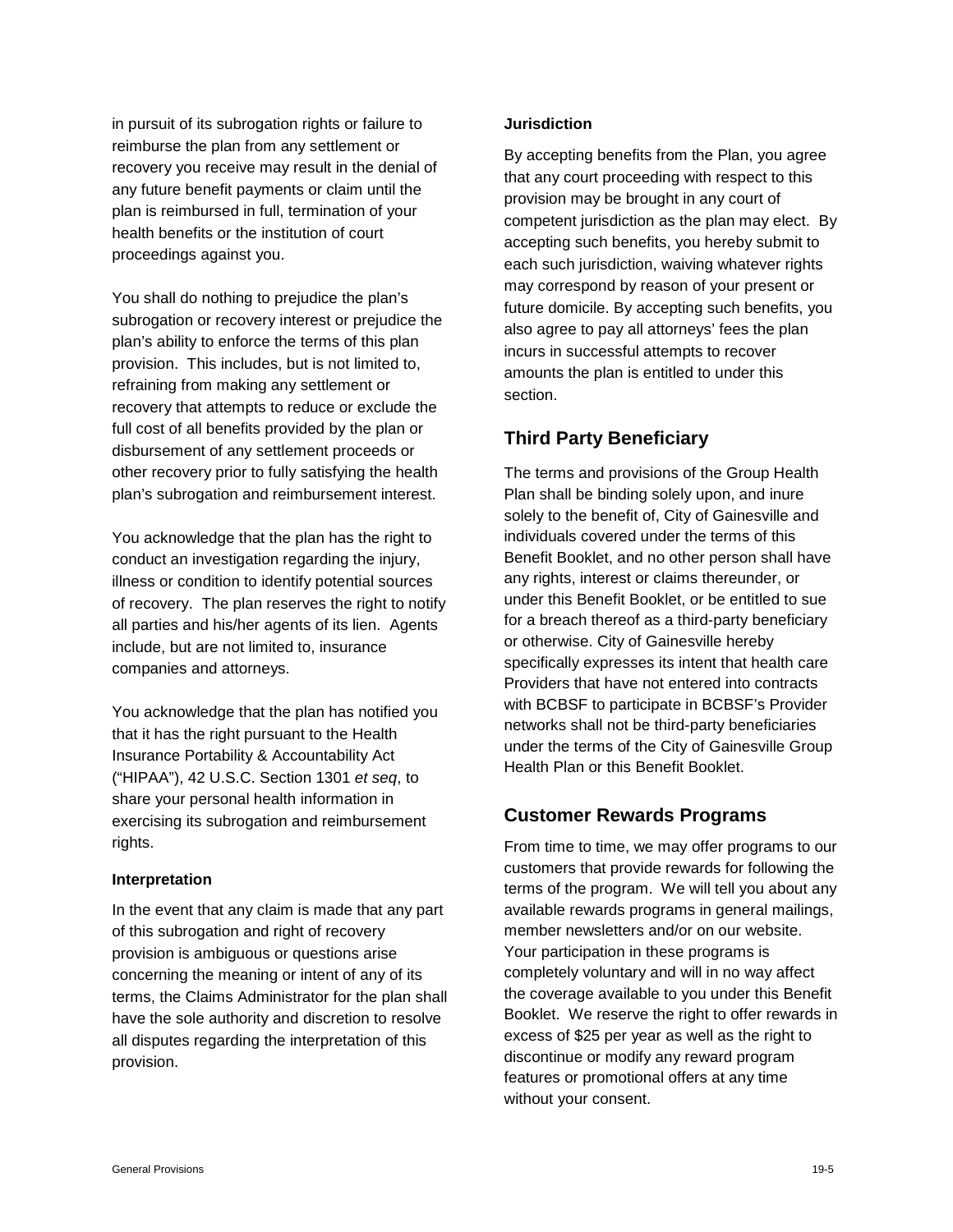# Section 20: Definitions

The following definitions are used in this Benefit Booklet. Other definitions may be found in the particular section or subsection where they are used.

**Accident** means an unintentional, unexpected event, other than the acute onset of a bodily infirmity or disease, which results in traumatic injury. This term does not include injuries caused by surgery or treatment for disease or illness.

**Accidental Dental Injury** means an injury to sound natural teeth (not previously compromised by decay) caused by a sudden, unintentional, and unexpected event or force. This term does not include injuries to the mouth, structures within the oral cavity, or injuries to natural teeth caused by biting or chewing, surgery, or treatment for a disease or illness.

**Acupuncture** means the insertion of acupuncture needles to specific areas of the human body.

**Administrative Services Only Agreement** or **ASO Agreement** means an agreement between City of Gainesville and BCBSF. Under the Administrative Services Only Agreement, BCBSF provides claims processing and payment services, customer service, utilization review services and access to BCBSF's NetworkBlue and BCBSF's network of Traditional Insurance Providers.

**Adverse Benefit Determination** means any denial, reduction or termination of coverage, benefits, or payment (in whole or in part) under the Benefit Booklet with respect to a Pre-Service Claim or a Post-Service Claim. Any reduction or termination of coverage, benefits, or payment in connection with a Concurrent Care Decision, as described in this section, shall also constitute an Adverse Benefit Determination.

**Allowed Amount** means the maximum amount upon which payment will be based for Covered Services. The Allowed Amount may be changed at any time without notice to you or your consent.

- 1. In the case of an In-Network Provider located in Florida, this amount will be established in accordance with the applicable agreement between that Provider and BCBSF.
- 2. In the case of an In-Network Provider located outside of Florida, this amount will generally be established in accordance with the negotiated price that the on-site Blue Cross and/or Blue Shield Plan ("Host Blue") passes on to us, except when the Host Blue is unable to pass on its negotiated price due to the terms of its Provider contracts. See the BlueCard (Out-of-State) Program section for more details.
- 3. In the case of Out-of-Network Providers located in Florida who participate in the Traditional Program, this amount will be established in accordance with the applicable agreement between that Provider and BCBSF.
- 4. In the case of Out-of-Network Providers located outside of Florida who participate in the BlueCard (Out-of-State) Traditional Program, this amount will generally be established in accordance with the negotiated price that the Host Blue passes on to us, except when the Host Blue is unable to pass on its negotiated price due to the terms of its Provider contracts. See the BlueCard (Out-of-State) Program section for more details.
- 5. In the case of an Out-of-Network Provider that has not entered into an agreement with BCBSF to provide access to a discount from the billed amount of that Provider for the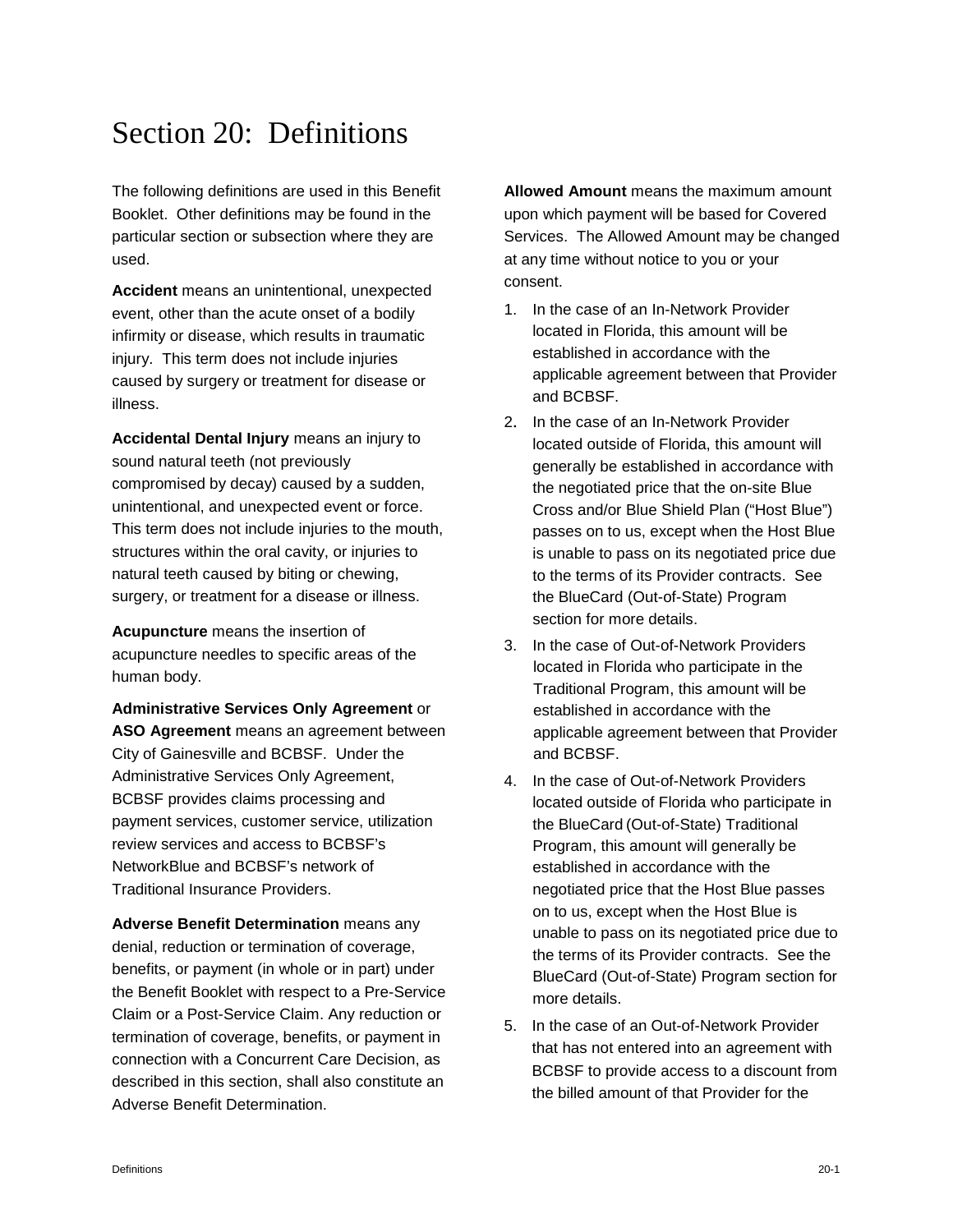specific Covered Services provided to you, the Allowed Amount will be the lesser of that Provider's actual billed amount for the specific Covered Services or an amount established by BCBSF that may be based on several factors including (but not necessarily limited to): (i) payment for such Services under the Medicare and/or Medicaid programs; (ii) payment often accepted for such Services by that Out-of-Network Provider and/or by other Providers, either in Florida or in other comparable market(s), that BCBSF determines are comparable to the Out-of-Network Provider that provided the specific Covered Services (which may include payment accepted by such Out-of-Network Provider and/or by other Providers as participating providers in other provider networks of third-party payers which may include, for example, other insurance companies and/or health maintenance organizations); (iii) payment amounts which are consistent, as determined by BCBSF, with BCBSF's provider network strategies (e.g., does not result in payment that encourages Providers participating in a BCBSF network to become non-participating); and/or, (iv) the cost of providing the specific Covered Services. In the case of an Out-of-Network Provider that has not entered into an agreement with another Blue Cross and/or Blue Shield organization to provide access to discounts from the billed amount for the specific Covered Services under the BlueCard (Outof-State) Program, the Allowed Amount for the specific Covered Services provided to you may be based upon the amount provided to BCBSF by the other Blue Cross and/or Blue Shield organization where the Services were provided at the amount such organization would pay non-participating Providers in its geographic area for such Services.

You may obtain an estimate of the Allowed Amount for particular Services by calling the customer service telephone number included in this Booklet or on your Identification Card. The fact that we may provide you with such information does not mean that the particular Service is a Covered Service. All terms and conditions included in your Booklet apply. You should refer to the "What is Covered?" section of your Booklet and the Schedule of Benefits to determine what is covered and how much will be paid.

Please specifically note that, in the case of an Out-of-Network Provider that has not entered into an agreement with BCBSF to provide access to a discount from the billed amount of that Provider, the Allowed Amount for particular Services is often substantially below the amount billed by such Out-of-Network Provider for such Services. You will be responsible for any difference between such Allowed Amount and the amount billed for such Services by any such Out-of-Network Provider.

**Ambulance** means a ground or water vehicle, airplane or helicopter properly licensed pursuant to Chapter 401 of the Florida Statutes, or a similar applicable law in another state.

**Ambulatory Surgical Center** means a facility properly licensed pursuant to Chapter 395 of the Florida Statutes, or a similar applicable law of another state, the primary purpose of which is to provide elective surgical care to a patient, admitted to, and discharged from such facility within the same working day.

**Applied Behavior Analysis** means the design, implementation and evaluation of environmental modifications, using behavioral stimuli and consequences to produce socially significant improvement in human behavior, including, but not limited to, the use of direct observation, measurement and functional analysis of the relations between environment and behavior.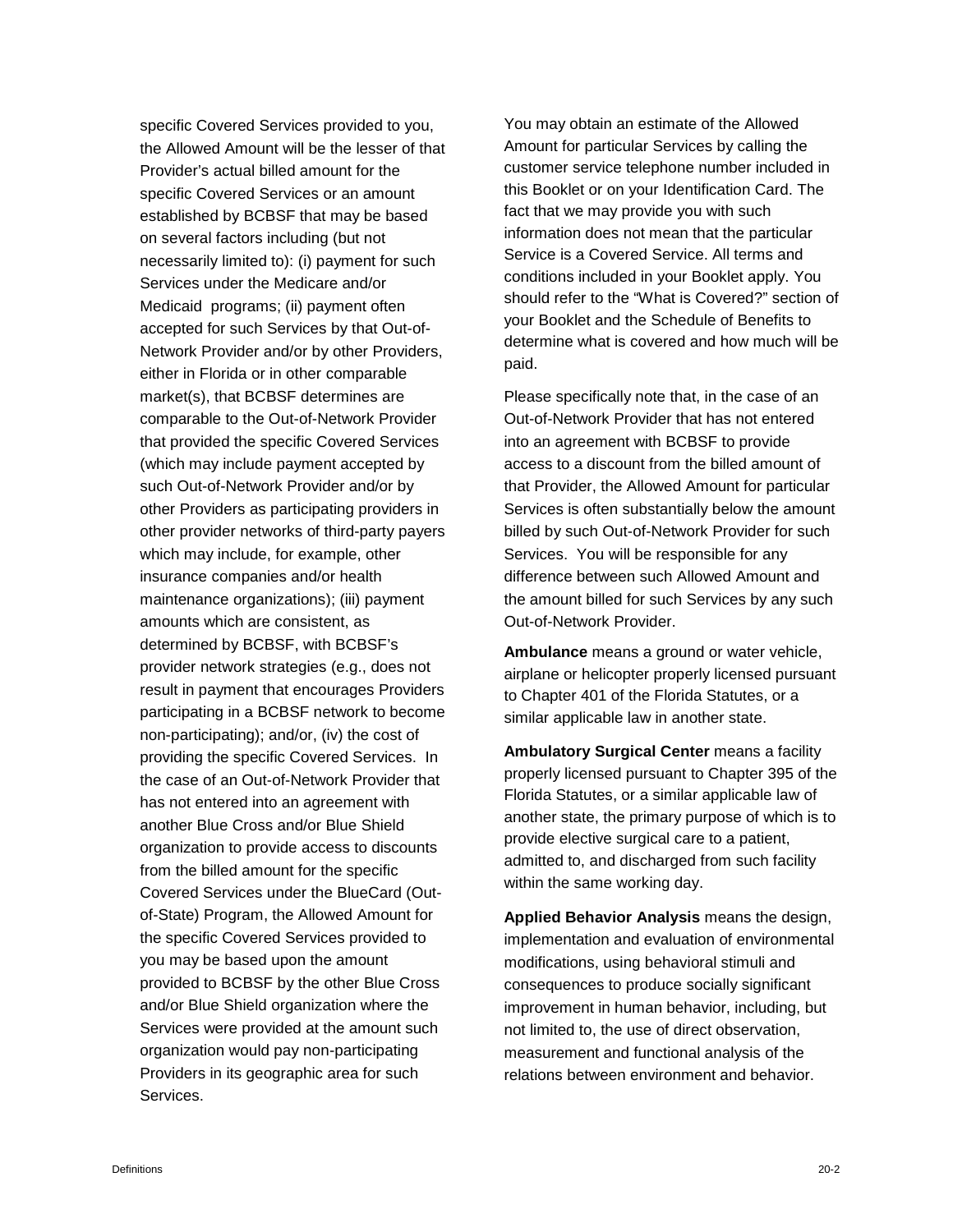**Approved Clinical Trial** means a phase I, phase II, phase III, or phase IV clinical trial that is conducted in relation to the prevention, detection, or treatment of cancer or other Life-Threatening Disease or Condition and meets one of the following criteria:

- 1. The study or investigation is approved or funded by one or more of the following:
	- a. The National Institutes of Health.
	- b. The Centers for Disease Control and Prevention.
	- c. The Agency for Health Care Research and Quality.
	- d. The Centers for Medicare and Medicaid Services.
	- e. Cooperative group or center of any of the entities described in clauses (i) through (iv) or the Department of Defense or the Department of Veterans Affairs.
	- f. A qualified non-governmental research entity identified in the guidelines issued by the National Institutes of Health for center support grants.
	- g. Any of the following if the conditions described in paragraph (2) are met:
		- i. The Department of Veterans Affairs.
		- ii. The Department of Defense.
		- iii. The Department of Energy.
- 2. The study or investigation is conducted under an investigational new drug application reviewed by the Food and Drug Administration.
- 3. The study or investigation is a drug trial that is exempt from having such an investigational new drug application.

For a study or investigation conducted by a Department the study or investigation must be

reviewed and approved through a system of peer review that the Secretary determines: (1) to be comparable to the system of peer review of studies and investigations used by the National Institutes of Health, and (2) assures unbiased review of the highest scientific standards by qualified individuals who have no interest in the outcome of the review.

For purposes of this definition, the term "Life-Threatening Disease or Condition" means any disease or condition from which the likelihood of death is probable unless the course of the disease or condition is interrupted.

**Artificial Insemination (AI)** means a medical procedure in which sperm is placed into the female reproductive tract by a qualified health care provider for the purpose of producing a pregnancy.

**Autism Spectrum Disorder** means any of the following disorders as defined in the diagnostic categories of the International Classification of Diseases, Ninth Edition, Clinical Modification (ICD-9 CM), or their equivalents in the most recently published version of the American Psychiatric Association's Diagnostic and Statistical Manual of Mental Disorders:

- 1. Autistic disorder;
- 2. Asperger's syndrome;
- 3. Pervasive developmental disorder not otherwise specified; and
- 4. Childhood Disintegrative Disorder.

**Benefit Period** means a consecutive period of time, specified by BCBSF and the Group, in which benefits accumulate toward the satisfaction of Deductibles, out-of-pocket maximums and any applicable benefit maximums. Your Benefit Period is listed on your Schedule of Benefits, and will not be less than 12 months unless indicated as such.

**Birth Center** means a facility or institution, other than a Hospital or Ambulatory Surgical Center,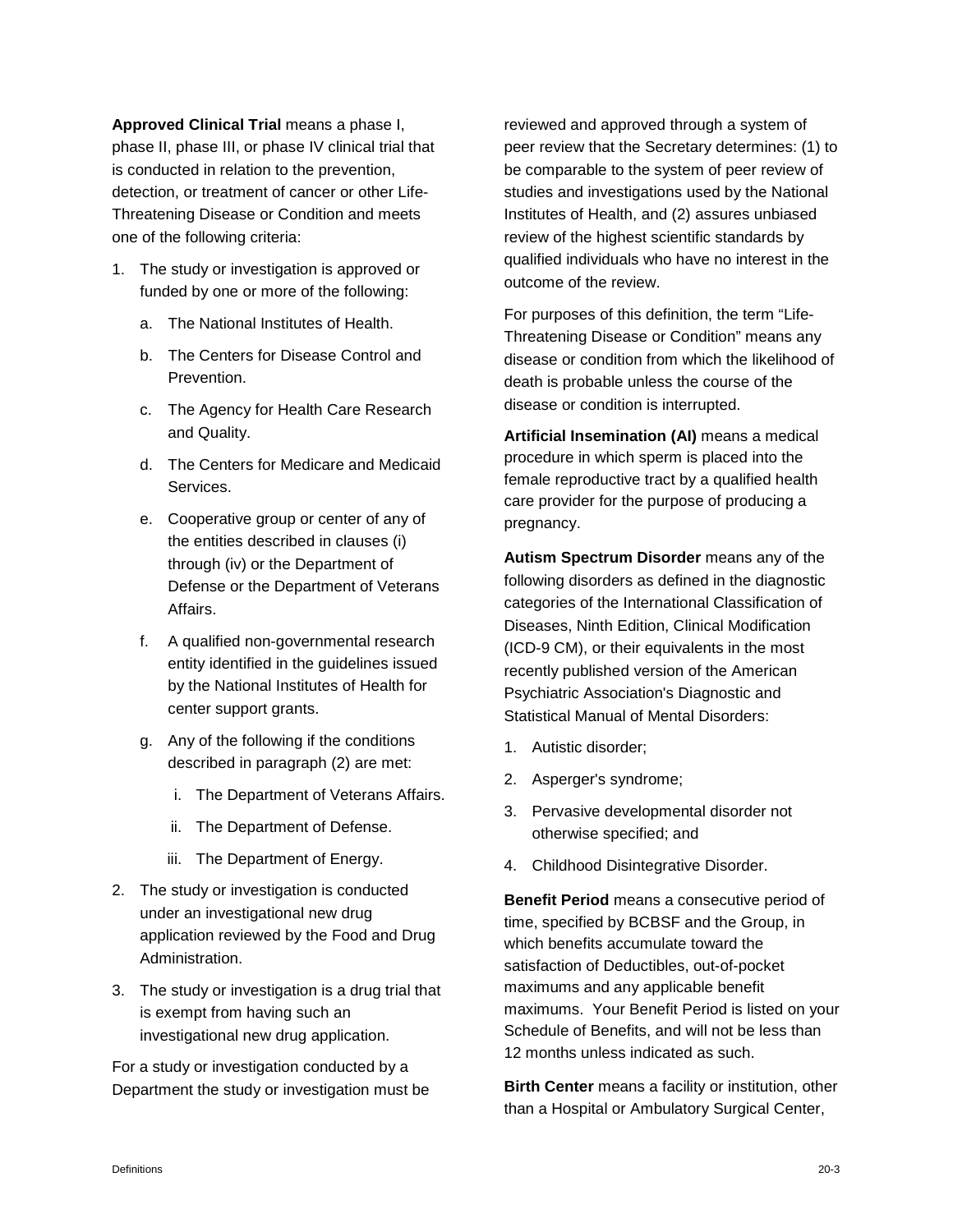which is properly licensed pursuant to Chapter 383 of the *Florida Statutes*, or a similar applicable law of another state, in which births are planned to occur away from the mother's usual residence following a normal, uncomplicated, low-risk pregnancy.

**BlueCard (Out-of-State) Program** means a national Blue Cross and Blue Shield Association program available through Blue Cross and Blue Shield of Florida, Inc. Subject to any applicable BlueCard (Out-of-State) Program rules and protocols, you may have access to the Provider discounts of other participating Blue Cross and/or Blue Shield plans. See the BlueCard (Out-of-State) Program section for more details.

**BlueCard (Out-of-State) PPO Program** means a national Blue Cross and Blue Shield Association program available through Blue Cross and Blue Shield of Florida, Inc. Subject to any applicable BlueCard (Out-of-State) Program rules and protocols, you may have access to the BlueCard (Out-of-State) PPO Program discounts of other participating Blue Cross and/or Blue Shield plans.

#### **BlueCard (Out-of-State) Traditional Program**

means a national Blue Cross and Blue Shield Association program available through Blue Cross and Blue Shield of Florida, Inc. Subject to any applicable BlueCard (Out-of-State) Program rules and protocols, you may have access to the BlueCard (Out-of-State) Traditional Program discounts of other participating Blue Cross and/or Blue Shield plans.

#### **BlueCard (Out-of-State) PPO Program**

**Provider** means a Provider designated as a BlueCard (Out-of-State) PPO Program Provider by the Host Blue.

**BlueCard (Out-of-State) Traditional Program Provider** means a Provider designated as a BlueCard (Out-of-State) Traditional Program Provider by the Host Blue.

**Bone Marrow Transplant** means human blood precursor cells administered to a patient to restore normal hematological and immunological functions following ablative or non-ablative therapy with curative or life-prolonging intent. Human blood precursor cells may be obtained from the patient in an autologous transplant, or an allogeneic transplant from a medically acceptable related or unrelated donor, and may be derived from bone marrow, the circulating blood, or a combination of bone marrow and circulating blood. If chemotherapy is an integral part of the treatment involving bone marrow transplantation, the term "Bone Marrow Transplant" includes the transplantation as well as the administration of chemotherapy and the chemotherapy drugs. The term "Bone Marrow Transplant" also includes any Services or supplies relating to any treatment or therapy involving the use of high dose or intensive dose chemotherapy and human blood precursor cells and includes any and all Hospital, Physician or other health care Provider Health Care Services which are rendered in order to treat the effects of, or complications arising from, the use of high dose or intensive dose chemotherapy or human blood precursor cells (e.g., Hospital room and board and ancillary Services).

**Calendar Year** begins January 1st and ends December 31st.

**Cardiac Therapy** means Health Care Services provided under the supervision of a Physician, or an appropriate Provider trained for Cardiac Therapy, for the purpose of aiding in the restoration of normal heart function in connection with a myocardial infarction, coronary occlusion or coronary bypass surgery.

**Care Coordination** means organized, information-driven patient care activities intended to facilitate the appropriate responses to a Covered Person's health care needs across the continuum of care.

**Care Coordinator Fee** means a fixed amount paid by a Blue Cross and/or Blue Shield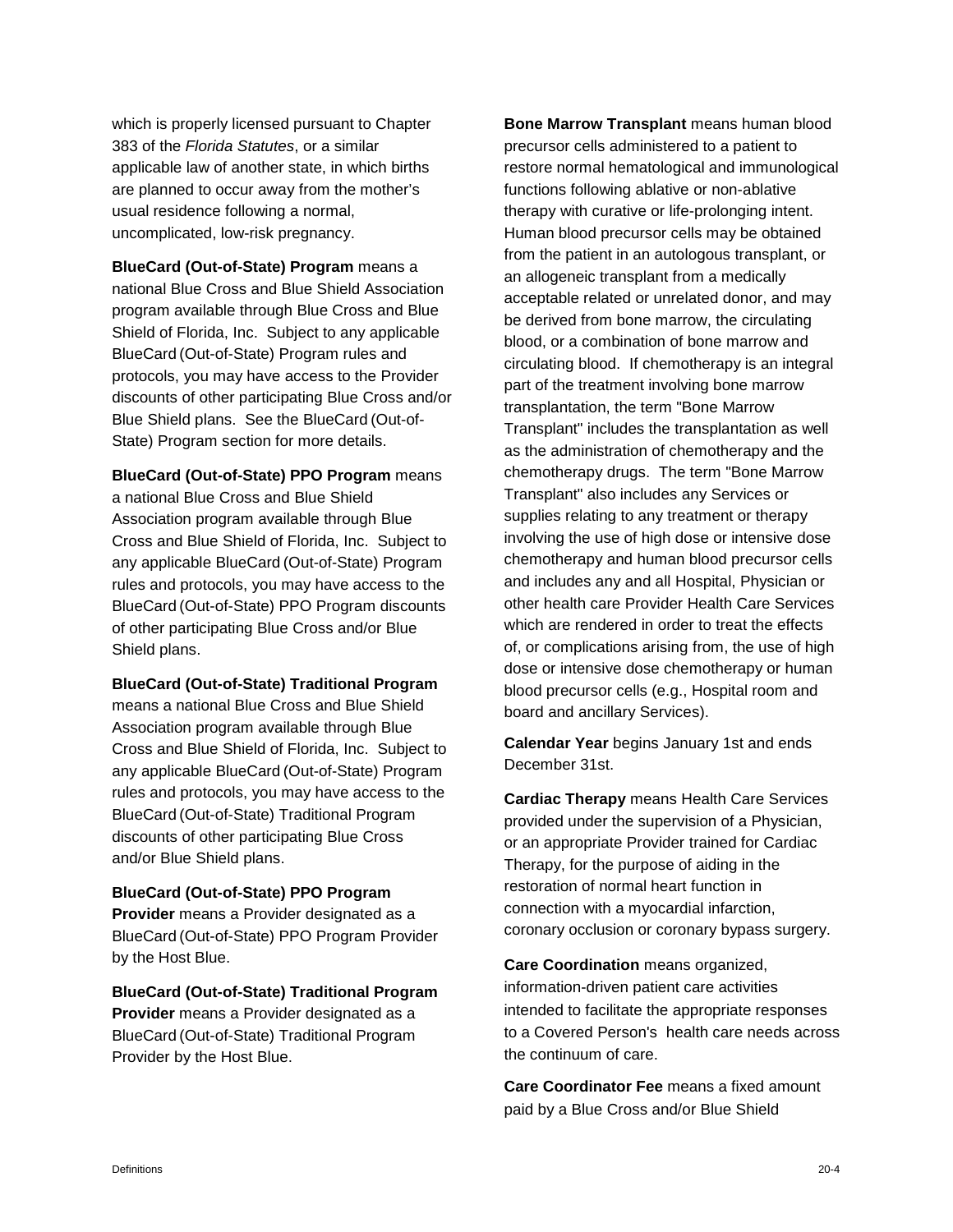Licensee to Providers periodically for Care Coordination under a Value-Based Program.

**Certified Nurse Midwife** means a person who is licensed pursuant to Chapter 464 of the *Florida Statutes*, or a similar applicable law of another state, as an advanced nurse practitioner and who is certified to practice midwifery by the American College of Nurse Midwives.

**Certified Registered Nurse Anesthetist**

means a person who is a properly licensed nurse who is a certified advanced registered nurse practitioner within the nurse anesthetist category pursuant to Chapter 464 of the *Florida Statutes*, or a similar applicable law of another state.

**Claim Involving Urgent Care** means any request or application for coverage or benefits for medical care or treatment that has not yet been provided to you with respect to which the application of time periods for making nonurgent care benefit determinations: (1) could seriously jeopardize your life or health or your ability to regain maximum function; or (2) in the opinion of a Physician with knowledge of your Condition, would subject you to severe pain that cannot be adequately managed without the proposed Services being rendered.

**Coinsurance** means your share of health care expenses for Covered Services. After your Deductible requirement is met, a percentage of the Allowed Amount will be paid for Covered Services, as listed in the Schedule of Benefits. The percentage you are responsible for is your Coinsurance.

**Concurrent Care Decision** means a decision by us to deny, reduce, or terminate coverage, benefits, or payment (in whole or in part) with respect to a course of treatment to be provided over a period of time, or a specific number of treatments, if we had previously approved or authorized in writing coverage, benefits, or payment for that course of treatment or number of treatments.

As defined herein, a Concurrent Care Decision shall not include any decision to deny, reduce, or terminate coverage, benefits, or payment under the personal case management Program as described in the "Blueprint For Health Programs" section of this Benefit Booklet.

**Condition** means a disease, illness, ailment, injury, or pregnancy.

**Convenient Care Center** means a properly licensed ambulatory center that: 1) treats a limited number of common, low-intensity illnesses when ready access to the patient's primary physician is not possible; 2) shares clinical information about the treatment with the patient's primary physician; 3) is usually housed in a retail business; and 4) is staffed by at least one master's level nurse (ARNP) who operates under a set of clinical protocols that strictly circumscribe the conditions the ARNP can treat. Although no physician is present at the Convenient Care Center, medical oversight is based on a written collaborative agreement between a supervising physician and the ARNP.

**Copayment** means the dollar amount established solely by BCBSF which is required to be paid to a health care Provider by you at the time certain Covered Services are rendered by that Provider.

**Cost Share** means the dollar or percentage amount established solely by us, which must be paid to a health care Provider by you at the time Covered Services are rendered by that Provider. Cost Share may include, but is not limited to Coinsurance, Copayment, Deductible and/or Per Admission Deductible (PAD) amounts. Applicable Cost Share amounts are identified in your Schedule of Benefits.

**Covered Dependent** means an Eligible Dependent who meets and continues to meet all applicable eligibility requirements and who is enrolled, and actually covered, under the Group Health Plan other than as a Covered Plan Participant (See the "Eligibility Requirements for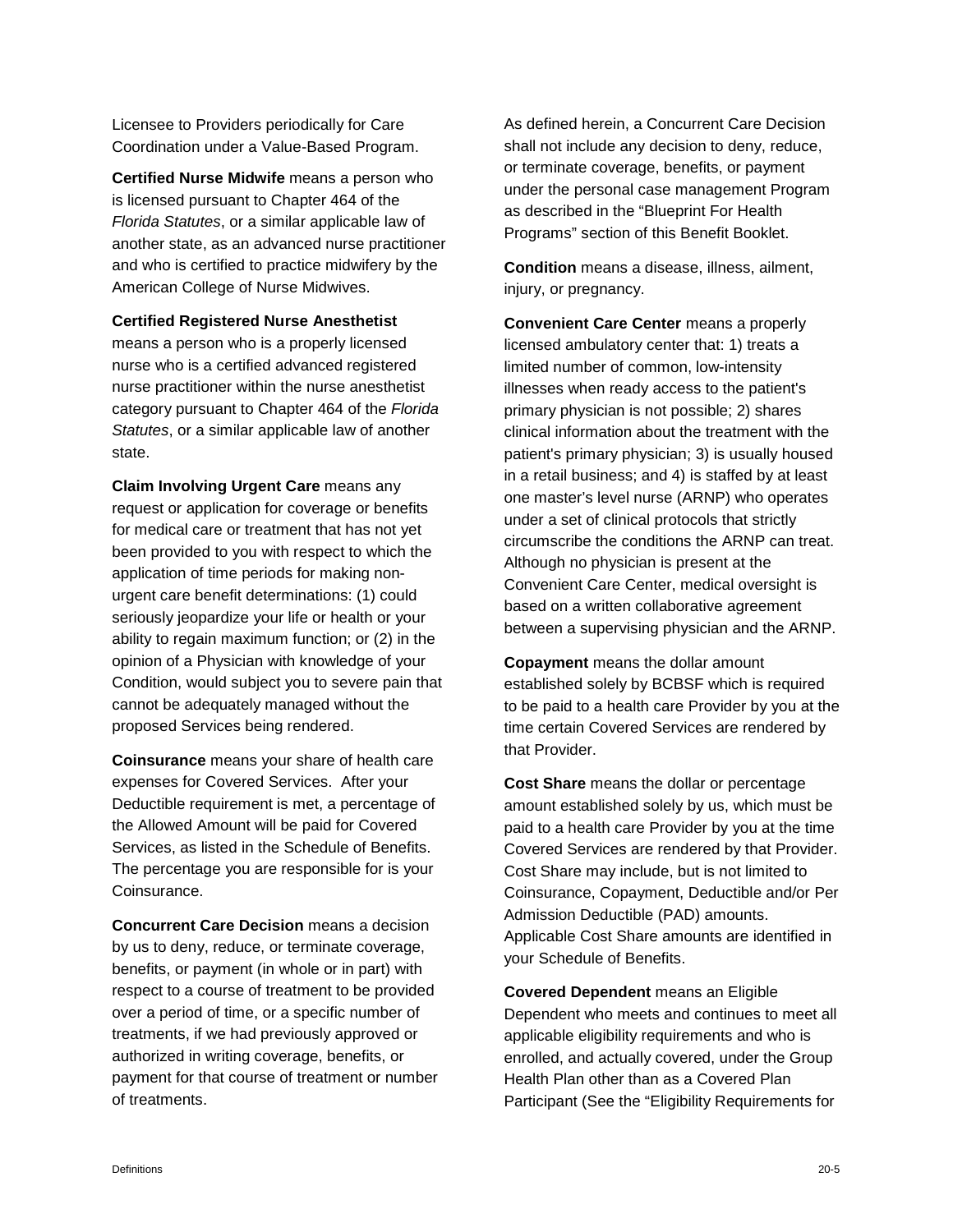Dependent(s)" subsection of the "Eligibility for Coverage" section).

**Covered Person** means a Covered Plan Participant or a Covered Dependent.

**Covered Plan Participant** means an Eligible Employee or other individual who meets and continues to meet all applicable eligibility requirements and who is enrolled, and actually covered, under this Benefit Booklet other than as a Covered Dependent.

**Covered Services** means those Health Care Services which meet the criteria listed in the "What Is Covered?" section.

**Custodial or Custodial Care** means care that serves to assist an individual in the activities of daily living, such as assistance in walking, getting in and out of bed, bathing, dressing, feeding, and using the toilet, preparation of special diets, and supervision of medication that usually can be self-administered. Custodial Care essentially is personal care that does not require the continuing attention of trained medical or paramedical personnel. In determining whether a person is receiving Custodial Care, consideration is given to the frequency, intensity and level of care and medical supervision required and furnished. A determination that care received is Custodial is not based on the patient's diagnosis, type of Condition, degree of functional limitation, or rehabilitation potential.

**Deductible** means the amount of charges, up to the Allowed Amount, for Covered Services that are your responsibility. The term, Deductible, does not include any amounts you are responsible for in excess of the Allowed Amount, or any Coinsurance/Copay amounts, if applicable.

**Detoxification** means a process whereby an alcohol or drug intoxicated, or alcohol or drug dependent, individual is assisted through the period of time necessary to eliminate, by

metabolic or other means, the intoxicating alcohol or drug, alcohol or drug dependent factors or alcohol in combination with drugs as determined by a licensed Physician or Psychologist, while keeping the physiological risk to the individual at a minimum.

**Diabetes Educator** means a person who is properly certified pursuant to Florida law, or a similar applicable law of another state, to supervise diabetes outpatient self-management training and educational services.

**Dialysis Center** means an outpatient facility certified by the Centers for Medicare and Medicaid Services (CMMS) and the Florida Agency for Health Care Administration (or a similar regulatory agency of another state) to provide hemodialysis and peritoneal dialysis services and support.

**Dietitian** means a person who is properly licensed pursuant to Florida law or a similar applicable law of another state to provide nutrition counseling for diabetes outpatient selfmanagement services.

**Down syndrome** means a chromosomal disorder caused by an error in cell division which results in the presence of an extra whole or partial copy of chromosome 21.

**Durable Medical Equipment** means equipment furnished by a supplier or a Home Health Agency that: 1) can withstand repeated use; 2) is primarily and customarily used to serve a medical purpose; 3) not for comfort or convenience; 4) generally is not useful to an individual in the absence of a Condition; and 5) is appropriate for use in the home.

**Durable Medical Equipment Provider** means a person or entity that is properly licensed, if applicable, under Florida law (or a similar applicable law of another state) to provide home medical equipment, oxygen therapy services, or dialysis supplies in the patient's home under a Physician's prescription.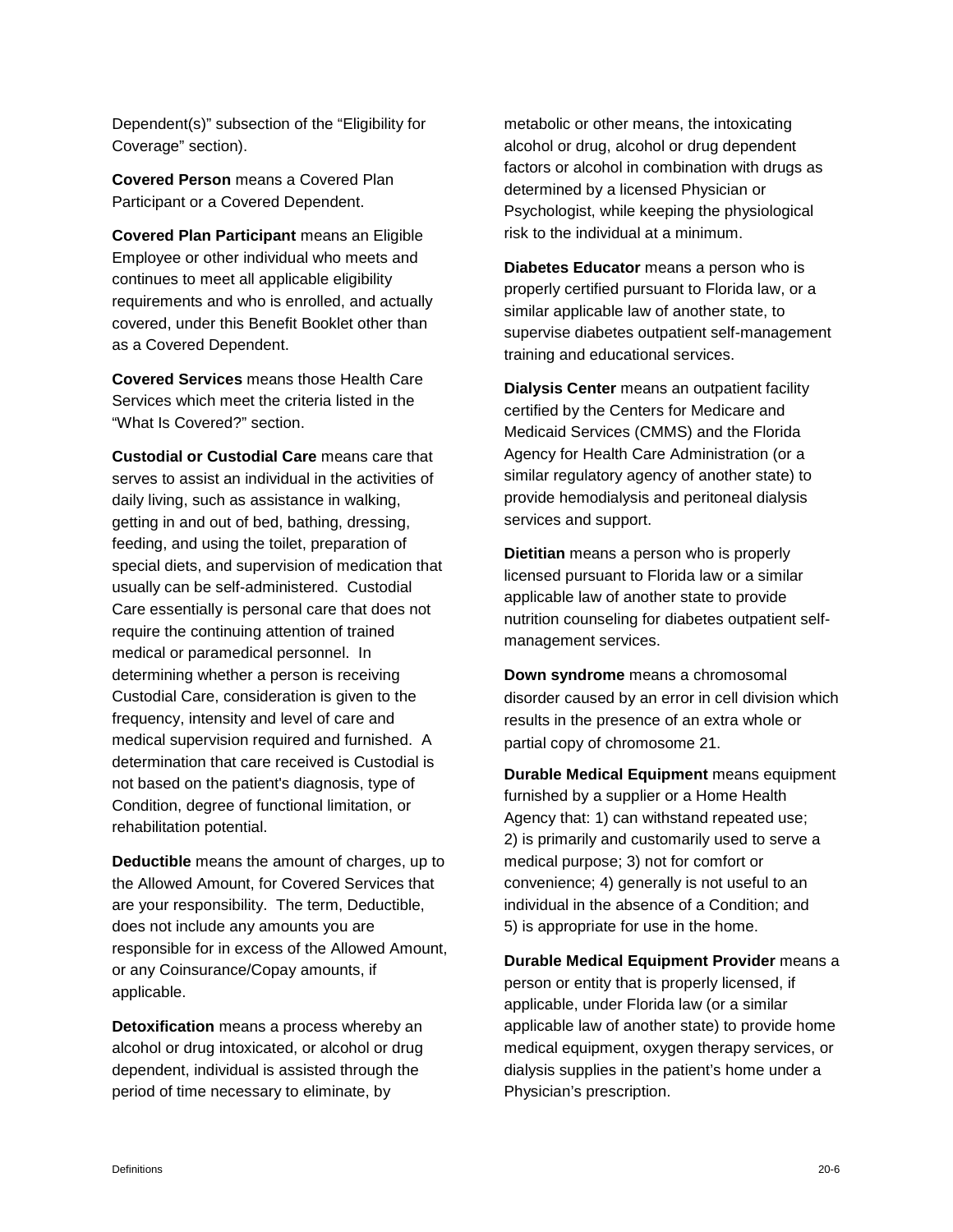**Effective Date** means, with respect to individuals covered under this Benefit Booklet, 12:01 a.m. on the date City of Gainesville specifies that the coverage will commence as further described in the "Enrollment and Effective Date of Coverage" section of this Benefit Booklet.

**Eligible Dependent** means an individual who meets and continues to meet all of the eligibility requirements described in the Eligibility Requirements for Dependent(s) subsection of the *Eligibility for Coverage* section in this Benefit Booklet, and is eligible to enroll as a Covered Dependent.

**Eligible Employee** means an individual who meets and continues to meet all of the eligibility requirements described in the Eligibility Requirements for Covered Plan Participant subsection of the Eligibility for Coverage section in the Benefit Booklet and is eligible to enroll as a Covered Plan Participant. Any individual who is an Eligible Employee is not a Covered Plan Participant until such individual has actually enrolled with, and been accepted for coverage as a Covered Plan Participant by City of Gainesville.

**Emergency Medical Condition** means a medical or psychiatric Condition or an injury manifesting itself by acute symptoms of sufficient severity (including severe pain) such that a prudent layperson, who possesses an average knowledge of health and medicine, could reasonably expect the absence of immediate medical attention to result in a condition described in clause (i), (ii), or (iii) of Section 1867(e)(1)(A) of the Social Security Act.

**Emergency Services** means, with respect to an Emergency Medical Condition:

1. a medical screening examination (as required under Section 1867 of the Social Security Act) that is within the capability of the emergency department of a Hospital, including ancillary Services routinely

available to the emergency department to evaluate such Emergency Medical Condition; and

2. within the capabilities of the staff and facilities available at the hospital, such further medical examination and treatment as are required under Section 1867 of such Act to Stabilize the patient.

**Endorsement** means an amendment to the Group Health Plan or this Booklet*.*

**Enrollment Date** means the date of enrollment of the individual under the Group Health Plan or, if earlier, the first day of the Waiting Period of such enrollment.

**Enrollment Forms** means those forms, electronic (where available) or paper, which are used to maintain accurate enrollment files under this Benefit Booklet.

**Experimental or Investigational** means any evaluation, treatment, therapy, or device which involves the application, administration or use, of procedures, techniques, equipment, supplies, products, remedies, vaccines, biological products, drugs, pharmaceuticals, or chemical compounds if, as determined solely by BCBSF or City of Gainesville:

- 1. such evaluation, treatment, therapy, or device cannot be lawfully marketed without approval of the United States Food and Drug Administration or the Florida Department of Health and approval for marketing has not, in fact, been given at the time such is furnished to you; or
- 2. such evaluation, treatment, therapy, or device is provided pursuant to a written protocol which describes as among its objectives the following: determinations of safety, efficacy, or efficacy in comparison to the standard evaluation, treatment, therapy, or device; or
- 3. such evaluation, treatment, therapy, or device is delivered or should be delivered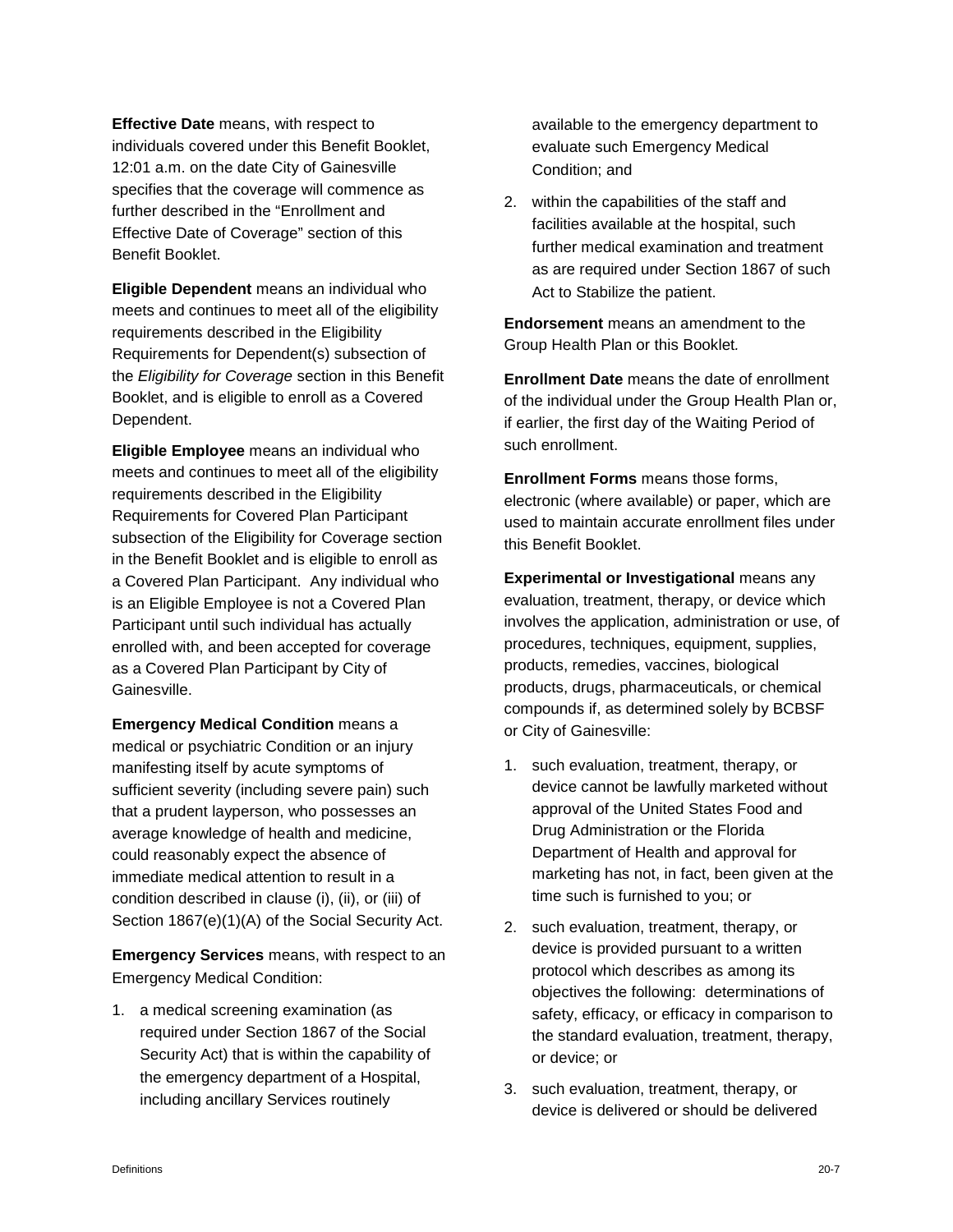subject to the approval and supervision of an institutional review board or other entity as required and defined by federal regulations; or

- 4. credible scientific evidence shows that such evaluation, treatment, therapy, or device is the subject of an ongoing Phase I or II clinical investigation, or the experimental or research arm of a Phase III clinical investigation, or under study to determine: maximum tolerated dosage(s), toxicity, safety, efficacy, or efficacy as compared with the standard means for treatment or diagnosis of the Condition in question; or
- 5. credible scientific evidence shows that the consensus of opinion among experts is that further studies, research, or clinical investigations are necessary to determine: maximum tolerated dosage(s), toxicity, safety, efficacy, or efficacy as compared with the standard means for treatment or diagnosis of the Condition in question; or
- 6. credible scientific evidence shows that such evaluation, treatment, therapy, or device has not been proven safe and effective for treatment of the Condition in question, as evidenced in the most recently published Medical Literature in the United States, Canada, or Great Britain, using generally accepted scientific, medical, or public health methodologies or statistical practices; or
- 7. there is no consensus among practicing Physicians that the treatment, therapy, or device is safe and effective for the Condition in question; or
- 8. such evaluation, treatment, therapy, or device is not the standard treatment, therapy, or device utilized by practicing Physicians in treating other patients with the same or similar Condition.

"Credible scientific evidence" shall mean (as determined by BCBSF or City of Gainesville):

- 1. records maintained by Physicians or Hospitals rendering care or treatment to you or other patients with the same or similar Condition;
- 2. reports, articles, or written assessments in authoritative medical and scientific literature published in the United States, Canada, or Great Britain;
- 3. published reports, articles, or other literature of the United States Department of Health and Human Services or the United States Public Health Service, including any of the National Institutes of Health, or the United States Office of Technology Assessment;
- 4. the written protocol or protocols relied upon by the treating Physician or institution or the protocols of another Physician or institution studying substantially the same evaluation, treatment, therapy, or device;
- 5. the written informed consent used by the treating Physician or institution or by another Physician or institution studying substantially the same evaluation, treatment, therapy, or device; or
- 6. the records (including any reports) of any institutional review board of any institution which has reviewed the evaluation, treatment, therapy, or device for the Condition in question.

**Note: Health Care Services which are determined by BCBSF or City of Gainesville to be Experimental or Investigational are excluded (see the "What Is Not Covered?" section). In determining whether a Health Care Service is Experimental or Investigational, BCBSF or City of Gainesville may also rely on the predominant opinion among experts, as expressed in the published authoritative literature, that usage of a particular evaluation, treatment, therapy, or device should be substantially confined to research settings or that further studies are necessary in order to define safety, toxicity,**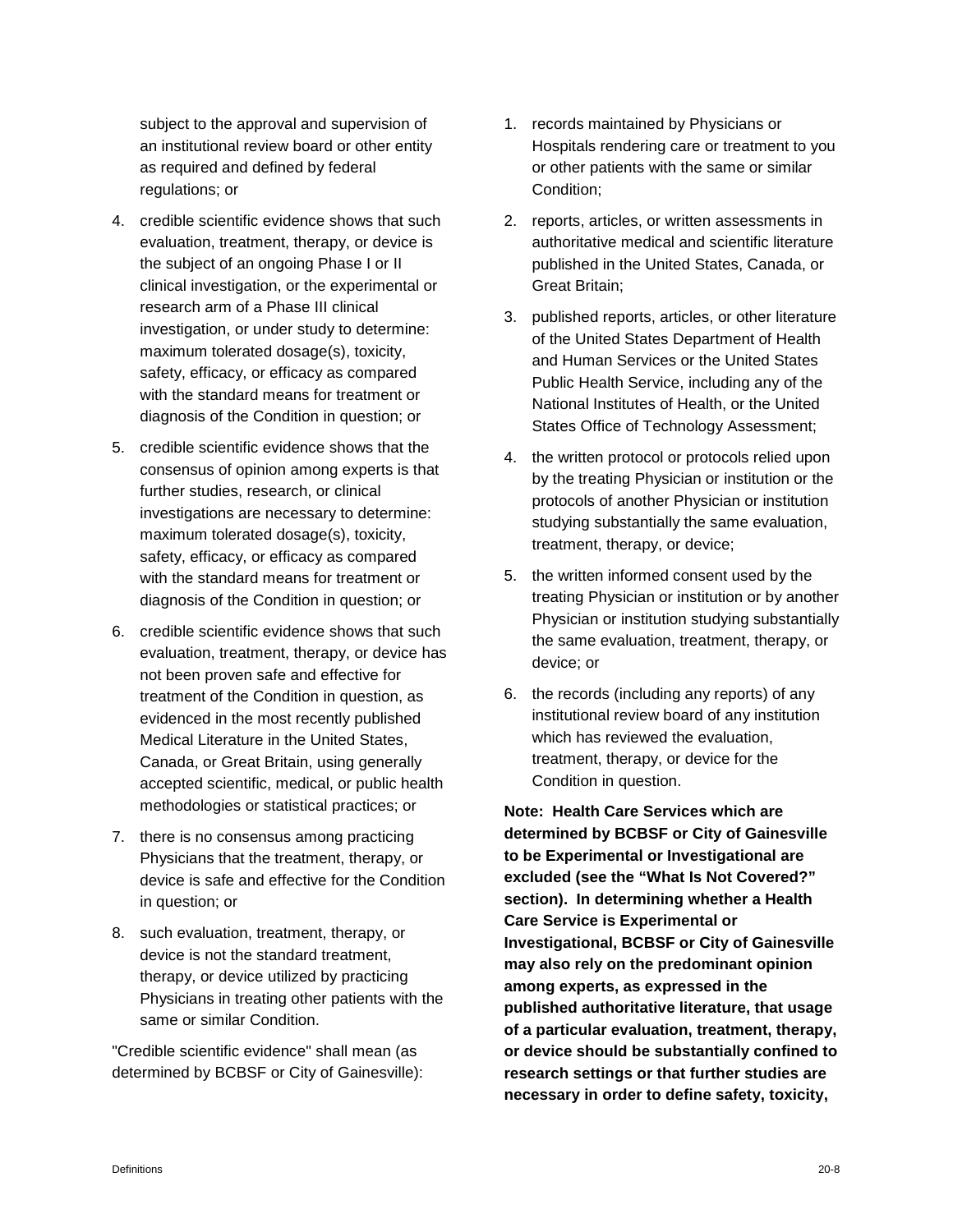#### **effectiveness, or effectiveness compared with standard alternatives.**

**FDA** means the United States Food and Drug Administration.

**Foster Child** means a person who is placed in your residence and care under the Foster Care Program by the Florida Department of Health & Rehabilitative Services in compliance with *Florida Statutes* or by a similar regulatory agency of another state in compliance with that state's applicable laws.

**Gamete Intrafallopian Transfer (GIFT***)* means the direct transfer of a mixture of sperm and eggs into the fallopian tube by a qualified health care provider. Fertilization takes place inside the tube.

**Generally Accepted Standards of Medical** 

**Practice** means standards that are based on credible scientific evidence published in peerreviewed medical literature generally recognized by the relevant medical community, Physician Specialty Society recommendations, and the views of Physicians practicing in relevant clinical areas and any other relevant factors.

**Group** means the employer, labor union, trust, association, partnership, or corporation, department, other organization or entity through which coverage and benefits under this Benefit Booklet are made available to you, and through which you and your Covered Dependents become entitled to coverage and benefits for the Covered Services described herein.

**Group Health Plan or Group Plan** means the plan established and maintained by City of Gainesville for the provision of health care coverage and benefits to the individuals covered under this Benefit Booklet.

**Health Care Services or Services** includes treatments, therapies, devices, procedures, techniques, equipment, supplies, products, remedies, vaccines, biological products, drugs, pharmaceuticals, chemical compounds, and

other services rendered or supplied, by or at the direction of, Providers.

**Home Health Agency** means a properly licensed agency or organization which provides health services in the home pursuant to Chapter 400 of the *Florida Statutes*, or a similar applicable law of another state.

#### **Home Health Care or Home Health Care**

**Services** means Physician-directed professional, technical and related medical and personal care Services provided on an intermittent or part-time basis directly by (or indirectly through) a Home Health Agency in your home or residence. For purposes of this definition, a Hospital, Skilled Nursing Facility, nursing home or other facility will not be considered an individual's home or residence.

**Hospice** means a public agency or private organization which is duly licensed by the State of Florida under applicable law, or a similar applicable law of another state, to provide hospice services. In addition, such licensed entity must be principally engaged in providing pain relief, symptom management, and supportive services to terminally ill persons and their families.

**Hospital** means a facility properly licensed pursuant to Chapter 395 of the *Florida Statutes*, or a similar applicable law of another state, that: offers services which are more intensive than those required for room, board, personal services and general nursing care; offers facilities and beds for use beyond 24 hours; and regularly makes available at least clinical laboratory services, diagnostic x-ray services and treatment facilities for surgery or obstetrical care or other definitive medical treatment of similar extent.

The term Hospital does not include: an Ambulatory Surgical Center; a Skilled Nursing Facility; a stand-alone Birthing Center; a Psychiatric Facility; a Substance Abuse Facility; a convalescent, rest or nursing home; or a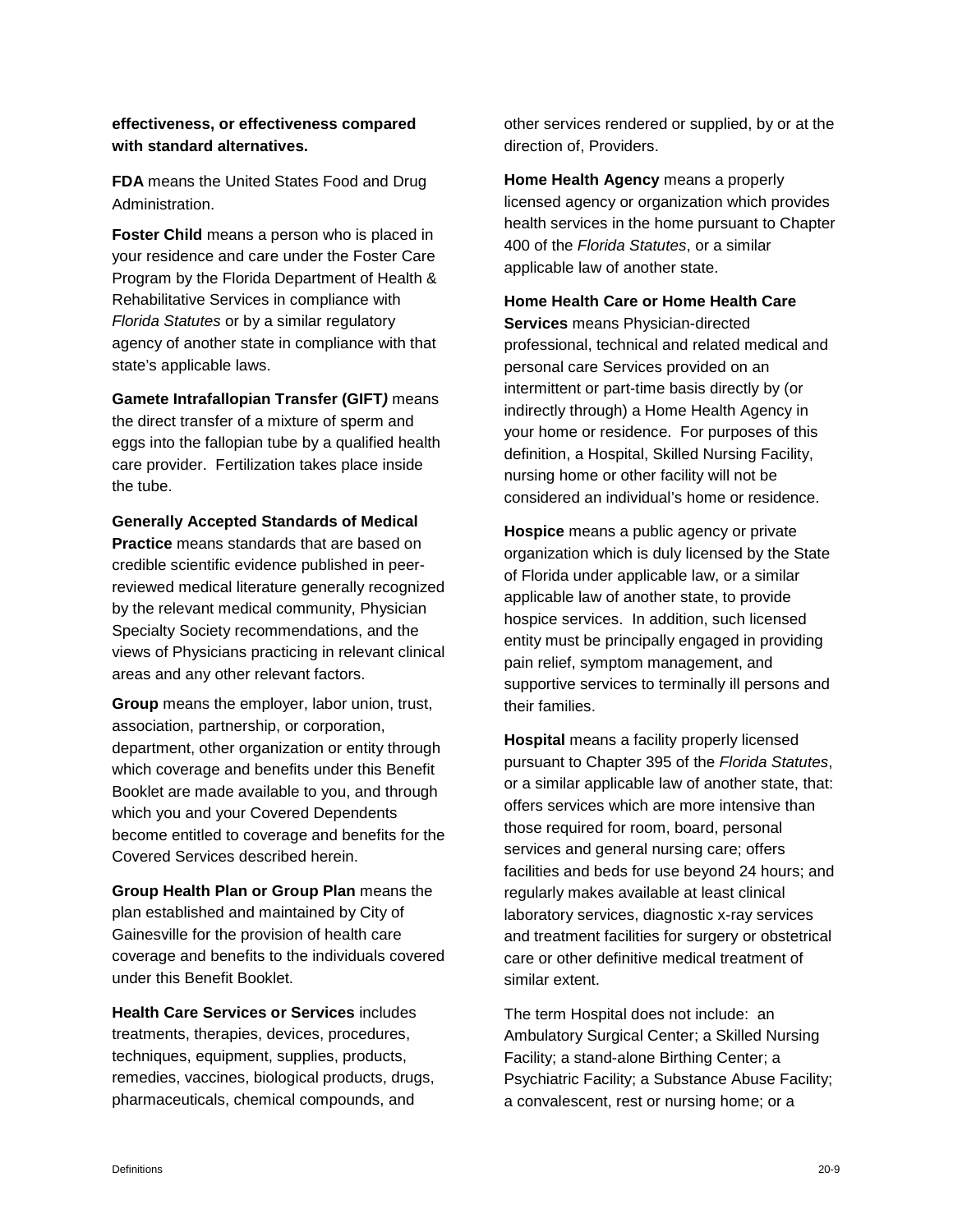facility which primarily provides Custodial, educational, or Rehabilitative Therapies.

**Note: If services specifically for the treatment of a physical disability are provided in a licensed Hospital which is accredited by the Joint Commission on the Accreditation of Health Care Organizations, the American Osteopathic Association, or the Commission on the Accreditation of Rehabilitative Facilities, payment for these services will not be denied solely because such Hospital lacks major surgical facilities and is primarily of a rehabilitative nature. Recognition of these facilities does not expand the scope of Covered Services. It only expands the setting where Covered Services can be performed for coverage purposes.**

**Identification (ID) Card** means the card(s) issued to Covered Plan Participants under the BlueOptions Group Health Plan. The card is not transferable to another person. Possession of such card in no way guarantees that a particular individual is eligible for, or covered under, this Benefit Booklet.

**Independent Clinical Laboratory** means a laboratory properly licensed pursuant to Chapter 483 of the *Florida Statutes*, or a similar applicable law of another state, where examinations are performed on materials or specimens taken from the human body to provide information or materials used in the diagnosis, prevention, or treatment of a Condition.

**Independent Diagnostic Testing Facility** means a facility, independent of a Hospital or Physician's office, which is a fixed location, a mobile entity, or an individual non-Physician practitioner where diagnostic tests are performed by a licensed Physician or by licensed, certified non-Physician personnel under appropriate Physician supervision. An Independent Diagnostic Testing Facility must be appropriately registered with the Agency for

Health Care Administration and must comply with all applicable Florida law or laws of the State in which it operates. Further, such an entity must meet BCBSF's criteria for eligibility as an Independent Diagnostic Testing Facility.

**In-Network** means, when used in reference to Covered Services, the level of benefits payable to an In-Network Provider as designated on the Schedule of Benefits under the heading "In-Network". Otherwise, In-Network means, when used in reference to a Provider, that, at the time Covered Services are rendered, the Provider is an In-Network Provider under the terms of this Booklet.

**In-Network Provider** means any health care Provider who, at the time Covered Services were rendered to you, was under contract with BCBSF to participate in BCBSF's NetworkBlue and included in the panel of providers designated by BCBSF as "In-Network" for your specific plan. (Please refer to your *Schedule of Benefits*). For payment purposes under this Benefit Booklet only, the term In-Network Provider also refers, when applicable, to any health care Provider located outside the state of Florida who or which, at the time Health Care Services were rendered to you, participated as a BlueCard (Out-of-State) PPO Program Provider under the Blue Cross Blue Shield Association's BlueCard (Out-of-State) Program.

**Intensive Outpatient Treatment** means treatment in which an individual receives at least 3 clinical hours of institutional care per day (24 hour period) for at least 3 days a week and returns home or is not treated as an inpatient during the remainder of that 24-hour period. A Hospital shall not be considered a "home" for purposes of this definition.

**In Vitro Fertilization (IVF***)* means a process in which an egg and sperm are combined in a laboratory dish to facilitate fertilization. If fertilized, the resulting embryo is transferred to the woman's uterus.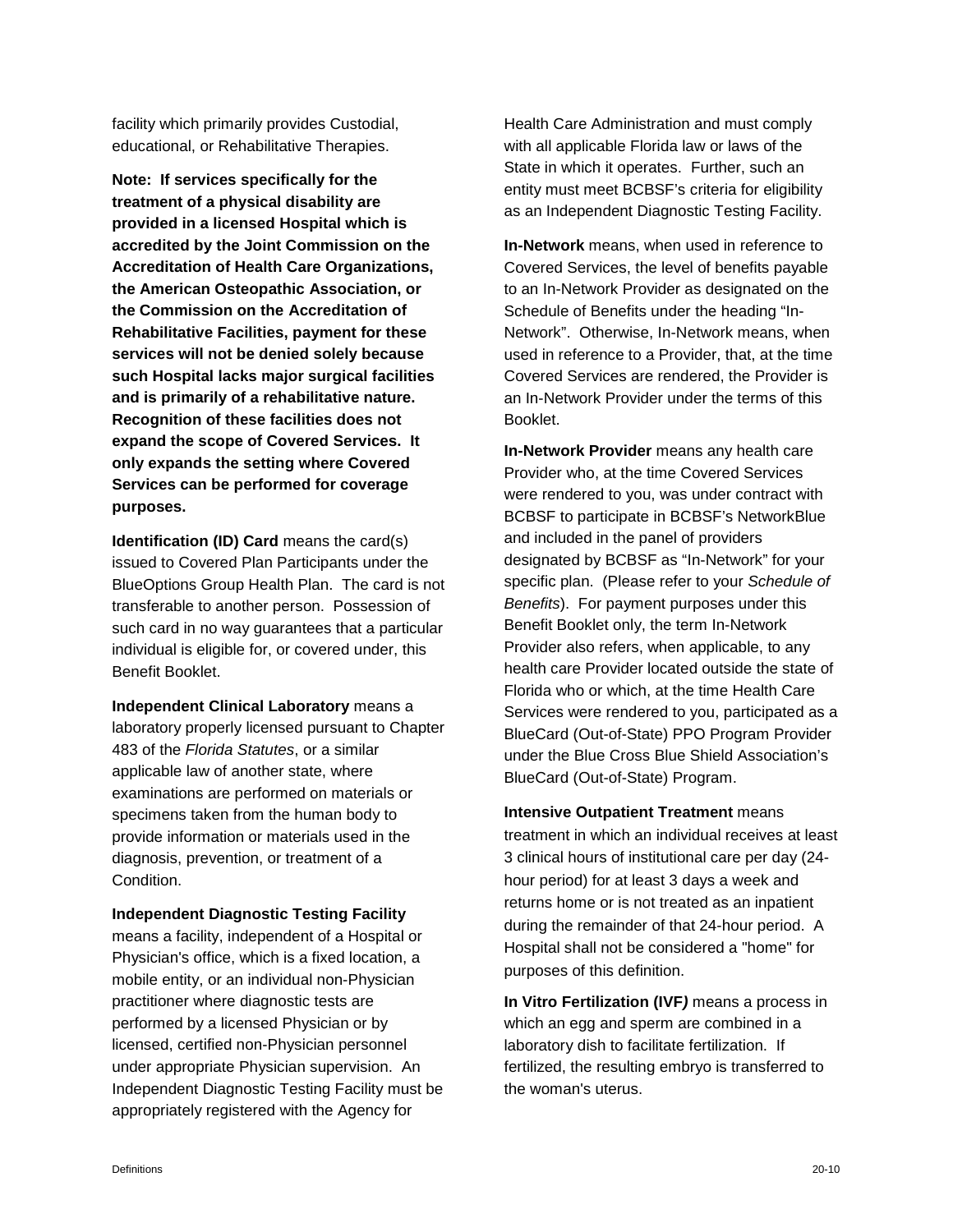**Licensed Practical Nurse** means a person properly licensed to practice practical nursing pursuant to Chapter 464 of the *Florida Statues*, or a similar applicable law of another state.

**Massage Therapist** means a person properly licensed to practice Massage, pursuant to Chapter 480 of the *Florida Statutes*, or a similar applicable law of another state.

**Massage or Massage Therapy** means the manipulation of superficial tissues of the human body using the hand, foot, arm, or elbow. For purposes of this Benefit Booklet, the term Massage or Massage Therapy does not include the application or use of the following or similar techniques or items for the purpose of aiding in the manipulation of superficial tissues: hot or cold packs; hydrotherapy; colonic irrigation; thermal therapy; chemical or herbal preparations; paraffin baths; infrared light; ultraviolet light; Hubbard tank; or contrast baths.

**Mastectomy** means the removal of all or part of the breast for Medically Necessary reasons as determined by a Physician.

**Medical Literature** means scientific studies published in a United States peer-reviewed national professional journal.

**Medically Necessary** or **Medical Necessity** means that, with respect to a Health Care Service, a Provider, exercising prudent clinical judgment, provided, or is proposing or recommending to provide the Health Care Service to you for the purpose of preventing, evaluating, diagnosing or treating an illness, injury, disease or its symptoms, and that the Health Care Service was/is:

- 1. in accordance with Generally Accepted Standards of Medical Practice;
- 2. clinically appropriate, in terms of type, frequency, extent, site of Service, duration, and considered effective for your illness, injury, or disease or symptoms;
- 3. not primarily for your convenience, your family's convenience, your caregiver's convenience or that of your Physician or other health care Provider, and
- 4. not more costly than the same or similar Service provided by a different Provider, by way of a different method of administration, an alternative location (e.g., office vs. inpatient), and/or an alternative Service or sequence of Services at least as likely to produce equivalent therapeutic or diagnostic results as to the diagnosis or treatment of your illness, injury, disease or symptoms.

When determining whether a Service is not more costly than the same or similar Service as referenced above, we may, but are not required to, take into consideration various factors including, but not limited to, the following:

- a. the Allowed Amount for Service at the location for the delivery of the Service versus an alternate setting;
- b. the amount we have to pay to the proposed particular Provider versus the Allowed Amount for a Service by another Provider including Providers of the same and/or different licensure and/or specialty; and/or,
- c. an analysis of the therapeutic and/or diagnostic outcomes of an alternate treatment versus the recommended or performed procedure including a comparison to no treatment. Any such analysis may include the short and/or long-term health outcomes of the recommended or performed treatment versus alternate treatments including an analysis of such outcomes as the ability of the proposed procedure to treat comorbidities, time to disease recurrence, the likelihood of additional Services in the future, etc.

**Note**: The distance you have to travel to receive a Health Care Service, time off from work,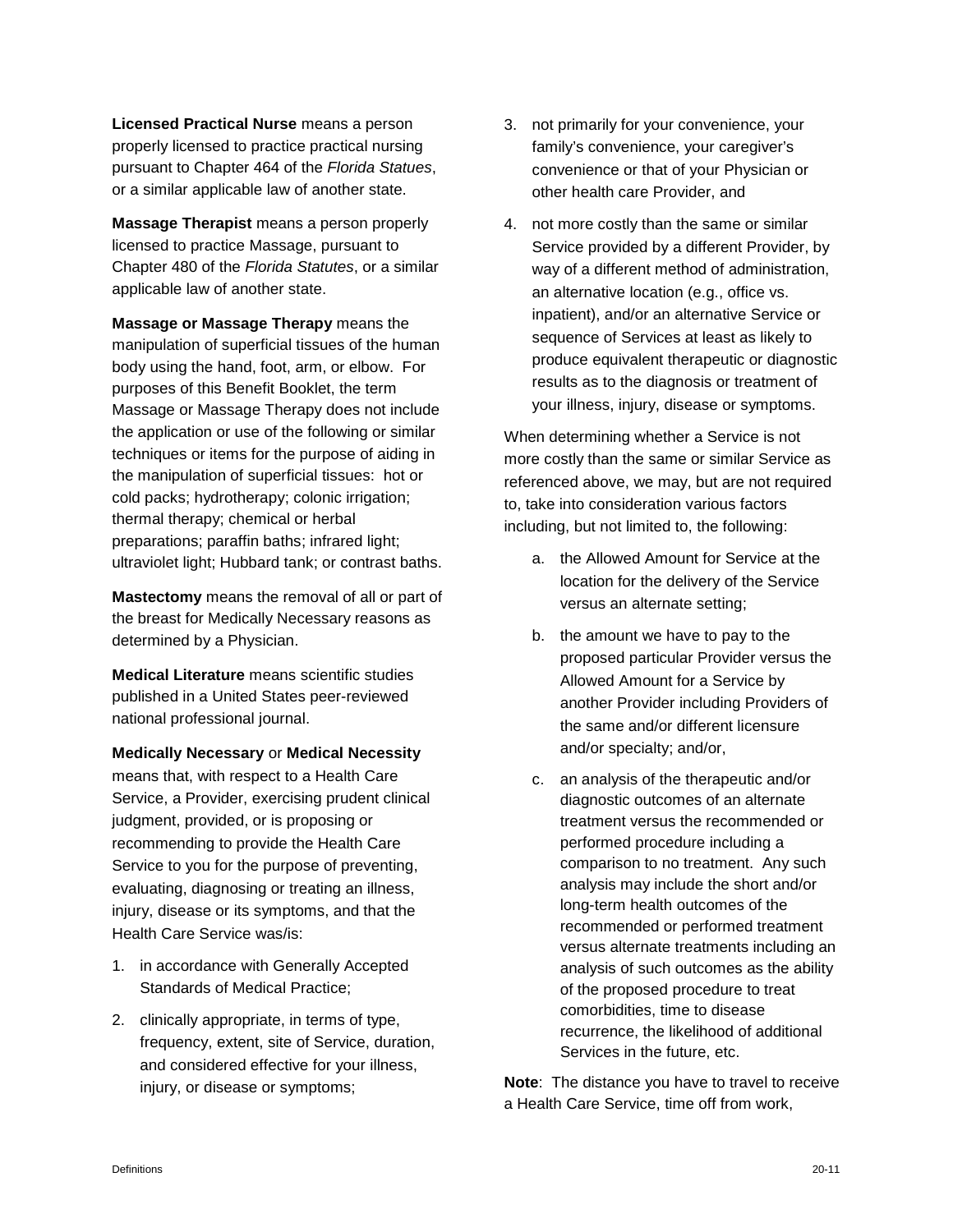overall recovery time, etc. are not factors that we are required to consider when evaluating whether or not a Health Care Service is not more costly than an alternative Service or sequence of Services.

Reviews we perform of Medical Necessity may be based on comparative effectiveness research, where available, or on evidence showing lack of superiority of a particular Service or lack of difference in outcomes with respect to a particular Service. In performing Medical Necessity reviews, we may take into consideration and use cost data which may be proprietary.

It is important to remember that any review of Medical Necessity by us is solely for the purpose of determining coverage or benefits under this Booklet and not for the purpose of recommending or providing medical care. In this respect, we may review specific medical facts or information pertaining to you. Any such review, however, is strictly for the purpose of determining, among other things, whether a Service provided or proposed meets the definition of Medical Necessity in this Booklet as determined by us. In applying the definition of Medical Necessity in this Booklet, we may apply our coverage and payment guidelines then in effect. You are free to obtain a Service even if we deny coverage because the Service is not Medically Necessary; however, you will be solely responsible for paying for the Service.

**Medicare** means the federal health insurance provided under Title XVIII of the Social Security Act and all amendments thereto.

**Medication Guide** for the purpose of this Benefit Booklet means the guide then in effect issued by us where you may find information about Specialty Drugs, Prescription Drugs that require prior coverage authorization and Self-Administered Prescription Drugs that may be covered under this plan.

**Note:** The Medication Guide is subject to change at any time. Please refer to our website at [www.floridablue.com](http://www.bcbsfl.com/) for the most current guide or you may call the customer service phone number on your Identification Card for current information.

**Mental Health Professional** means a person properly licensed to provide mental health Services, pursuant to Chapter 491 of the *Florida Statutes*, or a similar applicable law of another state. This professional may be a clinical social worker, mental health counselor or marriage and family therapist. A Mental Health Professional does not include members of any religious denomination who provide counseling services.

**Mental and Nervous Disorder** means any disorder listed in the diagnostic categories of the International Classification of Disease (ICD-9 CM or ICD 10 CM), or their equivalents in the most recently published version of the American Psychiatric Association's Diagnostic and Statistical Manual of Mental Disorders, regardless of the underlying cause, or effect, of the disorder.

**Midwife** means a person properly licensed to practice midwifery pursuant to Chapter 467 of the *Florida Statutes,* or a similar applicable law of another state.

**NetworkBlue** means, or refers to, the preferred provider network established and so designated by BCBSF which is available to individuals covered under this Benefit Booklet. Please note that BCBSF's Preferred Patient Care (PPC) preferred provider network is not available to individuals covered under this Benefit Booklet.

**Occupational Therapist** means a person properly licensed to practice Occupational Therapy pursuant to Chapter 468 of the *Florida Statutes*, or a similar applicable law of another state.

**Occupational Therapy** means a treatment that follows an illness or injury and is designed to help a patient learn to use a newly restored or previously impaired function.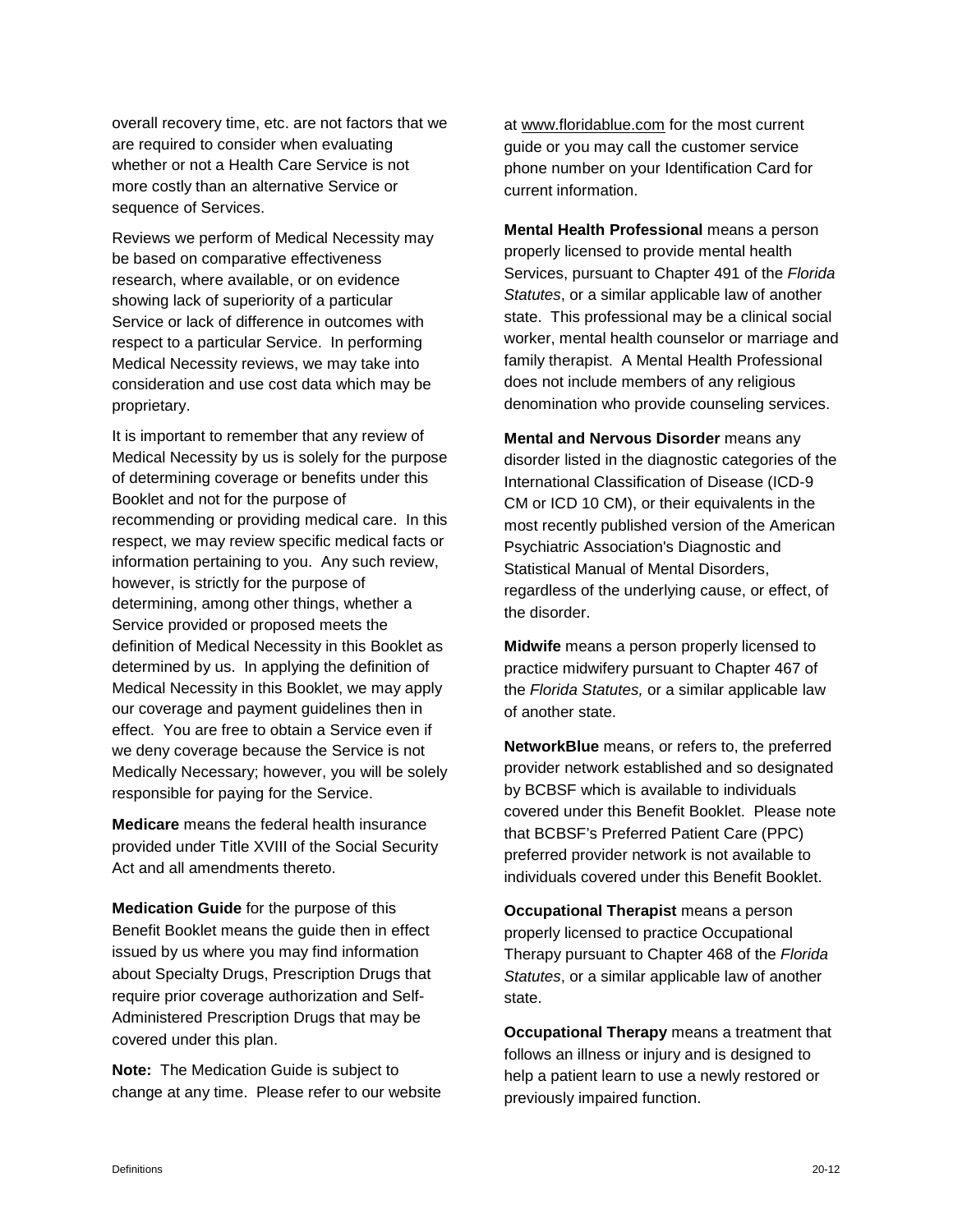**Orthotic Device** means any rigid or semi-rigid device needed to support a weak or deformed body part or restrict or eliminate body movement.

**Out-of-Network** means, when used in reference to Covered Services, the level of benefits payable to an Out-of-Network Provider as designated on the Schedule of Benefits under the heading "Out-of-Network". Otherwise, Outof-Network means, when used in reference to a Provider, that, at the time Covered Services are rendered, the Provider is not an In-Network Provider under the terms of this Booklet.

**Out-of-Network Provider** means a Provider who, at the time Health Care Services were rendered:

- 1. did not have a contract with us to participate in NetworkBlue but was participating in our Traditional Program; or
- 2. did not have a contract with a Host Blue to participate in its local PPO Program for purposes of the BlueCard (Out-of-State) PPO Program but was participating, for purposes of the BlueCard (Out-of-State) Program, as a BlueCard (Out-of-State) Traditional Program Provider; or
- 3. did have a contract to participate in NetworkBlue but was not included in the panel of Providers designated by us to be In-Network for your Plan; or
- 4. did not have a contract with us to participate in NetworkBlue or our Traditional Program; or
- 5. did not have a contract with a Host Blue to participate for purposes of the BlueCard (Out-of-State) Program as a BlueCard (Outof State) Traditional Program Provider.

**Outpatient Rehabilitation Facility** means an entity which renders, through providers properly licensed pursuant to Florida law or the similar law or laws of another state: outpatient physical therapy; outpatient speech therapy; outpatient occupational therapy; outpatient cardiac

rehabilitation therapy; and outpatient Massage for the primary purpose of restoring or improving a bodily function impaired or eliminated by a Condition. Further, such an entity must meet BCBSF's criteria for eligibility as an Outpatient Rehabilitation Facility. The term Outpatient Rehabilitation Facility, as used herein, shall not include any Hospital including a general acute care Hospital, or any separately organized unit of a Hospital, which provides comprehensive medical rehabilitation inpatient services, or rehabilitation outpatient services, including, but not limited to, a Class III "specialty rehabilitation hospital" described in Chapter 59A, *Florida Administrative Code* or the similar law or laws of another state.

**Pain Management** includes, but is not limited to, Services for pain assessment, medication, physical therapy, biofeedback, and/or counseling. Pain rehabilitation programs are programs featuring multidisciplinary Services directed toward helping those with chronic pain to reduce or limit their pain.

**Partial Hospitalization** means treatment in which an individual receives at least 6 clinical hours of institutional care per day (24-hour period) for at least 5 days per week and returns home or is not treated as an inpatient during the remainder of that 24-hour period. A Hospital shall not be considered a "home" for purposes of this definition.

**Physical Therapy** means the treatment of disease or injury by physical or mechanical means as defined in Chapter 486 of the *Florida Statutes* or a similar applicable law of another state. Such therapy may include traction, active or passive exercises, or heat therapy.

**Physical Therapist** means a person properly licensed to practice Physical Therapy pursuant to Chapter 486 of the *Florida Statutes*, or a similar applicable law of another state.

**Physician** means any individual who is properly licensed by the state of Florida, or a similar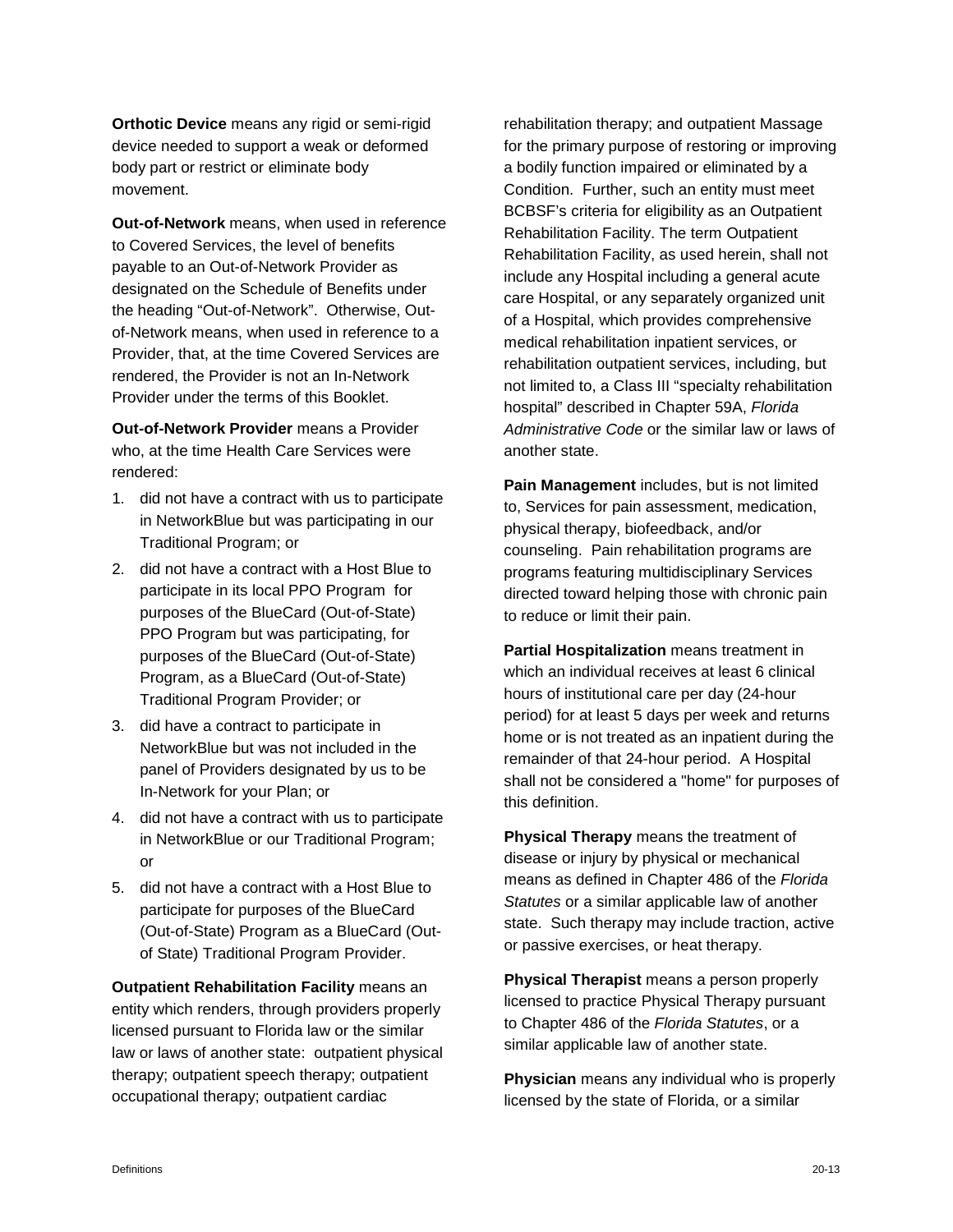applicable law of another state, as a Doctor of Medicine (M.D.), Doctor of Osteopathy (D.O.), Doctor of Podiatry (D.P.M.), Doctor of Chiropractic (D.C.), Doctor of Dental Surgery or Dental Medicine (D.D.S. or D.M.D.), or Doctor of Optometry (O.D.).

**Physician Assistant** means a person properly licensed pursuant to Chapter 458 of the *Florida Statutes*, or a similar applicable law of another state.

**Physician Specialty Society** means a United States medical specialty society that represents diplomates certified by a board recognized by the American Board of Medical Specialties.

**Post-Service Claim** means any paper or electronic request or application for coverage, benefits, or payment for a Service actually provided to you (not just proposed or recommended) that is received by us on a properly completed claim form or electronic format acceptable to us in accordance with the provisions of this section.

**Pre-Service Claim** means any request or application for coverage or benefits for a Service that has not yet been provided to you and with respect to which the terms of the Benefit Booklet condition payment for the Service (in whole or in part) on approval by us of coverage or benefits for the Service before you receive it. A Pre-Service Claim may be a Claim Involving Urgent Care. As defined herein, a Pre-Service Claim shall not include a request for a decision or opinion by us regarding coverage, benefits, or payment for a Service that has not actually been rendered to you if the terms of the Benefit Booklet do not require (or condition payment upon) approval by us of coverage or benefits for the Service before it is received.

**Prescription Drug** means any medicinal substance, remedy, vaccine, biological product, drug, pharmaceutical or chemical compound which can only be dispensed with a Prescription and/or which is required by state law to bear the

following statement or similar statement on the label: "Caution: Federal law prohibits dispensing without a Prescription".

**Preventive Services Guide** means the guide then in effect issued by us that contains a listing of Preventive Health Services covered under your plan. **Note**: The Preventive Services Guide is subject to change Please refer to our website at

[www.FloridaBlue.com/healthresources](http://www.floridablue.com/healthresources) for the most current guide.

**Prosthetist/Orthotist** means a person or entity that is properly licensed, if applicable, under Florida law, or a similar applicable law of another state, to provide services consisting of the design and fabrication of medical devices such as braces, splints, and artificial limbs prescribed by a Physician.

**Prosthetic Device** means a device which replaces all or part of a body part or an internal body organ or replaces all or part of the functions of a permanently inoperative or malfunctioning body part or organ.

**Provider** means any facility, person or entity recognized for payment by BCBSF under this Booklet.

**Provider Incentive** means an additional amount of compensation paid to a health care Provider by a Blue Cross and/or Blue Shield Plan, based on the Provider's compliance with agreed-upon procedural and/or outcome measures for a particular population of covered persons.

**Psychiatric Facility** means a facility properly licensed under Florida law, or a similar applicable law of another state, to provide for the Medically Necessary care and treatment of Mental and Nervous Disorders. For purposes of this Booklet, a psychiatric facility is not a Hospital or a Substance Abuse Facility, as defined herein.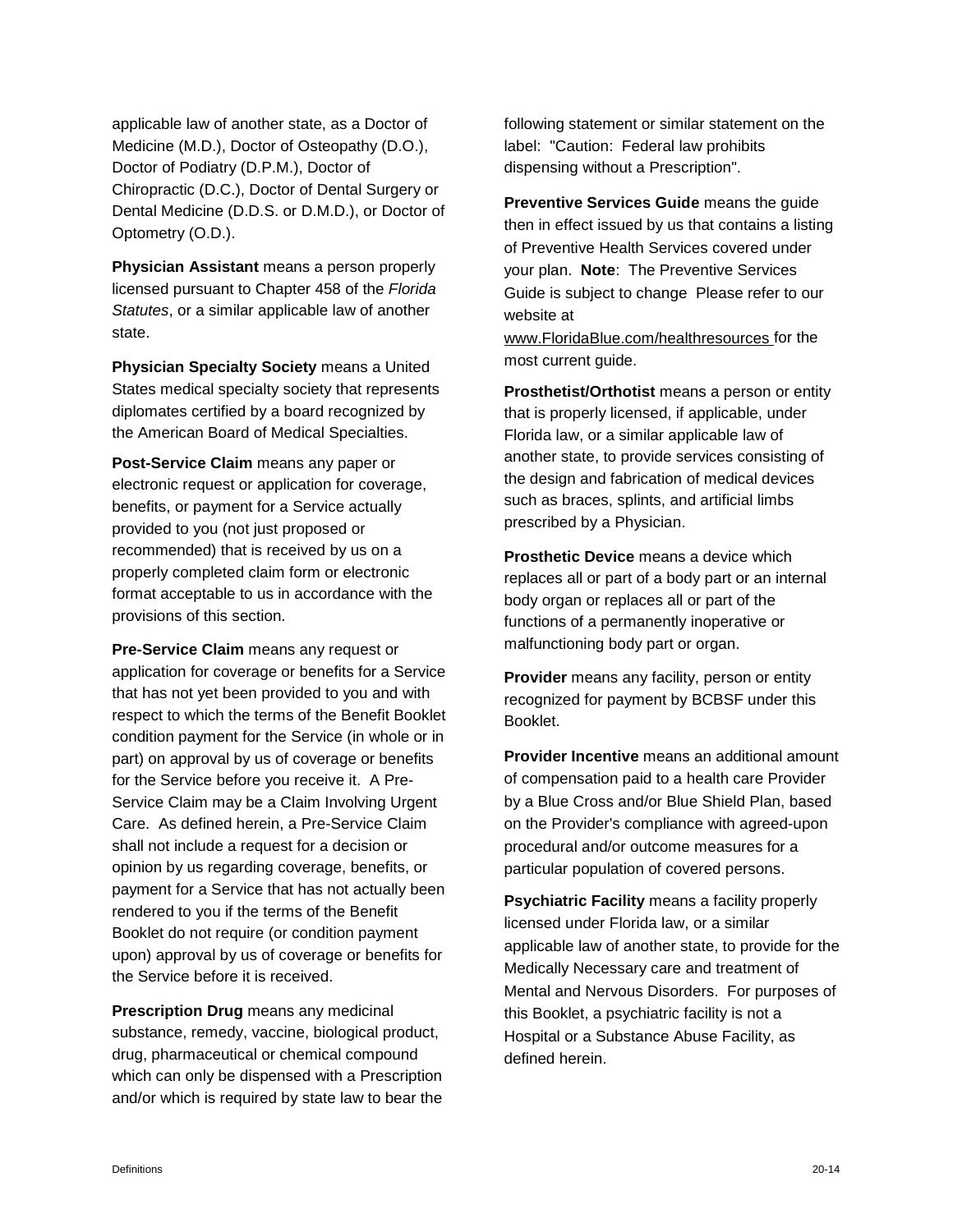**Psychologist** means a person properly licensed to practice psychology pursuant to Chapter 490 of the *Florida Statutes*, or a similar applicable law of another state.

**Registered Nurse** means a person properly licensed to practice professional nursing pursuant to Chapter 464 of the *Florida Statutes*, or a similar applicable law of another state.

**Registered Nurse First Assistant (RNFA***)*  means a person properly licensed to perform surgical first assisting services pursuant to Chapter 464 of the *Florida Statutes* or a similar applicable law of another state.

**Rehabilitation Services** means Services for the purpose of restoring function lost due to illness, injury or surgical procedures including but not limited to cardiac rehabilitation, pulmonary rehabilitation, Occupational Therapy, Speech Therapy, Physical Therapy and Massage Therapy.

**Rehabilitative Therapies** means therapies the primary purpose of which is to restore or improve bodily or mental functions impaired or eliminated by a Condition, and include, but are not limited to, Physical Therapy, Speech Therapy, Pain Management, pulmonary therapy or Cardiac Therapy.

**Residential Treatment Facility** means a facility properly licensed under Florida law or a similar applicable law of another state, to provide care and treatment of Mental and Nervous Disorders and Substance Dependency and meets all of the following requirements:

- Has Mental Health Professionals on-site 24 hours per day and 7 days per week;
- Provides access to necessary medical services 24 hours per day and 7 days per week;
- Provides access to at least weekly sessions with a behavioral health professional fully

licensed for independent practice for individual psychotherapy;

- Has individualized active treatment plan directed toward the alleviation of the impairment that caused the admission;
- Provides a level of skilled intervention consistent with patient risk;
- Is not a wilderness treatment program or any such related or similar program, school and/or education service.

With regard to Substance Dependency treatment, in addition to the above, must meet the following:

- If Detoxification Services are necessary, provides access to necessary on-site medical services 24 hours per day and 7 days per week, which must be actively supervised by an attending physician;
- Ability to assess and recognize withdrawal complications that threaten life or bodily function and to obtain needed Services either on site or externally;
- Is supervised by an on-site Physician 24 hours per day and 7 days per week with evidence of close and frequent observation.

**Residential Treatment Services** means treatment in which an individual is admitted by a Physician overnight to a Hospital, Psychiatric Hospital or Residential Treatment Facility and receives daily face to face treatment by a Mental Health Professional for at least 8 hours per day, each day. The Physician must perform the admission evaluation with documentation and treatment orders within 48 hours and provide evaluations at least weekly with documentation. A multidisciplinary treatment plan must be developed within 3 days of admission and must be updated weekly.

**Self-Administered Prescription Drug** means an FDA-approved Prescription Drug that you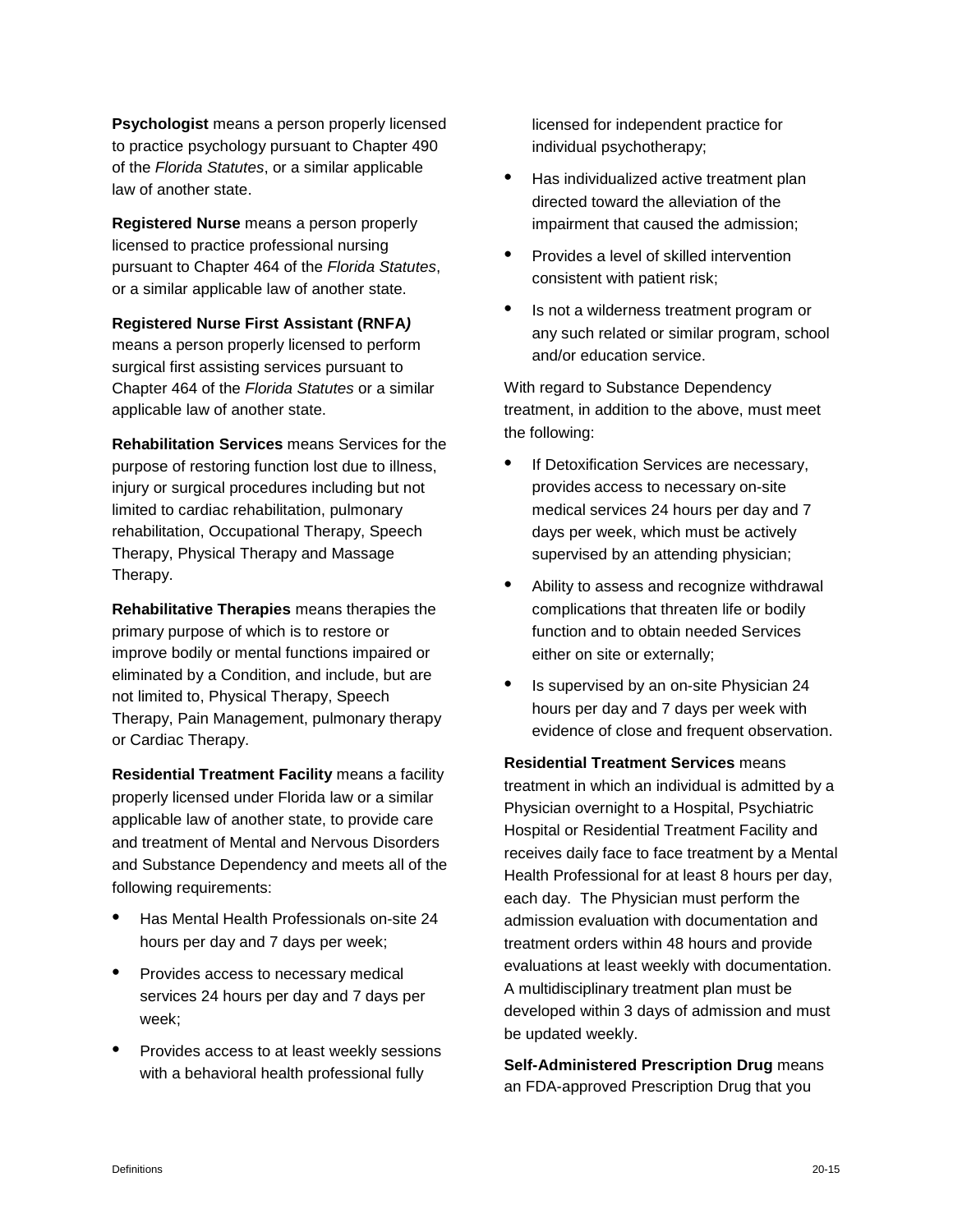may administer to yourself, as recommended by a Physician.

**Skilled Nursing Facility** means an institution or part thereof which meets BCBSF's criteria for eligibility as a Skilled Nursing Facility and which: 1) is licensed as a Skilled Nursing Facility by the state of Florida or a similar applicable law of another state; and 2) is accredited as a Skilled Nursing Facility by the Joint Commission on Accreditation of Healthcare Organizations or recognized as a Skilled Nursing Facility by the Secretary of Health and Human Services of the United States under Medicare, unless such accreditation or recognition requirement has been waived by BCBSF.

**Sound Natural Teeth** means teeth that are whole or properly restored (restoration with amalgams, resin or composite only); are without impairment, periodontal, or other conditions; and are not in need of Services provided for any reason other than an Accidental Dental Injury. Teeth previously restored with a crown, inlay, onlay, or porcelain restoration, or treated with endodontics, are not Sound Natural Teeth.

**Specialty Drug** means an FDA-approved Prescription Drug that has been designated, solely by us, as a Specialty Drug due to special handling, storage, training, distribution requirements and/or management of therapy. Specialty Drugs may be Provider administered or self-administered and are identified with a special symbol in the Medication Guide.

**Specialty Pharmacy** means a Pharmacy that has signed a Participating Pharmacy Provider Agreement with us to provide specific Prescription Drug products, as determined by us. In-Network Specialty Pharmacies are listed in the Medication Guide.

**Speech Therapy** means the treatment of speech and language disorders by a Speech Therapist including language assessment and language restorative therapy services.

**Stabilize** shall have the same meaning with regard to Emergency Services as the term is defined in Section 1867 of the Social Security Act.

**Speech Therapist** means a person properly licensed to practice Speech Therapy pursuant to Chapter 468 of the *Florida Statutes*, or a similar applicable law of another state.

**Standard Reference Compendium** means: 1) the United States Pharmacopoeia Drug Information; 2) the American Medical Association Drug Evaluation; or 3) the American Hospital Formulary Service Hospital Drug Information.

**Substance Abuse Facility** means a facility properly licensed under Florida law, or a similar applicable law of another state, to provide necessary care and treatment for Substance Dependency. For the purposes of this Booklet a Substance Abuse Facility is not a Hospital or a Psychiatric Facility, as defined herein.

**Substance Dependency** means a Condition where a person's alcohol or drug use injures his or her health; interferes with his or her social or economic functioning; or causes the individual to lose self-control.

**Traditional Program** means, or refers to, BCBSF's provider contracting programs called Payment for Physician Services (PPS) and Payment for Hospital Services (PHS). For purposes of this Benefit Booklet, the term Traditional Program also refers, when applicable, to the traditional Provider contracting programs of other Blue Cross and/or Blue Shield organizations as designated under the Blue Cross and Blue Shield Association's BlueCard Program.

**Traditional Program Providers** means, or refers to, those health care Providers who are not NetworkBlue Providers, but who, or which, at the time you received Services from them were participating in the Traditional Program. For purposes of payment under this Benefit Booklet only, the term Traditional Program Provider also